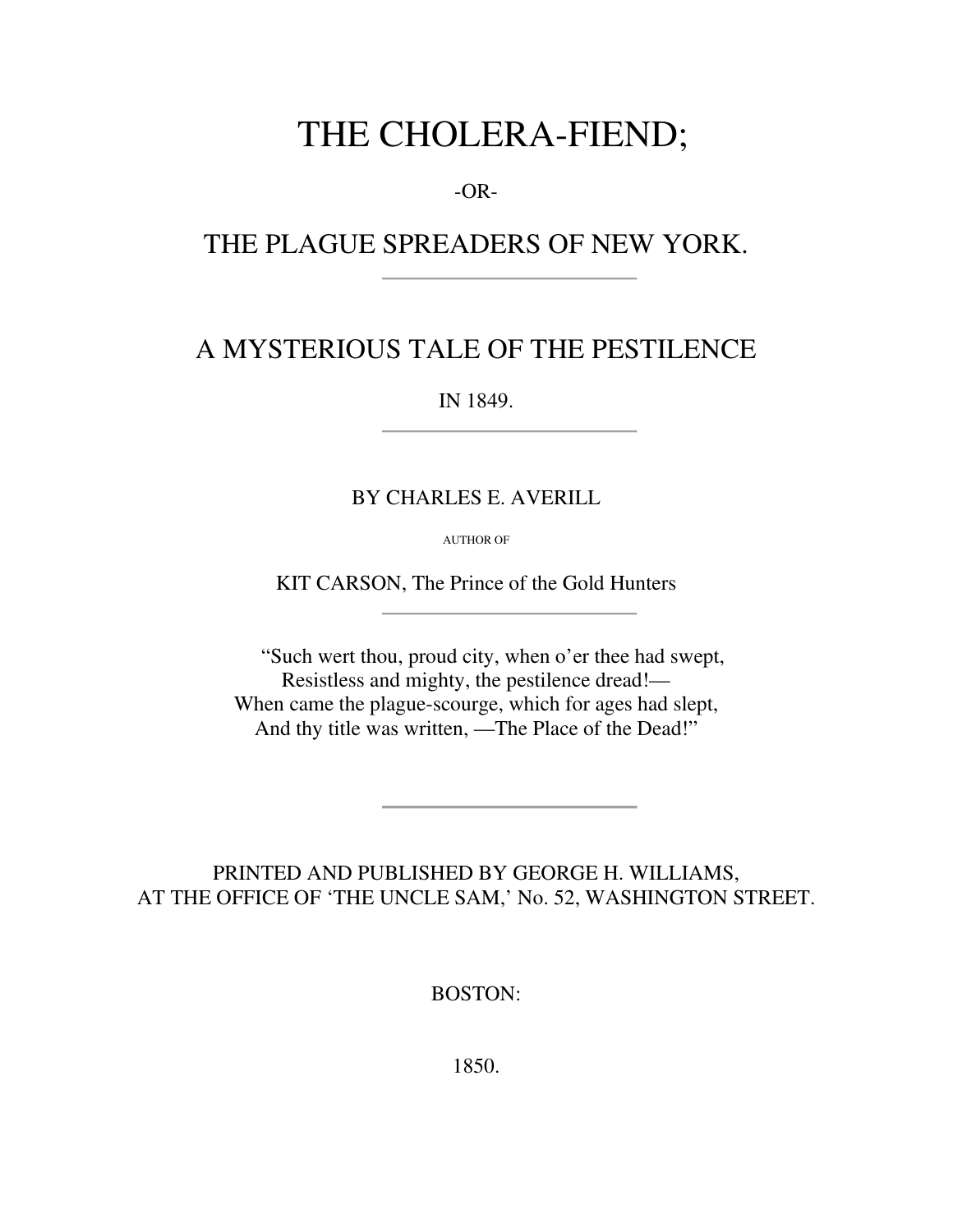Entered according to Act of Congress, in the year 1850, by George H. Williams, in the Clerk's Office, in the District Court of the District of Massachusetts.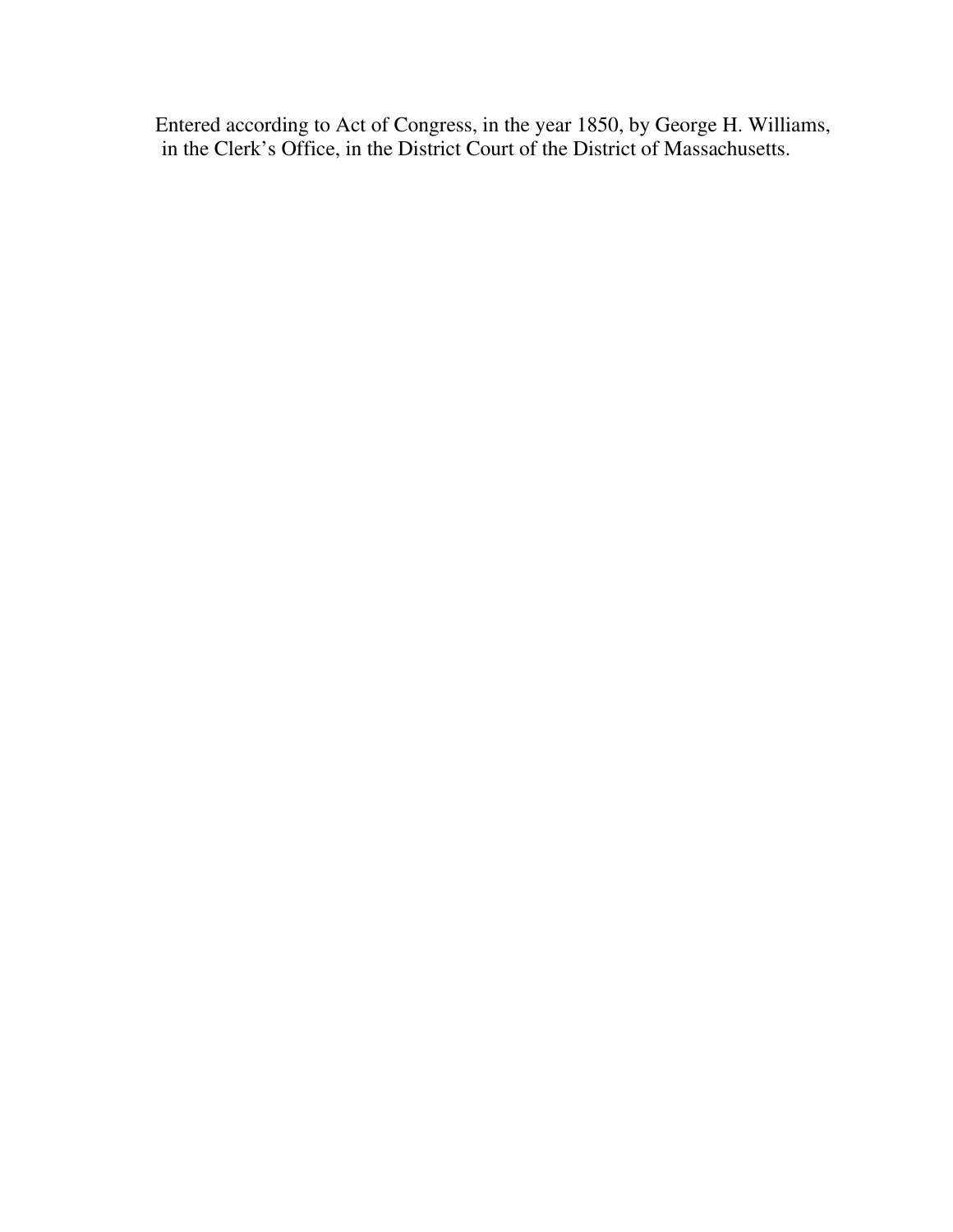#### **BOOK FIRST**. HOW THE CHOLERA CAME TO THE CITY

 CHAPTER I. THE QUACK DOCTOR'S SHOP. CHAPTER II. THE THREE PRECIOUS WORTHIES OF THE GREAT CITY. CHAPTER III. THE STARTLING PROPOSAL. CHAPTER IV. A LEGEND OF THE CHOLERA IN 1832. CHAPTER V. THE COINCIDENCES AND THE CONTRADICTIONS. CHAPTER VI. NUMBER II AND NUMBER III. CHAPTER VII. THE DOCTOR"S DAUGHTER CHAPTER VIII. THE CHART OF THE CITY CHURCHYARDS.

#### **BOOK SECOND**. A NIGHT'S ADVENTURES

 CHAPTER I. THE CITY BOY AND THE LADY OF THE TOWN. CHAPTER II. A NIGHT IN THE STREETS OF GOTHAM. CHAPTER III. THE MIDNIGHT RENCONTRE IN THE CITY. CHAPTER IV. JACK STANDISH, THE SAILOR.

#### **BOOK THIRD**. THE DREADED VISITANT.

 CHAPTER I. THE FIRST CASE OF CHOLERA. CHAPTER II. MRS. NEWTON MATHEWS. CHAPTER III. THE MINISTER'S WIFE'S SISTER. CHAPTER IV. MARK AND HIS ADVENTURES. CHAPTER V. THE OGRESS. CHAPTER VI. AN ALARMING DISCOVERY.

#### **BOOK FOURTH**. THE MYSTERY BROUGHT TO LIGHT.

 CHAPTER I. THE VAMPIRES. CHAPTER II. THE POISONER. CHAPTER III. THE GUILTY AND THE INNOCENT CHAPTER IV. MARK'S STRATAGEM. CHAPTER V. WHAT HAPPENED TO MARK. CHAPTER VI. THE OGRES AND THEIR PREY. CHAPTER VII. THE DRUGGIST'S DAUGHTER. CHAPTER VIII. THE REGULAR VISITOR TO THE OGRES' DEN. CHAPTER IX. THE APOTHECARY'S GRANDSON. CHAPTER X. THE FIFTH WIFE. CHAPTER XI. BROKEN-BACK. CHAPTER XII. THE DOOR OF THE CHOLERA-FIEND. CHAPTER XIII. THE AWFUL RETRIBUTION. CHAPTER XIV. EIGHTEENTH HUNDRED AND FIFTY.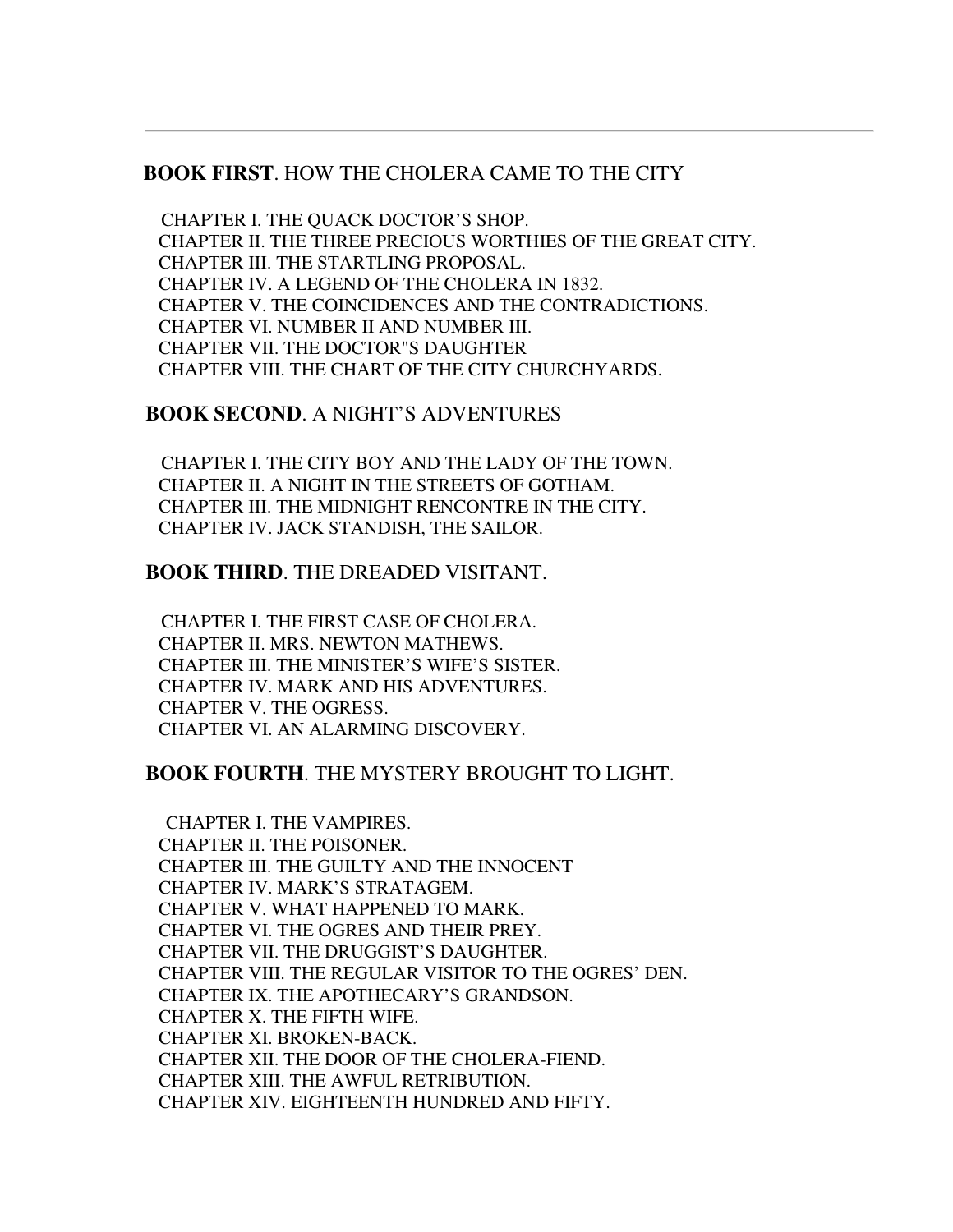#### **BOOK FIRST. HOW THE CHOLERA CAME TO THE CITY**

#### **CHAPTER I. THE QUACK DOCTOR'S SHOP.**

Elihu Quackenboss, Apothecary and Surgeon, No. —, Murray-street, was the stereotype sign of a certain New York dealer in drugs and medicines, who flourished in the renowned metropolis of Manhattan, so very late as the year of our Lord, Eighteen Hundred and Forty-nine; and who rejoiced in the possession of a by no means unprofitable 'run of custom,' probably so styled, because it is the custom to run up the profits at a tolerably liberal average of from fifty to a thousand per cent., all in the course of trade, which improved trade, of course.

At any rate, such, in fact, was Mr. Elihu Quackenboss's calling and profession, tho' there were certainly some malevolent individuals, who presumed to insinuate that it was more *profession* than anything else; that the *calling* mostly consisted in the daily rounds of his drug-carrying office-boy; and to venture, also, more than one quiet hint that a part, at least, of this worthy man's name, was no misnomer!

But, as the good Dr. Quackenboss, himself, happened to be one of those sleek, oily, fat, round, sanctimonious-looking little personages of whom the world always has a good opinion, and who almost as invariably turn, out to be some conspicuous ecclesiastic functionary, deacon, warden, elder or vestryman, in the particular sectarian denomination to which they are morally sure to belong,—this must be set down, accordingly, to the long account of sheer 'Envy & Malice;' a well-known firm—dealing in human infirmities—which ought by this time to have a pretty little responsibility resting upon its broad shoulders against the day of judgment.

It was exactly the first of May—which, everybody knows, is 'moving-day' in New York—the first of May, 1849, which, everybody must know, was no longer ago than last year. And, as seven o'clock in the evening, and 'closing-time,' drew near, the little fat apothecary bustled. from the little back-room into the little front-shop, where a small, shrewd-looking urchin was very busy assorting medicines behind the counter. But as his sharp, twinkling eye turned from his diminutive assistant, with a searching look around the shop, the sleek, round face of the good doctor, which, on first encountering the lad, had exhibited a decidedly ruffled aspect, all at once assumed as expression of the most smiling suavity, as he advanced to the office-door and proceeded, with the same scrupulously affable demeanor, to glance about and before the lighted windows, seemingly with the view of satisfying himself, beyond the possibility of mistake, that no customer or other lingerer was in the immediate vicinity. And just as he was finishing this somewhat wary survey of his premises—the ulterior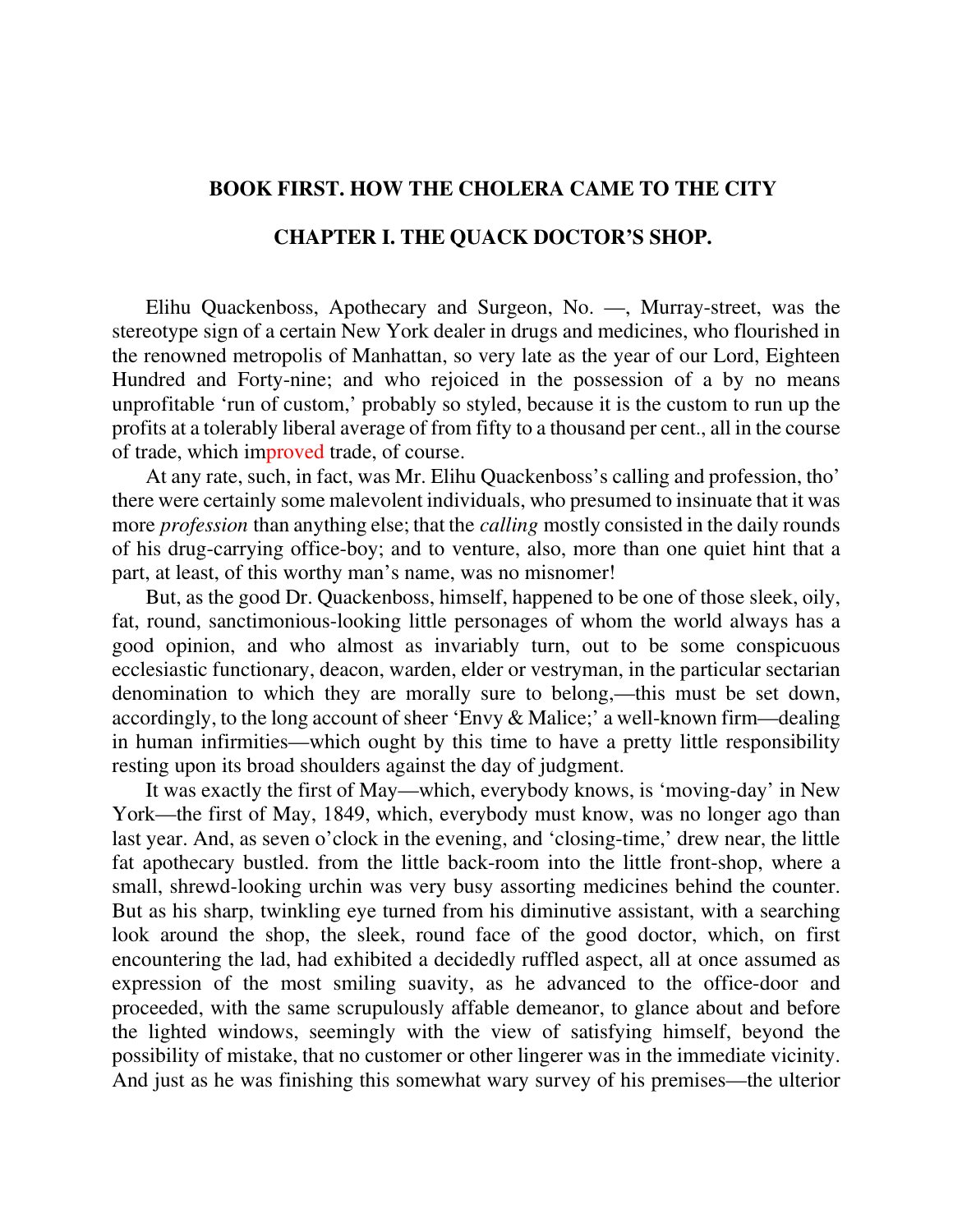object of which was not very clearly apparent—there was the smothered sound of a slight chuckle behind him, and then a very small voice saying, —

"There's nu 'un there, sir. Coast's clear, now."

At this intimation, uttered in a rather peculiar tone by his office-boy, the doctor turned short round, with a face which, in the very short time before mentioned, contrived to exhibit a somewhat extraordinary change of expression, and looked full at the juvenile speaker.<

Presently the doctor spoke, or rather, bolted out the words, —

"The coast is clear, hey? *Clear*, is it? —well, jackanapes! and pray what do you mean by *that?*"

A broad grin came upon the shrewd face of the youngster at this abrupt interrogatory, and the boy said, with an abortive effort to keep his countenance, —

"Oh, nothing! nothing at all, sir; only—only that the coast is clear,—customers all gone—nobody about, and so—so, you see, sir, you can blow me up as much as you please, sir!"

And the grin elongated from feature to feature, until it took in the whole physiognomy of the boy, which certainly was a very impudent one.

"You—you little wretch!" ejaculated the apothecary, turning very red and looking very much disconcerted, as well as very angry. "How—how dare you, sir? Speak out, sir! No prevaricating, sir; tell me in plain English what d'ye mean by making such a remark as that? No evasion, sir—I *will* know it.

"Why—why, ye see, sir," began the urchin retiring a step or two, either afraid or pretending to be afraid of the doctor's belligerent aspect.

"Go on, you rascal, go on!" cried the doctor.

"I said so," proceeded the urchin, acause I always notices as how you always reconnoitres that way afore you lets drive at me, and so, you are, sir, I always knows what to expect."

"What to expect! you rascal."

The doctor grew still redder.

"Yes, sir, always sartin sure, then, I'se got to catch it."

Had not the eye of the hopeful lad been as keen as seemed to be his wit, it is extremely probable that he would have 'caught it', and and [*sic*] that, too, after a most vigorous fashion; for the good-tempered little doctor, who had looked so very benevolent and bland when he peeped out of the front door to see if anybody was near by—unable to reach him from the distance—had, in a sudden burst of ire, hurled one of the glass bottles—which were within his reach—full and fair at his assailant's head, which it would undoubtedly have hit, to the great credit of Mr. Elihu Quackenboss as a marksman, if that head had not dodged with an expertness possessing the look of ex- [*sic*] experience. A remarkable instance of successful evasion on the part of its juvenile owner by no means tending to mollify the doctor's wrath; which, furthermore,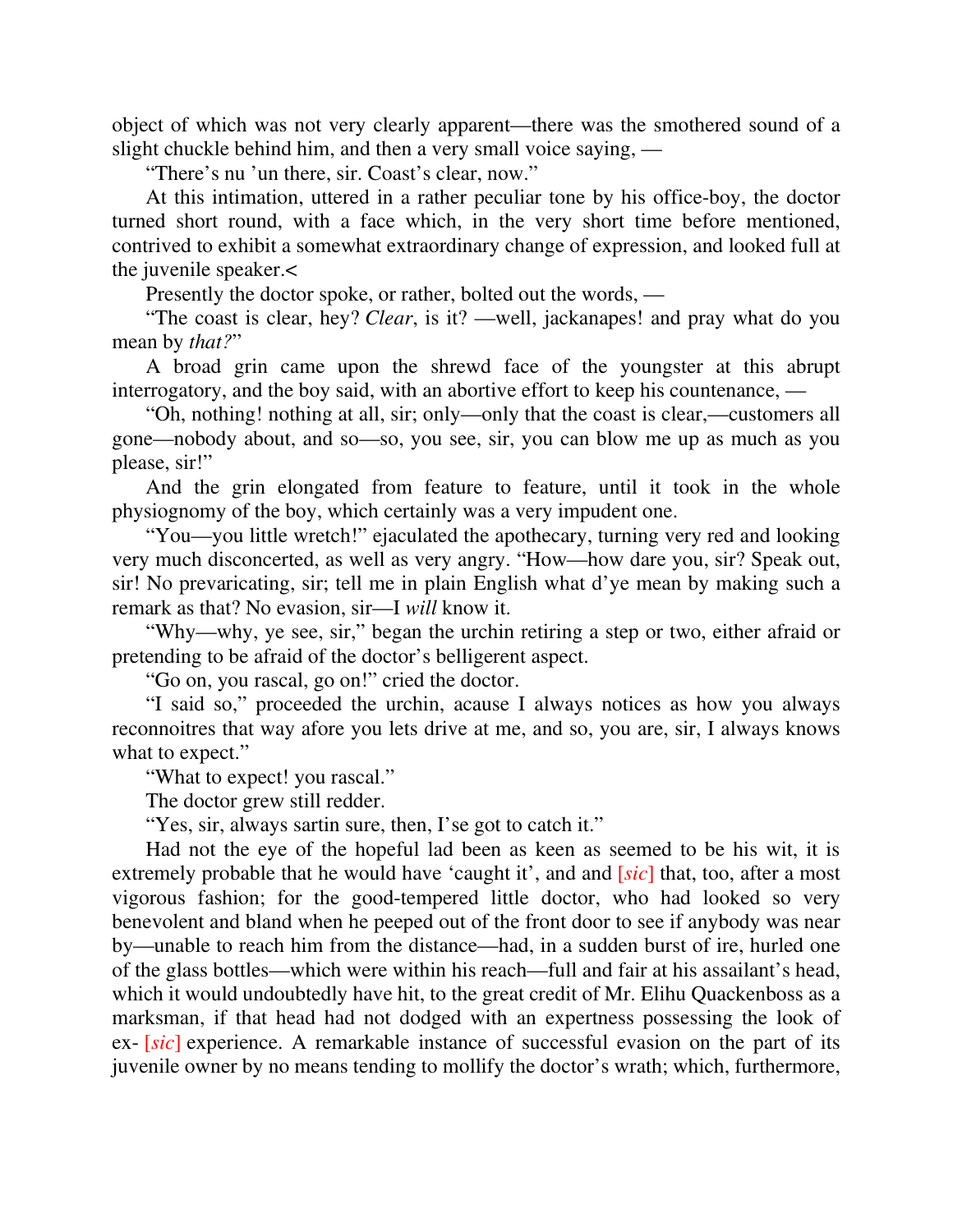was rather aggravated than otherwise, by hearing that young gentleman—as both saw the bottle smashed to atoms on the floor—with great coolness observe,—

"There's two and sixpence gone. A quart bottle o' laud'num, sir."

"Two and sixpence, hey!" roared the doctor, in a rage. "I'll—I'll charge it in your wages!"

Now, the excited druggist no doubt intended this as a most terrific explosion of resentment and vengeance dire; but instead of evincing any very great excess of trepidation at this tremendous threat, the offending boy, on the contrary, began immediately to exhibit every sign of the most lively satisfaction—this extravagant delight testifying itself in the most exuberant terms, such as,—

"Will you? Oh, will you, now? Don't I wish you would, sir! Glad to hear on't indeed I is. Didn't know as I had any wages afore."

From red, the doctor now became decidedly purple

"No wages! you little wretch, you! Don't you have your clothes, and your washing, and good, wholesome victuals, as often as—as you——"

"As often as you gives 'em to me—yes, sir. *Oh*, yes," chuckled the grinning boy. —About semi-occasionally, sir—that is, I have that daily, twice a week!"

"I'll flog you within an inch of your life, you young scoundrel—as I'm a Christian I will!" roared the doctor, making at him with a very unchristian-like aspect. "Within an inch of your life, do you hear!"

"That's not so near, sir, as last time, by half an inch."

It was an unlucky circumstance for the hoy that this time his master, no longer trusting to missiles, look the administering of vengeance literally into his own hands. The incensed doctor, in fact, made so sudden a rush at him, that he caught him by the collar, and gave him sundry vigorous cuffs, which had the effect to extort a sharp cry from the unfortunate youngster, whereupon the worthy M.D. gave him another admonitory box on the ear, and then let him go, puffing himself like a high-pressure steamboat, from the exertion, as he demanded,—

"There, sir! —there, sir. Did that hurt, sir?"

"No, sir!" said the lad, quite as coolly as before.

"*No!* The d—l it didn't—hem! Why not, sir?"

"Acause I is used to it."

Enraged afresh at having exhausted himself to such small purpose, the fat doctor vociferated, —

"Used to it! —damna——ahem! What did you *cry* for, then, if I didn't hurt you. Tell me that."

"Why, if you must know, sir, —I cried acause you *swore*—not acause you *hurt*."

"Damn me!" spluttered the doctor—who, from having been, at first, a bright scarlet, and then a deep purple, had now turned a pale pea green——under the eyes—"I'll give you something to get used to, damnital—(*Slap—slap!*) "How do you like that, you wretch."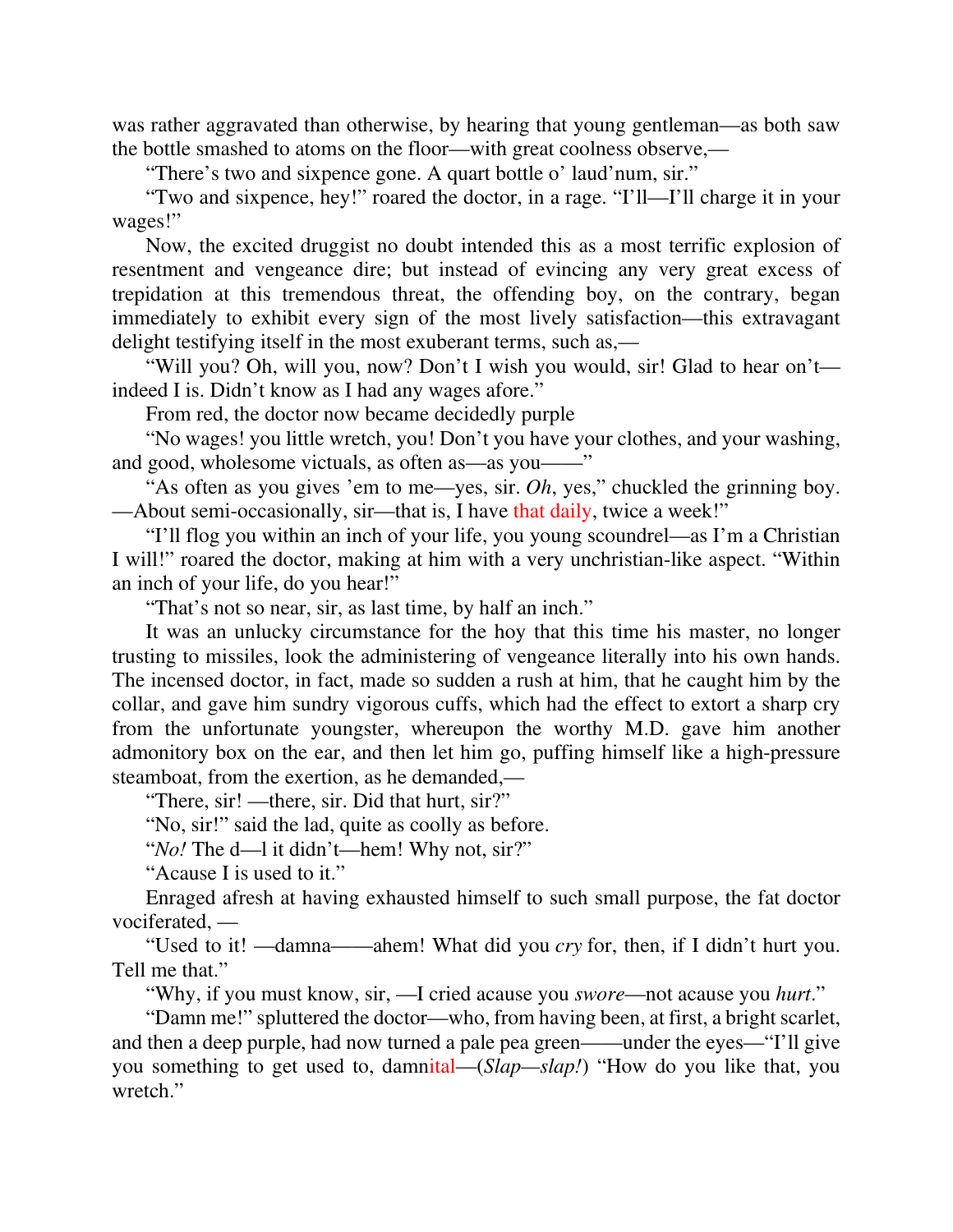"Which, sir—the cuffing or the swearing?"

This last retort, as might have been expected, had the effect to put the little man almost beside himself with passion. But it was quite evident that there was something more than mere passion concerned. Something very like apprehension appeared to take possession of his plethoric countenance, as he stood stock still, incapable of motion in his apoplectic excitement, glowering at the boy.

Presently he doubled his first [*sic*] and shook it at the offender, and, in a voice over which he had lost all command, hissed, menacingly, —

"Boy! if you ever breathe to a living being that I—I——"

"Swear——" suggested the boy, with perfect gravity.

"Shut your head, sir! don't let me hear you open your mouth again. I say, if ever you so much as hint to a live soul that—that your master occasionally so far forgets himself, owing to an uncommonly ardent temperament and an excitable imagination, as to—to——I'll—I'll skim you—skin you alive, and——

The apothecary's boy skilfully performed a piece of pantomime, which did not lack significance.

"There's plenty skin to work on, sir, and precious little flesh."

"Break every bone in your body," thundered the little man, who was not to be stopped in his withering course.

"Thank'ee—I'm all skin and bone, that's a fact; and it's all owing to good eating, p'rhaps."

We think it more than likely that this ingenious sarcasm might have led to still more lamentable consequences, with peculiar reference to the personal comfort of the luckless Master Mark, the apothecary' boy, had not that remarkably quick-witted young gentleman, just in time to avert the thunderbolt which he saw coming, suddenly whispered, with a cautionary sort of contortion of all the muscles of his face,—

"Hush! hush, doctor. A customer coming, air."

There was something actually marvellous in the rapidity with which our worthy apothecary's sleek visage underwent still another transformation, from fierce to smiling, from savage to amiable; until it settled down into an expression of the utmost benignity and benevolence.

His voice became all at once modulated to the softest tones of urbanity, while the hand which had been raised, rather threateningly, was suffered to rest gently on the head of the grinning urchin, with a most paternal gesture, as Doctor Quackenboss said, in the same fatherly way,—

"Yes, my boy! let this be your guiding rule through life, this precious precept of pure Christian meekness and charity; this beautiful moral, which is so—so morally beautiful, I may say; and O, remember, dear youth, on no account to lose your hold on the blessed truths——"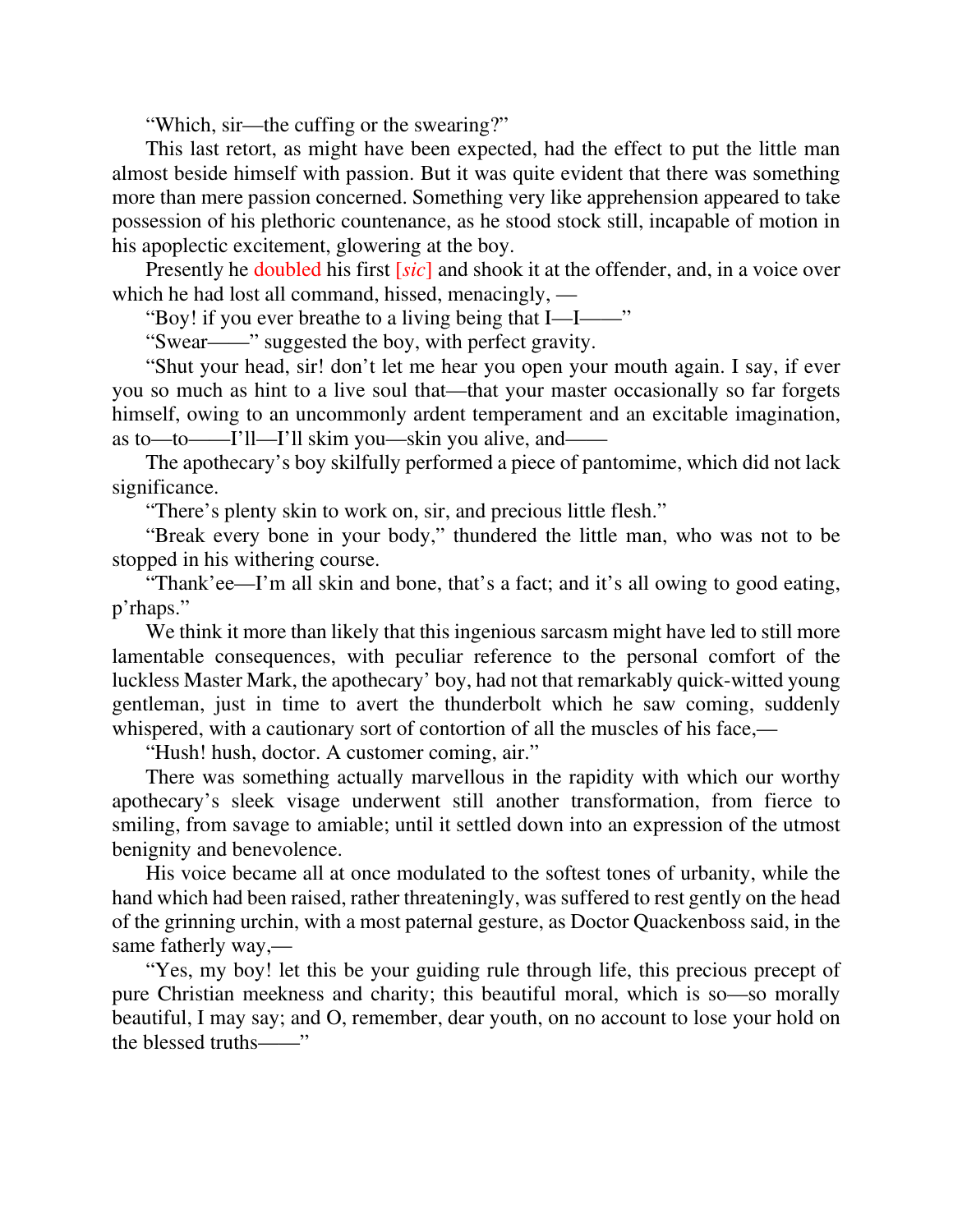"Hold on, yourself, doctor," was the 'dear youth's' rather irreverent interruption— "There's no need of wasting any more beautiful morals just now, sir, seeing that it is only Parson Mathew's darkie that's coming this way."

"Parson Mathew's darkie!" with a trifling abatement of his zeal, repeated the moral apothecary, and looking a little sheepish at the announcement.

"Yes, sir— the parson's darkie."

"Ahem! I—I thought, boy, you said it was a customer."

"Why, so I did, so I did, sir," energetically vociferated the vigilant young gentleman who had so skillfully telegraphed the approaching party. "Why, sir, he's one o' our very best patronizers, he is! —ho, ho!"

And indulging in this cachinnatory accompaniment, the precocious lad leaned back against the counter, apparently overcome by some unknown association, which amused him hugely.

The irascible apothecary was getting very angry again, when, for both parties, a burly, tall individual of the pure Ethiopian species, presented his huge figure in the doorway and clumsily advanced to the counter, rolling his great goggle eyes around the shop, as he asked for some medicine which the boy appeared remarkably assiduous in providing him with.

"Sarsaparilla? Sarsaparilla? Oh, yes— here it is, Gumbo."

And the drug was speedily bottled up by the lad, after a moment's fumbling at a side-drawer, and handed to the negro, with the inquiry, —

"Well, Gumbo, what's the sarsaparilla for now, old fellow?"

"For de ole complaint, de ole complaint, Massa Mark," replied the African, with a sigh of alarming profundity, while he cast a most deprecatory downward glance at his own athletic person. "Dar am no longer any doubt on de subject—it am 'sumption dat am killin' me."

"Consumption!" echoed Quackenboss, in no small astonishment, as he measured from head to foot the gigantic negro, who looked as if he could have choked a polar bear with the most perfect ease. "Well! by the leper that bathed in Bethesda! consumption, did you say?"

The colored gentleman rolled up the white of his eyes with a lachrymose air of desperate resignation.

"Yes, Massa Doctor, dat's um. Dis nigger hain't long to lib in dis world. It am de 'sumption, and nuttin else; dis nigger am saxified ob dat."

And the afflicted African departed, giving vent to a deep groan from the lowest recesses of a pair of lungs probably made of cast iron.

The doctor looked after him with a shrug of the shoulders, then turned toward his assistant, on the corners of whose mouth he no sooner detected a slight smirk than he demanded, angrily, to know what he was laughing at.

This query proved to be a very injudicious one, for the moment it was propounded the young disciple of Esculapius forthwith went off into an explosion of the most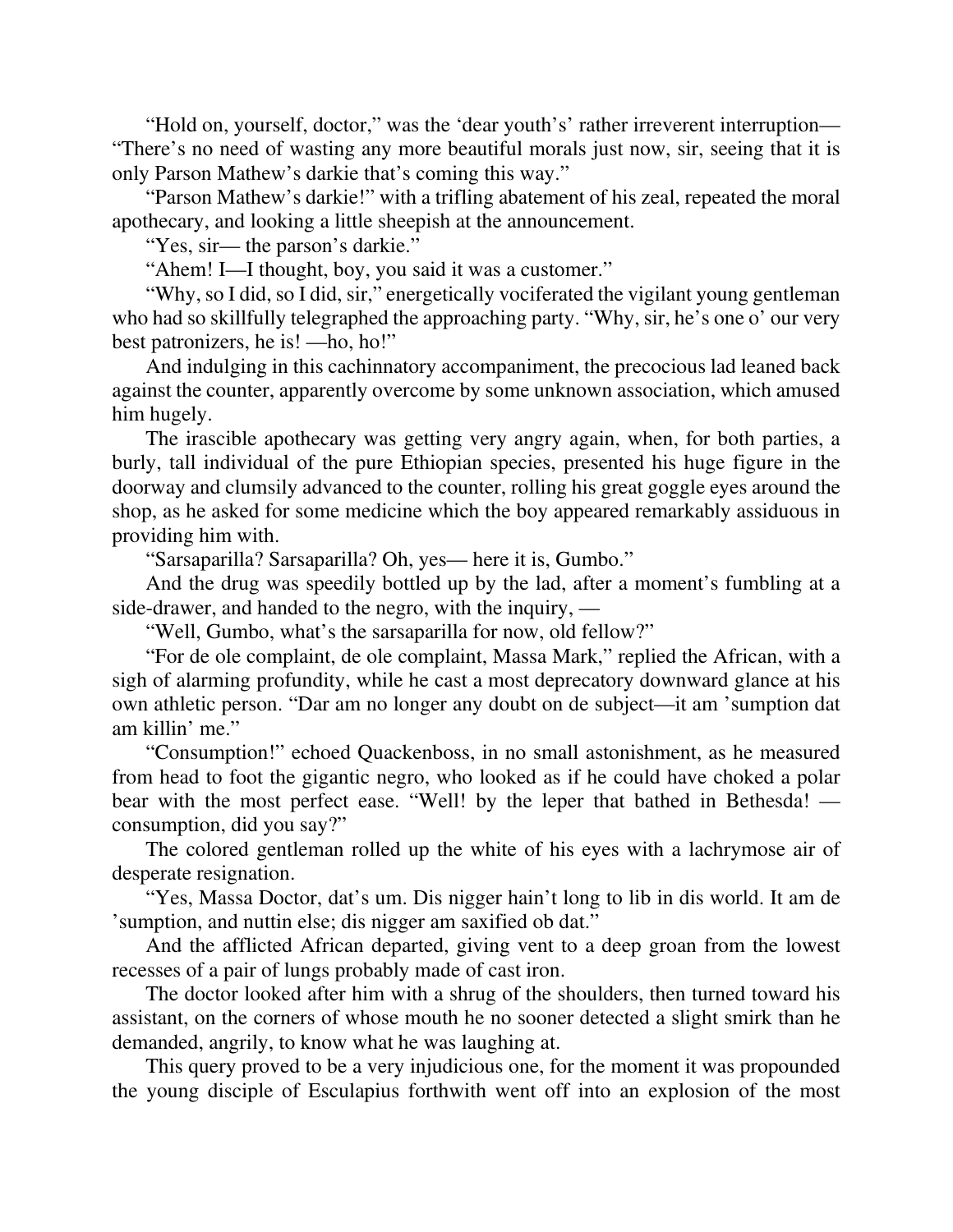extravagant merriment, of which he finally got so far the better as to be able, with some difficulty, to make answer,—

"Why, at that 'ere darkie, to be sure.—He'll be the death of me yet, he will. I never saw such a cave as he is, in all my life, afore. There's always something the matter with that nigger. There ain't a bull-dog in York that's stouter or ruggeder nor he is, and yet there's everlastingly some one complaint atroublin' of him."

"Is there?' queried the doctor, interrupting, with a sigh of considerable resignation.

"Just so, doctor; just so, to a T!" still more briskly responded the lad, with this I beautifully metaphoric illustration of his meaning. "He's never well, that nigger ain't— He's had the dropsy, the dyspepsy, the liver complaint, the consumption, the—the hyderphoby——"

"Eh! the Hydrophobia!" exclaimed the little apothecary, with an unfeigned start of alarm.

"Yes, the hyderphoby; he always has that reg'lar, in the dog-days; and now he's got the gallopin' comsumpshun, and is going to take the first train of cars for the big railroad depot in the valley of the shadder of death. Oh, he's an awful victim of disease, that darkie is—but I prescribes, I physicks him, I does."

"*You* physic him! indeed," said Doctor Quackenboss, taken a little aback; "and pray, sir, when did *you* set up for a practitioner? —tell me that sir."

"Only since old Gumbo required my medical 'tendance," said the youngster, with his saucy mouth stretched from ear to ear. "Perhaps, too, I fixes him, whenever I get hold of him, and p'r'haps I don't. I *never* makes him sick on purpose, oh no. I had *always* made a practice of giving him the very medercine he axes for——"

"And don't you, sir!" inquired the astonished apothecary.

"In course I does—oh yes! May be as Sars'periller he got, and may be it wasn't and if it was, may be I didn't put nothing into the bottle, out of that 'ere drawer, just the color of the sars'periller."

But, while this ingenious experimenter in the probable virtues of powdered tobacco when taken into the human stomach, went off into a fresh convulsion as he pointed to the drawer labelled 'Scotch Snuff,' his worthy master, meanwhile, was, in all likelihood, suffering his anger against the amateur practitioner to be considerably cooled by the consoling reflection that the unfortunate Gumbo would only come back again the sooner, and, for once, in unquestionable need of medicine.

Comforted by this humane consideration, the corpulent vender of drugs contented himself, therefore, with a slight shake of the head by way of fatherly reproval of such juvenile pleasantries, and suddenly appeared to recollect something previously forgotten.

"Here, Mark, run after that black fellow and bid him tell his master, the Rev. Mr. Mathews, that Dr. Quackenboss wishes to see him at his office this evening, on important business—he will understand me! Or stop! —on second thoughts, you may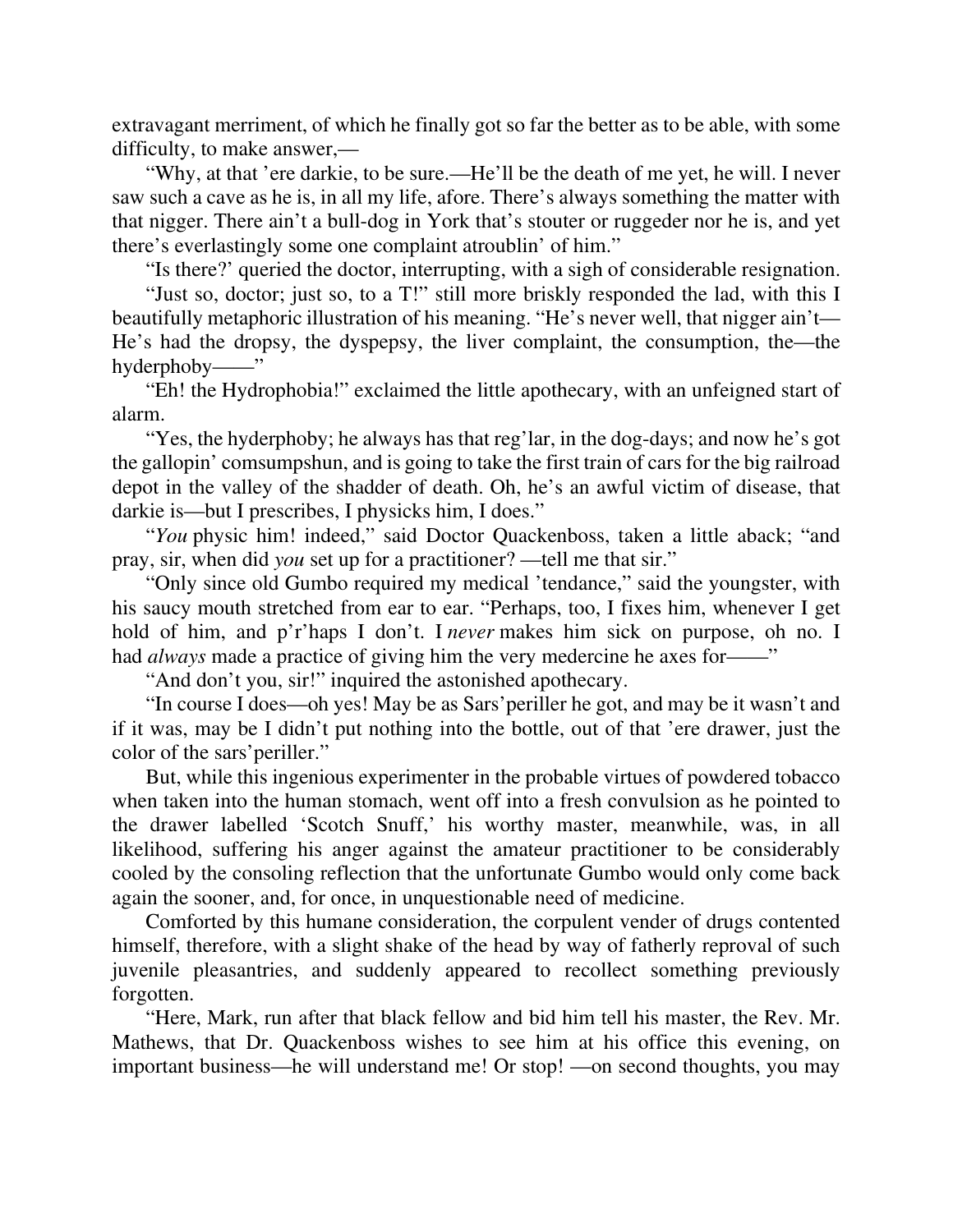go yourself; that black rascal might make some mistake. You know where Mr. Mathews lives, don't you, Mark?"

"Know where old Gumbo's, master lives? I should hope I did, sir. Don't I carry medicines there, and isn't it in the Parson's own church that you're head-vestryman?"

"Chief elder and head-vestryman," repeated the doctor, complaisantly, and Mark glibly ran on, —

"Exactly, sir; don't I sit in the gallery on Sundays, and see you pass round the plate? I knows the parson like a book."

"Do you?"" ejaculated rather suddenly the chief elder and vestryman, with a halfapprehensive cast of the eye, and what appeared a very unnecessary emphasis. "Ahem I well, be off with yourself to Brother Mathews, and be sure that you deliver my message correctly."

"All right, sir; I'll be back again in two o shakes of a donkey's ears."

And with this elegant comparison the apothecary's lad was springing briskly over the marble-top counter, when his master hastily interposed,—

"Stop! stop, boy! you needn't come back again, afterwards. Take your basket of medicines along with you, to deliver on your way."

"All delivered, sir; two good hours ago," said the boy.

"Well, well," rejoined the apothecary, with some vexation in his manner. "Then you may have the rest of the evening to yourself."

"Nuff said, sir! I'm off!" replied the lad quickly and willingly enough; though he looked at his employer evidently in some little surprise at the permission granted, "*Hallo! what's that?*"

This abrupt exclamation and interrogation were caused by a sound in the little drugstore, closely approaching that sonorous noise usually emitted by the human lungs in giving utterance to a cough.

It startled the bony—for it was too remote to proceed from the doctor, who was close at hand; and he was perfectly certain that the cough had never originated in his own throat.

The lad threw his quick, shrewd eye round the shop; there was no one else there. — Then, naturally enough, he looked at the doctor again.

The latter seemed to be considerably startled, likewise.

Immediately he fell to coughing, himself. (This time here could be no doubt about its origin) And nervously drawing forth his hankerchief, complained that he had quite a bad cold.

The shop boy stared at his employer for a moment, and then said, with a meaning  $l$ augh, —

"Oh! it was you, then, was it! I thought there was some one else in the shop. You scared me."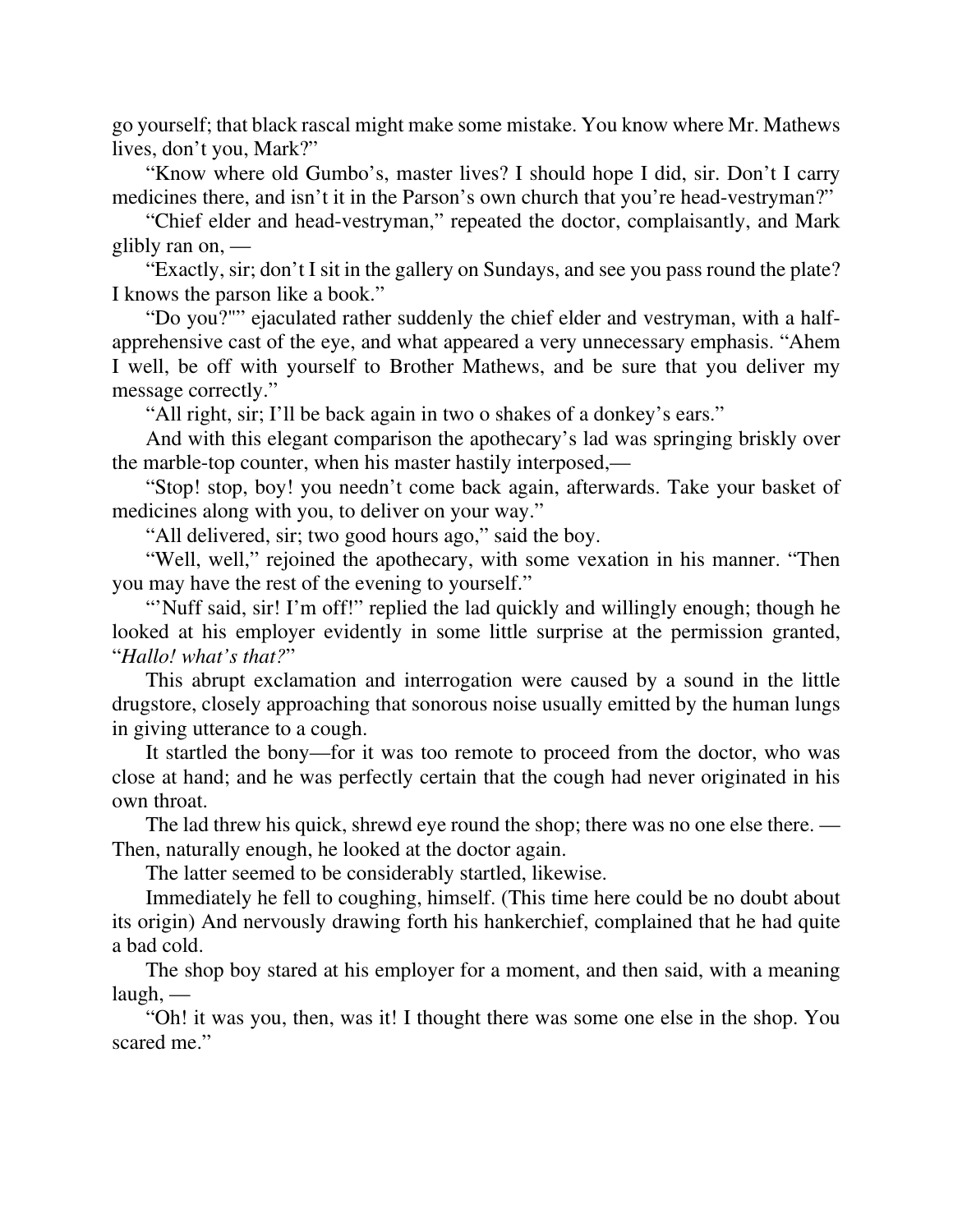"Did I? —he! he! —very good," said the little druggist, with a rather faint laugh. "Oh yes! I am troubled with a—a decidedly bad catarrh. There, there; it's getting dark, and you may go."

"Shan't I light up first," asked the lad, lingering.

"No, no; I shall shut up early to-night," hurriedly answered Dr. Quackenboss, who, for some reason, appeared to be particularly desirous to accelerate his assistant's departure. "Here's a penny for spending money; you may have the night to yourself."

The apothecary's boy looked hard at his master, but too shrewd not to take the piece of money, and with it the hint, the next moment Master Mark was half-way round the street corner, whistling forth at the top of a most rigorous pair of lungs, as he went, the mellifluous burden of that classic melody of modern time, with a popular variation,—

> Oh, Susannah! "Don't you cry for me; I'm going to Californy, For to dig gold for thee!"

The druggist waited till his musical young gentleman was out of hearing; then, first looking cautiously all around, and closing and locking the shop door upon himself, on the inside, he hastened to the back of the store, at the same time muttering between his fat, oily lips,—

"There! I have got rid of that infernal boy, at last."

Passing as quickly into the little back room we first mentioned, he approached a closet-door in the wall, unlocked and flung it open.

All was darkness beyond. But, peering eagerly into this darkness, in a low, wary pitch of voice the little apothecary called, quickly, —

"Come out! come out! There's no danger now."

He had not well spoken these words, when, from the interior of this dark closet, issued forth an object which, though bearing some approach to the human likeness, certainly, was yet so peculiar and remarkable in appearance, that we must defer our description of it to the commencement of our second chapter.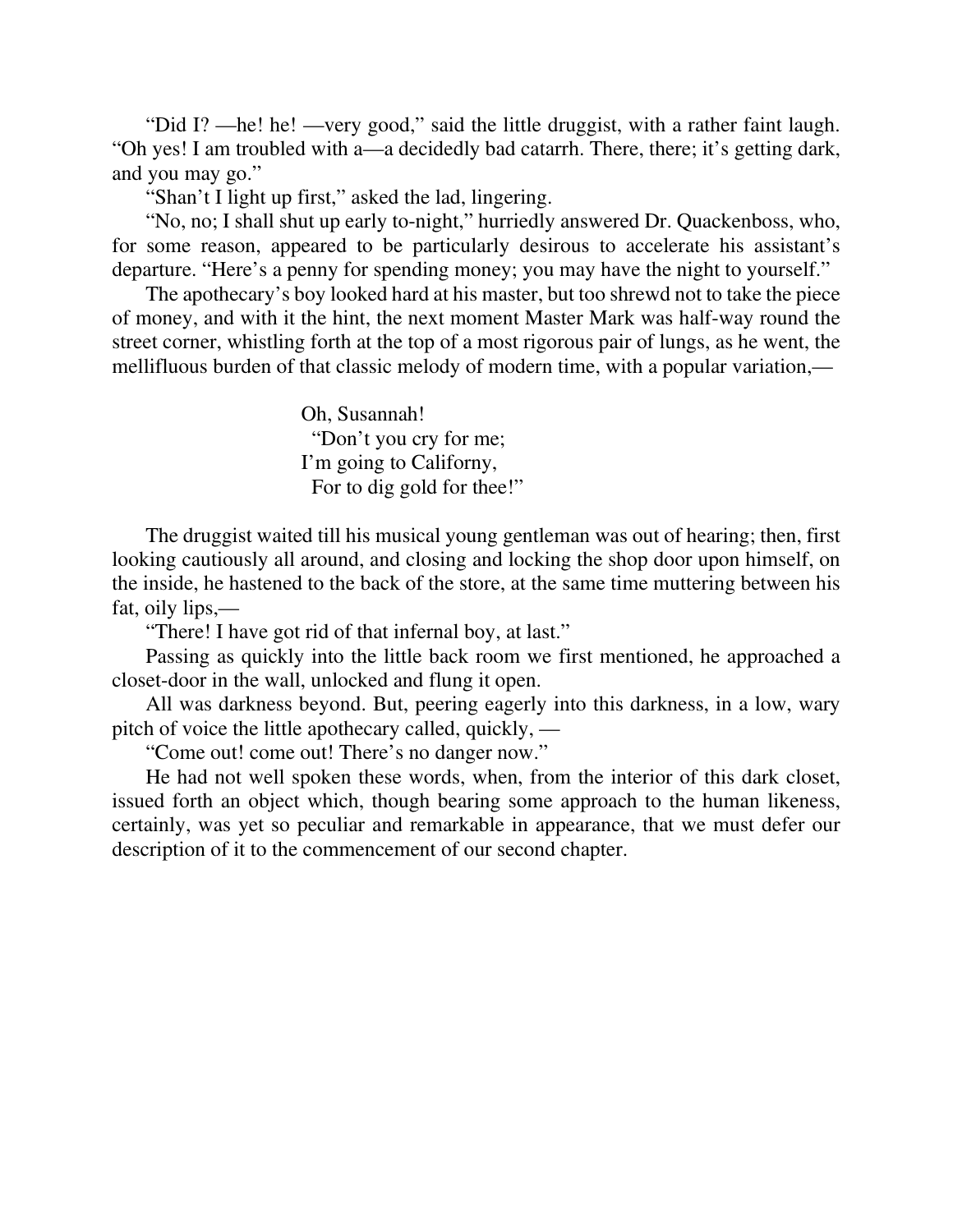#### **CHAPTER II. THE THREE PRECIOUS WORTHIES OF THIS GREAT CITY.**

Coming from his concealment, the personage who now emerged so secretly from his hiding-place was a man whose age it was next to impossible to calculate with any certainty, by reason of the singular deformity which so strikingly characterized his bodily exterior.

We should not like to aver that this exterior was at all in a fair lady' taste. He was hump-backed—even hideously so—for his whole spine was contracted and gathered into a heap in the very centre, producing one of those terrible distortions which, at first sight, seem impossible for Nature, even in her most cruel mood, to inflict.

This looked the more unnatural, and the more extraordinary from the fact that all the other limbs,the muscles and sinews of this man, as well as the Goliath-like mould of his large-boned, strongly-marked face, appeared to denote a man of colossal height and athletic build; whereas, like all other hunchbacks, he was low in stature. and warped out of all proportion.

However, his appearance, little prepossessing as as [*sic*] it was, was evidently not at all unfamiliar to the fat little apothecary, to judge from the by no means placable look with which that worthy man greeted the egress of his symmetrical friend, begging to be informed why the latter individual had thought proper to sneeze.

The gentleman with the spinal curvature measured the corpulent druggist from the roots of his hair to the toes of his boots, with the cool, deliberate glance of a hard, gray eye, and replied, very quietly and sententiously, —

"I did *not* sneeze, Dr. Quackenboss."

"Well, if you didn't," retorted the apothecary a trifle disconcerted by this blank denial, "you coughed. You coughed, sir! and that was a great deal worse, sir!" said the little doctor, in an awful tone. "What did you cough for?"

The hunchback threw his heavy head backward, looked the doctor full in the face, and, with a sneer and a gruff voice, answered, very rationally, —

"There was nothing very startling, it is quite true, in this announcement, but there was in the expression of countenance with which it was delivered, a malignant coolness, heightened by the grotesqueness of deformity, that made the plethoric dealer in drugs and medicines quail before its cold, freezing look, and change his tone, as, after a halfhesitating pause, he said,—

"Well, well; you know it was for your own good I spoke. That unlucky cough came very near betraying you to the boy, and I am not at all sure the little knave did not go away suspecting something, as it was."

"Then what did you let him go away, at all, for?" demanded the man sharply. "Better let me have broken his back—and make him like me."

The hunchback scowled darkly as he looked down upon his own uncouth form.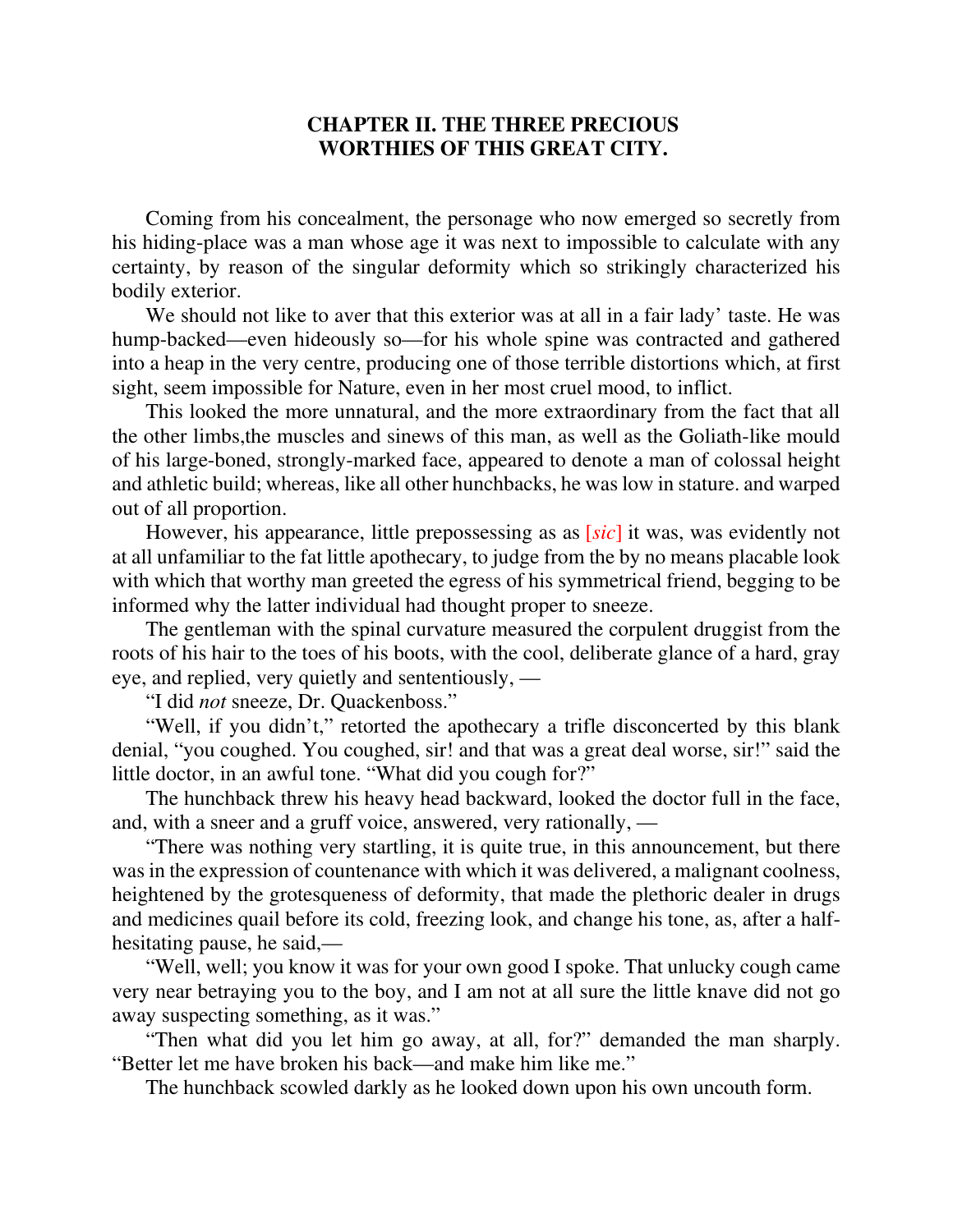The druggist seemed to shrink before his savage companion, replying, —

"Well, well; there is no use working yourself into a fury about it. I am pretty certain I kept him in the dark, notwithstanding; and, at any rate, he's off for the rest of the evening," added Mark's master, "with a penny for pocket-money,——"

"Which he don't get very often, I suppose," sarcastically suggested the hunchback, with a grim smile which did not appear to please Dr. Quackenboss.

"Well, and what of that? what if he don't, I should like to know. Didn't I take the brat out of the street, and feed, and lodge, and save him from starving, when—when when the——"

And for some reason or other, the doctor chose to stop short, and, with a little more stammering, added, —

"But that's neither here nor there. I've been too kind to him—a great deal, 1 have. That boy don't earn his salt—he don't; and, what's worse, he's the aggravatingest creature I ever set eyes on. Why, would you believe——"

"The horned Satan take the hoy, Quackenboss!" impatiently interrupted the deformed. "We have something else to do, besides talking about this young jackanapes. If not, why the d—l was I boxed up here, like a chicken stealing fox in spring-trap, to prevent my being seen on your premises? Where is this precious parson that was to meet both of us here to-night?"

"I have sent for him," said the doctor; "the boy, Mark——"

"D—n that boy," angrily cried the hunchback. "You are eternally dragging him in. I'll break his back, if I catch him."

"No you won't," said the doctor, with a prophetic shake of the head.

"Won't I, though?" was the fierce retort.—"Who's to prevent me!"

"You couldn't catch him," replied the druggist, with considerable asperity. "Tried that thing too often myself, drat him! But, as I was going to say, the lad has gone to remind the—the Reverend Brother of his appointment here."

"Why," demanded the Deformed, "did you think there was any probability of his forgetting it?"

"No," answered the druggist, readily. "I did not send the lad as a reminder, but only as an excuse to get rid of him."

"And the priest?" asked the hunchback.

Just as the doctor was proceeding to reply, the shop-bell was rung, in a peculiar manner. Making an expressive sign to the hunchback, the apothecary hastened to unlock the closed door of the drug-store, and then the Deformed, from within, heard the whispered sound of voices.

Presently Quackenboss rejoined him, in company with a third person.

The latter, who entered with a somewhat hesitating step, was a tall, spare man dressed in black broadcloth, with the white cravat which denoted his clerical profession.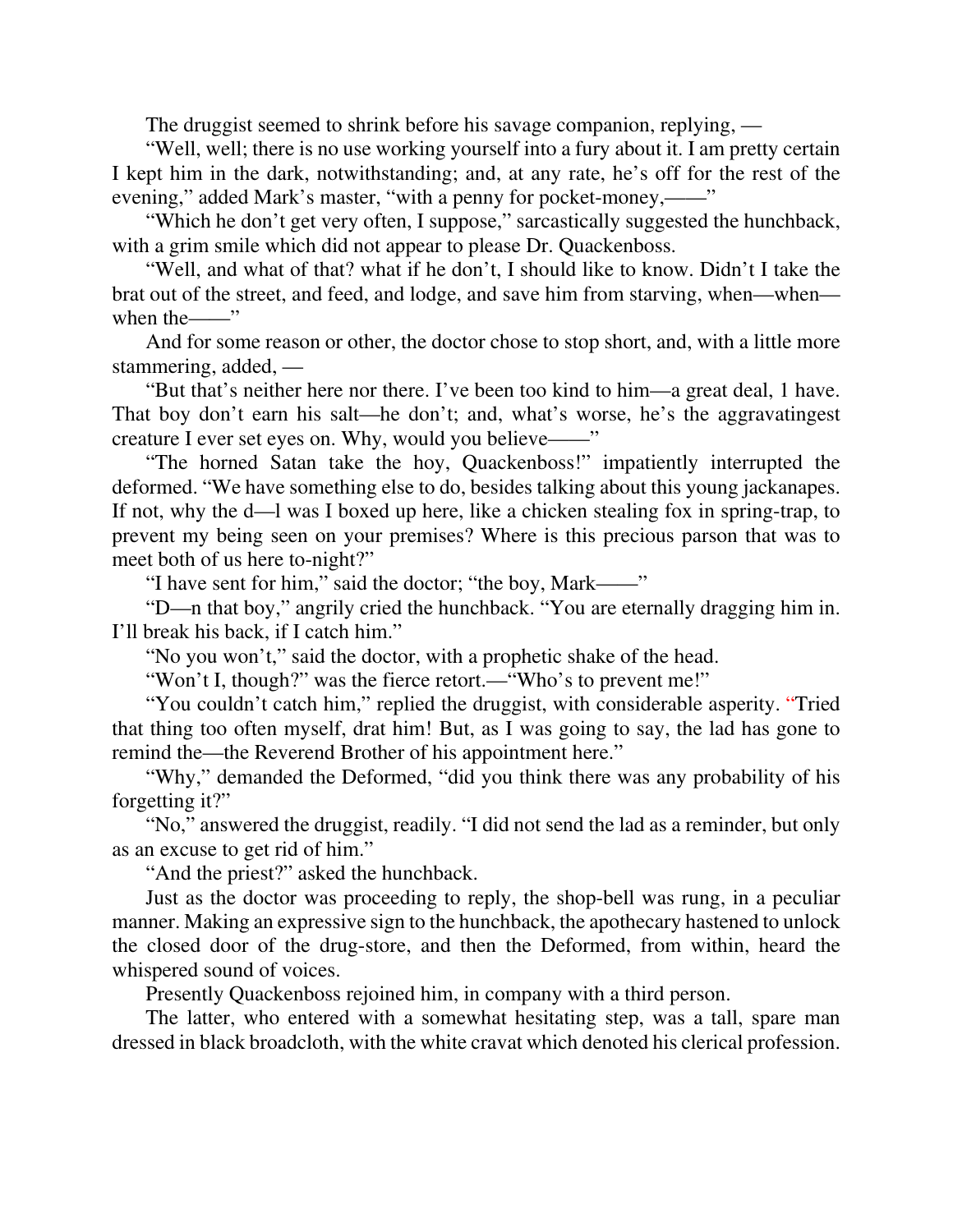His head was quite bald, above the brows, which were high, but narrow; and perhaps the most peculiar characteristic of his countenance, was its extreme and ghastly paleness.

He started back as his eye rested, for the first time, upon the repulsive person of the Deformed.

This movement was instantly noted by the hunchback.

"Ho, sir, you shrink from me, do you? —You shrink from the misshapen monster as you would from some unsightly toad that might happen to cross your path. I like that! I like to have met quake and tremble before the wretch they make a scoff and a by-word of; the very dog they spit upon and mock and laugh at, as if he were a dog, and not a human being like themselves. Her! look at me well, and tell me if I am not the devil's own instrument in the work of death that we three are to plan out and execute? Look, I say."

The clergyman, at this strange address, uneasily moved on his feet and looked from the speaker to the apothecary, with an expression of countenance that evinced small relish for the plain, blunt words with which he found himself thus accosted.

"You use scant ceremony, sir," he said, with a trembling lip.

"Ceremony!" harshly repeated the ill-favored stranger, with a laugh of fierce irony. "Precious little need of ceremony, of all other things, between three honest gentlemen, met, as we are, to work out three such ends by one and the same common means. Humph! talk of ceremony, will you, between a money-griping, avaricious doctor, who would bury the whole city, if each man's death would bring him in a dollar—a licentious priest, who would ride over the ruin of the daughters, wives and mothers of his congregation, to the gratification of his saintly passions and most holy desires; and, lastly, a distorted monster, who——"

A sudden and more than half-threatening motion upon the minister's part, caused him to leave the harangue half finished, and confront the former with a steady look from his cold, gray eye.

The clergyman had twice raised his hand as if to strike the speaker where he stood, but the other's iron front seemed to daunt him—or, possibly, the influence of some other motive beside fear alone.

In truth there were reasons—as we shall soon see—why he did not wish to quarrel with his strange acquaintance—reasons which had brought him here, and which he would not willingly lose sight of, even in resentment.

Inwardly those reasons acted with him now to check the angry impulse, and his uplifted hand fell listlessly beside him, without the meditated blow; while, with a quiet sneer, the hunchback said, —

"Aha, you have thought better of it! I like your prudence. Quite right—quite right merely for the sake of a hard knock or two, it would never do to lose all that you have set your heart upon, by making an enemy of me."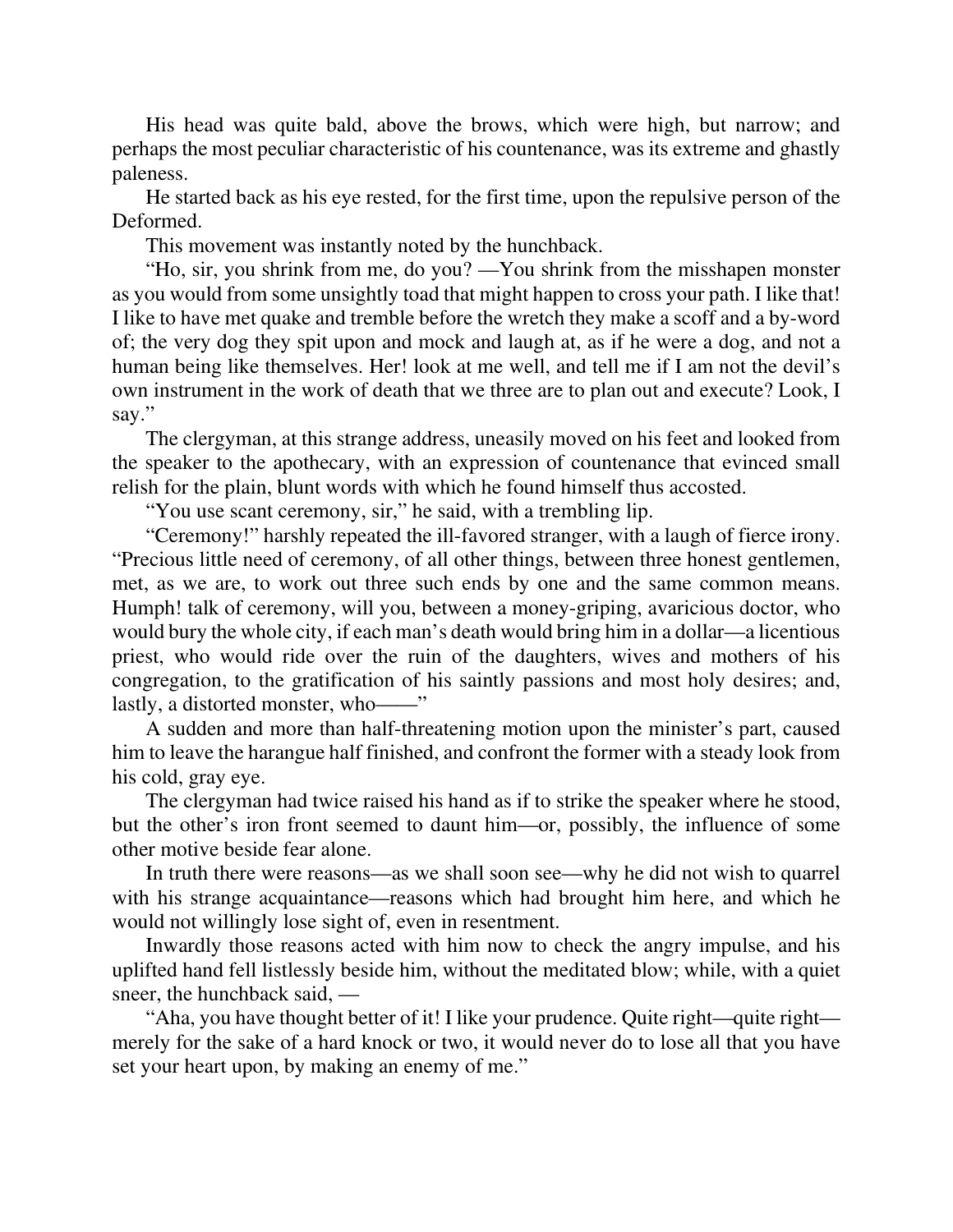He spoke with a peculiar intonation that made the minister stir nervously, and his pale cheek grow paler yet.

"Pish! man," he impatiently continued, "what earthly use is there in trying to dissemble, this way? Come, the sooner you throw aside the parson's smooth face and sanctimonious look, the better it will prove for you—It's time we understood each other—and to convince you that I, for one, do understand you fully, all that I have now to do is to pronounce two words—two words will do—*The Cholera!*"

"*The Cholera!*" repeated both the preacher and and [*sic*] the druggist, with a strange energy, and a glance full of fearful but hidden meaning passed between the three.

"The cholera. You have heard that name before. It is even now advancing toward this city, with slow but certain strides. Already it is raging in St. Louis—in a month, in a week—nay, even in one short day—it may be here."

The preacher shuddered slightly.

"At any hour," went on the hunchback, and with the same strong but secret significance, "the scourge may be among us, with its work of death and dread. Newton Mathews, *we are preparing for it!*"

There was a terrible excitement in the speaker's manner, as well as a mysterious purport.

The clergyman, who at first had started at the mention of his name, made another movement, but, this time, it was a motion of absorbing interest.

"We are preparing for it; yes, getting ready for the cholera! But not in fear, in terror, or dismay——"

Then, with an accent of ferocious joy he added, — "We hail its coming and drink to its health!"

Involuntarily did the minister shrink back.

The Deformed laughed aloud.

"Ay, ay! and why should we not! What to all others is a curse, to us must prove a blessing! Each one of us three, here, has his own end to gain. You, to make money."

He glanced with ill concealed contempt at the oily apothecary.

"You," (and his look of bitter irony returned again to the minister,) "you, Newton Mathews, to find, in the pestilence, the means of ministering to the reverend purposes of a libertine priest, who would fain be rid of one wife that he may take another——

"Lying hunchback!" cried the minister, springing hack, as if seared by a red-hot coal. "Who told you that?—who told you that?"

The hunchback, with his cool smile, gazed at him.

"Why, man, that is as good as confessing it. It is quite enough that I know you for what you are!"

"Ah! what mean you? —what am I?" was the hasty retort.

"A minister of the gospel, with a loving congregation, a living worth just three thousand dollars a year; and, last, but not least, an amiable wife, whose greatest misfortune seems to be, that she has a sister much handsomer and younger than herself,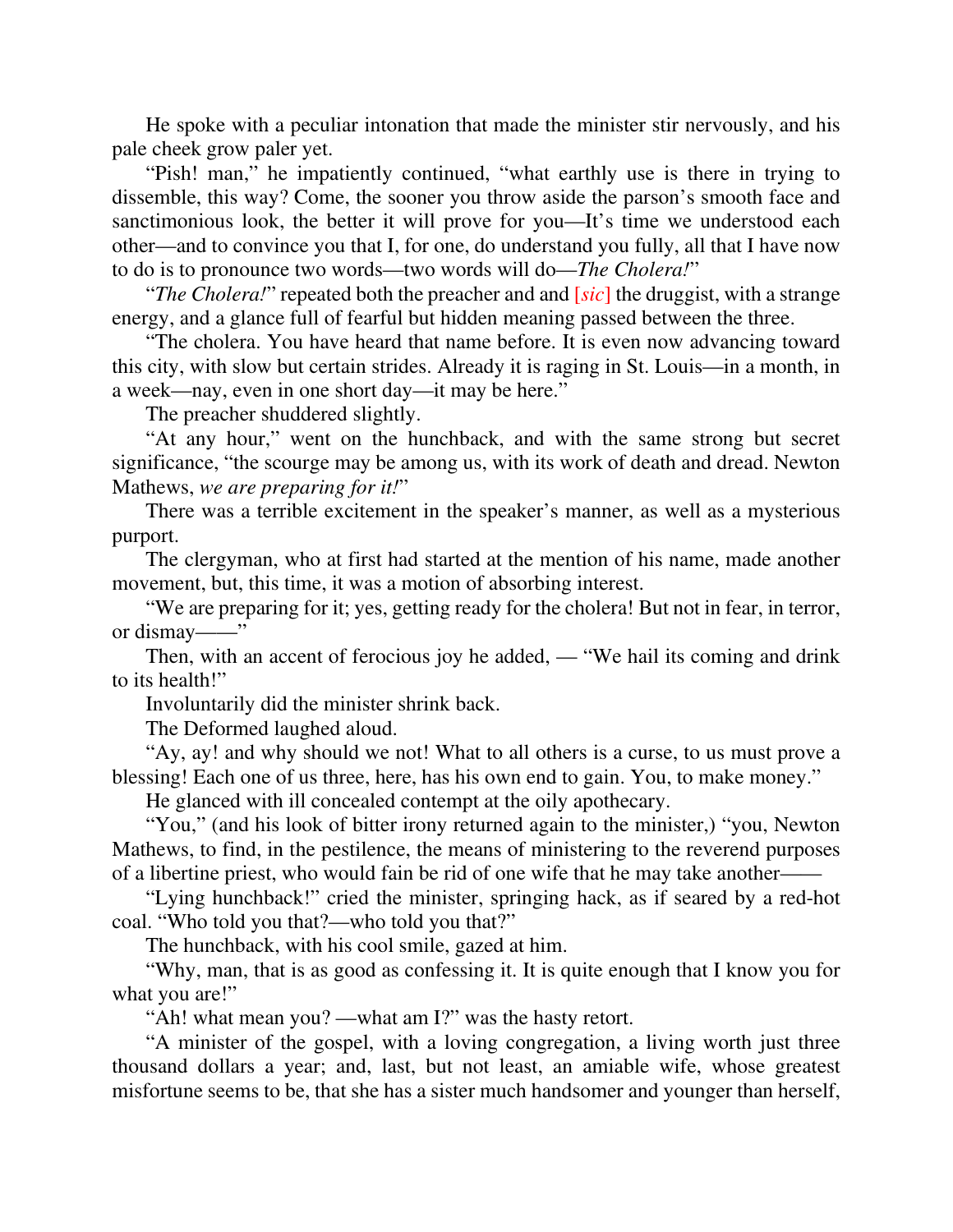whom you would very much like to call Mrs. Newton Mathews; also, since the young lady is not to be won in any way short of the rite of marriage."

This time there was no response to the sneering speech—no interruption—no fierce retort, as previously. The clergyman stood trembling like a leaf.

Satisfied, seemingly, with the impression he was producing, the hunchback mercilessly persisted, —

"Well, is it a thing to be wondered at, then, that you, though a meek and pious teacher of the church, should have become a little impatient of the bar between you and your wife's pretty sister?"

Again he paused to mark the strong effect of all he was saying, then in a short, stern tone, abruptly demanded, —

"Now, sir! in one word, is it not *by the help of the cholera that you hope to make this handsome sister-in-law your wife?*"

Whether it was that he had had time enough given him for reflection; whether it was the repetition of the ominous sounding pestilence, or that the cord had been already stretched to its greatest tension, and the revulsion was now come; certain it is, that the minister's whole air and manner underwent an almost immediate change, and his voice, for the first time, became quite collected and composed, as he laid his hand on the hunchback's arm, saying firmly,—

"That is sufficient. I see we understand each other. With our common friend, the doctor, here, I am better acquainted; yourself I only know as what he has described you to me,—as one of the most desperate characters in the city, whom, on that very account, he has selectd as the most fitting agent in the dangerous undertaking we have on foot, and in which you must be the leader. Am I right?"

The Deformed smiled grimly.

"Plain words, Newton Mathews! plain words, but to the point; I like you all the better for it, I will show you that you have not mistaken your man in making common cause with one who has such good reason as I, the hunchback, have, to bear a grudge to all mankind.

"Woman! —money!" he ejaculated, with a wild laugh and a sneer; "what are they to revenge—to a good round hatred of everything human? Give me that! give me that, and you may have the rest. Good! I shall make you a first rate tool in helping you to satisfy both avarice and lust, most pious priest and worthy doctor, by means of——"

He lingered designedly upon the utterance, the better to enunciate, with slow and fiendish emphasis, —

"Yea! by means of *the cholera!*"

And again the breathless lips of his auditors repeated, fearfully, that dread name, — "The cholera!"

But the next moment the preacher, by a hurried gesture, gave token of his wish to claim his companions' attention.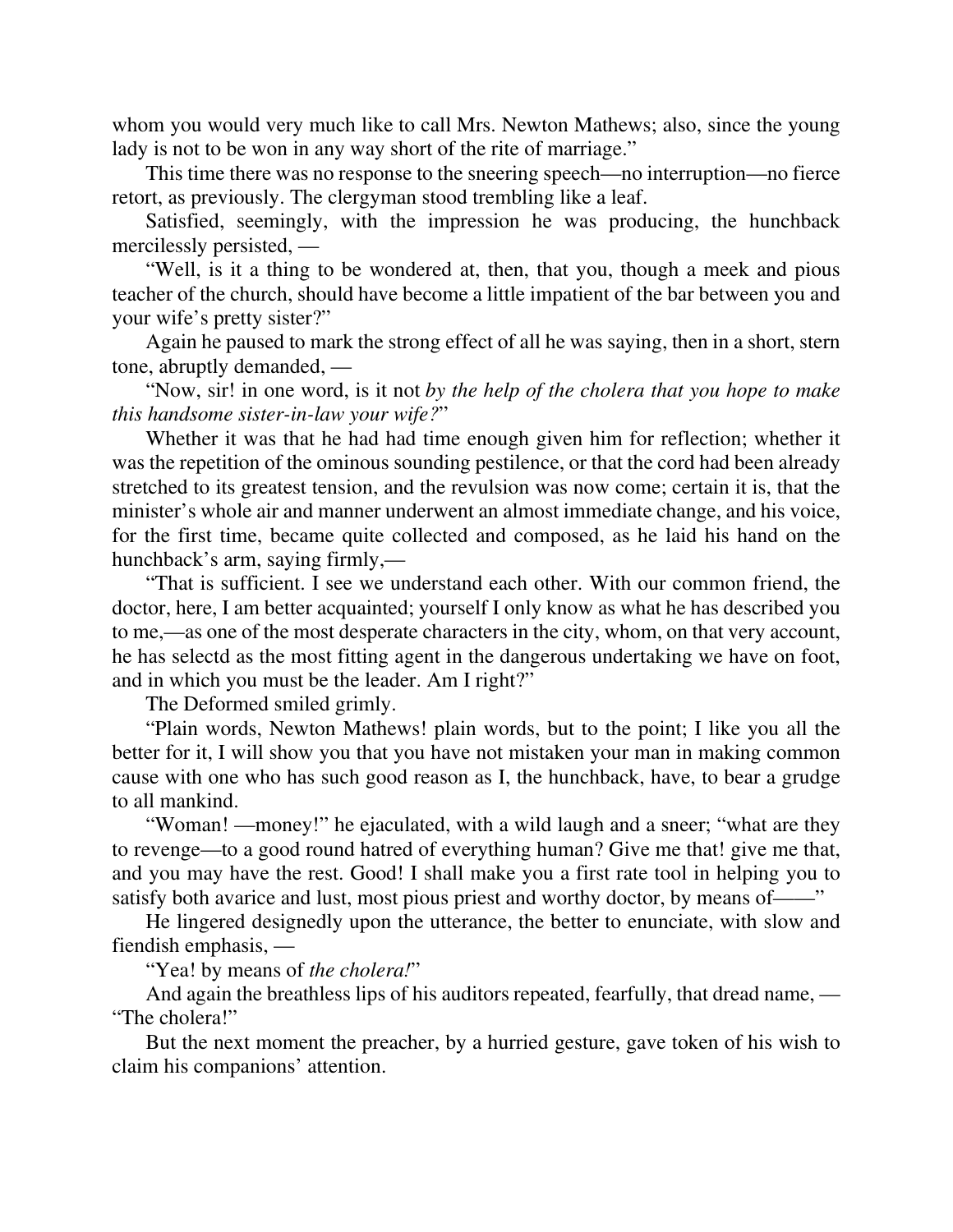Seeing that he had arrested it, after a moment's hesitation, in which he seemed to be struggling with some repugnant impulse, he proceeded, with the same appearance of eager haste, to say, —

"I have one word to say to you both, which should have been said before. Since we last communicated together, I have learned one fact which, I am sorry to say, will interfere with, our plans."

"Ah!" exclaimed the Deformed, quickly; while the apothecary looked doubtfully at both the speakers.

"Perhaps ruin them altogether," added the minister.

The hunchback started and muttered an oath.

The preacher hurriedly continued, addressing him directly, —

"It is perfectly true, as you have said, that this pestilence was marching toward New York, eastward coming from St. Louis, with its dead and dying in its wake. But you did not mention, what is equally true, and equally important, that its influence, in this city will be comparatively light."

The growl of a wounded bear issued from the hunchback.

"The devil——ahem!" stuttered the little apothecary.

The preacher anxiously marked the effect on both.

"Comparatively light, I said. By which I mean that it will not be felt here with the severity that has characterised it throughout the West."

The snarl-like sound was still more fiercely repeated.

"This will prove, undoubtedly, the fact," the minister proceeded, uneasily looking toward its utterer. "Men of science tell us that local causes will greatly moderate its virulence; that the farther East it journeys, the milder is the form it takes—that this mighty city, which suffered so terribly in 1832, will, in the present instance, escape with little injury from the ominous visitor. What do you say to this?"

"Say to it?" said the hunchback, gruffly, with a gloomy brow. "All I have got to say is, that it's curs'd unlucky. Our cake is dough already, I'm very much afraid."

And he ground his teeth tightly together as he spoke.

"This is bad news—bad news!" added the doctor, in a whining tone, and with a very grave shake of the head.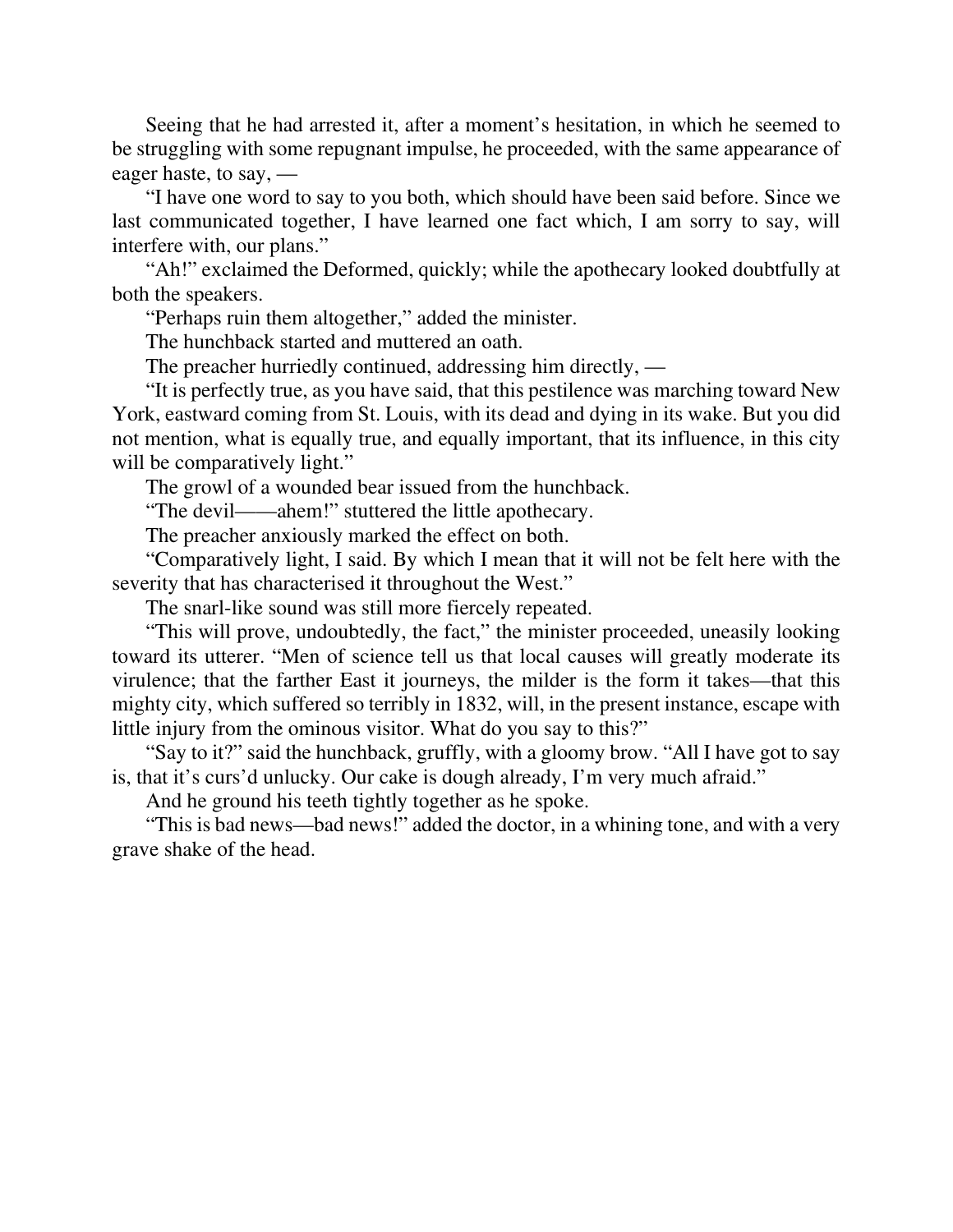#### **CHAPTER III. THE STARTLING PROPOSAL.**

A dead silence fell upon the three men. The city outcast remained with his huge head sunk upon his protuberant breast; his stern eye bent on the floor, and his shaggy eyebrows knitted into one another, in the intensity of steadfast thought.

More than once his savage visage was contorted by the angry expression of disappointment, each time succeeded by that iron look of deliberate, determined, inexorable reflection.

Suddenly the hunchback's head was raised with a violent jerk. A gleam of joy darted from the cavern-like hollows of those deep-set eye-balls, and there struggled through his clenched lips a suppressed sound, like the smothered hiss of a snake.

Before his perplexed associates could comprehend the cause of his passive excitement, that excitement was gone, and he had resumed his usual icy demeanor. But their wonder was changed to startled surprise, when they heard the apothecary's shop echo no less abruptly to the sound of the deformed man's discordant laughter.

"What!" sardonically cried the hunchback, "this information does not please you? You are in no humane mood now—the milk of human kindness has turned a little sour, just now, and—and—it does not suit you to learn that the dreaded scourge may visit us so lightly."

For a moment the deformed paused, as if to note the effect his sarcasm was taking, then proceeded, —

"Not that I mean to insinuate anything against your philanthropy—oh, no! You are a pious priest, one of the Lord's anointed, who only looks upon the grim old cholera as a right proper judgment upon the ungodly and the sinner, and who would think it flying in the face of Providence to murmur at the blazing of Sodom and Gomorrah."

And again the outcast laughed aloud, in the withering sarcasm which had caused the minister so oft to quail.

Then his sneering look fell on the druggist, who with open mouth stood watching him.

"You, too—you are an honest trader; yes, a humane and tender-hearted doctor, so brimful of brotherly love and benevolence, considerate creature! that it really distresses you to think how many hundred of your brother-quacks must starve, if the cholera—or just some other such blessing should not luckily, turn up."

The number of deprecatory 'ahems!' that were sticking in the throat of Dr. Quackenboss, during the delivery and at the conclusion of these injurious inuendos, might possibly have choked him outright, had not the author of them, with his characteristic abruptness, turned sneeringly from him to the clergyman, again demanding of the latter, who stood silent and haggard, yet full of wonder.

"Well, I have astonished you, I suppose—have I?"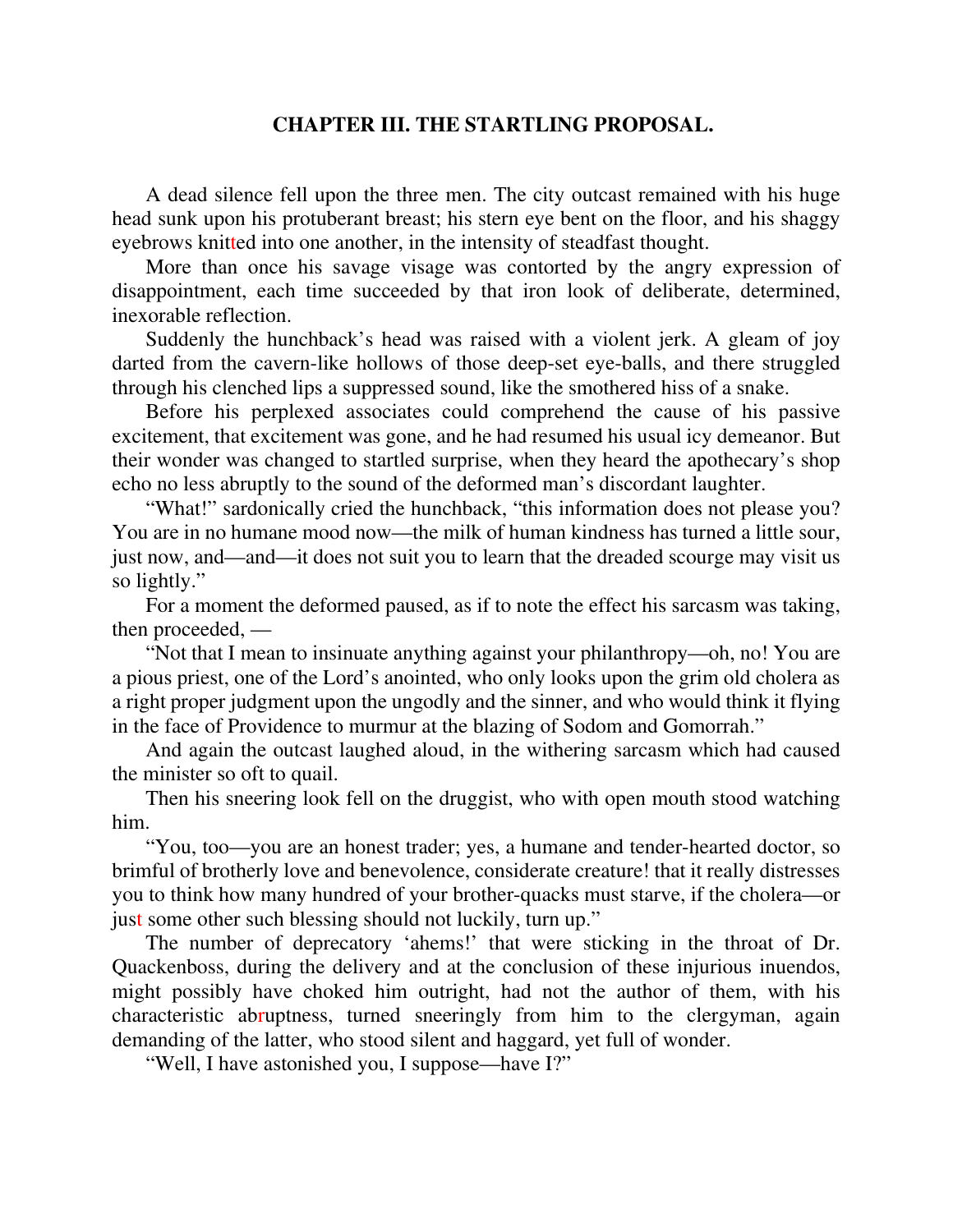"I see no reason for such untimely merriment, I confess," was the hesitating answer; "nor how you can possibly take amusement in that which, unfortunately enough, baffles our chance of profiting by the expected event which——"

"Was to rid you of a useless wife," interposed the inflexible hunchback, coolly, "and make room for her sister, eh? You think, do you, that Fate is against us, after all, and that we are doomed to lose the means we thought the devil himself has sent us, to work out our private purposes! What a pity we don't look at the same thing with the same eyes."

Seeing that the others did not attempt to conceal the fresh surprise his words created, he kept on, —

"Because you have all at once discovered that our good friend cholera—for whose company you are so anxious, is likely to give New-York the go-by, you must needs take it granted that there's no means of bringing the bull to market when he won't come willingly?

"Good heavens! you do not—cannot mean to say——"

"What I mean to say, is——

The deformed crossed his long lean arms before him, curving still more his distorted spine, and glowered forth upon them both with his keen hard eye gleaming with a devilish meaning, —

"Is this. That, as the cholera promises to run so mild a race, we must take the necessary measures to give it the poison, the severity, the danger that it lacks. That if the cholera will not come to town of its own accord, then we must find a way to force it here!"

With an ejaculation of horror and of terror, stronger, even than his utter astonishment, Mathews, the minister, recoiled; as did the confounded apothecary.

It was full a moment before the former of the two could recover the speech of which amazement had deprived him.

"Impossible!" he cried, as if in a dream. "The idea is as impossible as it is terrible! —*Means*—what means, in God's name, could man take to *spread the cholera?* Impossible!"

"There is a way, I tell you," almost screamed the ruffian, "and I have thought of it. *A way to spread the cholera*—yes, you have named it well. Quackenboss! —a light!"

Trembling from head to foot, the stupefied apothecary obeyed. A moment, and it was in the hands of the hunchback.

"A map of the city! —this is what I wanted. Leave me alone by myself, and I'll lay a plan before you, by means of which the pestilence of 1819 may, in its mildest form, be stamped, by human agency, with all the horrors of the cholera in 1832!"

With the words on his lip and the map in his hand, the outcast darted into the same the dark closet from which we have seen him originally emerge; the fiend-like triumph and malignity of his last look, sending a shudder through the frames of the two men left behind.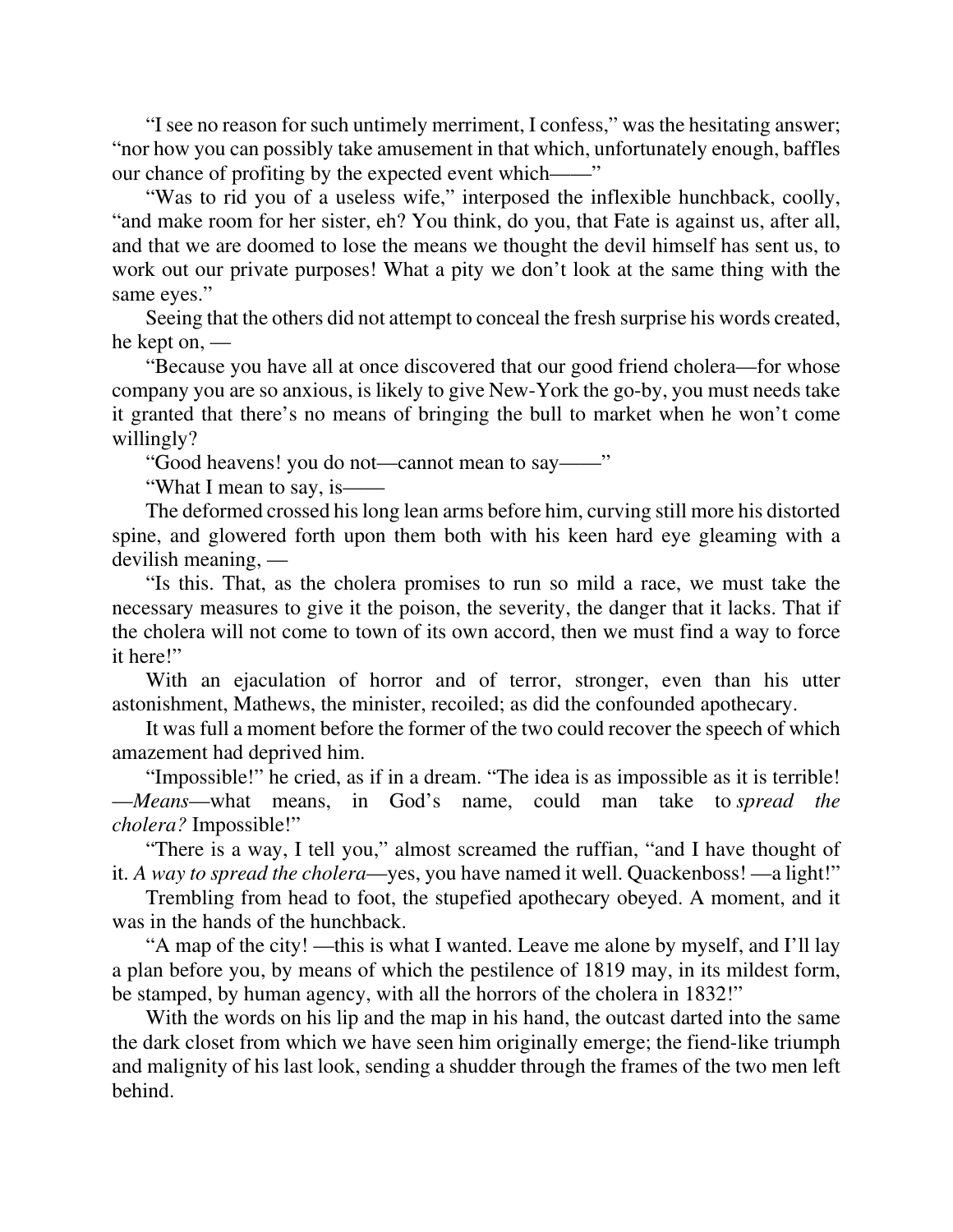The renewed silence that followed was broken first by the druggist, who, prompted by some motive best known to himself, abruptly turned toward the preacher, repeating quickly, the word last uttered by the hunch- back.

The cholera in 1832! That makes me think of a wild legend of that fearful year of pestilence and death. Come! to make the time pass quicker, while that born devil is working at his chart, shall I tell you this strange tale of the cholera times?"

Engrossed in his own reflections, the parson did not answer.

"I will tell it to you. Perhaps it may give you an inkling of some of the secrets of the terrible agent we are about to press into our service—I, to coin gold from it; you, to make yourself the lawful husband of your loving wife's sister."

The preacher started.

"Ha! I thought that allusion would arouse you. Hark, you shall hear my legend—it is a terrible one."

The preacher Mathews waived his hand— Speak he could not—his excitement was loo great.

Unperceived by him, Quackenboss cast a peculiar look upon the clergyman, and with a suppressed but singular smile, prepared to commence the narration he seemed so desirous his companion should hear.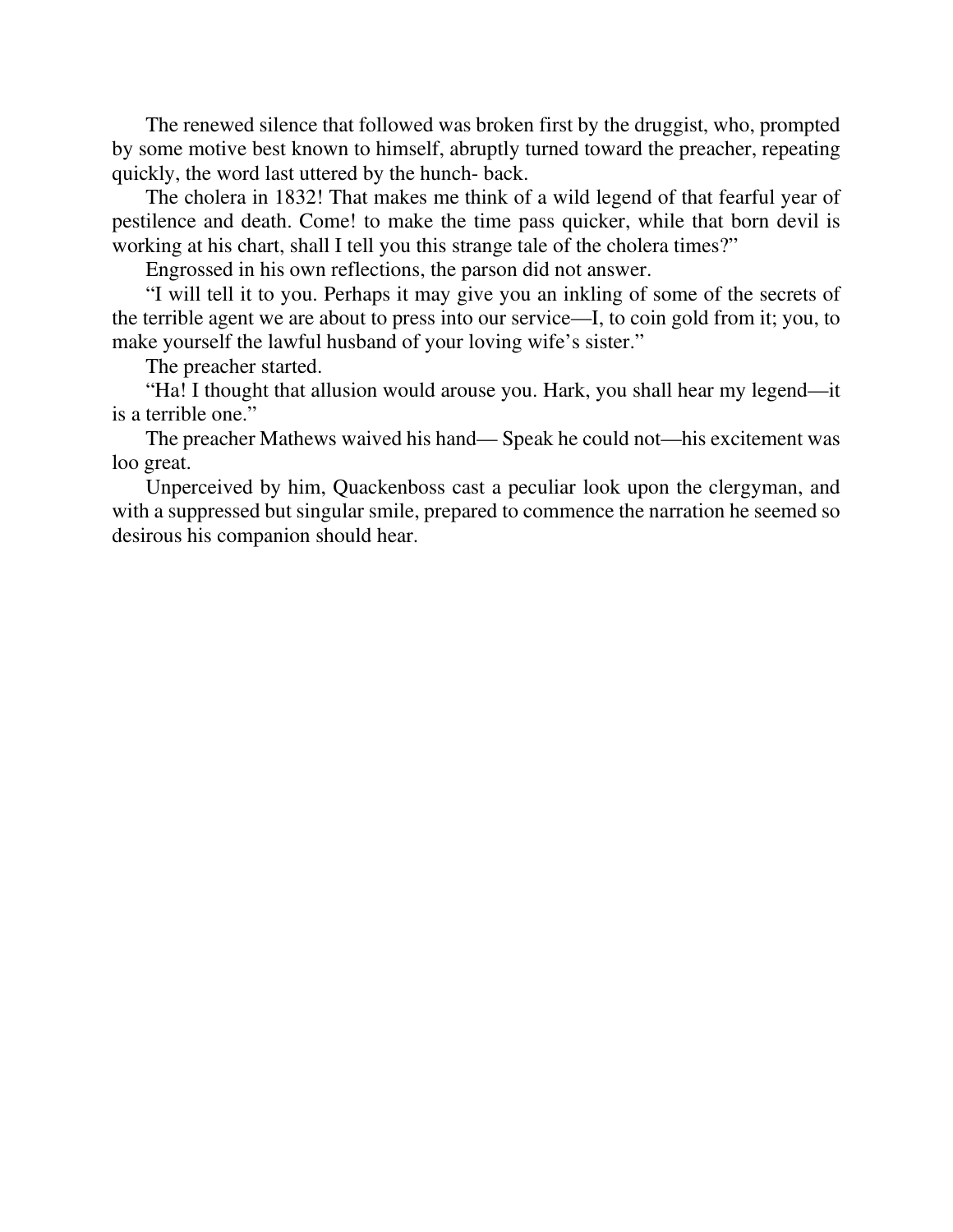#### **CHAPTER IV. A LEGEND OF THE CHOLERA IN 1832.**

Before, however, we allow Dr. Quackenboss to proceed with his story, it is proper that we should make the reader somewhat better acquainted the history of his clerical companion, who was to be his listener in the strange and exciting relation he had promised.

The Rev. Newton Mathews was the wealthy pastor of one of the largest and most flourishing congregations in the city; but to what particular denomination be belonged, we are not at liberty to say, and for the reason that this same Rev. Mr. Mathews is both a living and a well-known character, whose reputation and whose deeds have filled the largest place in the public ear and eye.

The minister had been several times married.

The last time save one, he had united him self to a wealthy widow lady, with the incumbrance of only a son by her former husband, a third of whose large property became her own at his decease.

She had been the third wife of the clergyman, but had died suddenly within a few year after her re- marriage, leaving Mathews the entire estate she had brought him, and the guardianship of her young son, whose fortune was wholly independent of his mother's. And then the thrice-widowed minister led to the altar his present wife—the fourth and last—a lady of his congregation, of considerable personal attractions, and the elder of two sisters. The younger had resided with them, since the marriage; and it is with this fair relative and inmate of the pastor's family that our story will have much in common.

As for Mr. Mathew's step-son, by his previous wife, this young man was a midshipman in the Navy, at the present time; but though he kept up an occasional intercourse with the clergyman's new family, it was rumored that the young reefer and his reverend father-in-law, Mr. Newton Mathews, were not on the best of terms.

With respect to the minister himself, his third marriage, as wo have seen, had placed at his disposal the widow's large properly; while each of his two former wives had also brought him a considerable portion; so that the preacher Mathews was now, at the time of his fourth union, in very affluent circumstances.

The present Mrs. Mathews, it is true, had brought him little beside her youth and her good looks: but there were those among the number of his acquaintances, who smiled and winked, when alluding to the subject, and whispered their belief that the clergyman of ——— Church knew how to prize beauty as well as the best of them: that no one had a quicker eye for a handsome woman than the Rev. Mr. M.

No such scandal, however, found currency among his parishioners; it was confined to the ungodly without the pale of his pious charge.

By his devoted congregation, their pastor was honestly regarded as a pattern Christian, and a saint; in fact, his talents as a preacher were of a high order, and the rigid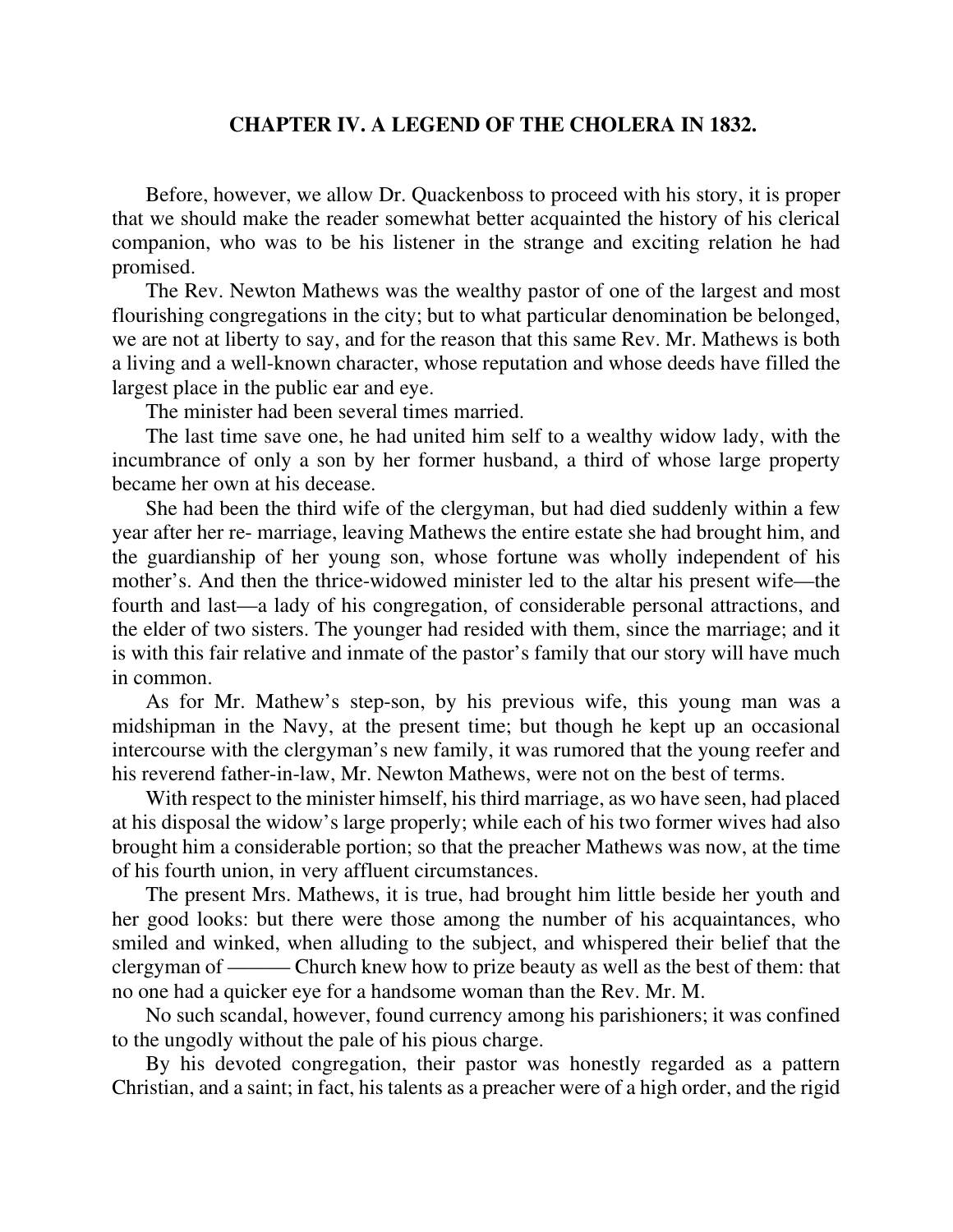austerity of his manners was such as to command, to a like extent, their reverence and respect.—Nevertheless, the nodes and the winkers counted over his four wives, and only nodded and winked the more.

But this was not quite all. Mr. Mathews having been four times to the mill, it followed that he was looked upon as decidedly a marrying man; and an immense favorite, as a matter of course, among all the female part of his large congregation. No surer evidence of his popularity is, consequently adducable.

As it was, therefore, Mrs. Newton Mathews the fourth, had been little more than a year the successor of his three former wives, at the time, and on the night, when her reverend husband and his worthy elder, the doctor, stood together in the apothecary's shop, waiting the expected disclosures of their hunchback comrade, and occupying the meantime in the relation of the somewhat peculiar narrative, the startling character of which the sleek little apothecary had spoken of in such strong terms.

Silent and pale, and even without seeming to hear, the city-clergyman listened while the quack began, —

"Just seventeen years ago," commenced the doctor, looking keenly at his only auditor, the cholera was in this country. That you know; and in New York it held its reign of death and desolation, as it had never reigned before or since.

"It was in Montreal, Canada, too, in all its terrors, and at that time I was in practice, in that city, as surgeon and apothecary. I had business enough, I do assure you. I was in clover then.

"I was not employed at the hospitals, yet scarcely a day passed that I had not twenty cases, at least. I made money hand over hand—made hundreds of dollars where I had made a sixpence before.

"But I had *one* case of Cholera, in particular, that filled my pocket better even than this—it is of that very case I am now about to speak.

"One evening, when the plague was raging at its greatest height, I was returning home from my office, chucdling [*sic*] over the profits of the day, when I was stopped on the very steps of the drug-shop, by a Catholic priest of Montreal.

"I knew the monk well. He belonged to one of the three convents in the city; and we had already had dealings together, that paved the way for a tolerably good understanding between us."

Here the minister seemed to half arouse from his lethargy, and became faintly conscious that the other was speaking to him.

"Nor was it at all remarkable that such should be the fact. The friar, life most of his brethren of the cowl, was not a little given to the infirmity from which not even St. David was exempt; and the consequence was, naturally enough, that, when the good father and one of the pious nuns had wandered from the path of duty, my services were rather acceptable in the way of averting the threatened scandal from the church. Eh? do you hear me, brother Mathews?"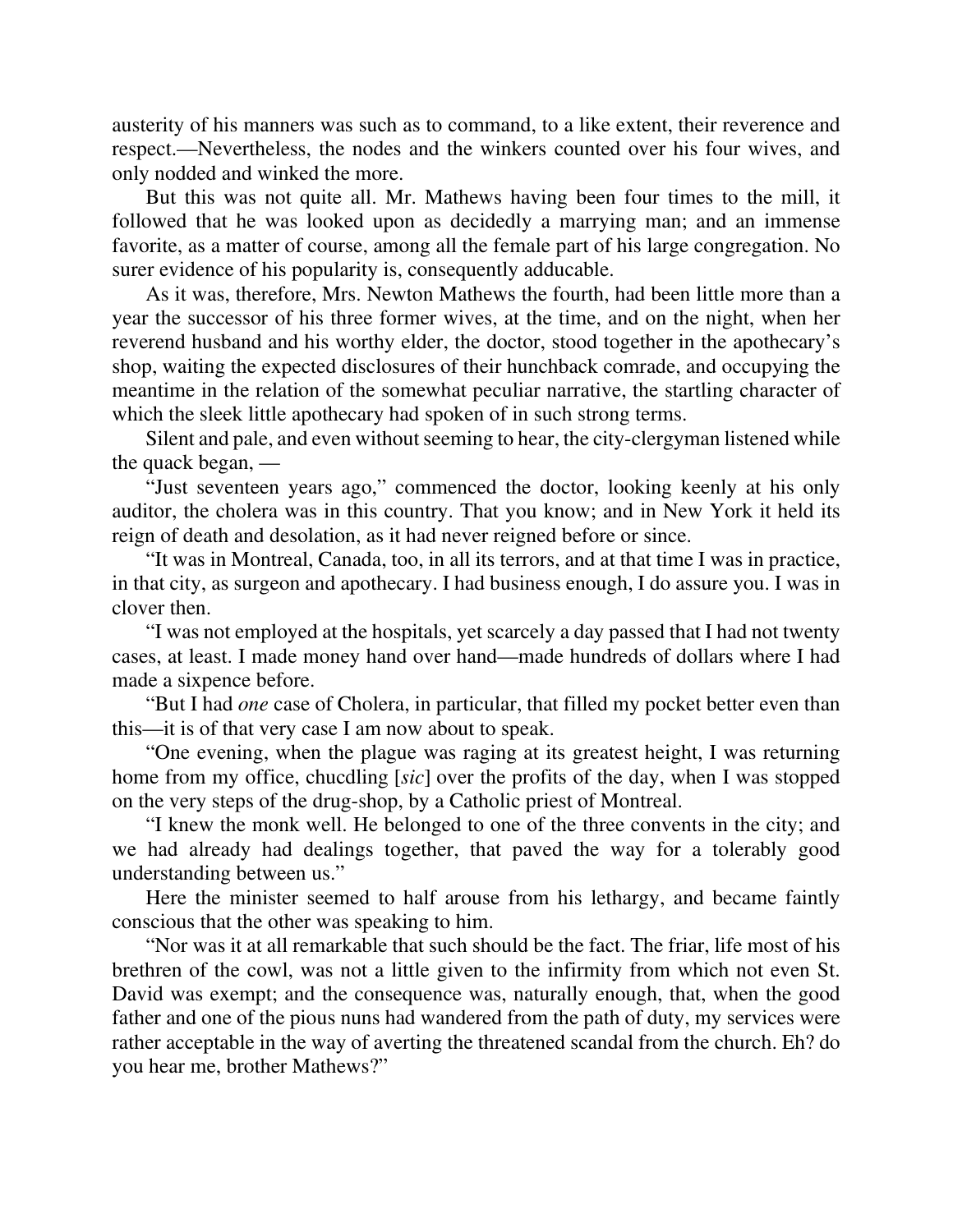In fact, the minister, who had previously shown some signs of attention, now aroused himself with some abruptness, and looked earnestly at the apothecary.

"You are listening, then, now!" said the latter. "If I am not mistaken, I have had some similar little services to render to Protestant priests in this goodly town of Gotham. Eh! brother Mathews; eh?" he slily repeated, punching the preacher familiarly is the ribs.

That personage, however, shrank haughtily from the bantering touch," and replied only by an indignant but somewhat tremulous, though withering look.

The jocose doctor, who seemed to think that he had ventured rather too far, immediately resumed, —

"Well, ahem, that is neither here nor there—I had been useful to the holy monk, as I said, and he knew, well enough, he could trust me, and trust me he did, with a vengeance.

"His errand was a strange one, certainly. He wanted two things of me—two curious things. One of these was a powder that would produce all the symptoms of the prevailing epidemic. The other was a sleeping potion, a narcotic, that might cause a deadly lethargy."

By the time the narrator had got thus far in his story, the minister had now become thoroughly interested. This was plainly to be seen, from an involuntary half-start on his part, and a sudden increase of pallor in his check.

The druggist pursued his story, —

"The priest did not stop to say what he wanted of them. It was not my business to ask that; my business was to mix the drugs and take pay for them—which I did in the shape of the best gold coin Canada. [*sic*]

"It was so much the more money in my pocket for that day's work; but I must say, my thoughts dwelt much less upon the solid cash, that night, than they did upon the probable use to which the holy father intended to put that narcotic and the accompanying drug.

"But what are you talking to yourself about, there, Parson Mathews?" he suddenly added, as he observed the clergyman's lips moving rapidly.

And as those white lips thus moved, they seamed [*sic*] to utter, —

"The drug! —the narcotic—the cholera! Heavens, what a resemblance—what a striking coinci——"

And he appeared to check himself in the middle of a word.

The incoherent murmurer then recovered himself, and said, apologetically, —

"Go on; go; I beg pardon for interrupting you. I was thinking of something else."

"Very well," continued the doctor, "that you must pay more attention,hereafter. The interest of the story is coming now.

"As I told you, the thing kept running in my mind; in fact, I had my suspicions and surmises, but, like a wise man, I kept them to myself. What say you? —do you think I did right?"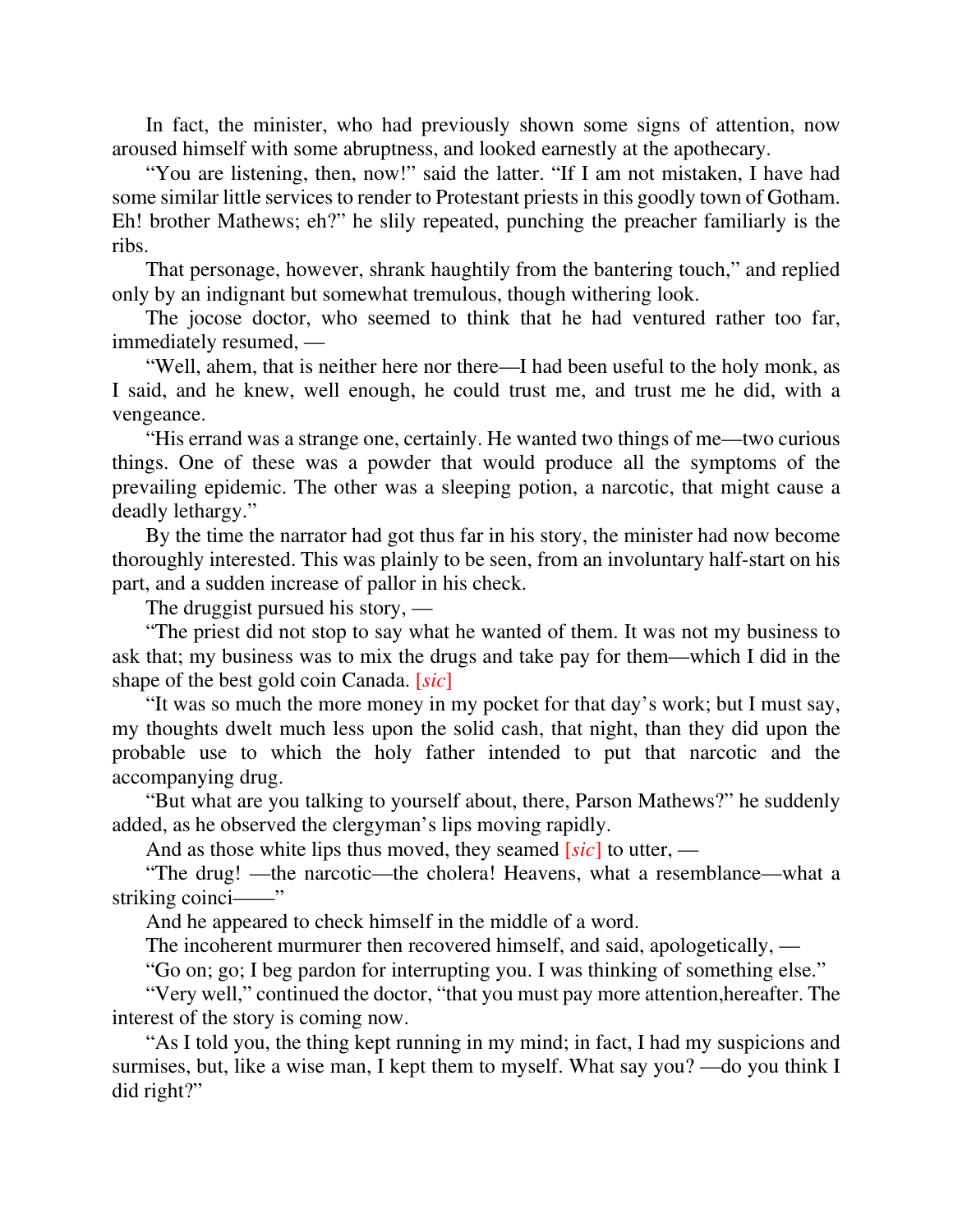"You did—you did; quite right," stammered the preacher.

"I am glad that's your opinion. I did not repent my prudence, at all events," the doctor rejoined, with a half-smile. "Now listen a little better.

"This happened in the good old Canadian town of Montreal, as I have told you, brother—and you must know that, as your pious elder was in a Catholic city, I was a very good Catholic in those times! I tell you this, Brother Mathews, merely to let you know how it was that I came to be attending mass, at the convent, one fine morning the same convent where this reverend father counted his beads and pattered his *Aves*, and—*kissed the nuns*.

"Well, mass was soon over, and then we should have all gone home again, but for one thing more. We stopped to hear the funeral service read, over a good Catholic who had given up the ghost.

"This was a wealthy citizen of Montreal, a married man, who had been so accommodating as to die, and leave his wife a widow and the mistress of his fortune, he had died of the cholera, and rumor, which is rarely charitable, whispered that the lady would not die or grief at the bereavement, for her late honored lord and master had been somewhat jealous, and the fair dame herself was said to somewhat too kind where others were concerned.

"In fact, it was thought that the jolly monks themselves were not excluded from the number of her friends. Indeed, her pious father-confessor was supposed to be on highly confidential terms with her, in more senses than one, perhaps. But who this father confessor of hers was——

"By-the-bye, are you listening, Brother Mathews?"

The clergyman moved his hand from his forehead, which he had been tightly pressing, and replied, —

"Yes, yes; go on!"

The doctor recommenced again, —

"It was, if the truth must be told, none other than my friend of the drug and the sleeping-powder; the good monk who was now at the funeral. Perhaps, therefore, being so close in the lady's confidence, he could pray with peculiar unction, for the repose of the dead man's soul.

"Poor fellow! the Cholera had made but short work of him; but there was nothing very wonderful in that, when strong men died in an hour, and hundreds dropped dead in the street.

"Those were terrible times in '32—but glorious days for the doctors!

"He was a rich man—so every body went to his funeral. Perhaps, had it been otherwise, the attendance would have been a good deal more scanty, for his had been one of the most malignant cases, and the cholera, then, thought to be contagious.

"It was this general belief in the infectious properties of the dark disease, that was the cause of what would have been both shocking ing [*sic*] and starting under any other circumstances. The mysterious terror which the pestilence inspired, was universal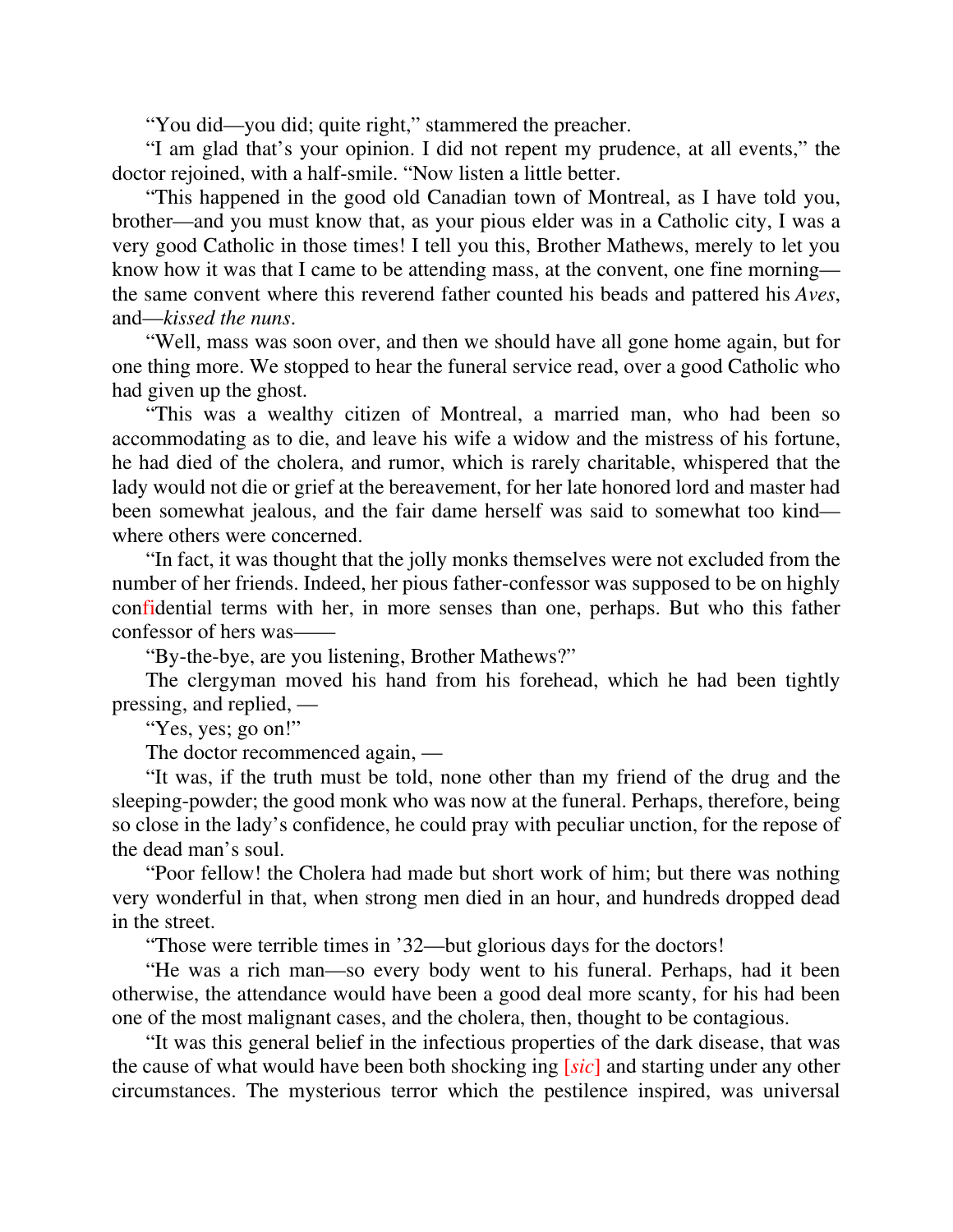throughout the city; and in all Montreal, no one was to be found willing to perform the usual office of stripping those who died of the dreadful scourge.

"This was a fact, —the plague-stricken were buried in their clothes—in the very garments they wore, when living. It had been the same in this instance. The dead man went to the tomb in his every-day suit, and the widow, in her weeds, followed him to his last, long home.

"By the way," said the apothecary, breaking off at this point; "I believe such was the custom, to some extent, even in this city, in 1832>"

"I—I believe it was," stammered the clergyman, as if some unwelcome recollection rose before him.

"Just so, Brother. But it was a deal better than the plague in London; they did'nt *sic* even allow them coffins, then —to say nothing of the funeral service over the corpse—both of which, in this case, we had. But I must tell the rest seriously; what followed was solemn enough, God knows."

And with an air much more grave than he had made use of before, the doctor proceeded to the final and most important part of his story in the following terms, —

"The funeral preliminaries over, then, in the convent vaults where he was to be buried the last pious offices were performed. The holy fathers offered up their priestly prayers for the spiritual felicity of the deceased; the departed man's relations had taken their last look at their poor kinsman's face; and the coffin lid, which had beed [*sic*] opened for a single moment, and shut as quickly, to prevent the danger of contagion, was being nailed for the last time, over the motionless corpse—when three distinct, hollow knocks were given against the closed coffin's interior—there was a harsh, heavy, grating-noise from within, like the bursting of iron rivets—and then, with a crash that made the vault rattle, the wooden cover flew suddenly off, and the fulldressed body of the *dead cholera patient* leaped halfway up in his prison, and fell over on his knees!"

In this place pausing, the druggist gazed keenly at the minister, whose eyes were fixed in a wild and stony stare; but whether to watch his listener's countenance, or to take breath, merely, he had thus stopped, it was only to go on again,—

"Lord bless you! it was then that I smelt the rat! I had not been a cholera-doctor for nothing, that's a fact. Aha! I knew now why the good priest came to me. I know what the holy father-confessor wanted with the sickening-powder and the opiate! hey, brother Mathews, hey?" |

The preacher had bounded a pace backward from the spot where he had listened to the startling tale. His face, all the while ghostly and livid, was now strangely altered; the features, before so fixed and stony, were now convulsed and wreathing, with a terrible agitation that possessed the whole man.

While Quackenboss, thus interrupted, once more scrutinized him with apparent astonishment, he heard him ejaculate,—

"This coincidence! this hellish coincidence!"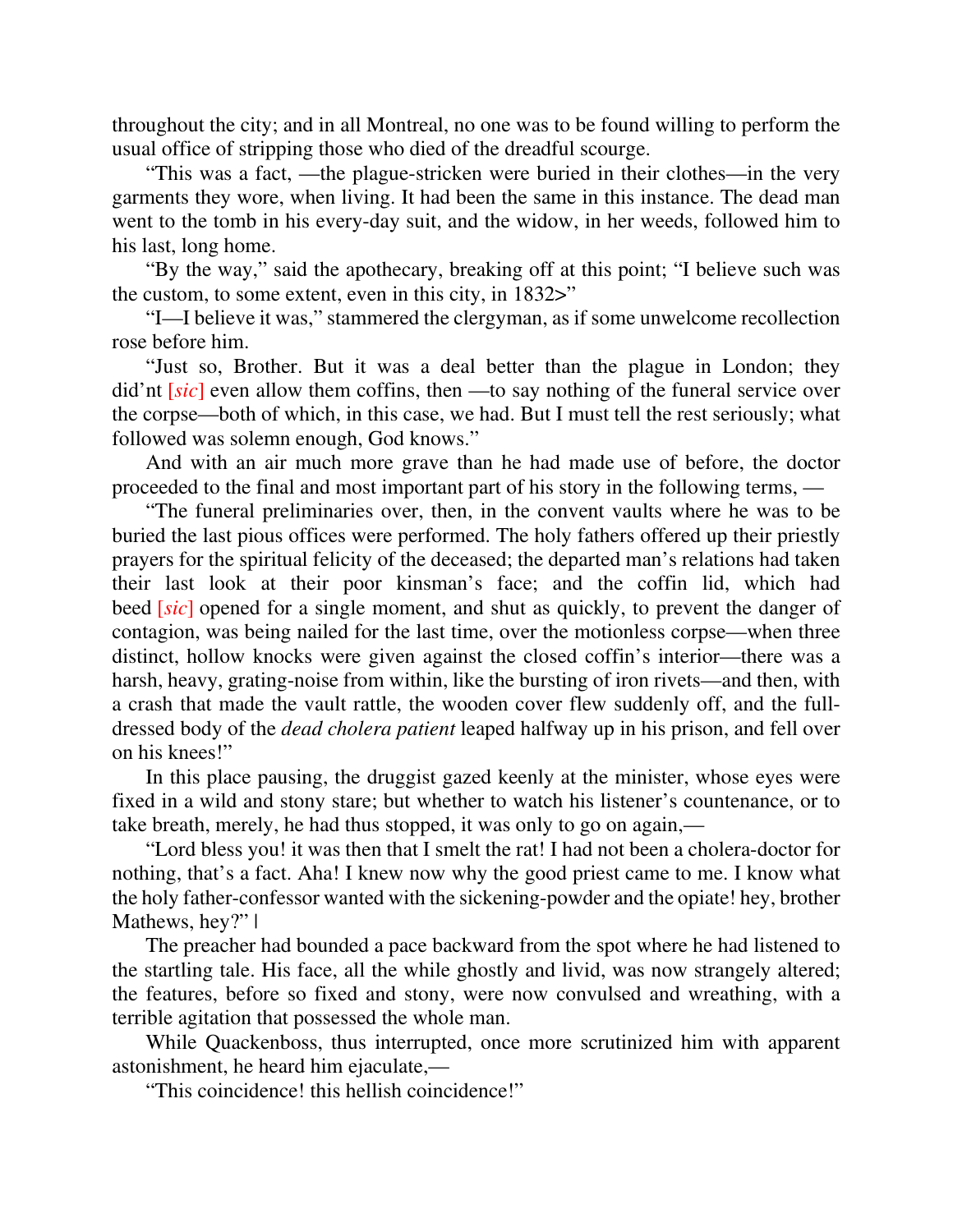The quack-doctor took another look—a rapid but furtive one—at thee stronglymoved minister; and his oily lips curved into a faint approach to a quiet smile. Then he said, coolly, —

"I believe you have got St. Vitas' dance in you, too-night, brother. This business, of ours which that hump-back rascal is planning, has got the better of your nerves. But I have not told yon quite all, yet. Shall I finish?"

Mathews, thus interrogated, made a strong effort to control himself, and replied with a quivering voice, —

"Yes, finish your devil's legend. I want to hear it out. Good God!" he murmured, "can such coincidences come by mere chance? Can——"

The excited clergyman abruptly checked himself.

"Nervous still? hey?" said the doctor composingly; well, it is a nervous story, I admit. A few words more will end it; in fact, I must make way with it before our friend in the closet, yonder, gets through with that chart of his."

His eyes wandered to the closet; but the door had been closed by the hunchback behind him, and the gleam of his light through the interstices was all that told of his neighborhood.

The preacher made a movement of apprehension as he followed the druggist's eye, and said, —

"Do you think he could have heard you, Quackenboss?"

"No; or I should not now be telling you this story," was the reply. "What little remains is soon disposed of. —

"Brother Mathews, it was the priest's work and the widow's; they both wanted to be rid of the poor man, you understood? But the sleeping-potion was not strong enough; the momentary opening of the coffin had admitted the fresh air; that fresh air had brought back life, and conscious, and desperation's strength —and the corpse revived and burst the half-nailed coffin."

"Revived and burst its coffin!" gasped the preacher. "There, at least, the accursed coincidence ceases!"

And a strange flush of exultation, as he spoke, brought returning color to his ashy cheek.

"Why, what coincidences are you talking about?" demanded the little apothecary, rather abruptly. "How you keep harping on that word."

"Harping on it! do I?" repeated the preacher, vaguely.

Then with another of his frequent attempts at self command, which was productive of a still more icy and unnatural calmness, he inclined his head earnestly toward the doctor's now silent lips, and asked this question of him, —

"Elihu Quackenboss, tell me, is this story that you have been relating to me, actually true?"

"Did I not assure you so, in the outset? It is a veritable tradition of the jolly cholera, a piece of my own experience."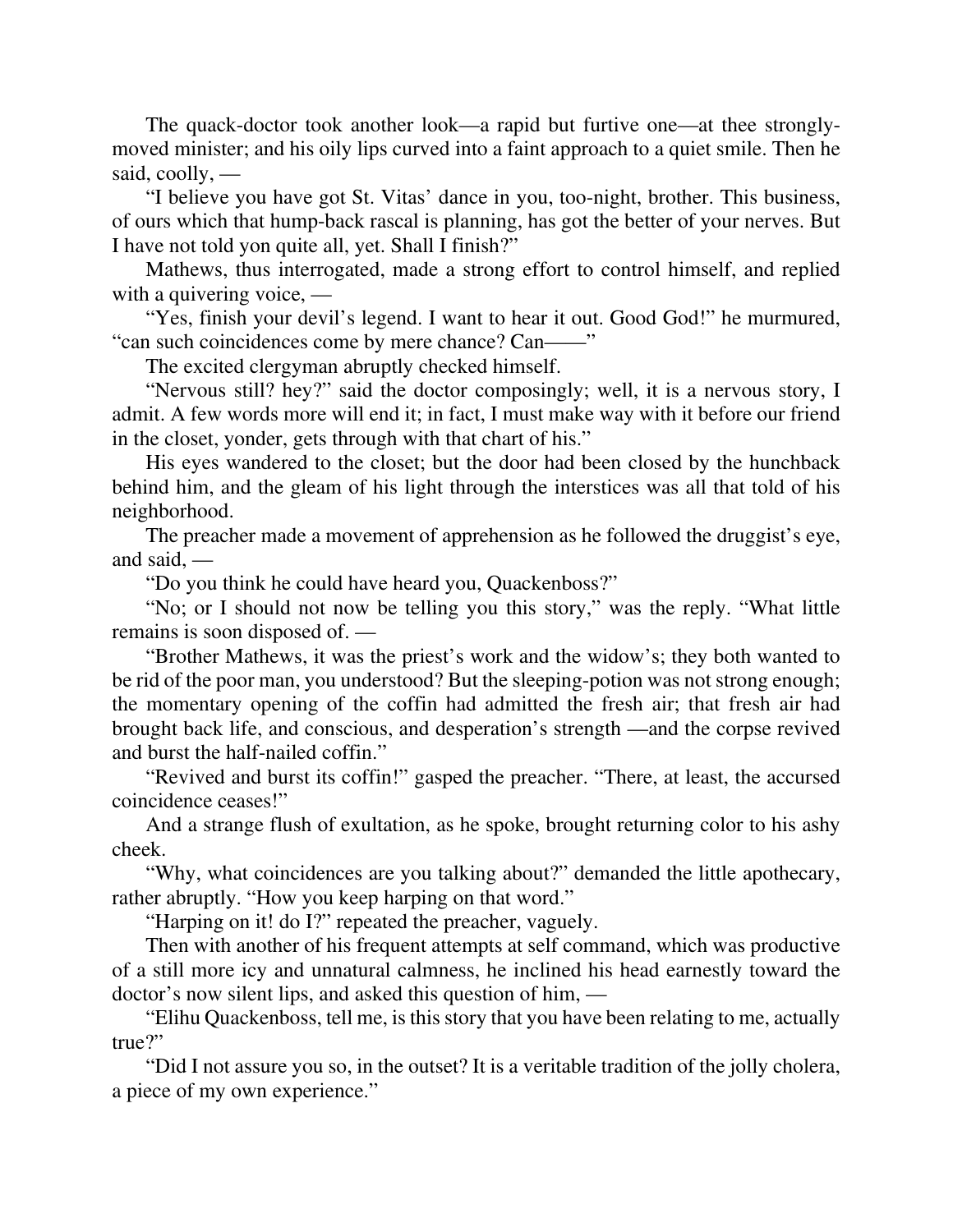"True in every detail?" ran the next earnest query.

"Substantially so," was the druggist's brief answer.

"*Substantially!* Then you have been *coloring* your story," exclaimed the minister, half-angrily.

The wily Quackenboss, however, observed that he awaited his answer with the deepest anxiety.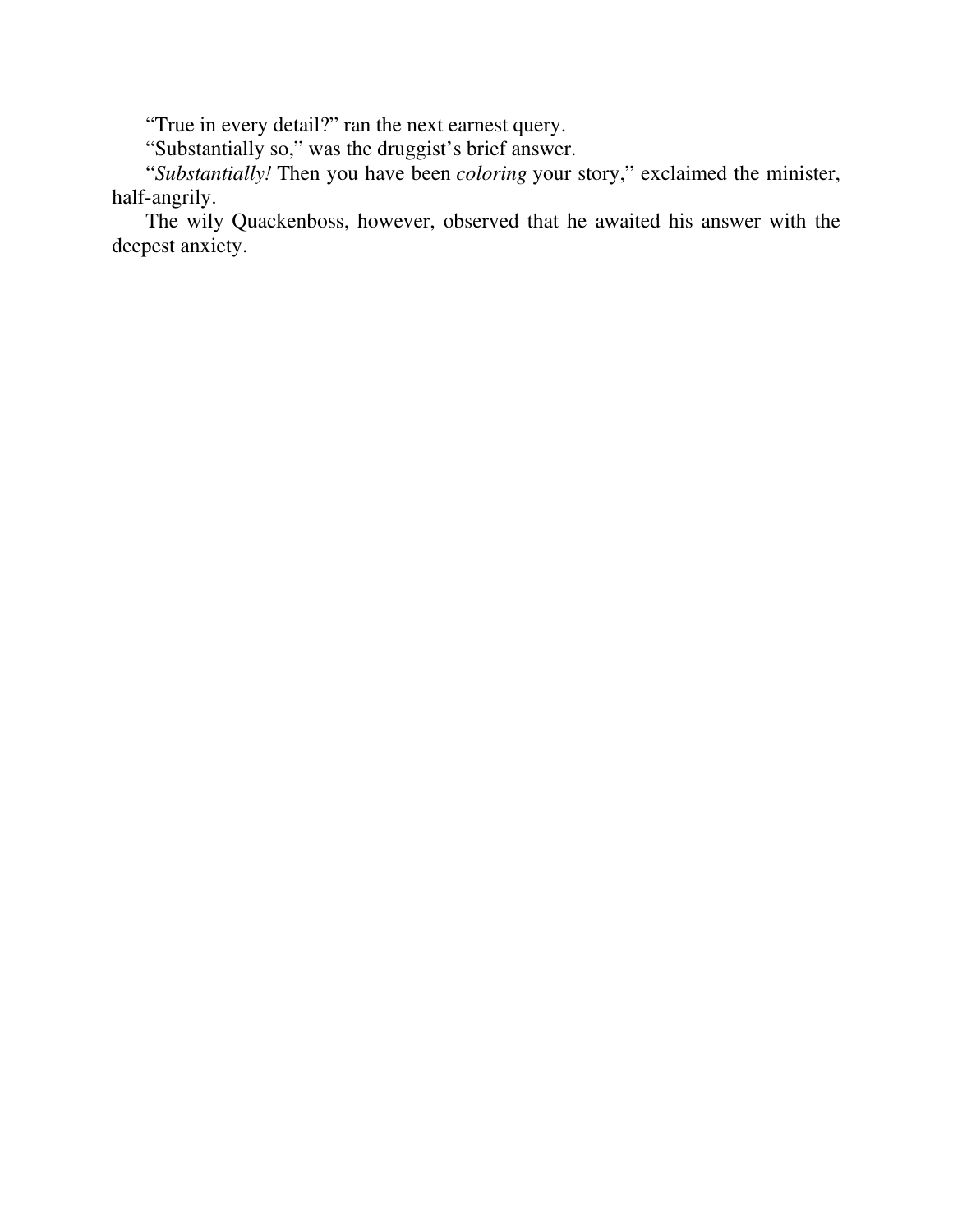#### **CHAPTER V. THE COINCIDENCES AND THE CONTRADICTIONS.**

"'ell? indeed!" said the doctor coolly. "I'm coloring it, hey? I'm afraid there's rather too much of the ghostly about the story to admit of much *color* in the case."

"Still," maintained the preacher, sharply, eyeing him keenly, "you have drawn on fancy for some things?"

"Not for any of my facts. In the names of place and persons," replied the doctor, "I might have made some slight mistake for convenience sake."

"Place and persons! *place!* echoed the preacher; "why, was it not in Montreal—in Canada, then, that all this occurred? You told me so!"

"Why, yes, I believe I did. It's not always best to give places and names, you know— when others will do as well. No," continued the doctor, in a very matter-of-fact sort of tone, "it was not in Montreal. In point of fact, it was in—

"Where? where, then?" interrupted the excited clergyman.

"To speak on the square, then, it was in New York."

"In New York!"

The faint flush of excitement, which, as we have mentioned, had so lately relieved the habitual pallor of his check, died out that instant, and left him more ghastly white than before.

The druggist did not fail—though still furtively—to mark the full effect of his words.

Suddenly reawakened resentment flashed again from the eyes of Mathews.

"Quackenboss!" he exclaimed, "you have deceived me. Why this follery? this absurdity. If it was in New York this thing really took place, and not in Montreal, what is all this nonsense about Canadian convents, and monks, and—"

"Ah!" said the doctor, not at all disconcerted; "a trifling inconsistency, at first blush, I admit."

"A trifling one—it is an irreconcilable one. Your whole tale is a tissue of fabrications, sir!"

"Tolerably sweeping remark, that, brother Mathews. But it must be confessed, the thing don't seem to hang together, exactly. It's pretty certain that there's no convents in New York, if you were to hunt a year of Sundays—and that's 365. And as for the father confessor——"

"Yes! your Catholic priest!" added the minister, who seemed to have some strong reason for whishing [*sic*] to discredit the entire story.

"Another little slip of the tongue, that, too," replied the doctor.

"And your monk of the convent!"

"By the way, it was a Protestant priest, not a Catholic one, that was the hero of my little legend."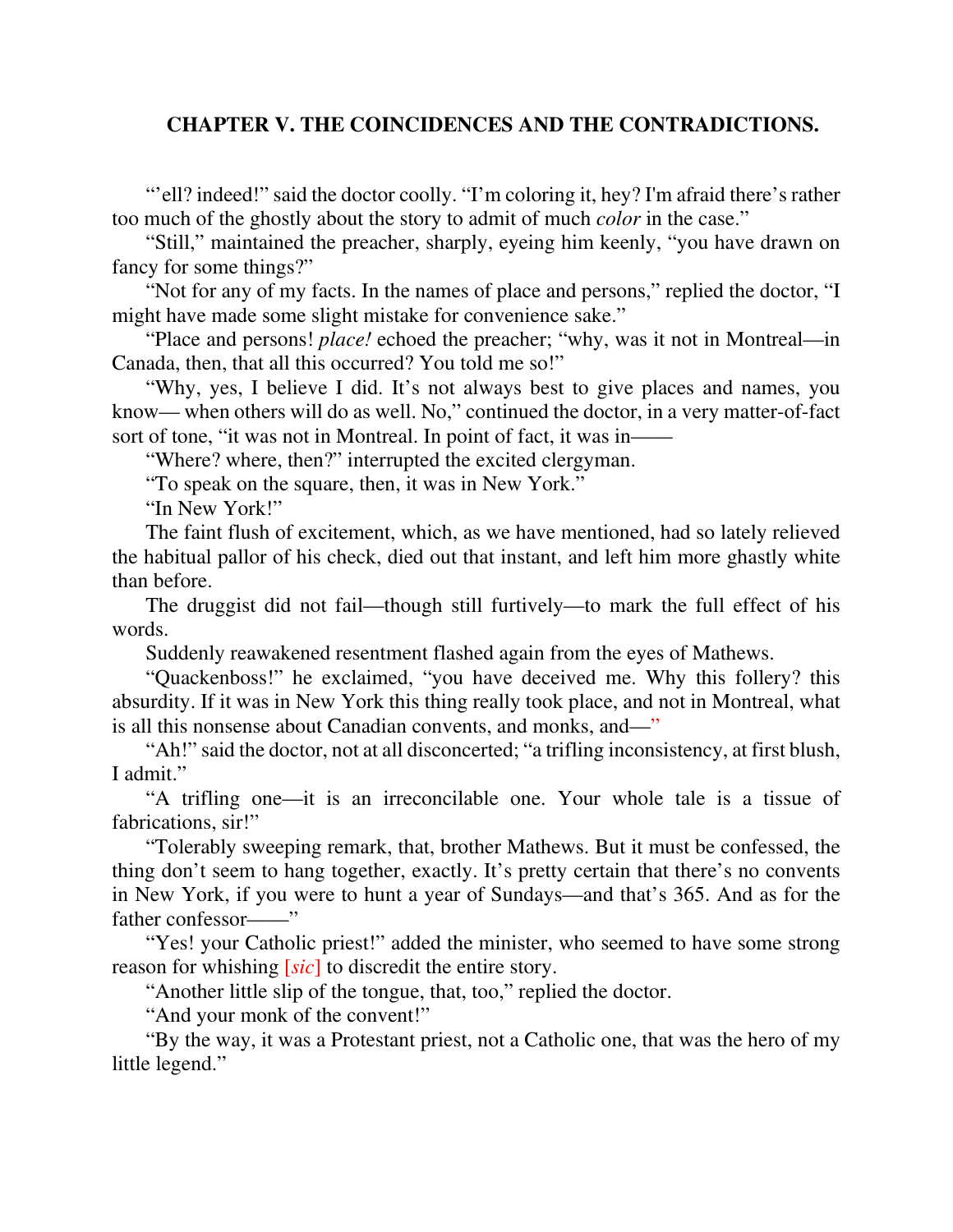"*A Protestant!*" cried the preacher, almost with a shriek. And he bit his lip so sharply, that a cry of pain involuntarily burst from him.

"Exactly. There you have it. A Protestant—a priest—but not a Roman one! And as I said, he lived in New York, where the whole really happened—and not in the Canadas!"

"Why did you tell me, first, that he was a Catholic? —why name Montreal, instead of the true city?"

The minister's voice was strangely hollow as he asked these questions.

With the same ready coolness the doctor replied to them.

"Oh! because I did not want to bring discredit upon our own cloth, Brother Mathews. I thought it best to prepare you for those little peccadillos in the orthodox church, by gentle degrees, at first. So, you perceive I said Montreal, in place of Gotham, and Catholic priests and convents, instead of puritans and meeting houses. Consequently——"

"Consequently," interrupted the Rev. Mr. Mathews, with a wandering air, "the parties were all protestant and all resided in this city?"

"Just so; all of them. You understand that, I see."

"I understand you to tell me so; but it is strangely contrary to your original statements, and, indeed, your whole narrative is full of contradictions."

"Remarkably full of them, hey? Perhaps, now, your penetration may have led you to discover one or two more?"

The perplexed minister said nothing; and as he received no reply, the druggist answered himself, —

"Well, then, as you have failed to discover it, I must set you right on one point more."

"What! have you more corrections yet to make?"

"Only one I believe. Won't you take a pinch of snuff! Yes, now I think of it, one other small discrepancy occurs to me. Instead of it being the husband that died of the cholera, it was the *wife!*"

"*The wife!*" screamed the minister.

"The wife who died—and *not* her lord and master. Consider the case inverted, exactly inverted. It was the husband who wished to be rid of his spouse, by the help of the quack—and, furthermore, that husband was himself no other than that same Protestant clergy man, whom I chose to make, at first, a pious priest of the holy Roman Catholic Church.—Why, man alive! what the deuce ails you, now?"

He might well ask the question. The minister stood before him, speechless, silent, motionless as death; but with the long, thin locks of hair actually bristling upon his forehead.

"The Lord preserve you, Mathews! why you are not going mad, are you?" exclaimed the druggist, turning away one moment to hide the oft-repented smile he could not now suppress.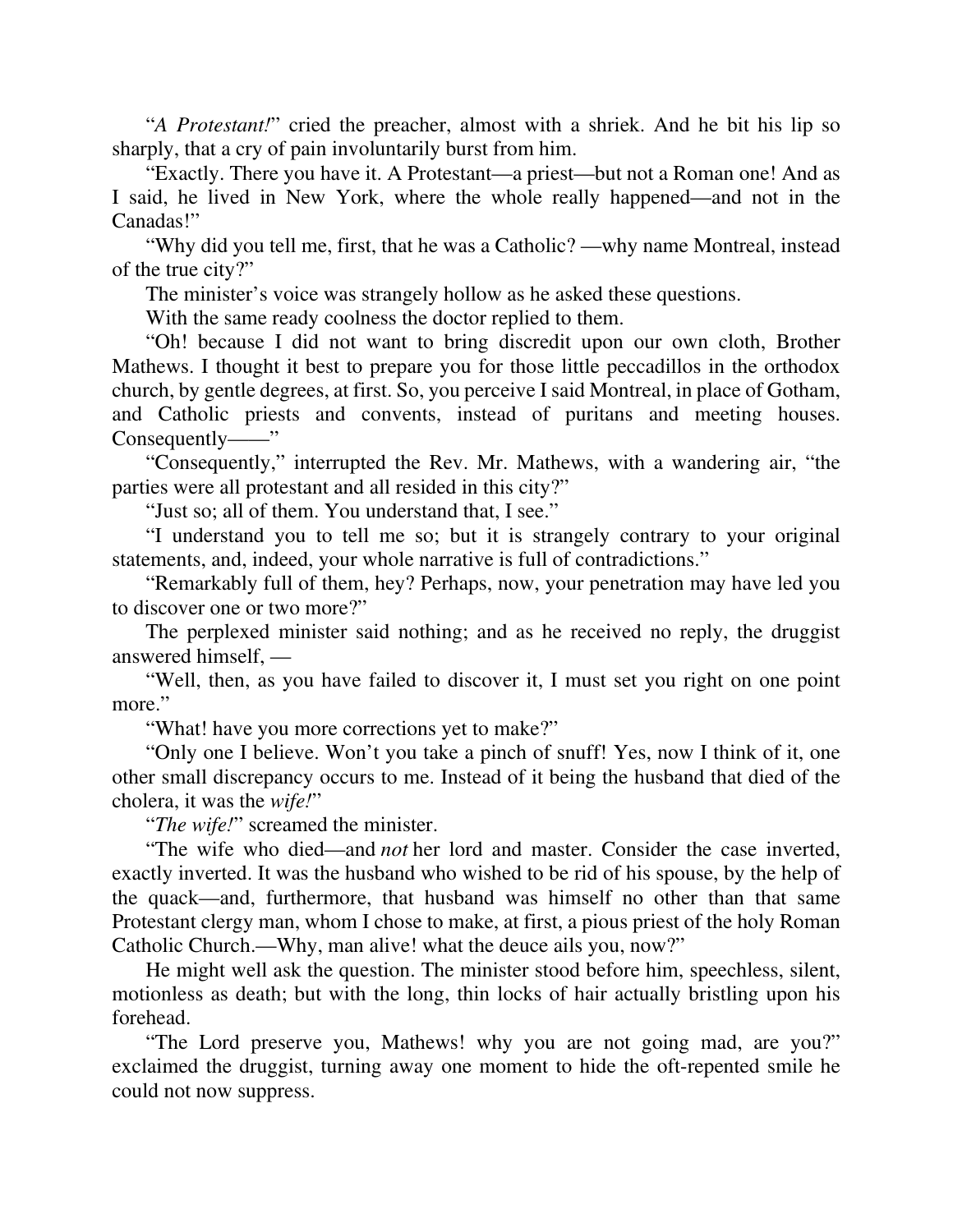But the clergyman neither stirred nor answered.

"You look as if you had seen the dead woman's ghost, brother. I had better wind up at once, I see, by setting you finally right on the only remaining mistake into which we have fallen——"

But he was interrupted, and very strangely, too.

"And *that*—and *that*" burst at last from the paralysed clergyman.

As he spoke he dashed right forward to the old druggist's smirking face and fiercely grappled him by either shoulder, in a gripe that rooted him to the spot, and then thundered forth, —

"Speak, sir! In this, the last of your intentional misrepresentations of a too—yes, *too true* tale—say, sir! have you not likewise *lied*—yes, *lied*, in saying that the cheat was discovered—that that the coffin was—was burst open—that the corpse—that the corpse *revived?*"

Rigid as so much marble, and full as stony in his looks, stood the Rev. Newton Mathews, awaiting the final answer which he had so peremptorily demanded.

But how was that answer given?

"Keep coot—keep cool, do, Brother. On my soul I believe you are determined to go a stark mad, unless I answer you quick. Well, I may as well confess that you're right—that the coffin was *not* burst open; that the corpse did not revive; that the sleeping-powder *was* amply strong enough, and that, Newton Mathews, *your* third wife the supposed victim of the Cholera, was buried alive."

Without a word or groan, the guilty minister sank down.

As he fell, he struck sideways against the closed door of the hunchbank's closet, which rattled in its ricketty socket as it felt the weight of the fainting man rebounding on the floor.

The doctor smiled one of his strange, shrewd smiles, and stood silently looking on the swooning preacher. A voice behind him recalled him to himself.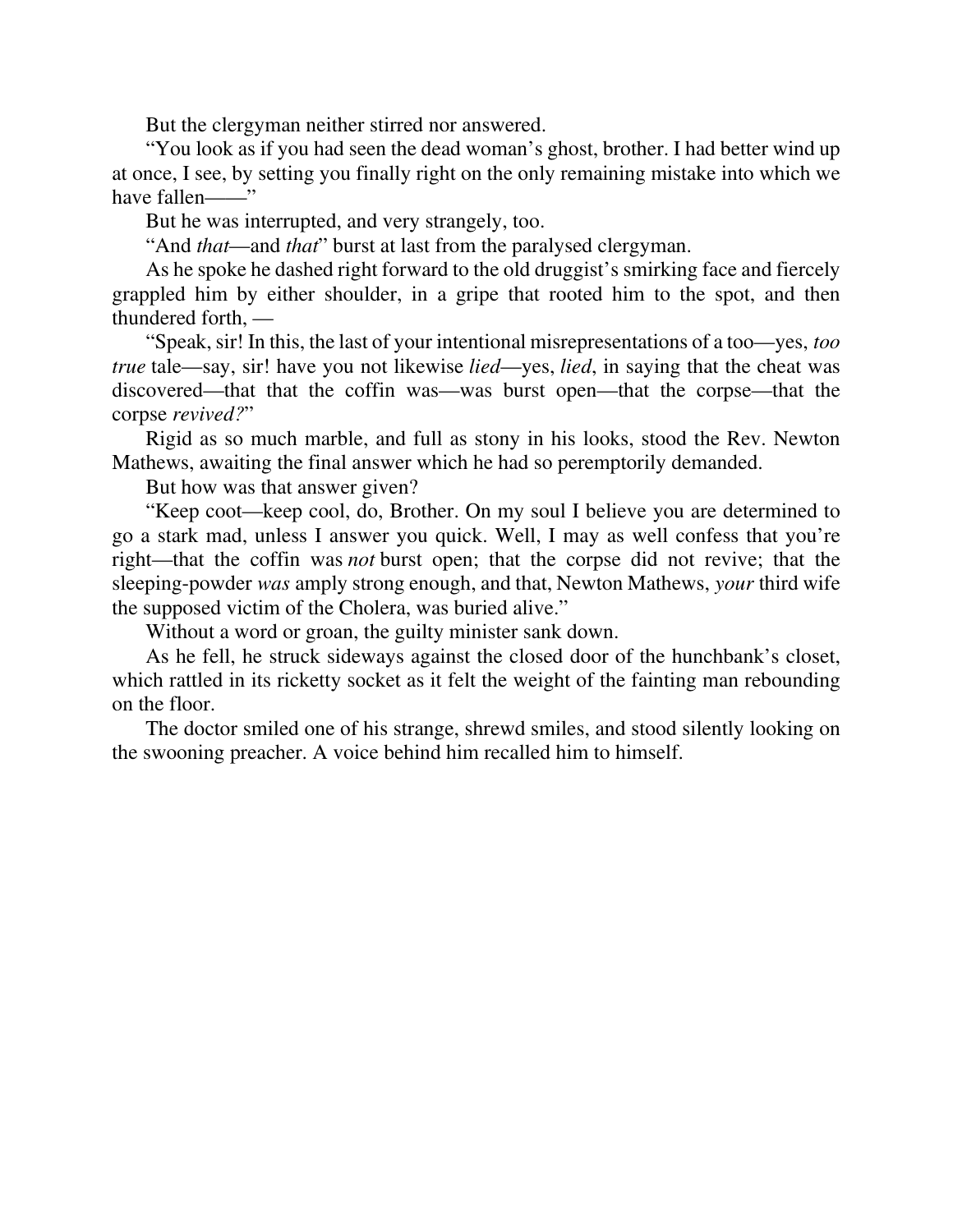#### **CHAPTER VI. NUMBER III AND NUMBER IV.**

"Confound it man! what is the matter?—do you mean to break the door down?" demanded the occupant of the closet, giving the door a strong push outward, when he found that a slight one would not do.

But the body of the Rev. Mr. Mathews had fallen in such a manner against, that the opening of the closed door was by no means an easy task.

Grumbling with surprise and growling at the trouble, the outcast succeeded, by a third and more vigorous effort, in thrusting it open from within.

On seeing the nature of the impediment, the outcast slopped directly in the entrance of the obscure retreat, within which he had been maturing his ominous and mysterious designs.

Quackenboss, whose eye he met, appeared aware that some explanations were necessary on his own part; and something in the character of his grotesque comrade seemed, also, to make him feel very certain that the sooner those explanations were given, and the more consisely, [*sic*] the better it would probably be.—The distorted outcast was not a man to be trifled with.

Quackenboss made the undertaking, therefore, by saying, —

"Pooh! he has fainted—like a sick girl—because I have been raking up an old story about his third wife."

"Ah?" said the hunchback, winking; "did he love her so well? Wonder if he loved her as much as he does the fourth one? —eh?"

"Why, I suppose so," replied the quack, with a laugh, "for he cut her days short, in pretty much the same way as he would like to do, with our help, in the case of his present lady.

"His third wife, you said," observed the outcast, musing; "so that was the way he disposed of her?"

"Yes; to make way for the Mrs. Mathews that is. He married the third wife for money—which was all he wanted of her—and as that was settled on herself, exclusive of all claims from her son, it went to him, as her husband, at her death——"

"Which happened in a hurry?"

"Quite true, everybody thought it was the cholera."

"And so it was—at least a pretty good imitation of it."

The apothecary looked shrewdly at the outcast, who bad said this. The other was looking straight at him.

That double-look conveyed a good deal of meaning.

"You overheard us, then?"

"Couldn't very well help it."

"All right. I meant you should."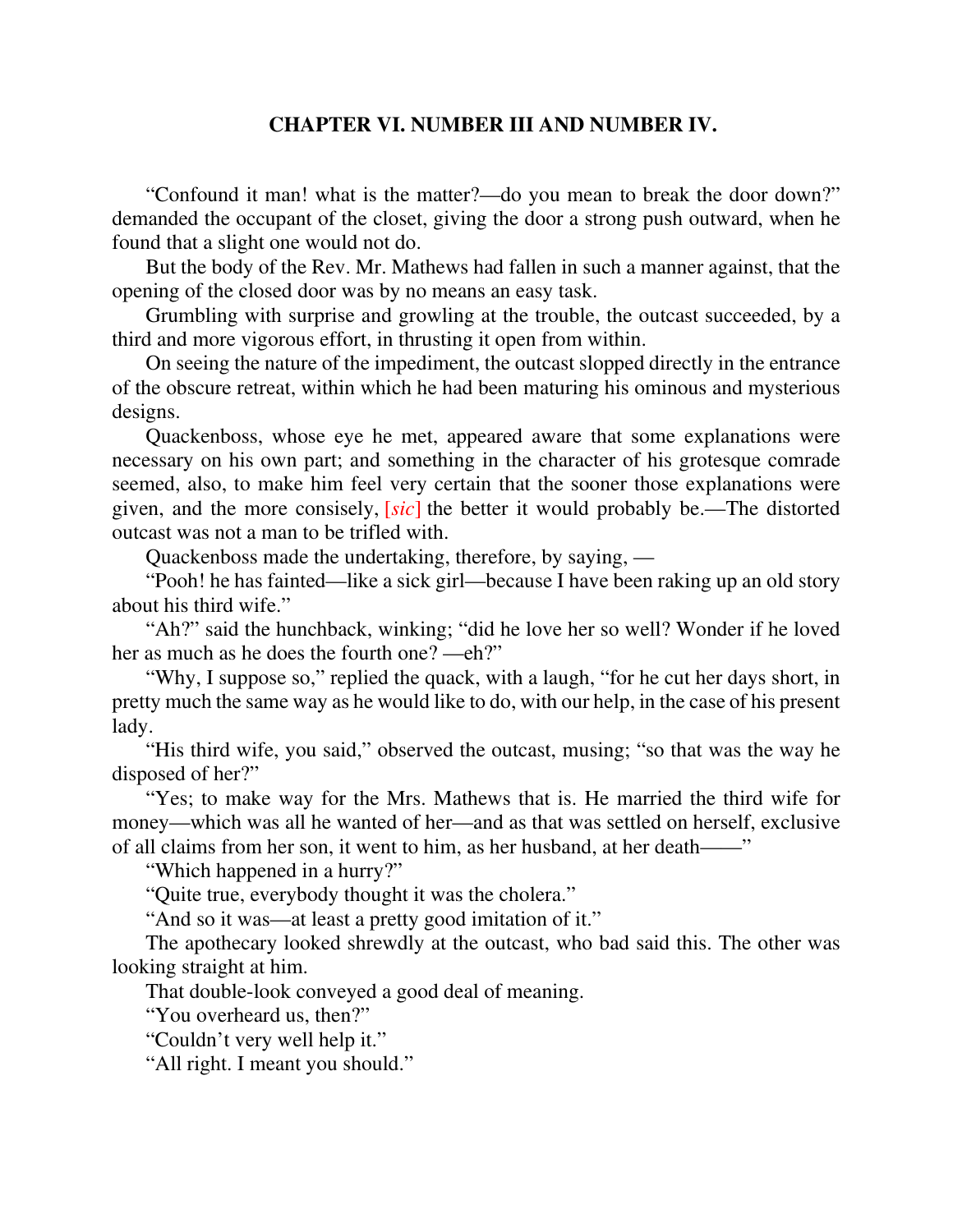"A devil of a hauling over the coals you gave the old gentleman, too! But what was it all for?"

"To make him desperate."

"How so!"

"Desperate enough for our purpose, you understand! I have been half afraid of him backing out."

"Thought he wouldn't come quite up to sticking-point, hey? in this precious cholera-plot of ours."

"I had my fears on that head."

"And yet he showed pluck enough, I should think, when he came to you in '32, for the nauseating drug and the trance-producing powder, to give to his wife No. 3."

"You're right; the fire of the flint shone there," and the doctor, worthy man, chuckled at the terrifying reminiscence, whose previous effect was so fearfully marked upon the motionless body that lay under their very feet.

"So much for number 3! Now for number 4!"

"Yes, now for number 4. We are bound to help him in disposing of her, too, as summarily; and as successfully, also. But what was it that he married her for?" asked the outcast. "For, her money, also?"

"No, she had little enough of that, when he married her. But she had beauty, at that time," rejoined the good doctor, "and beauty is a goodly thing in the eyes of our parson."

"In spite of all that, he is tired of her, now, it seems."

"Pretty much so; Number 4 has had her day. It slips by the sooner, perhaps, in consequence of her unluckily having so pretty a sister in the house?"

"She is very handsome, then, is she?" asked the hunchback, carelessly,

"Who? the sister? That she is! —and shall be Number five," and the doctor smacked his lips,

"Possibly—if she is willing," said the deformed quietly.

"That is his lookout; not ours. The girl has gallants enough?"

"Any of 'em rich?" asked the other, drily.

"Yes, one of them. The son by a former husband, of the third wife, who was a widow when Mathew married her."

"The son of Number Three—and *rich?* —Depend upon it, he'll carry the day."

The doctor laughed, and rejoined, —

"I rather think he will; especially as he happens, luck[i]ly, to be the favored one. What is more, I believe his step-father knows it; and that's the reason they don't like each other any better."

The outcast smiled.

"Lucky dog! but do you think the young man has any suspicions of his reverend father-in-law's secret bearings?"

"So far to the contrary, I don't believe the youngster has the smallest idea of his covettings?"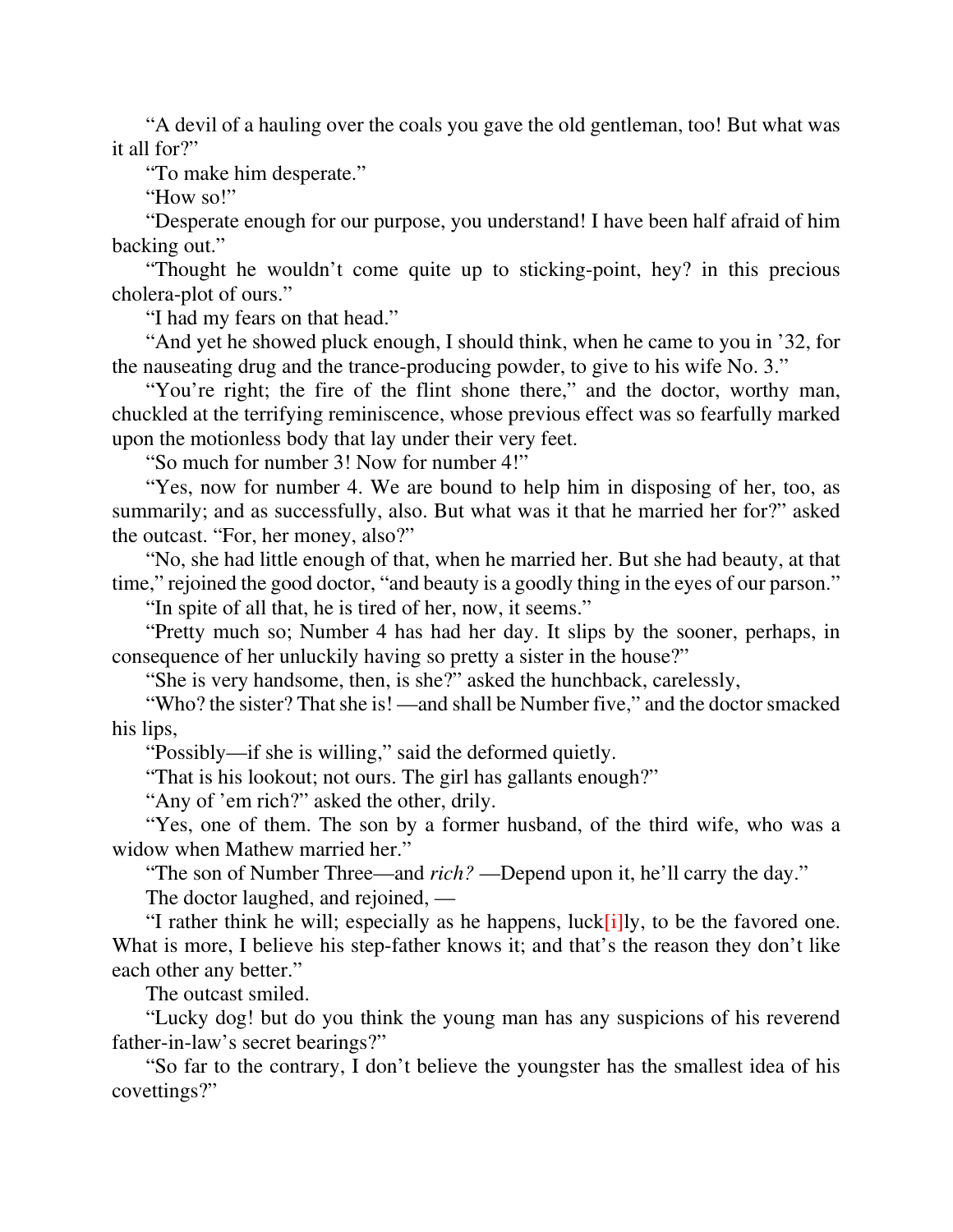"He may find it out soon, then; in a hurry. But I guess the parson, here, is getting a little of his spent breath back into his body, again."

A low rattling in the minister's throat, and a slight movement of the body at their feet, furnished some faint indication of the fact, expressed with so little feeling.

"Thump him on the back, Quackenboss. That will bring him to, quicker than anything. And in the meantime," continued the hunchback, retreating into the closet, "I have my chart all ready to show you."

"Your chart!" repeated the druggist, recollecting.

"Yet, my chart of the city, its streets, its buildings, and—its church-yards. You will then begin to know what I meant, by engaging to *bring* the cholera to New York, whether it would *come* or no! I have the whole planned out, and ready to show you both, when you are both ready to hear."

While the outcast was groping his way, again, in the dark closet, where the apothecary's lamp scarce baffled the obscurity; the Doctor busied himself in professional efforts to call back the clergyman's wandering senses, and suspended animation.

It was the task of several moments; but by and by, the Rev. gentleman was again upon his feet, and by degrees was able to stand, and look around him.

The attentive apothecary gave him sufficient time to recover himself; and then when he saw him in a measure restored, deeming it best to avoid all recurrence to the dreadfully agitating recital through which he had obliged him to pass, he called to the inmate of the closet:—

"We are ready now!"

"And so am I, at last!"

With these words the hunchback reappeared at the door of the closet, with the light; but just before he reached the outlet, his feet stumbled and he tripped headforemost over some object which the gloom had prevented him from discerning, in season to guard against the disagreeable accident.

The light was in one hand; the mysterious chart in the other. His hold of the latter, he let go, instinctively, in trying to save himself with his right arm; but the former fell with him, and under him, the weight of his huge body breaking the 'amp into an hundred atoms, as the hunchback-bearer came thundering down upon it.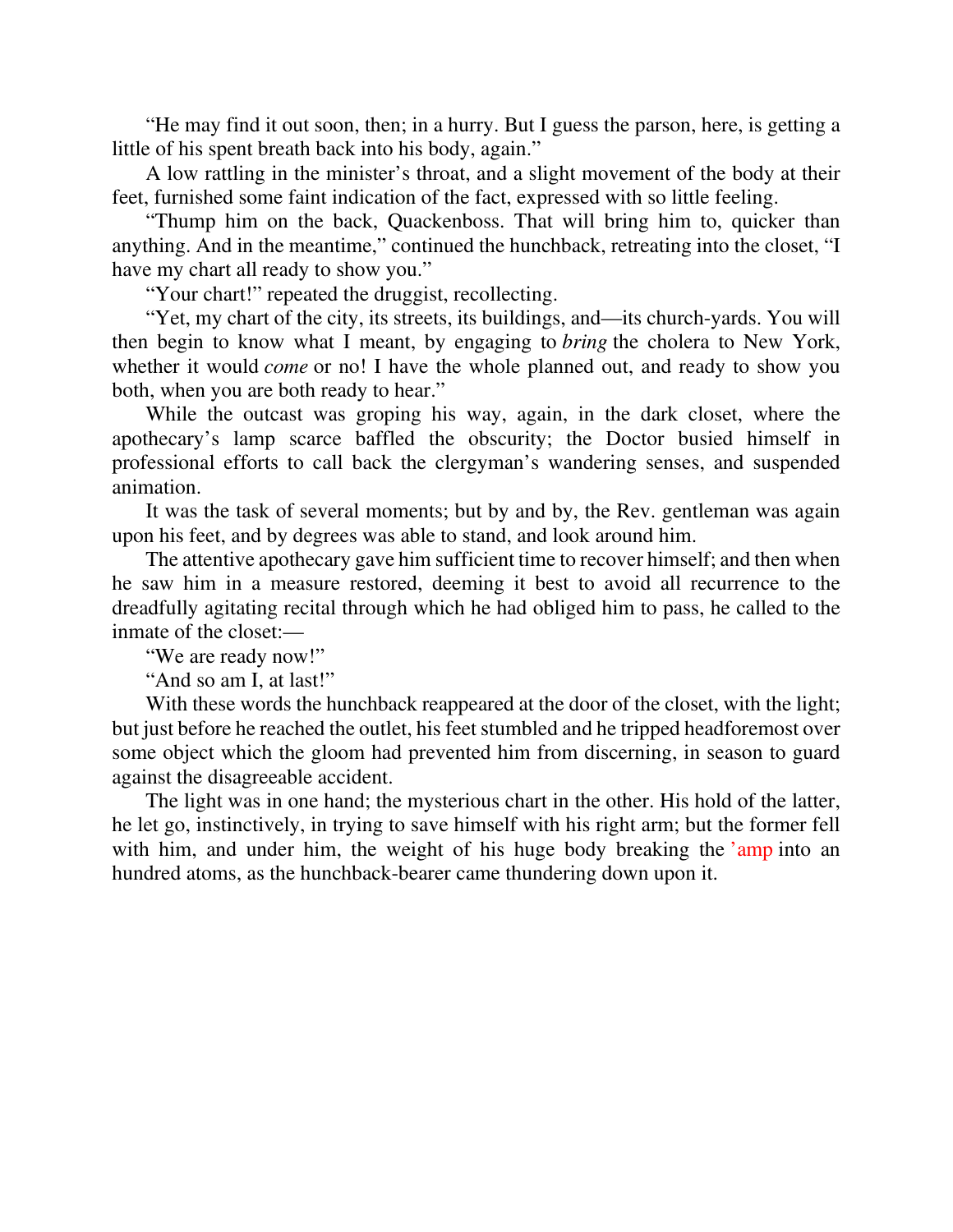#### **CHAPTER VII. THE DOCTOR'S DAUGHTER.**

At no time. probably, blessed with the sweetest temper in the world, the hump=backed man gathered himself up, with several very angry oaths; his natural stock of suavity not much enhanced by the sundry divers sharp cuts he had sustained from the broken glass, which had gashed his face and hands in a dozen different places.

He arose, streaming with blood and oil, and bruized and smarting from the shock of his violent personal contact with the floor of the dark closet.

The druggist, without, was not surprised to hear his hoarse voice, with not a little wrath in its tones, demanding, —

"What the devil have you got here, Quackenboss? on purpose to make me break my neck over, in this cursed closet of yours. I should think a broken back was quite enough for a man, without that. Curse it! I've cut my hands to the bone."

And the doctor heard him groping in the total darkness of the interior, for the unknown object which had occasioned the accident, as if he wanted to wreak his spite on the thing itself.

Having picked himself up, he now was very actively endeavoring to pick up the invisible cause of his displeasure; after which, he presently made his way out into the back room of the drug store, holding in his left hand the fallen chart, which he had recovered, and, in the right, the unlucky stumbling-block which he had seized upon.

It was the wooden frame of an old, time-worn painting; covered with dust and mould, in such thick and heavy layers, that the several rough shakings to which it had been subjected, in its progress from the closet promised to turn out of a good deal of use, in freeing it from the dingy coating of age and dampness.

Had it been anything else but what it proved to be, the ruffled discoverer, would probably have dashed it to pieces, or trodden it into fragments under foot.

As it turned out, therefore, the hunchback did not sacrifice it, directly, to a superfluous vengeance, but contented himself with another compensatory oath or two, and a closer examination of it.

However gloomy the demolition of the lamp might have left the dark closet, there was still light enough streaming in through the windows into the outer shop, from the flickering street door without, to show to him who held the picture, the framed portrait of some person whose dust-dimmed features he proceeded to scrutinise.

While the city-outcast did so, something very peculiar was manifest in the apothecary's actions.

When the outcast first appeared with the worm-eaten wooden frame in his grasp, the druggist had been seen, by the now nearly recovered minister, to start, change color, and then take a quick step forward, with outstretched arm, as if to snatch the portrait from the hand that held it.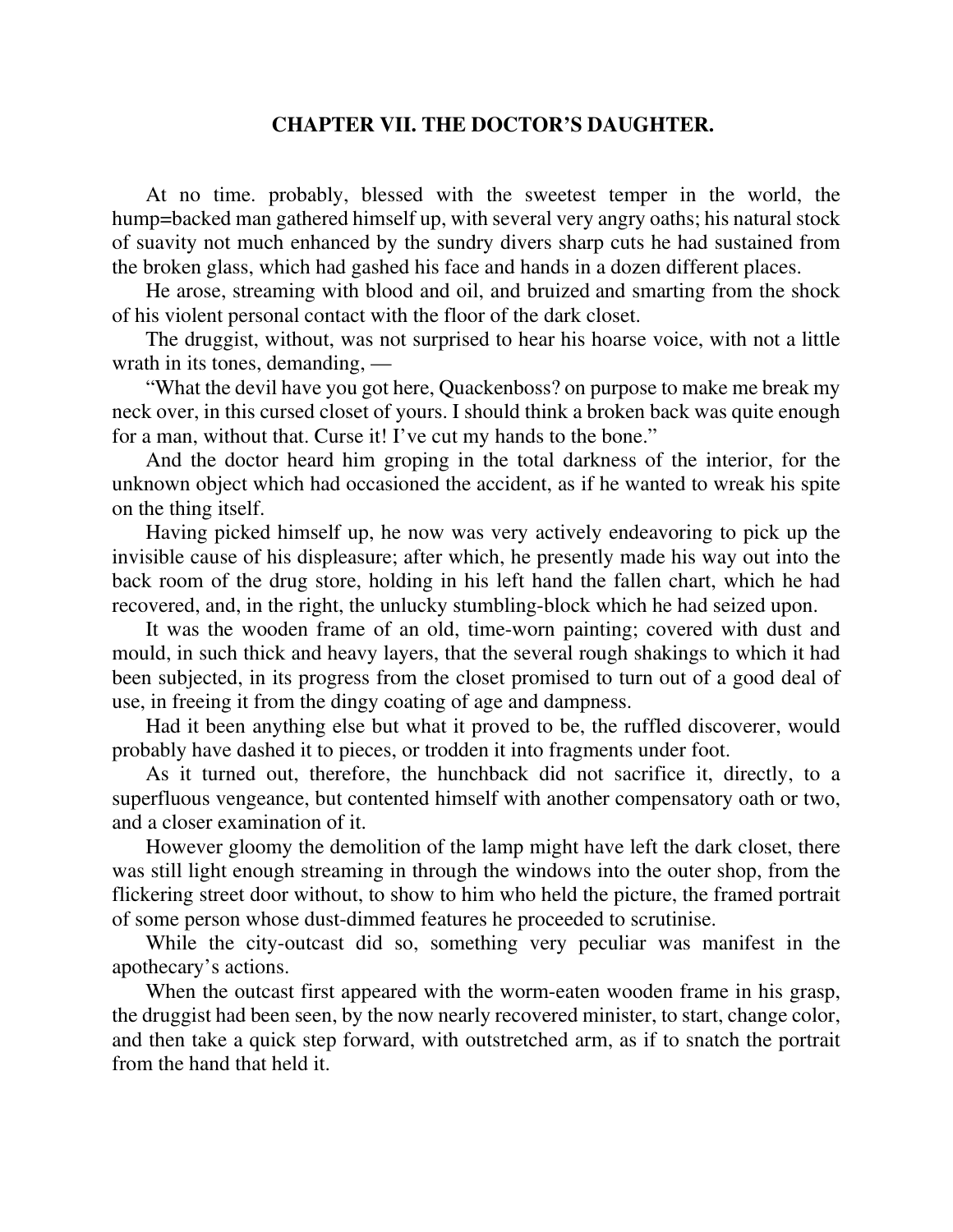The gesture was repeated, less decidedly, as he saw the examiner of the painting brush away the mildew from its face; and his lips opened twice, as though he would have said something to prevent it.

He altered hie mind, however, to all appearance; and Mathew saw him draw back, though his oily face retained its look of uneasiness.

The preacher's observation was, on a sudden, recalled from the disturbed druggist to him in whose possession remained the portrait, and to whom his attention was now drawn, in consequence of a sound from the latter of the two, that struck him as singular in the extreme.

The sound was a choking, strangling sort of noise in the hunchback's throat; a kind of gurgling effort to suppress some strong emotion.

He could not see the outcast's face, for the portrait came between it and his range of vision. But in a moment the other lowered the painting and, coming forward, with the portrait, and a very wry face, said, by way of explanation, —

"On my conscience, I believe I swallowed my cud of tobacco in that infernal fall I had! It came up in my gullet, just now, and half-choked me."

"Did it? Shall I give you something to prevent it making you sick?" asked the doctor, making, at the same time, a motion to take the portrait.

"No, thank'ee. I've chewed the cud a little too often before the mast, aboard ship, to knock under at an ounce, or even more, in the locker."

"So you have been to sea, then, have you? Still," persisted the doctor, "a little Cherokee Cholagogue—to take off the bad effect. Admirable preparation is that Cherokee Cholagogue!"

And the doctor endeavored, by a second effort, to get possession of the painting, which the hunchback did not seem inclined to yield.

"Thank'ee, I want none of your quack nostrums," replied the deformed, coolly, and seeming, for the first time, faintly conscious that the druggist was pulling very eagerly at the painting. "By the bye, whose portrait is this?"

And he turned it so that both the minister and the apothecary could now make out the features of a very young and handsome female.

The doctor turned away with what appeared a muttered imprecation on seeing the portrait exposed.

Not so the clergyman. His languid form received, from within, a sudden impulse that caused him to extend his before impassive arm, and catch at the object with an activity strongly enough in contrast with his previous listlessness.

"Let me see it! let me see the portrait!" he cried, with an energy that occasioned the holder to let go his somewhat too tenacious grasp.

In fact, the hunchback, who had not surrendered it to the apothecary, now relinquished it without objection to the third person of the group.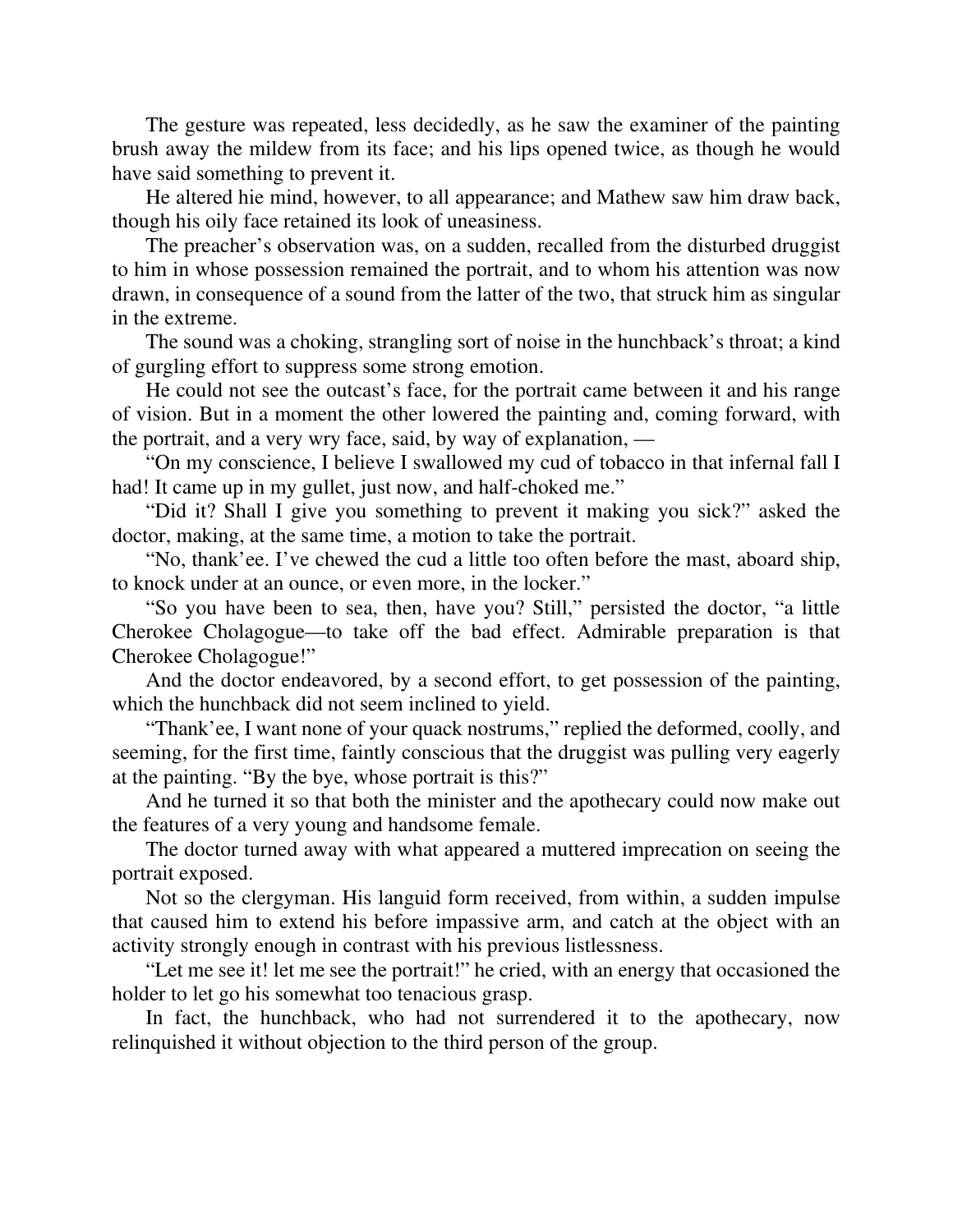The Rev. Mr. Mathews, in whose hands it now was, scanned the picture intently; and, as he so scanned it, a slight shiver ran thro' his frame, he turned aside his head and murmured, —

"I thought so."

"What?" inquired the deformed, quickly. 'Quackenboss," he added, "whose portrait is this?"

That personage hesitated before he answered, —

"My daughter's."

"*Your* daughter's!"

With a sullen look Quackenboss answered, —

"Yes; my daughter's—damn her."

"If she was your daughter," said the inquirer, scanning him narrowly, "why do you damn her?"

"Because she disgraced me," said the druggist, sulkily.

"Disgraced you!" repeated the other, with supercilious sneer. "Pray how did she manage to do *that?*"

The apothecary eyed the questioner as if he had a great mind not to answer at all, but finally he replied, —

"As girls usually do, —by the seducer's help."

"Seduced! eh?"

"Yes, and I turned her out of doors, d—n her."

"Turned her out of doors, eh! Humph! that's fatherly," sneered the outcast. "Well, what became of her?"

"Curse her and her brat, too. I don't know and I don't care," was the heartless response.

"Don't *care*, eh! Comfortable feeling, that, when you don't *know?* By the bye, you haven't said yet, who her seducer was. I suppose, now," pursued the deformed, casting a mocking glance at the preacher Mathews, who still retained the picture, though his face was averted from it; "I suppose, now, it might have been some pious friend of her affectionate father; perhaps her pastoral shepherd, himself, whose business it was to see that she did not wander from his spiritual fold! Eh, Brother Mathews, eh?"

And the last words were in exact mimicry of the apothecary's voice and style, when addressing the minister.

The minister looked up quickly, his pale face reddening at the charge; but his friend the doctor, saved him the trouble of defending himself, interposing, —

"You are quite mistaken. The best man living has quite enough sins of his own to answer for, without having those he never committed laid to his charge. It was altogether a different person."

The interogator [*sic*] proceeded to ask carelessly; "Who was it then?"

"It was a young sailor. A young sailor, who is at sea, or dead, now—this was some fifteen years ago."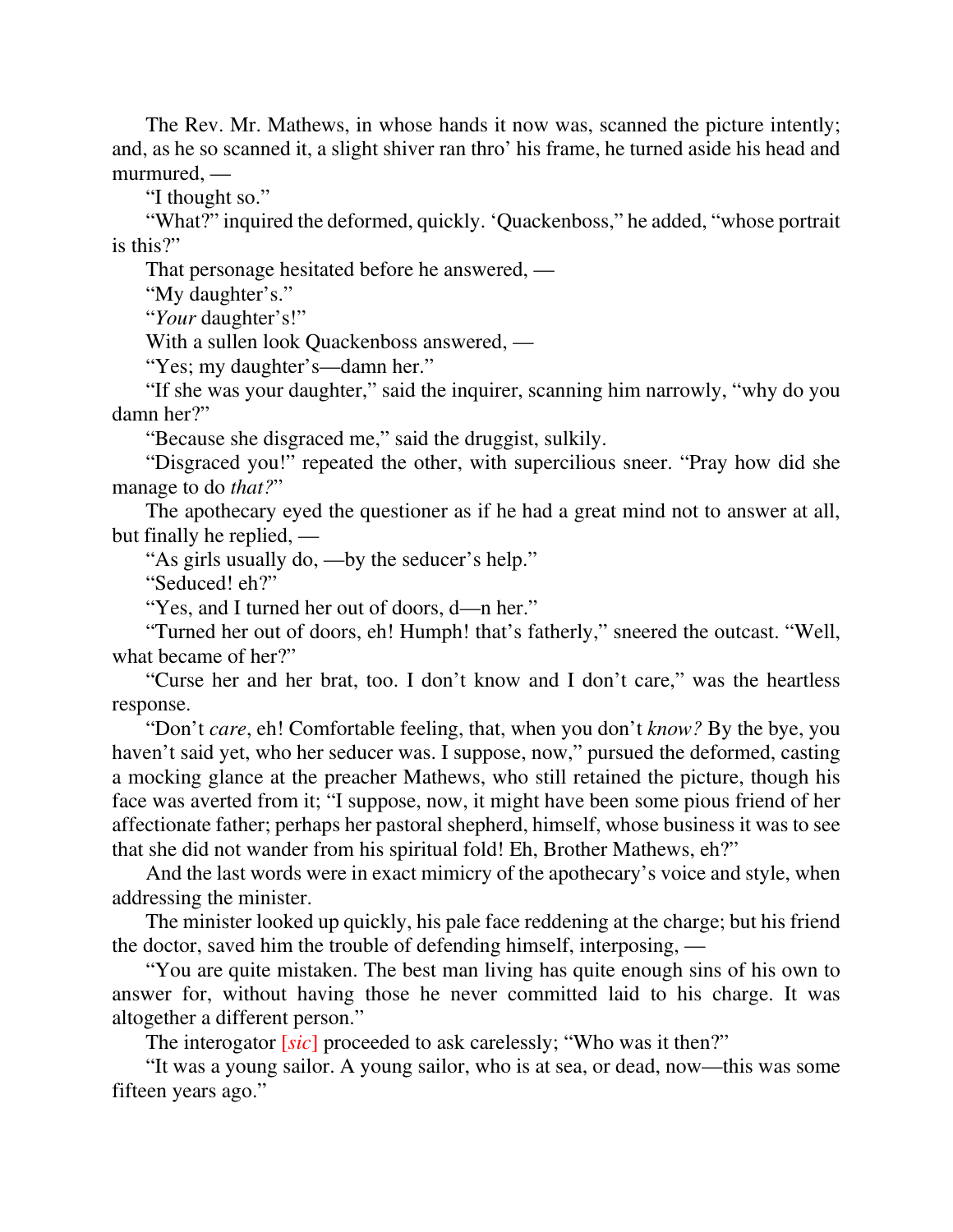"Fifteen years ago, hey?" said the outcast, musingly. "That was some two years after the cholera times in '32. But what sort of a fellow was he, this young sea-dog, who played the girl so false? I hope he was handsome, wasn't he? As good looking as I am, at all events," added the hunchback, with a mocking laugh.

"Why, yes—he was a tall, stout, good-looking enough fellow. But devilishly below the girl, curse her. He was nothing but a common sailor, and a regular scape-grace at that. He had a bad name among his shipmates, young as he was."

The hunchback seemed to ponder a moment, and then he enquired: —

"Ah! what was his name? Perhaps I know the man. I was a sailor once, too."

"It was Jack Standish."

The sailor hunchback shook his head.

"Jack Standish! I know no such fellow."

The minister's hand still held the faded portrait, but nervelessly; and the outcast, with his long arms folded over his own distorted chest gazed over the hunchback's shoulder's [*sic*] at the young girl's face which looked out from the time-worn canvas on them.

It was a merry and frank a face as a guileless girl ever wore; and even if the features themselves were not full pretty as they might have been, owing to a slight irregularity, yet there was, in the whole expression, a laughing, good-humored, pleasing look, so overflowering with life and spirits, and youthful innocence, and gayety, that made her attractive by its very animation and joyousness.

It represented her, evidently, at the age of artlessness: for, at the time when she first sat for the artist, her years could not well have exceeded fifteen.

The outcast might have observed this for himself, if he had chosen, but he nevertheless asked: —

"When was this painted, Quackenboss?"

"The very year I turned her out of the house," was the sullen answer. "And that's fifteen years ago."

And then it was that the pitiless father, who had been moodily pacing the floor of his shop, while this examination was going on, stopped at last before the others, and said, sulkily: —

"There! if you too have done looking at that cursed picture, I'll just put it back where you took it from."

As he made a motion indicative of his intention to return to to [*sic*] the dark-closet, after unceremoniously withdrawing it from the slackened, nerveless grasp of Mathews,—the hunchbacked-sailor, who had chosen to be so particular in his enquiries relative to the doctor's daughter, now thought proper, furthermore, to demand of the sullen apothecary:—

"Quackenboss, what makes you keep your daughter's portrait thrust away in that dark hole there, as if it were nothing but so much rubbish?"

To this interrogatory the druggist replied, with an oath, that he hated the sight of it.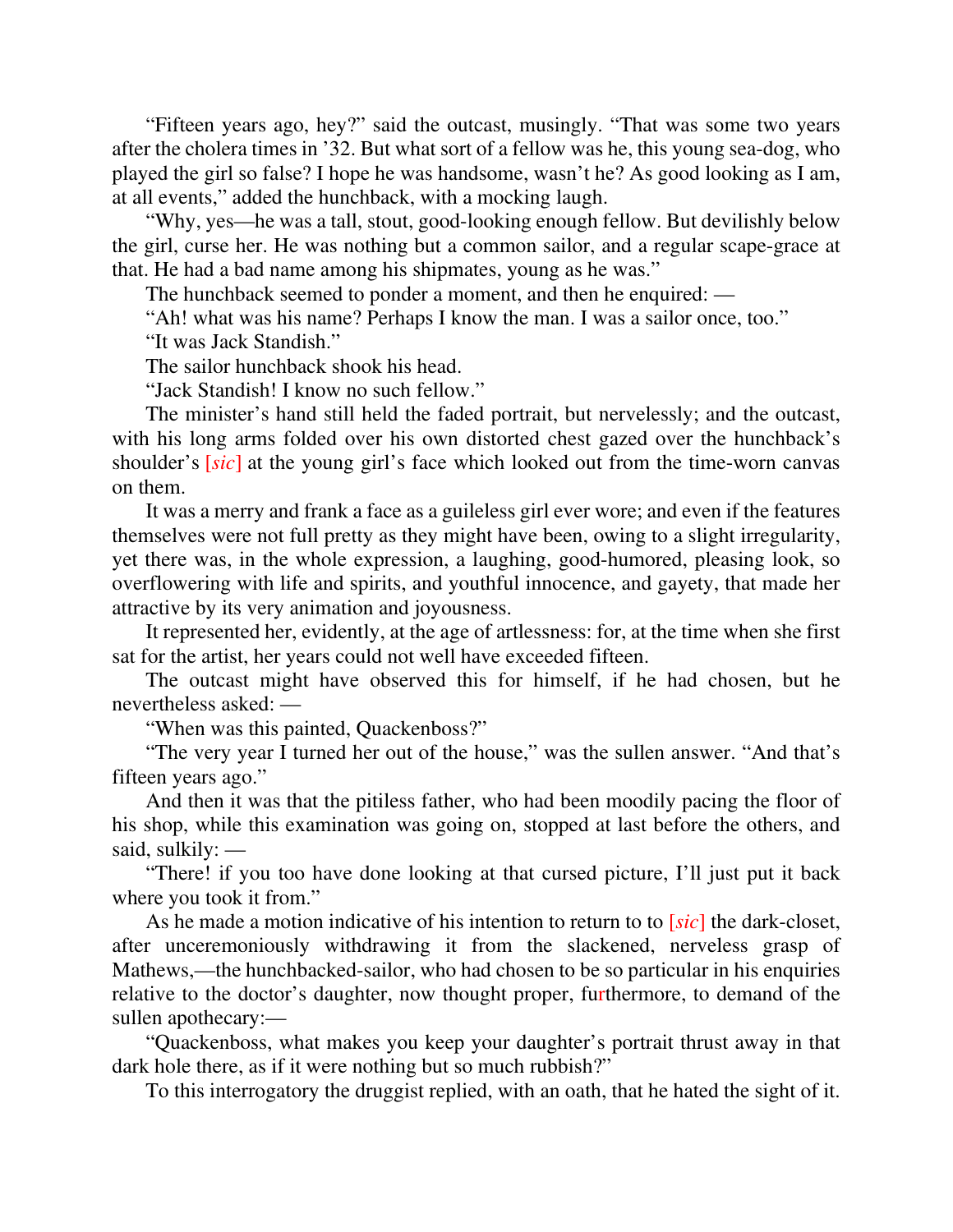"Why, it will mould and rot there man!"

"The sooner the better, then!"

"What! you're not going to fling it back there again!"

The doctor's only answer was to toss the time-worn frame, with a jerk, that might have demolished it, into the closet; and then slam to the door upon the dark, confined place whence, by a mere accident, it had that night, for the first time in fifteen years, found the light!

Yes! there, for fifteen long years, had the heartless parent kept the likeness which any other father would have treasured up; the likeness which had looked down upon him, in speechless, silent, voiceless accusation, from the white-washed walls, until he dared no longer brook the withering reproach of those laughing, sparkling eyes, and sought, the conscious coward! to hide himself from them, by darkening them forever, in the refuse rubbish where he had vilely flung all that now remained to him, of the poor forsaken daughter! the lost and ruined child, whom he had driven forth from her girlhood's home, into the wide and wicked city,—into want, and woe, and shame, and death!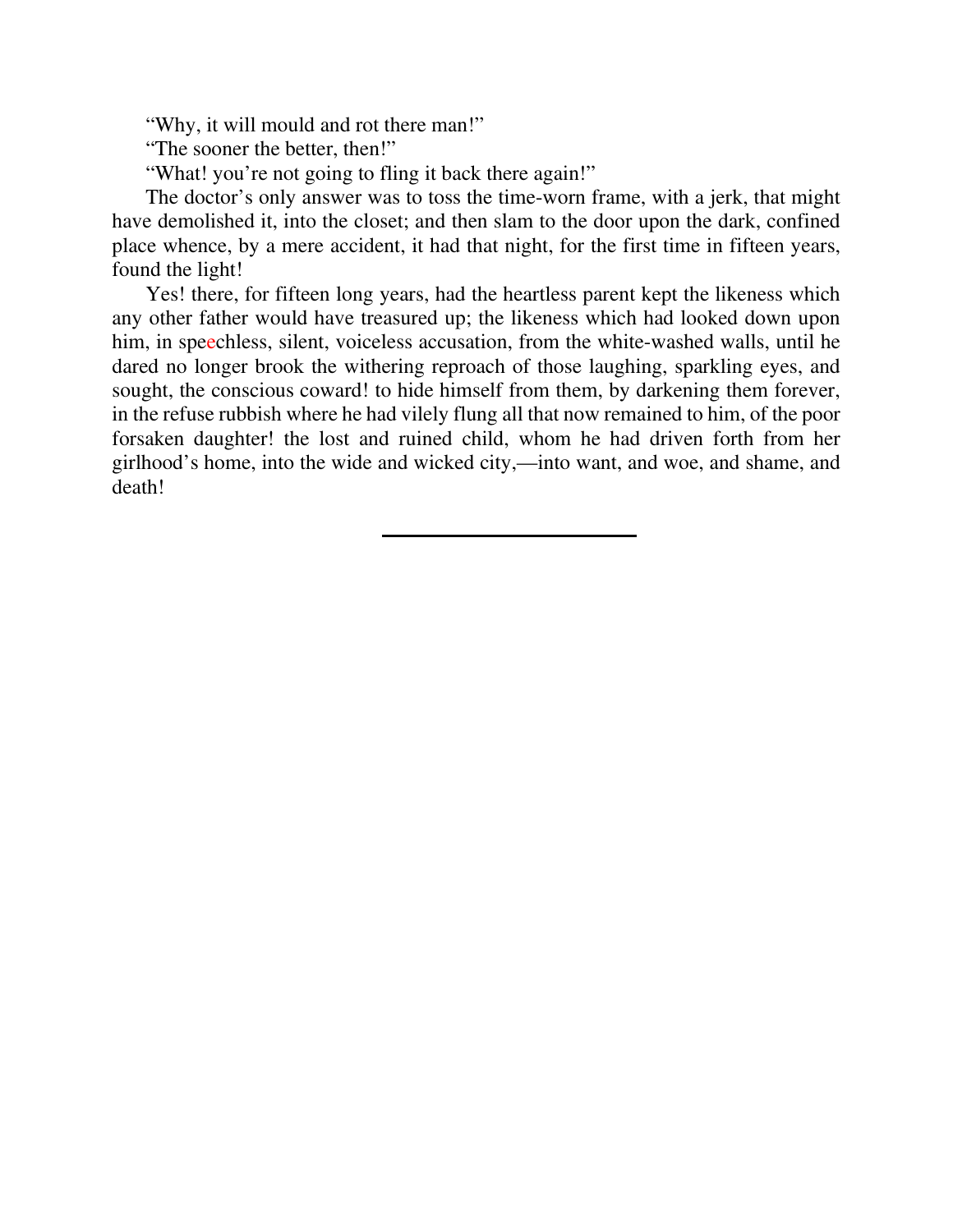## **CHAPTER VIII. THE CHART OF THE CITY CHURCHYARDS.**

Breaking loud and long on the air, the deep, measured, booming stroke of two of the city clocks, striking, simultaneously, suddenly warned the conspirators of the lapse of time.

Although, in truth, not two hours had passed since the Rev. Mr. Mathews first joined his two boon companions in the apothecary's shop, and scarcely three since the druggist's boy had left it; yet much of that time had been consumed, as we have seen, in a manner foreign to the object which had brought the three men together, there; and these incidental interruptions had more than once stepped between the plotters and the important but unknown plan of procedure, which its hunchback originator had already announced himself prepared to disclose to his expectant comrades.

Looking eagerly into each other's faces, they read, there, mutual impatience of the long delay, and their common resolve at once to end it.

Quackenboss lighted another lamp in place of the broken one.

The outcast was the person to whom the rest of the trio were to look, for the clue that was now to be furnished to the future movements of the cholera conspirators, in view of their strange, their frightful purpose! Silently the hunchback took from beneath his arm the map, or chart, over which he had pored so steadfastly, so mysteriously, in secret and alone.

With careful hand he unrolled it, smoothed out the wrinkles, and pressed down the folds; and spread it before himself, the doctor and the preacher.

The two latter bent over it eagerly. But Mathews drew back with an expression of disappointed curiosity upon his pallid features.

It was, as the outcast himself had once informed them, nothing but a map of the city, its streets, its squares, its public edifices, its churches and its churchyards.

The minister's disappointment, as we have said, was plain enough; for his expectations had gradually been wrought up, by the ruffian's impressive manner, to the highest pitch. The druggist, on the other hand, who had been previously aware of the original character of the roll of parchment, only glanced inquiringly back at the exsailor, simply saying, —

"I see nothing."

Without one word of reply the deformed man pointed the doctor's eye to several small, distinctly marked circles, drawn with a lead pencil, around particular portions of the map before him.

The apothecary, and also the minister, closely scrutinized the several spots thus specially indicated; and then they looked once more at their still silent companion, but with an air that plainly intimated, —Well, what of this?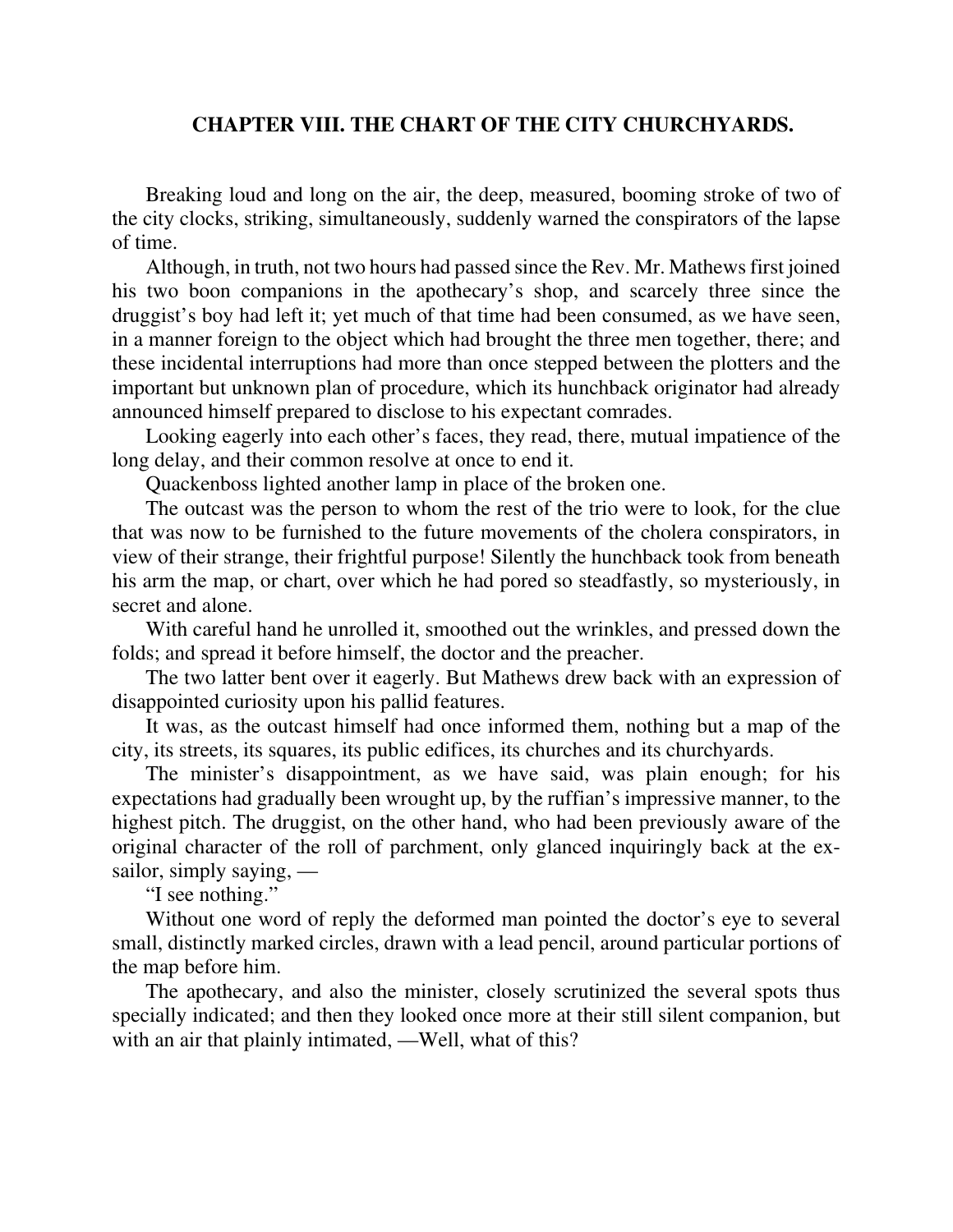Preserving the same taciturnity, the guide, by whose help they were following their uncertain clue, directed their attention to the printed labels stamped upon the spaces which he had encircled with his pencil.

Then the two men read these inscriptions, originally made by the printer on the spots in question.

The first of the series on which their eyes rested was, — "B street Churchyard."

Following the guiding finger of the hunchback, they read the second label on which it was laid.

That label was, — "Eighteenth Ward Burying Ground."

The third to which the finger passed, —

"Episcopal Cemetery, corner of Hudson street."

And the next, —

"Roman Catholic Cemetery, —First Avenue and Twelfth street."

At the fifth and last of the marked spots in the map, which bore the still more ominous inscription of "*The Potters' Field,*" there the pointed finger stopped.

Dumb with doubt and amazement, the preacher and the druggist knew not what to think.

The slow, deliberate portentous manner of their singular companion sufficiently informed them that he attached the utmost importance to those little square and circular spots he had marked with so much care.

The subtle schemer saw that he must be more explicit if he would suit himself to the slower comprehension of minds not so crafty as his own.

"You have looked these little black spots over and over again, I see," said he, putting an end to his long silence; "and do not perceive their meaning."

Both shook their heads.

"I suppose I must come down from my stilts a little and explain them, especially as it is by the agency of these same little black spots I intend to keep my promise and bring the cholera to New York!"

A feather could not hare fluttered unheard during the thrilling moment of suspense and expectation in which the two plotters awaited the explanations of their fellowconspirator.

Those explanations, so long looked for, were now given. They consumed but a short time in their communication; yet the during the whole of that short time there was scarcely a moment when some ejaculation of surprise astonishment, dismay, or consternation, did not break from one or soother of the two listeners to tho secret unfolded then and there.

The pale checks blanched paler, the starting eyes protruded yet more from their sockets—the trembling hand grow doubly tremulous; and when, at last, the whole depths of the hunchback's Satanic cunning became fully revealed to them, one low, simultaneous cry of horror might have been heard echoing through the interior of the apothecary's shop.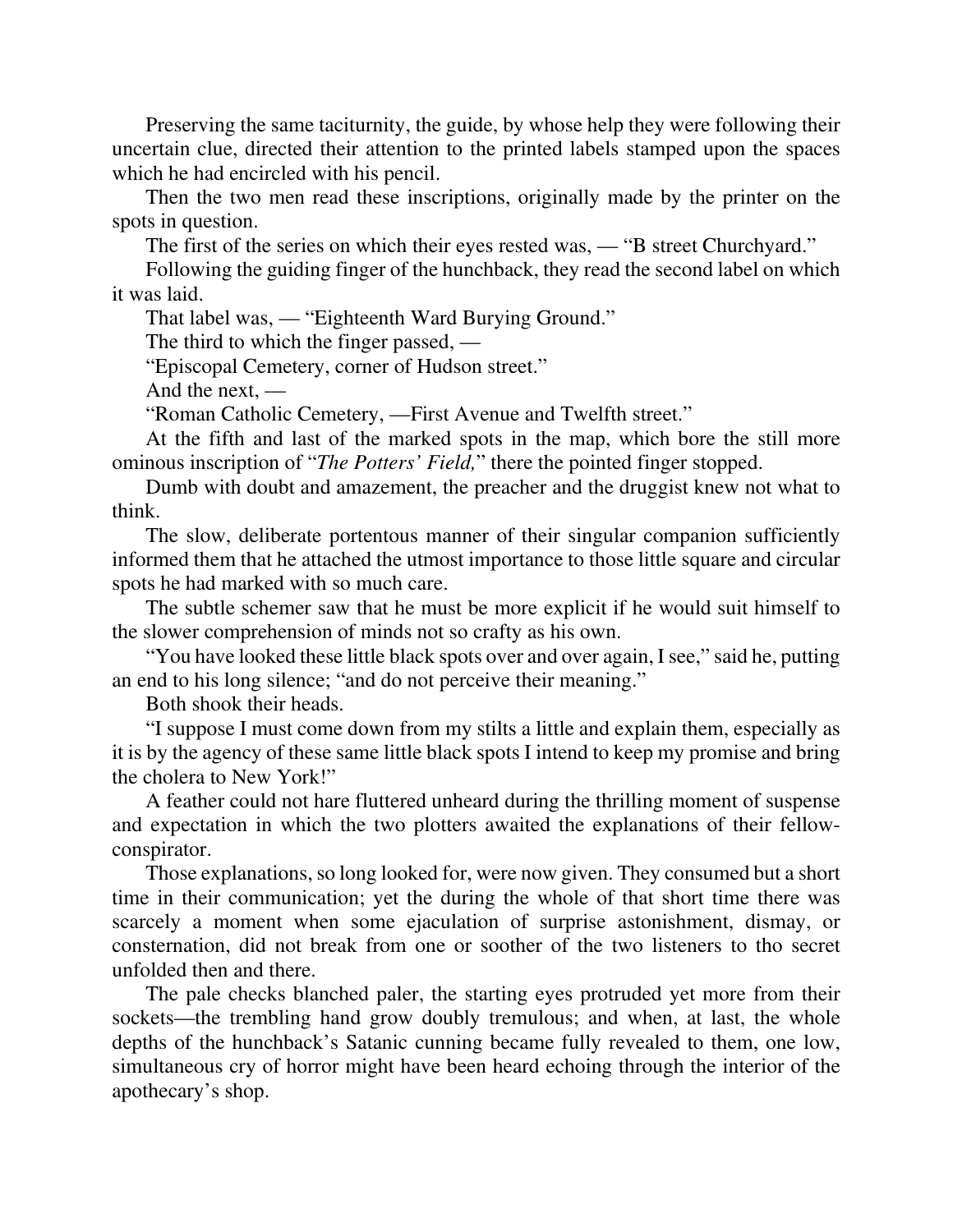It was the first involuntary, instinctive impulse of shocked humanity; but the soil was stony, and the seed perished instantly. That first natural recoiling over, and they saw no longer anything but the dreadful means of compassing the one fiendish end in view.

What that hidden means was—in all its mystery and all its terrors—the reader who would learn, will learn it soon enough.

But when, in each detail, it was finally laid bare and understood, between the guilty trio there; then did its dark originator, as hideous and repulsive as his own subtle creation, exultingly demand of his scared listeners, —

"Well, well. *Have* I kept my promise, *now?* You see that it is possible to do *all* that I have guaranteed [*sic* to do. The cholera shall sweep New York in 1849, as New York was never swept by any plague before! The pestilence of '32! pshaw! it shall prove a child to it!"

And the hideous hunchback laughed as an archfiend would laugh when triumphing in human misery.

Such seemed to be, indeed, his strongest attribute; this hatred of humanity, which spurred him on to all. He stood like a mocking spirit among the three, and asked—

"Well, what do you both say now? You agree to the measure; shall we examine the ground to-night?"

It was with increased respect that the druggist replied, —

"Yes; yes, sir! if you think it best."

But the guilty preacher's while lips refused to utter the trembling assent he fain would have given, yet had not the courage.

But the deformed had turned short upon the previous speaker, as if he had taken offence at something in the very words whereby the giving of it had been so carefully avoided.

"Sir! *sir!*" he repeated, mockingly, and in his most jarring tones, "sir, to me! Ho, ho! that is too good, now—too good, by ——I— Why, Elihu Quackenboss, you are the very first man who has said 'sir' to me, in a dog's age. The very first man who has called me anything but *Hunchback*, day in and day out. *Sir*, indeed! ho! ho!"

His grey eye glared with wolfish fury.

"No, no!" he cried. "Don't call me sir, or I shall faint! Call me Broken Back— Broken Back! That's the name I always go by, and that's the name I choose to take." S

"But," said the little apothecary, hesitatingly, "you don't mean to have *us* call you that!';

"Yes, I do! yes by——!" screamed the hunchback. "I like to hear it—it keeps me, in mind of my wrongs—my wrongs, do you hear? and makes me hate all mankind the more. I use to hate the cursed nickname, once; hate and loathe it, when they jeered and spit at me, and flung it in my teeth, every hour in the day. But *now!* I like it—I love it and I want you to call me by that name—and no other!"

"I daren't" protested the doctor, "I daren't —hardly."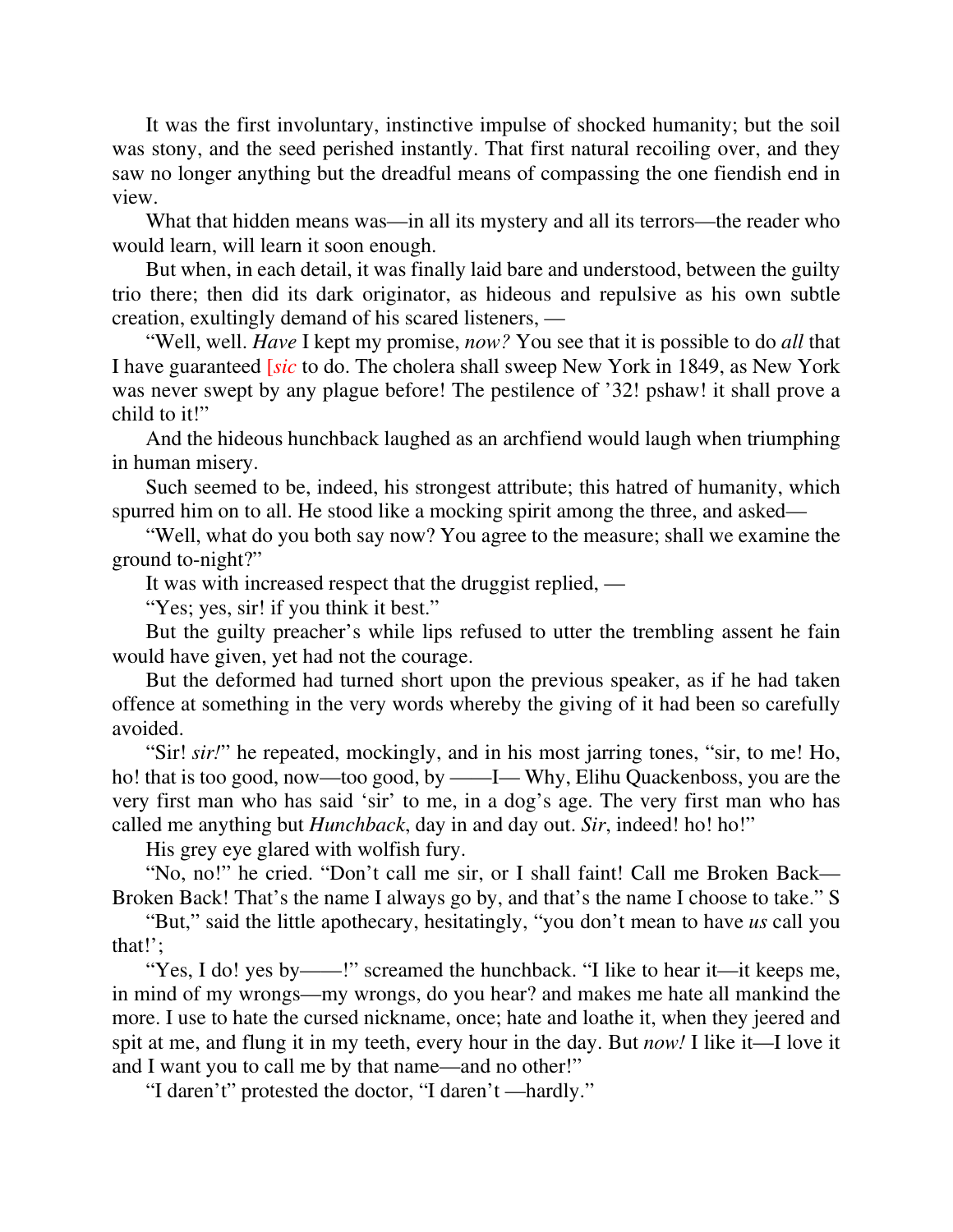The deformed smiled contemptuously.

"Hark ye!" he rejoined, "I have said it, and I will have it so. Call me always Broken Back, mind that; or, hang me if I don't break your back."

The doctor started, in no little alarm, at the threat.

The outcast curled his lip again, sneeringly, at the fright he had produced, and turned to the preacher.

"Come! let us be off to the city churchyards. We must visit them to-night."

"The churchyards!" echoed the clergyman, looking fearfully around him.

"Yes, it is getting late. Our ground must be surveyed before to morrow morning," was the outcast's answer.

He motioned his companions to follow him as, with a quick, strong step, he passed from the little back-parlor of the drug-store into shop beyond, and sternly bade the apothecary unfasten the street door, in order to let them out.

The doctor hurried to comply with the ruffian's bidding, and while he was busy at the fastenings, the outcast suddenly left them in the outer shop and returned silently in the little back room.

The doctor, after unfastening the shop-door, glanced behind him, and was surprised at not seeing the hunchback.

"Where are you, Broken Back?" called out the doctor.

"Coming! I had forgotten the chart," was the reply from within of the person addressed —who was groping in the dark closet, not for the chart, which was safe in his hand, but for the portrait of the druggist's daughter, which the unnatur[a]l father had tossed among the rubbish, with his brutal arm.

It was now so dark that the deformed could discern nothing of the features as he possessed himself of the sought-for object; but as he hurried back to rejoin his comrades, a very keen ear might have heard him mutter, exultingly,—

"Humph! *Jack Standish* has got the likeness, at any rate. The two fools! they little guess who *Broken Back* is!"

"He found the preacher and the doctor both in readiness, at the door, for their immediate departure.

The hunchback-sailor was not disposed to delay.

As with his own hand he flung open the shop door, he turned for the last time to the the [*sic*]others, quietly whispering in the ear of each, —

[a]In three days' time you will read in the city newspapers, *that the cholera has broken out in the city—that hundreds are dying of it every night—that the wife of the Rev. Newton Mathews has fallen among the rest.*"

Thou, silently and together, out into the sleeping city which they had doomed to desolation, passed the *cholera propagators!*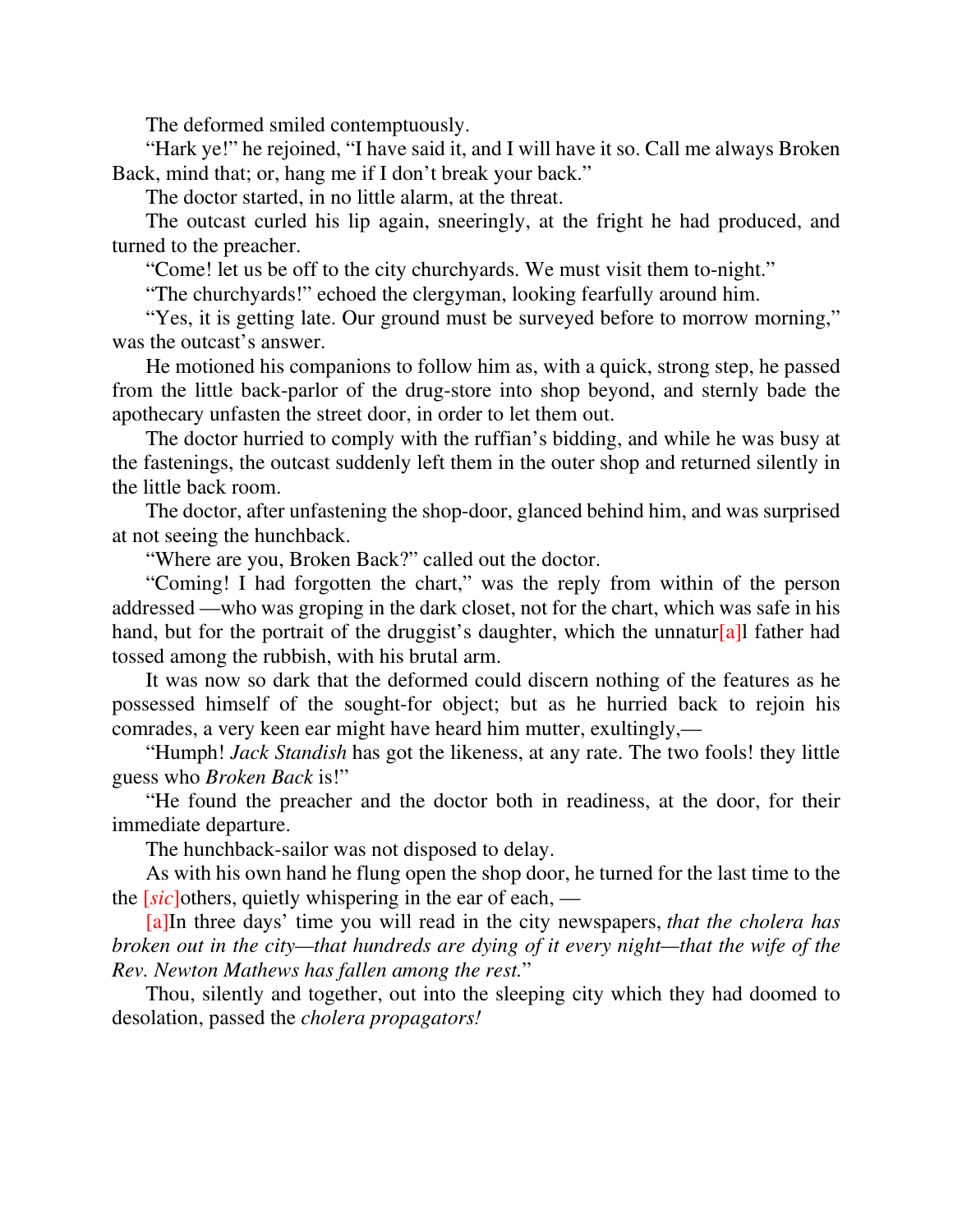## **BOOK SECOND. A NIGHT'S ADVENTURES**

# **CHAPTER I. THE CITY BOY AND THE LADY OF THE TOWN.**

Circumstances have compelled us, we are sensible, good reader, thus far to keep company not altogether the most creditable that might have been selected; but we trust you will cheerfully do us the justice to suppose that this has been more through necessity then choice, and that we shall be as well pleased in leaving it, presently, for a higher and better sphere.

But, in the meanwhile, we must not allow ourselves altogether to lose sight of our old, or rather, young acquaintance and friend, Mark, the apothecary's boy, whom we hope the reader has not quite forgotten; and to whom we must now return, for reasons which will soon appear, to follow and watch awhile his movements, immediately subsequent to his departure from the shop of the quack doctor, as narrated at the end of the first chapter of the first book of this history.

When, therefore, that interesting young gentleman reached the first comer, he left off whistling, and stopping short looked back with rather a thoughtful face, and an appearance of puzzled speculation, that might have been highly amusing to an observant passerby.

First, he balanced himself on one foot, then upon-the other, and then stood on the toes of both together, flattenning its nose and rubbing his chin, most industriously, for full five minutes.

At the expiration of that period, down went both hands into the profoundest depths of his trowser's pockets, jingling and rattling away at the piece of spending-money his master had given him, the better to get rid of him for the residue of that eventful evening. All of which appeared indicative of a highly perplexing process of cogitation in the shrewd lad's mind.

"Something's a brewin'!" muttered he presently. " Something's in the wind, I knows!" repeated the boy, very confidently. "Master never would ha' g'in me a night to myself, of his own accord, and a penny's worth of pocket money, if there warn't something or other to pay. Han't known of such an instance as this since—since I was Pres'dent of these 'Nited States," said Master Mark, quite positively, and he ruminated again.

"Carn't understand it!" and he shook his head still more dubiously. "Carn't see thro' it, no how. Now, supposin' I go back, and try to find out what in thunder master's up to. Why not?"

At this felicitous suggestion he was starting off at a run, when some 'sober second thought' appeared to strike him, bringing the lad to a dead halt.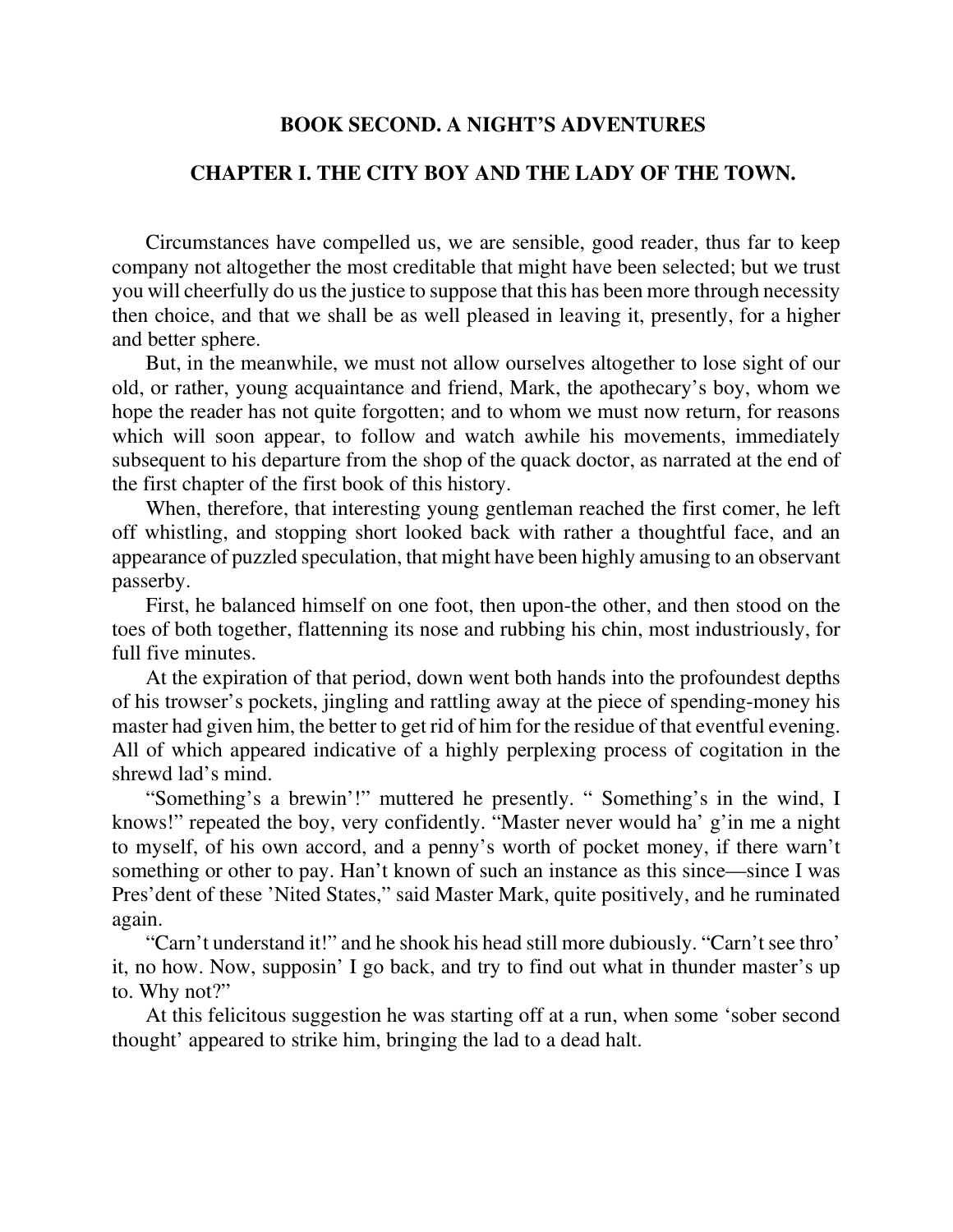"No I won't either! Darned clear of it! Like as not he'd take that 'ere penny away, again—shouldn't wonder if he'd repented the giving on it, by this time. No! hope to be shot if I'll go back again—till the money's gone."

This prudent reflection naturally enough led the cautious lad to an immediate personal inspection of his prize, in the possession of which he had been made so unexpectedly to rejoice.

In the dim, wavering glare of the street-lamp, everything was undefined and uncertain to the eye; and as the boy stood twirling the coin between his fingers, and talking to himself, he looked repeatedly at the little circular piece of metal, and then wistfully up and down the street.

"What a bright copper it is," said he, surveying it more closely; "it's as bright as gold. Why it's a bran new cent, I swow! just fresh from old Uncle Sam's mint, and as yellow as a guinea. By hokey! how it shines, though. Just coined, that's certing——

"Hallo! —thunder and lightning!"

Whatever might, really, have caused this last rather vehement ejaculation, the lad, at all events, was now keenly and eagerly scrutinizing the paltry piece of money so munificently bestowed upon him.

"Thunder and lightning! may I catch the consumption as bad as parson Mathew's nigger, if this ain't a go! a reg'lar, right up-and-down go as I ever yet seed. Hooray I ain't I in luck?

"Whew! git eout!" fairly yelled the youth in his delight, throwing up his cap with every gesticulation of the most extravagant and exquisite joy.

"Hooray! hooray!" he shouted; "only jest think of old Quackenboss giving me a real gold eagle in mistake for a bright cent!—a genewine shiner of a ten dollar yaller boy, I sure as 'Lihu Quackenboss never sets his two blessed eyes on it again. Whooh! guess I will have the night to myself, and this little feller, too,"

And executing a series of the most beautiful antics, he tossed up the glittering piece of money in the air, and watched it with infinite enjoyment as it came dropping back into his practised palm.

"Heads up! —heads it is. That settles the thing to a T. *Won't* I have a lark with this ere bright gold X? Oh, no, in course I won't."

Hereupon ensued a most profound discussion in the shrewd lad's mind. Like the discoverer of many a more valuable treasure, the happy possessor of the apothecary's stray gold piece, found his chief perplexity in deciding what he should do with it.

No doubt he might have laid it out mentally in fifty different ways, in as many seconds, if the savory steam of sundry divers juicy edibles, from it neighboring restaurant had not chanced to reach his youthful olfactories, giving his vascillating predilections a sudden tendency.

"Oysters!" chuckled the ingenious Mark.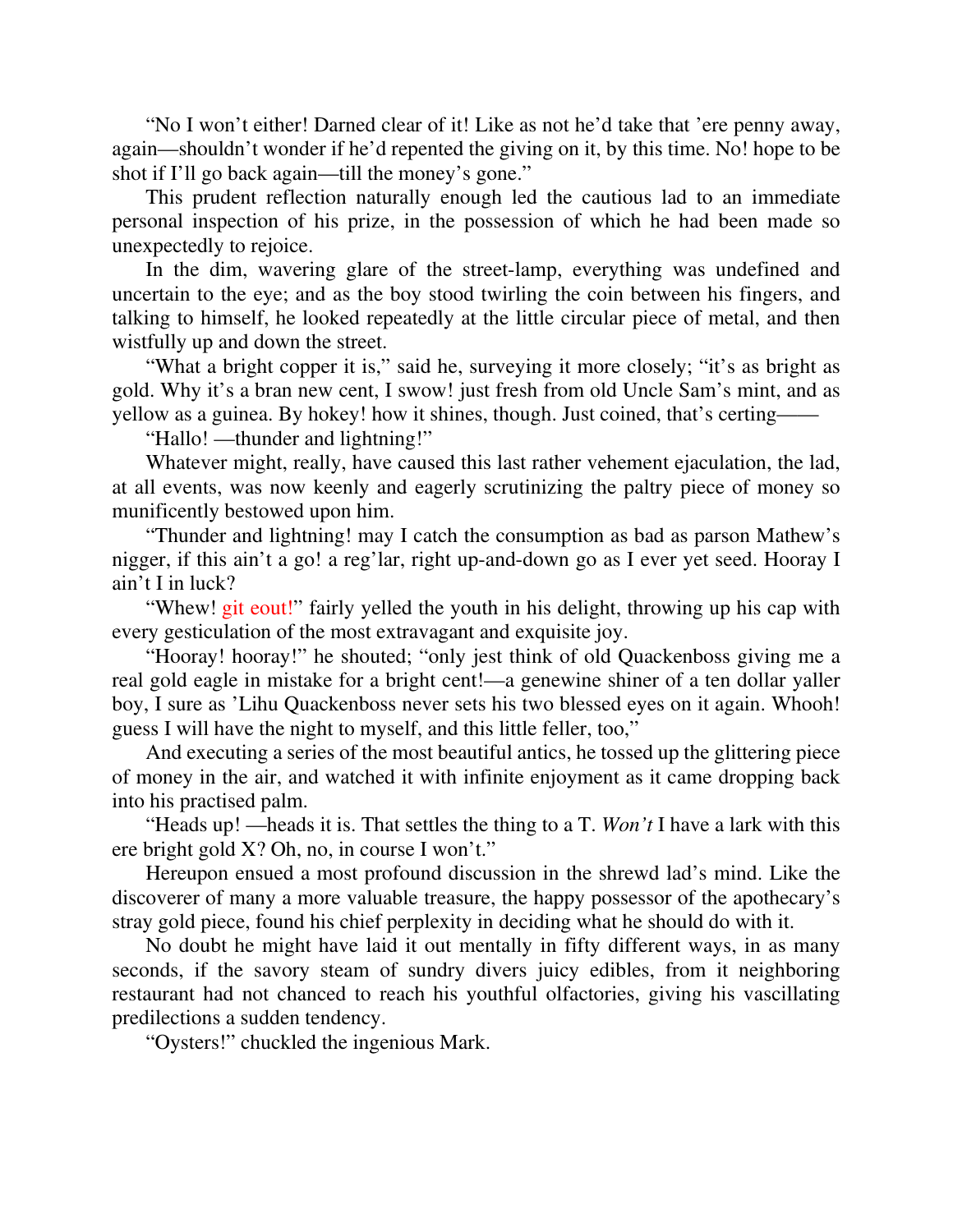"I'll have some oysters—them's um! Some real Jersey Bays, and nothing else. I'll have 'em stewed—no, roasted; stews is wulgar.— Two dozen roasted, in the shell: that's the kind!

"But I won't get 'em here," he said, looking with great contempt at the aforesaid restorator; "it's too vulgar, that place is! to darned vulgar. Oysters is'nt fit to eat unless you gets 'em in Broad'ay!"

Accordingly, at a very smart pace, the fastidious young gentleman whose notions of gentility carried him so far, trotted away, without further ado, to the first 'respectable' establishment he could find in 'Broad'ay,' which proved to be a small oyster saloon kept by a little old woman, who was so fat that she could scarcely waddle; a fact in natural history that, as the apothecary's boy failed not shrewdly to conjecture, furnished pretty good evidence that there was 'a plenty of good eating, there, at all events."

In marched the lad, as bold as a lion, and swaggering up to the counter, delivered his order, —

"Bring on your 'ysters. old lady! Two dozen in the shell, roasted—devil a less— Have 'em done in five minutes, Ma'am: time is valerable."

"The Lord ha' mercy!" cried the old woman, stick in her arms akimbo as she saw the urchin plump himself down into a sidebox, with considerable more independence than an alderman. "Are you sure you've got the money to pay for 'em, boy?"

"Am I quite sure!" indignantly vociferated the city-boy; and pulling out his gold piece he brought it with a thundering sound down upon the table before him. "Am I quite sure that I've got money to pay for them 'ysters? Is this the way you treats gentleman customers as come with spread heagles in their pockets? Look here, ma'am! catch me a rec'mending any of my friends here, will you?"

"Lord bless you, young gentleman!" said the good dame, waxing cordial, all of a sudden, at the sight of the talismanic piece of gold; "you shall have it, dear—anything you want."

"That's the talk, old lady; now fire up! I is hungry enough to eat them 'ysters, shells and all."

"I'll have them cooked right off, young gentleman," said the mistress of the eatingcouse. [*sic*]

"Oh? I is a young gen'leman, now, is I?" said the lad. "I was a *boy* afore you got a squint at that yaller thing!"

And then, for want of something better to occupy his active mind, after relentlessly beheading all the unfortunate flies he could lay his hands on, he looked all around the oyster-celler, [*sic*] and then out at the door and windows.

It was one of the ten thousand and one oyster-cellars of the city into which he had descended; and before and above him Broadway lay outspread.

It was long past nightfall, as we have said; the streets were lighted, for it was a moonless night, and the hour was just that time at which the fallen fair ones of this city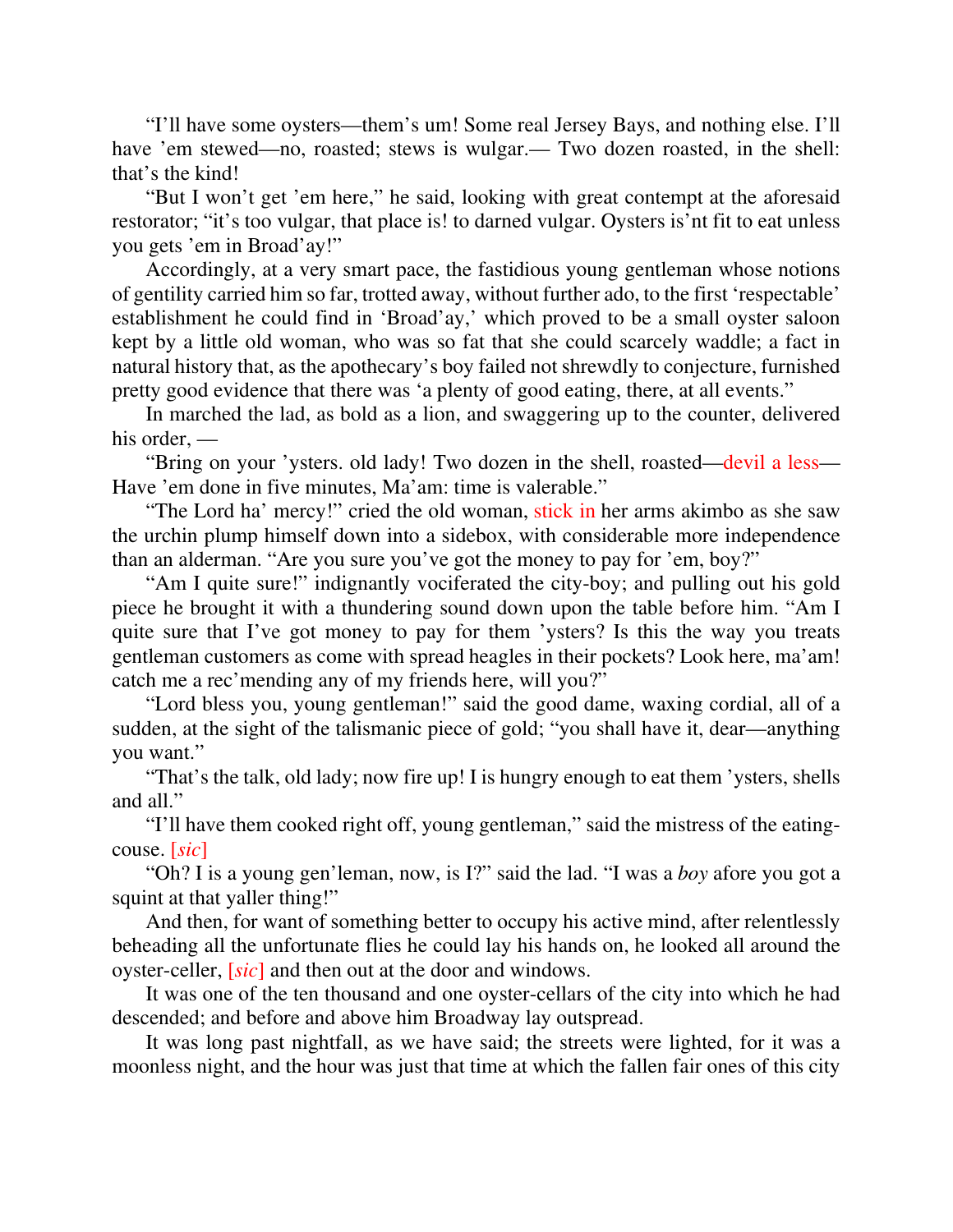come forth on their unhallowed rounds with their rustling silks and their painted cheeks, their echoing laughter and breaking hearts.

Dozens and scores swept by, before the door of the oyster saloon, successless in their quest.

The city-boy counted thee fluttering satins, in each color and shade, until by the different tints he could recognise did identify each successive wearer, as they came and went, passed and repassed again.

One dress, in particular, he noticed; a superb blue watered satin, that had flitted by, and back again, full twenty times while he was watching.

He noticed, however, that the step was lagging; the round, full ankle, so voluptuously displayed, moved less lightly, and there was a langor and listlessness about the gliding feet that indicated weariness and want of animation.

But those gliding feet, that tempting ancle, and that flaunting skirt, were all that he could see of their fair, frail owner, the rest or whose person was hidden from him by the elevation of the sidewalk above his place of observation.

Growing a little curious to catch a glimpse of the face of the flitting damsel, Mark called out in a very important tone to the busy dame,—

"Is them 'ysters ready yet?"

And then, getting up, lounged lazily to the door.

From this post he had a full view of the pavement, but the wandering nymph had vanished, and several of her sisterhood, only, met his disappointed gaze.

"Never mind! she'll be back again," murmured the boy.

By the time he had delivered another admonitory recommendation to— "hurry up the 'ysters, or he should be starved,"—the rustling robe was heard again.

"Hero she comes!" chuckled the lad as a tall girl, rouged up to the eyes, came flaunting along.

But this time her weary pace was exchanged for a somewhat hurried step, as he saw her hasten to and accost two young gentlemen, who were promenading up Broadway, arm in arm.

One of these, he noticed, was a youth of about nineteen in the undress uniform of an American naval officer, who was sauntering leisurely along in company with a young friend.

It was him that she addressed, with a courtezan's wanton invitation; but the young man only favored her with a cold stare, and with a look of contempt, passed on with his companion.

The repulsed girl drew back, with a disappointed air.

For a moment the courtezan paused, and then darted after the two young men, laying to her hand upon the same youth's arm, and murmuring,—

"Well, if you will not go home with me, at least *treat* me—take me down into this oyster cellar and treat me. Young man, I am starving!"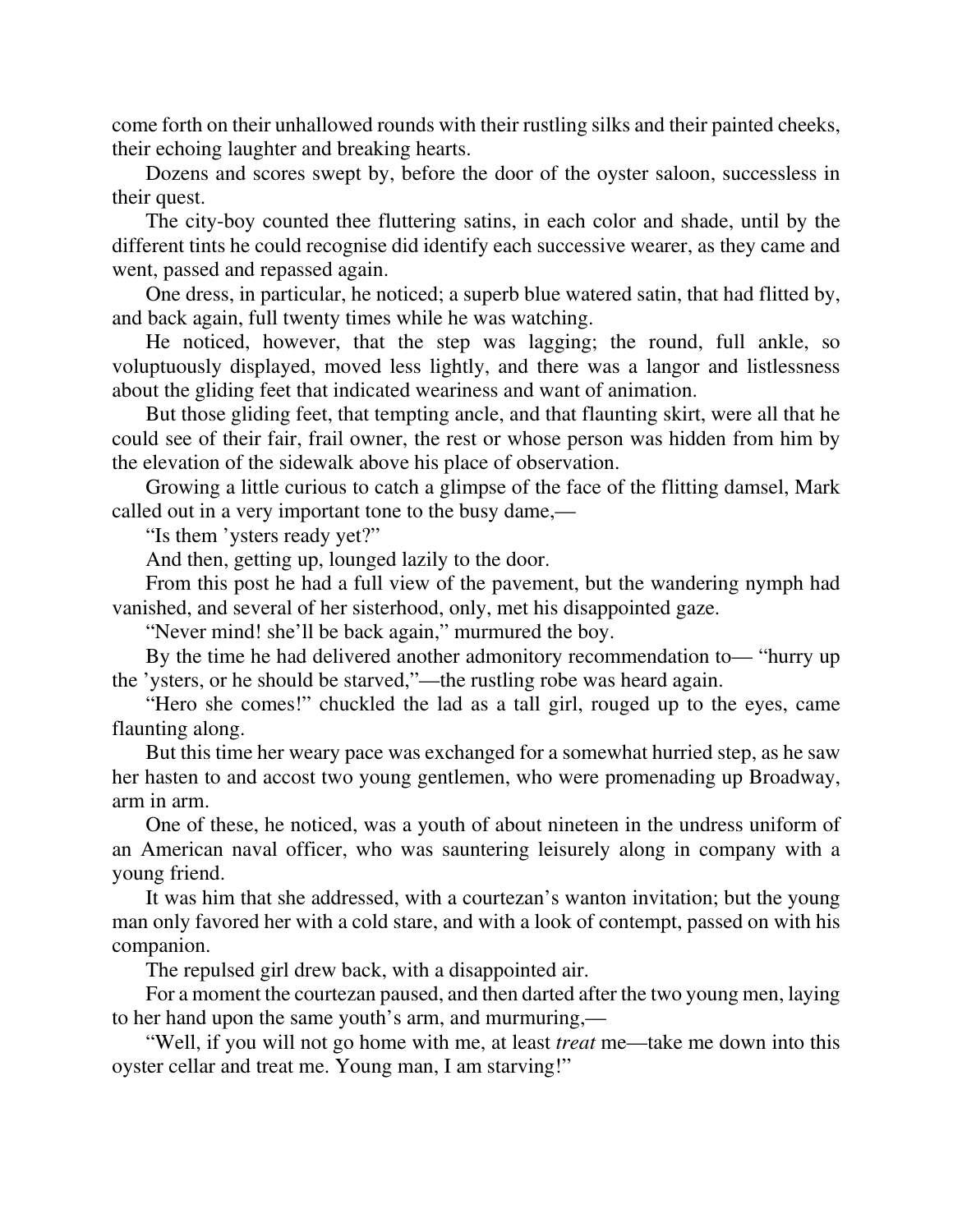The young midshipman turned in surprise, colored—hesitated, and quickly thrusting a bank note into her hand, hastened on with his friend.

Mark saw the girl examine it eagerly, and heard her falter,—

"Thank God! now I can get something to eat. It is a five dollar bill."

While he was still looking, the wearer of the blue watered silk descended the steps of the oyster cellar.

The lad quietly retreated into his box. As he did so, the girl, who, with a feverish eye, had been advancing, with her money to the counter, saw the old woman place the dish of oysters before him.

No sooner did she observe the boy and the oysters, than she seemed to change her mind, and concealing the bank note, made up to the lad.

The mistress of the saloon, who had just sat down her burden upon the table, immediately bent over and said to the urchin, in a whisper.

"Look out for that girl, young master! I know her, and she don't bear a very good character. If you don't take care, she will douse you out of your oysters—and money, too."

"What's that she's been saying to you, duckey?' said the girl, sidling up to him.

"She says I'd better look out sharp for you," replied the bov, grinning, and preparing to open an oyster.

"Does she? the old termagant," said the girl, looking after the shop woman, rather angrily. "She's always talking bad about her neighbors."

"She says as how you likes oysters," retorted the lad, significantly, grinning still more broadly as he flung away the divided shell.

"Why, so I do," returned the young woman, setting down opposite to him, with the table between them; and so do you, too, ducky."

"Why, I 'spect there ain't much doubt of that," answered the shrewd lad, as he bolted his first oyster whole.

"No, no," said the girl, smiling, and perceiving that he had not quite understood her. "I didn't mean that, exactly. I meant that I liked oysters, and liked you, too."

"Oh, ho! you *do*, hey?" laughed the keen-witted boy. "My eye! you don't, though? Now, see here, young 'oman, how many 'ysters do you expect for that 'ere complement?"

The girl burst into a laugh, and looking at him keenly, replied, —

"I see you have cut your eye,teeth [*sic*], my lad—I'll just try one of them, to see how good your oysters are. I won't ask anything for my compliment, but perhaps you will give me an oyster or two for this?"

And leaning smilingly over the table, she pressed her pouting lips upon the impudent ones of the boy, who received the salute with so much resignation and fortitude, that she was encouraged to repeat it; and passing over to the same aide of the table, sat down beside him.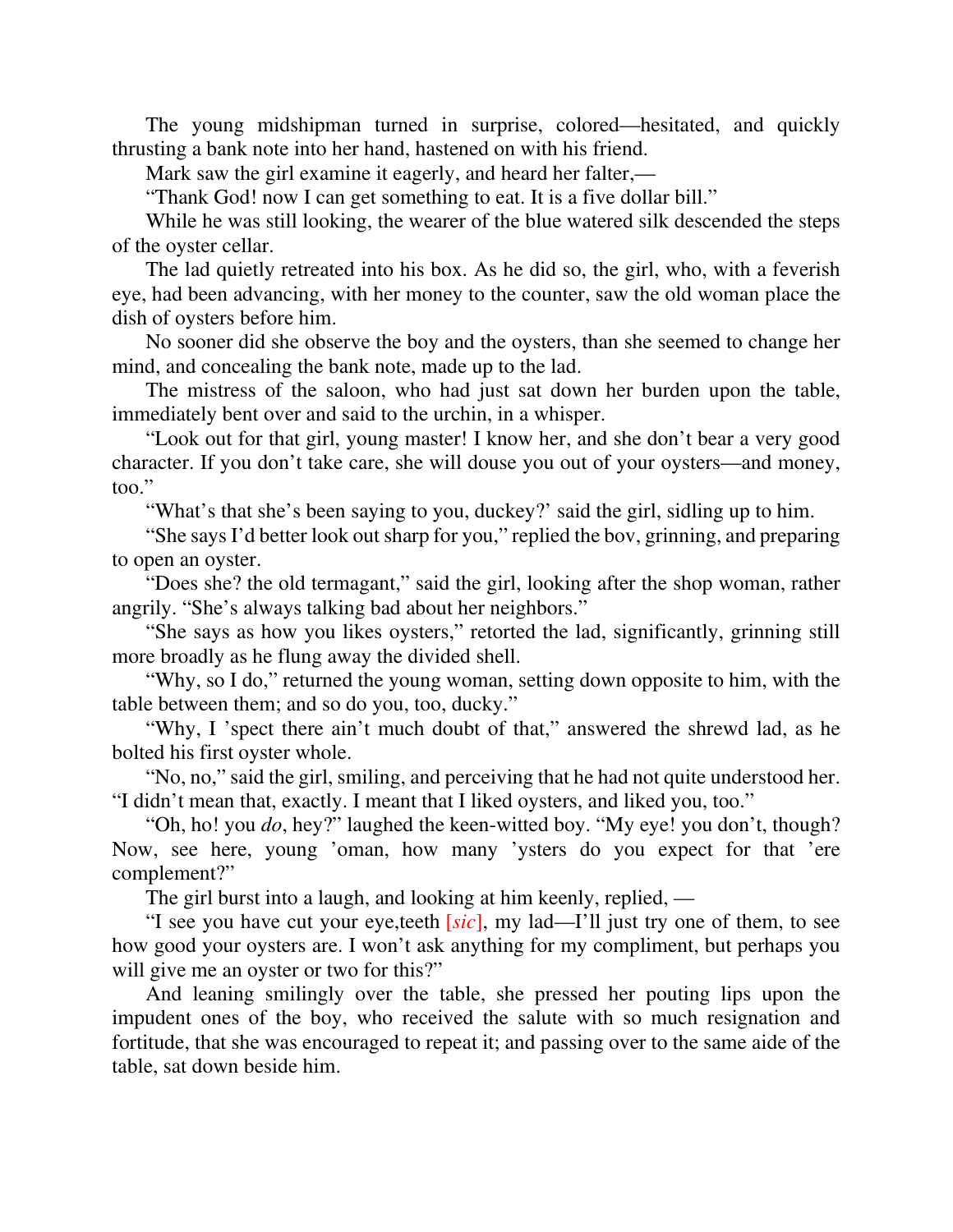But when she attempted to wind her full, white arms around his neck, and draw his head coaxingly towards her, making a pillow for it upon the heaving bosom which swelled but too plainly into view beneath her own uncovered neck, chucking him under the chin, and kissing him; he withdrew himself from her close embrace, and pushing her back, looked the girl directly in the eyes, with a wink and a grin desiring to be informed,—

"Did she see anything green in his eye?"

The young woman sank back, evidently in some disappointment.

"So you won't treat me to any of your nice 'ysters?" she asked.

Mark, who had been quietly salting and peppering his second oyster, swallowed it and said, —

"Why I thought it was the midshipmite was to treat?"

"The midshipman?" repeated the girl, in some little confusion.

"Yes; the little reefer wot give you the five-dollar bill. That 'ere V. would pay up for a smashing lot of 'ysters.

The young lady looked at him closely, and demanded how he come to know it was a five dollar bill.

"Hearing you say so—that's how," replied Mark with his third mouthful in his jaws. —Wonder what young midshipmite's father, the parson, would say, if he knew who his son had given money to."

"Was he a minister's son?" demanded the girl of the town.

"Yes, and no—pretty near, and not exactly, either," was the not very intelligible reply. "The fact is, he's step son to a preacher; that's how it is."

"Step-son, hey? what's his name?" she next inquired, —

"Don't remember. It ain't the same as his step-father's, acause his mother's wasn't when she married him."

"No matter what his name is, he's a clever liberal fellow," said the girl, "that's very certain."

The apothecary's boy put another oyster in pickle, and replied,—

"Don't be too sure of that! P'raps you'd better make certain it ain't a counterfeit V. Half the gen'lman about town pays in that 'ere coin, and them young reefers is just devils enough to serve a poor gal the same trick!"

"A counterfeit!" echoed the young woman, in alarm, and with an accent of such keen apprehension and grief, that the boy stopped with his sixth oyster half-way to his mouth, "Oh God! I hope not!"

And snatching the bank-note hastily from her pocket, she looked at it eagerly, dropped it on the table before her, and burst into tears.

The boy started up in consternation; and, overturning the pepper-box, in his dismay, exclaimed, —

"What—what's the matter? You liked to make that 'ere last mouthful choke me, you did!"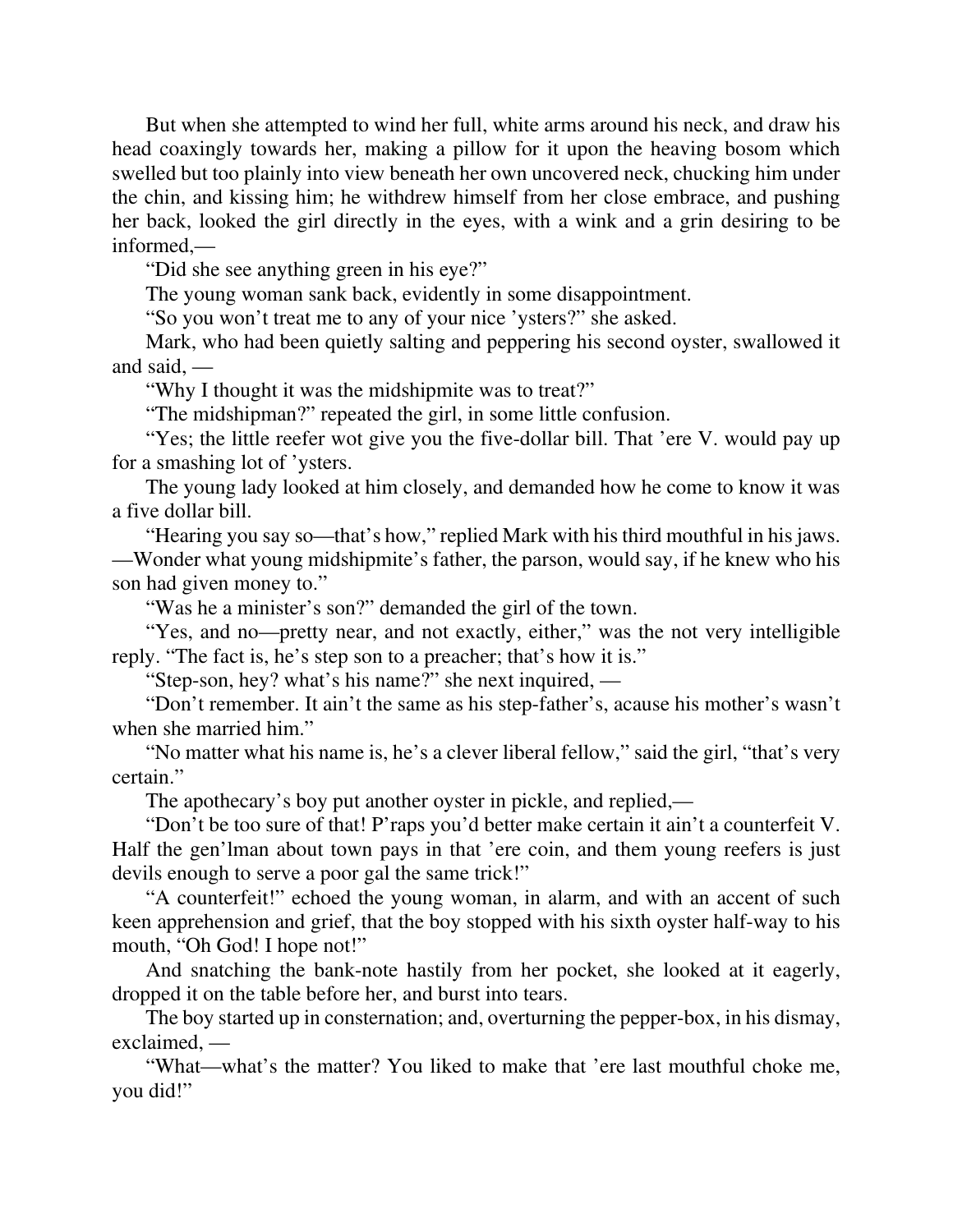The unfortunate girl raised her streaming, eyes to the boy's face, with such an expression of heart-piercing and bitter sorrow, that it was impossible for him not to perceive that it was unfeigned and sincere.

"Poor boy!" she murmured, in a sobbing voice, "you do not know what will become of me, if that bill should turn out to be counterfeit. I have eaten nothing in forty-eight hours, and was starving when that good young man gave it me."

"Han't eat nothing in forty-eight hours!—Thunder and lightning!" ejaculated the startled Mark; "why that's worse, a darned sight, than old 'Elihu keeps me. And here I've been gulpin' down 'ysters all the while, right afore your face, like a young sucking pig, have I?

"Hallo, there! old 'oman! Old 'oman!" he shouted.

"Old woman yourself; don't call me old woman," retorted the dame, sharply; appearing, nevertheless, at the loud summons.

"Bring on some more 'ysters! set a couple a dozen more roastin' this minute, d'ye hear? Don't stand staring! I I've got the pewter—I'll pay the damage. Be alive, now this gal's a starving!"

And pushing over the uneaten dozen and a half of the delicious shell-fish, which remained on the table, the kind hearted lad loudly bade her, —

"Set to work—put at 'em! don't be bashful. There's more where' they come from, and I stand the treat. Never mind me; I can wait for the others. Dig in!—dig into 'em like fun!"

The half-famished girl hesitated—looked at the generous boy, gratefully—then wistfully at the dainty mess, and with the tears still wet on her cheeks, eagerly and thankfully complied, cheered and encouraged by such comforting suggestions as,—

"Eat away! —go it! I'll open 'em for you—don't be afraid, more's a-comin, presently. Hero, old wo——old lady! bring us a glass of n'e—a couple on 'em; and some gin-and-sugar—strong!"

Mark would not touch another oyster; and by the time the starving girl had eaten all he had left, the second batch made their appearance on the table.

"Now I'll put in and help," said Mark, animatedly, handing her the strengthening glass of spirits, while he swallowed the ale, at a gulp.

"Ain't these little chaps prime?" he added, as he dissected a fresh bivalve.

"What is your name, my little fellow? inquired the young woman, gently, leaning back with a sigh of relief and gratitude there was no mistaking."

"Mark."

"Mark what?"

"That's more than I knows," answered the boy; "old 'Lihu never called me anything else, except lazy rascal."

"Have you got a good master? and is he kind to you?" she asked, with grateful interest.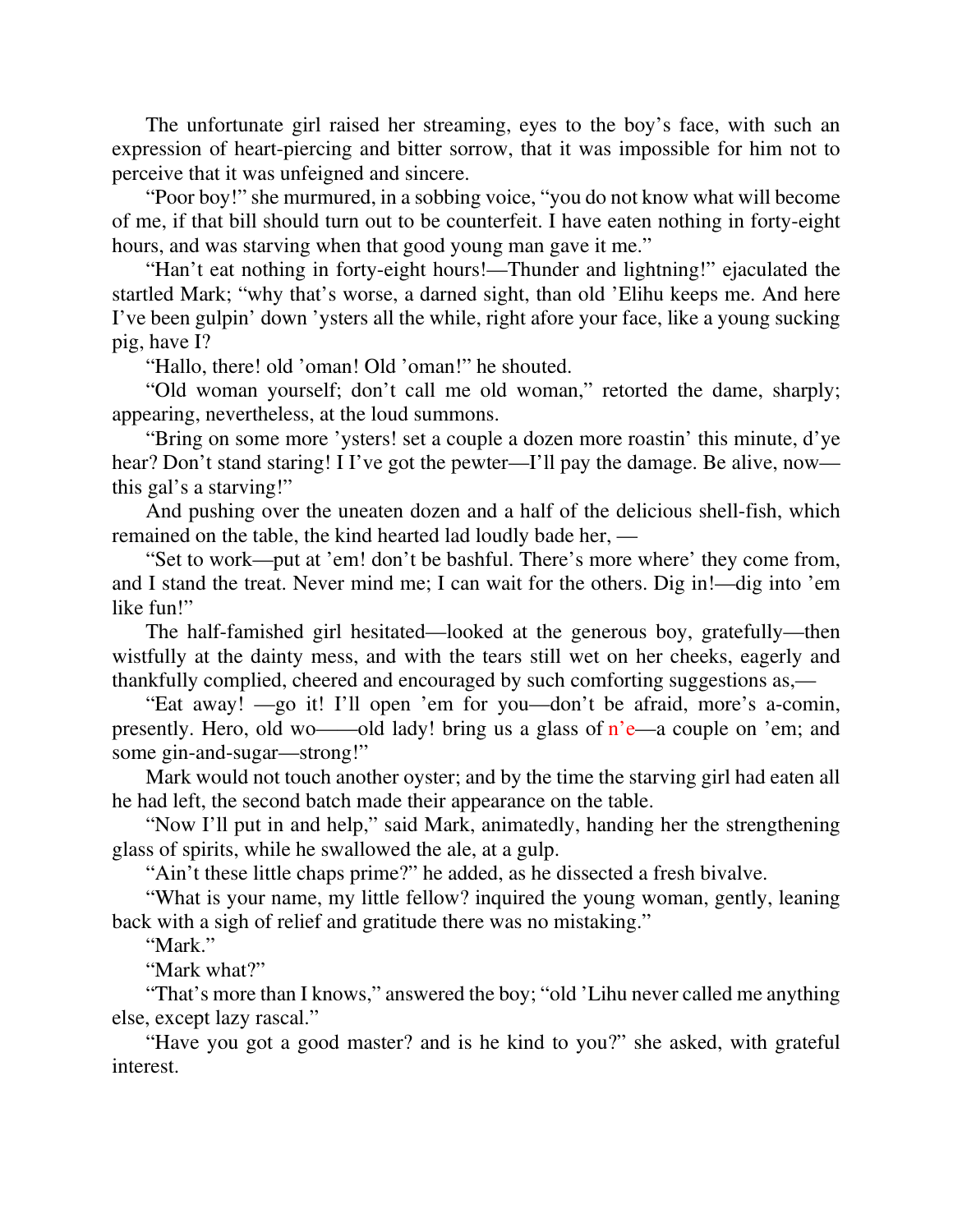"No, that I hain't. No, that he ain't. He is a reg'lar old skin-flint; and I wish he had half a dozen of the 'yster-shells down his throat, I does."

"Are you apprenticed—are you bound to him?"

"Bound to him?—why, I suppose I is.—I'm bound to give him thunder some time or other."

"I mean—does he keep you?"

"He keeps me half-naked—if that's what you mean! But I s'pose what you're driving at is to know whether he took me from the poor'ouse, or not! He says he did, no thanks to him."

"Does he treat you well?"

"He don't *treat* me, at all—'specially to 'ysters! He had to furnish the dust, though, this time—darn his hide. But, say, what'a yourn!"

"My name!"

"Yes, if you've got any."

The girl sighed.

"I have more than one, poor boy."

"Well, then, give us the right one—bother the others."

She shook her head, sadly.

"I cannot do that, my boy. Miserable women, like me never speak the names they must ever blush to own. Call me Lizzie."

She spoke so sorrowfully, so mournfully, indeed, that the young lad left his pickled oyster untasted, and took a long, wistful look at the girl.

She was a woman of tall and full figure, inclined to the buxome and plump; but suffering, and her course of life, had somewhat thinned the rounded outlines, and left a feverish fire in her eye; while dissipation and the paint-brush, had impaired what might have been a very attractive face, and was still handsome by help of the wanton's art.

He perceived now, that she could not be so young as he had supposed her, by several years.

Indeed it was a fully matured woman who sat beside him, and not a young girl, fresh in the ways of sin.

"How old are you?" he asked, bluntly, in the midst of his steadfast survey.

The woman of the city smiled faintly, as she answered,—

"It would not do for me to answer that question to every one, but to you, my boy, who have done me kindness, and are but a child—though a shrewd and a sharp one—I need not deny that I shall never see my thirtieth year again."

"Thirty! —you ain't thirty," said the boy, staring with astonishment.

"Yes, I am."

"Why, then, I'm; sure you don't look more than twenty."

"Poor, dear boy, you little know," murmured the fallen female, "how cunningly we hide our wretchedness, and the wreck of life and beauty which it makes."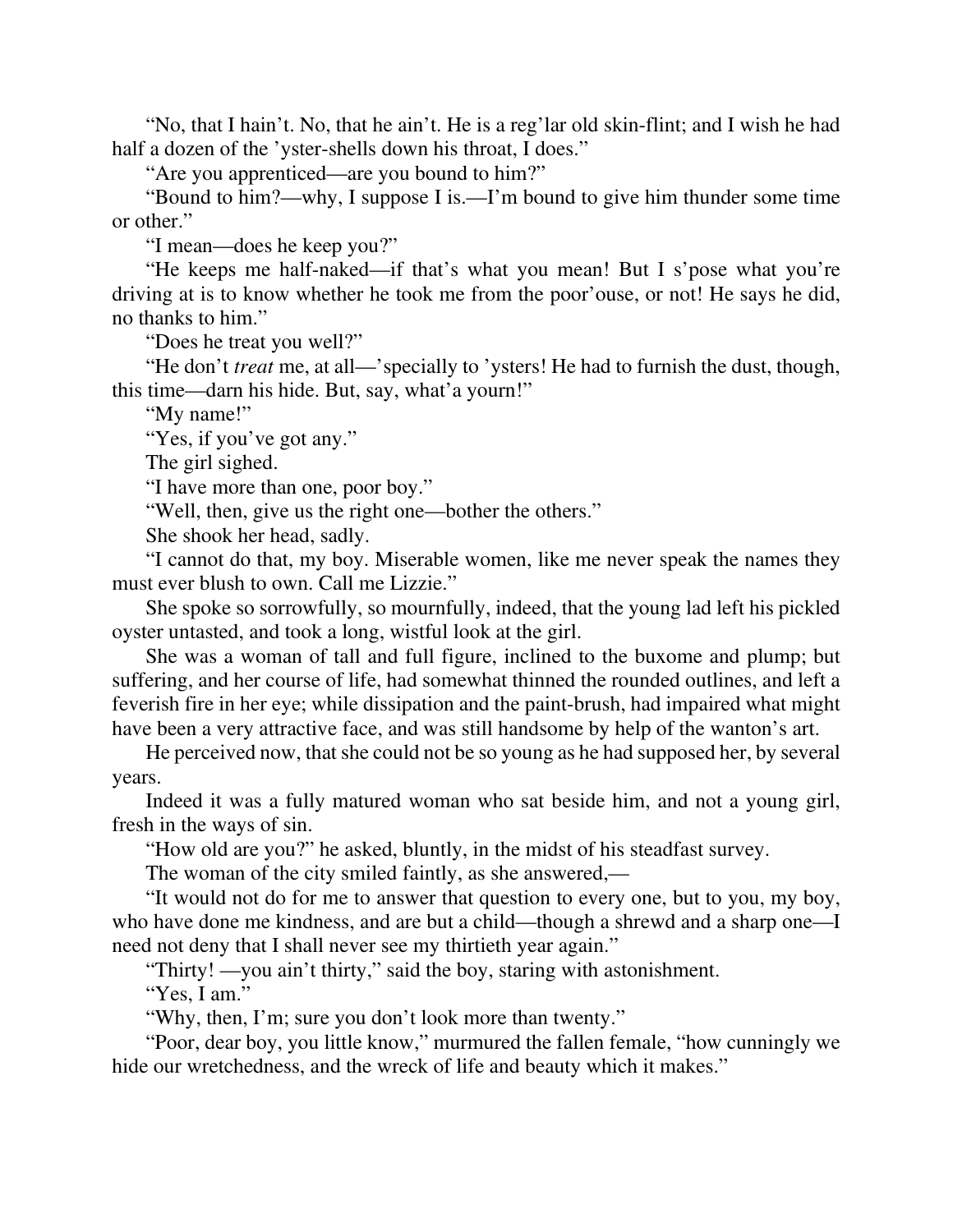And burying her pointed face between her trembling hands, she seemed to abandon herself, silently, to the most painful and bitter reflections.

"Take another 'yster," said Mark, sympathisingly; "nothing like eating for conserlation. Well, how old do you think I may be?"

"Twelve, perhaps—or eleven, judging from your size."

"Judging by my size! that's just the thing that you hadn't orter judge by."

"Why so?" inquired the girl, smiling —"That is the usual way of telling the age of a boy."

"I knows it; but if that infernal old skinflint, old 'Lihu, didn't keep me so outragers short, I should have growed more, and not looked only ten year old, when I'm fourteen, every day of it."

"Fourteen!—you do not look so old," said the frail creature, looking tenderly on the boy.

"But I must go now," added the frail one, rising.

"Going!—why, you haven't finished your oysters yet."

"I have eaten all I dare, I thank you. It is not safe to eat too much in the state in which you found me. Let me settle with you, now, for the price of those oysters, if this bill is good."

"Settle for them 'ysters, eh?" exclaimed Mark.

"Yes, if—if the note proves good, It is every cent I have."

"Settle! —indeed you shall do no such a thing," said the boy, resolutely. "I pays, myself."

"You have been too kind to me, for me to let you do that," said the woman, with emotion. "With any one else I shouldn't mind it—but I won't take your money."

"You can't help yourself. I shall pay," exclaimed the boy, with still more determination; "so that's settled.

"However," he added, I'll take that bank-bill and see whether it is a counterfeit one, or not."

She handed it to him and he took it to the counter.

In a moment or two he returned.

"The old woman says that the V.'s as good as wheat. The parson's son wasn't a flunk, after all."

"Thank Heaven! it will save me from one night's wandering," murmured the unhappy creature. "Blessings on that young gentleman—and bless you, too, my poor, dear child. May God guard you, and make your life happier than mine. Good night! remember poor Lizzie."

She bent down and hurriedly kissed the boy; then, before he well knew it, she had glided from the cellar.

A tear was trickling down the boy's check, but he brushed it away, quite sure that he had not shed it himself.

It had fallen from the frail one's eye.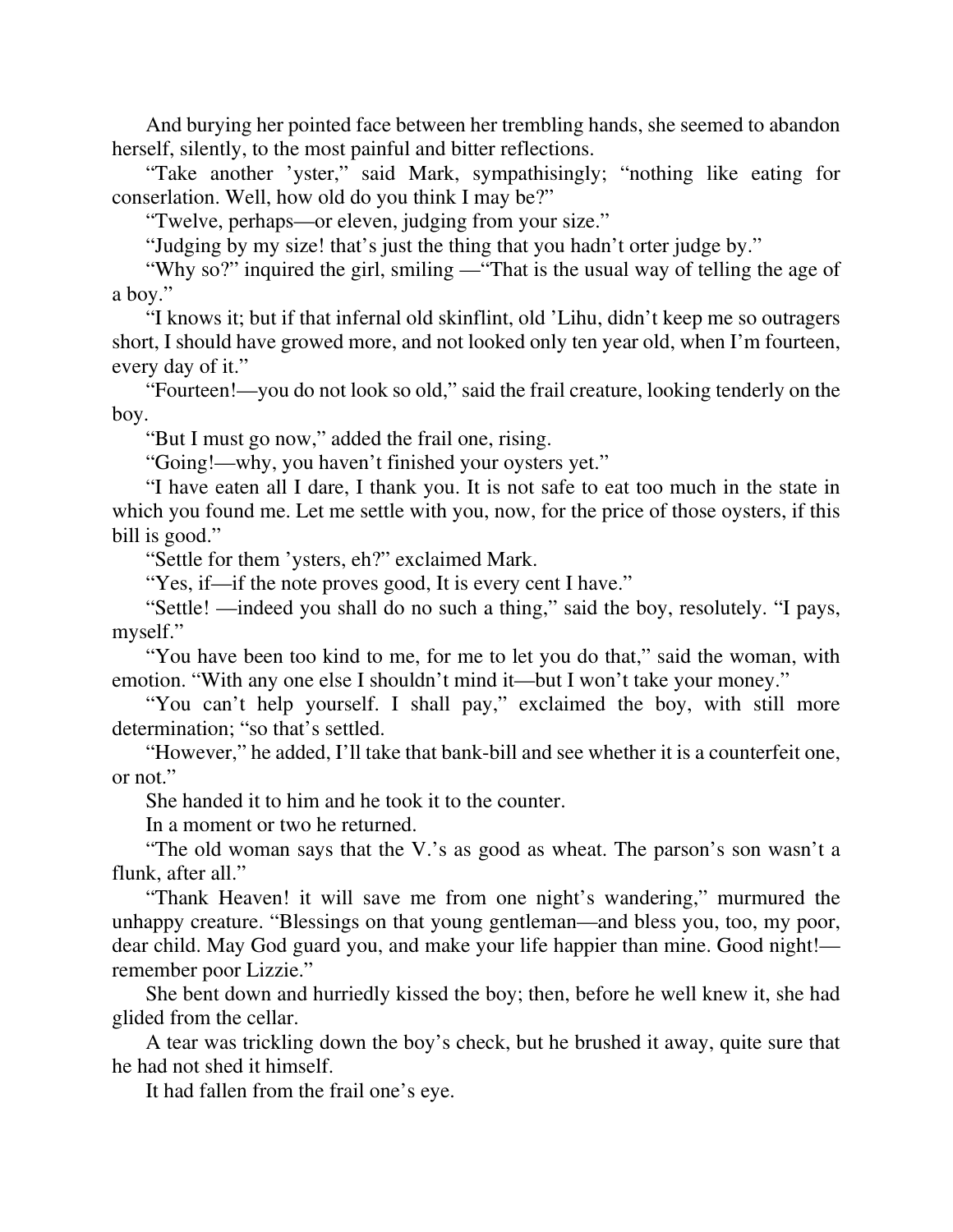"I told you that girl would wheedle you out of them oysters," grumbled the old woman, on Mark calling out, in a swaggering tone, for 'his bill."

"What if she has? —I don't grumble, do I? Just tip us the change, will you? I want to be off."

The old dame looked at him sharply, as she said: —

"You ain't a going; after that girl, I hope, are you?"

"Ahem; that's telling. But what put it into your head to hope so, old lady?"

"Acause," returned the beldame, shrugging her shoulders, "You is most too young a chick to keep company with the likes of her."

"Better clear up your 'ystershells, old 'oman!" retorted the boy, bounding up the steps of the cellar.

There he stopped; and thought a moment—looked carefully up and down the street—caught one distant glimpse of a gliding skirt—dropped his change into his capacious pockets—and a shrewd smile on his shrewd face, set off at a run in the direction in which he had taken his last view of the blue watered satin!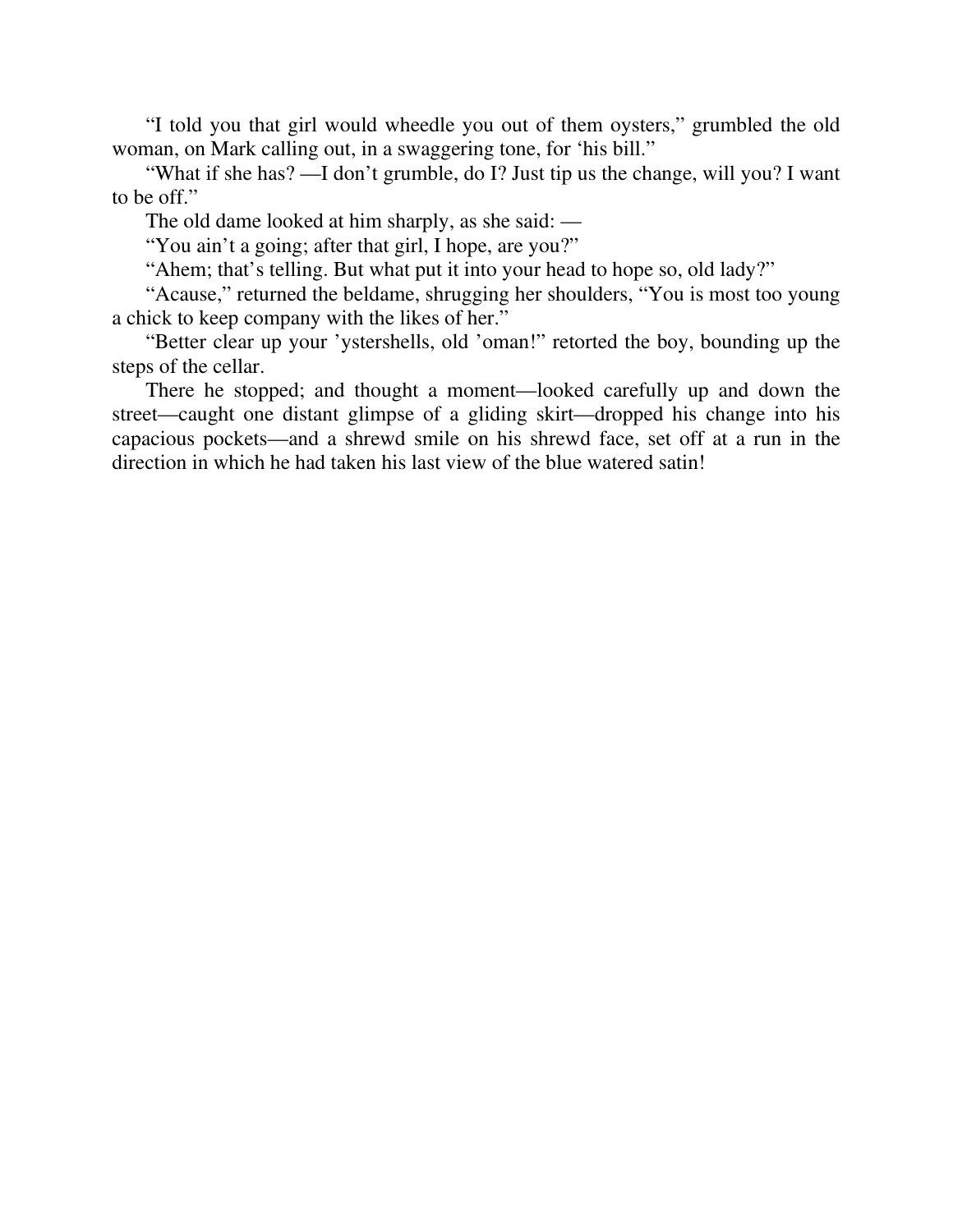## **CHAPTER II. A NIGHT IN THE STREETS OF GOTHAM.**

A moonless night, we have said it was. The street lamps but partially supplied its place.

The boy hastened on. Just as he was passing one of the handsome private resiliences fronting Broadway, his mime was pronounced, and he stopped short on hearing a guttural voice accost him in the following words,—

"Bress my soul, Massa Mark! be that you? Who dat you runnin arter so fast? What de debbil de matter? Anybody got de 'sumption, or de hyderfoby? Eh! tell dis nigger, quick!"

Mark paused on recognizing the negro, on whom he had played so many tricks. Looking up at the lighted house, he saw that, it was the minister's mansion he was passing,—the residence of the negro's master.

Recollecting the dose of snuff and tobacco which he had mixed with the unfortunate African's sarsaparilla he tarried a moment, in order wickedly to inquire,—

"Ah, dat you, Gumbo? How did the sars'prilla set?"

The colored gentleman afflicted with so many physical infirmities, showed the whites of his eyes expressively, and replied in his guttural tones: —

"Set bad; ver' bad, Massa Mark. It kicked up de bery debble inside of me. Thought I was g'wine to die for sure, for two or free hours."

"Well, but did it do that consumption o' yours any good?"

"Dat'sumpshion? Oh, Massa Mark," said the negro, wagging his woolly head vehemently, "it am not 'sumpshion dat am de matter wid me, any more. It am somefin' woss dan dat."

"Somthin' worse! hello, have you been catchin' some new disease so quick? How in thunder," demanded the grinning youngster, "did you find that out?"

"All 'long ob de sars'p'rillum, massa," responded the negro, striking his enormous chest, mysteriously. "It raise such a debble ob a rumpus in here, I no longer hab any doubt is stir him up at last."

"Stir *him* up? what in darnation do you mean by *him?*" inquired the boy, a little puzzled by the pronoun.

"Oh! de tape-worm, massa."

"The tape-worm," echoed Mark, astonished.

"Yes, Massa Mark; sorry to hate to say it," said Gumbo, dolefully. "Ye see, massa, white dis nigger was sick as deal, in de kitch'n, Old Dinah de cook wus readin' de paper, and she come to a 'count ob a live tape worm, wid forty feet, or forty feet long, I do' know which,—as was cut out of a man's body, in Bos'on, all alive an' squirming, and den I know'd in a minnit what was the matter wid me, and what 'twas dat dam sars' p'rillus had set gallopin' up and down my 'tomach, like de horned Satan hisself!"

And the poor darkie brought up his direful story with a terrible groan.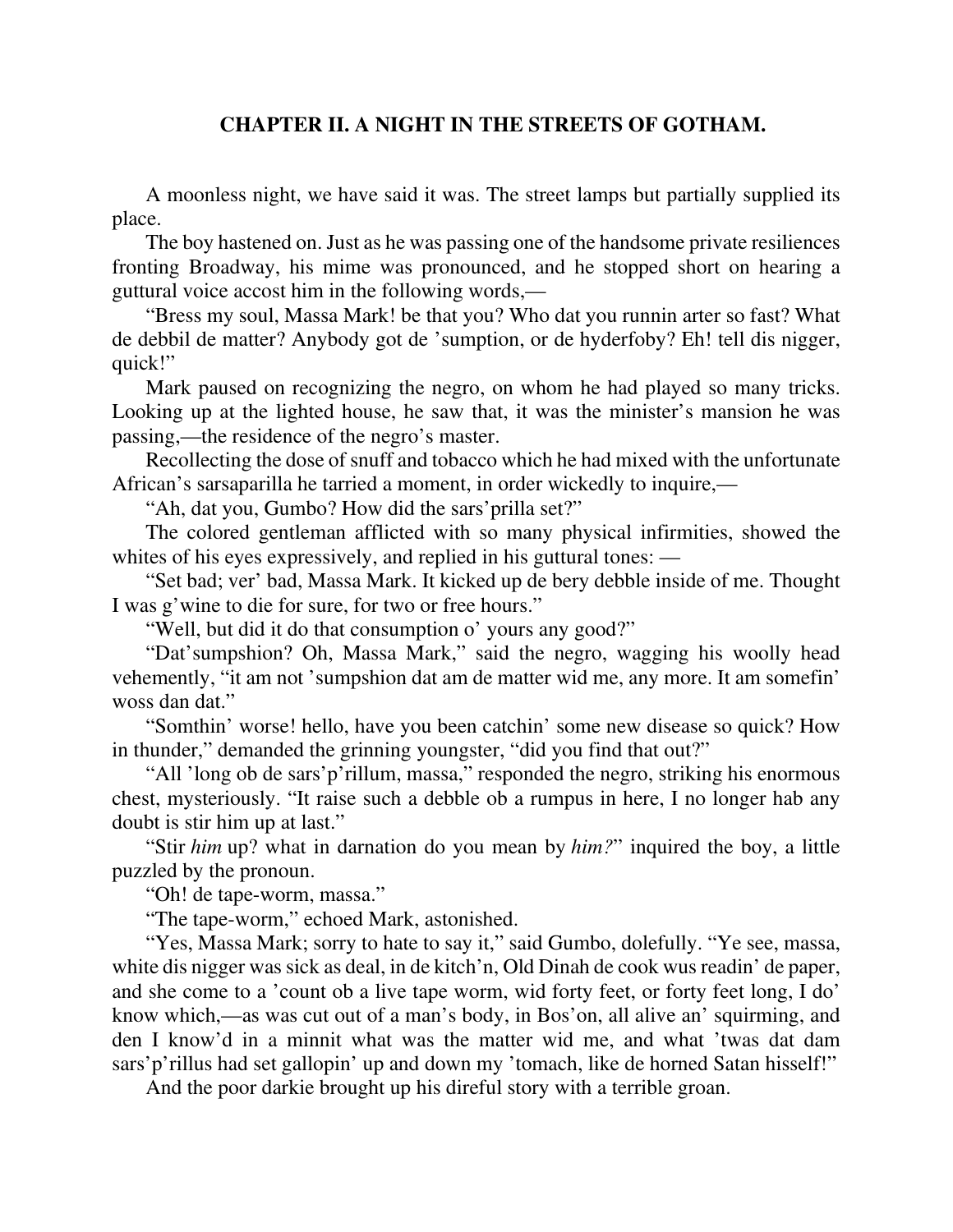As for 'Massa Mark,' that young rascal had both fists stuffed down his throat to keep himself from roaring out, on the spot.

The gurgling sound in the boys throat, (which threatened to split it,) the not very clear-sighted Gumbo mistook for a sympathetic groan, and dolefully proceeded with the explanation of his bodily grievances.

"Dat'a it! dat's de t'ing. I made de discovery at last, de kitchen folks am always sayin' dis chil' isn't sic', 'cos I eats so much; and when I tell 'em dat I hab de konsumpshion, Old Dinah makes up her mouf and says she 'spects it am konsumpshion of buckwheat pan, cake's and clam-soup! But I knows 'dactyl what it be. It am dat dam tape-worn dat swallows up ebberyt'ing I eat, and gibs dis nigger sich a debble an app'tite. Ki, yuh! me t'ink me feel 'im now!"

In the midst of the poor prosecuted African's grimaces and contortions, Mark halfdying with laughter, made his escape; leaving the unlucky sufferer under such a complication of infirmities, groaning and grunting away, still lamenting his miserable fate, quite unconscious that he had no longer a listener.

Sensible that he had lost lime, by this curious detention, the apothecary's apprentice darted on, winding and twisting through the thronged street with the practised expertness of a city youngster.

That street, however, was becoming each moment less and less crowded; the farther up Broadway he hurried, the smaller grew the continually diminishing stream.

For qua $[r]$ ter of an hour he thus ran on encountering occasionally another and still another of the erring sisterhood, but none of the number wearing the identical blue dress which was his guide and clue.

A few moments more, of such accelerated progress, proved to him that he was less than half-mistaken. Not two hundred yards ahead, the same azure-tinted, watered satin was rustling along over the smooth flagging of the street.

But that step was no longer fl[a]uting; there was no longer the studied wantonness of carriage; the woman was hurrying on with an eager and earnest fool, looking neither to the right or left, in search of the syren's prey.

But hers was not the only figure in sight. The sound of voices, on the opposite side of the way, caused Mark to throw his eye across the street—coming down which, at a slow a and sauntering pace, he observed two young men, arm in arm, each with a cigar in his mouth, and moving towards him with their careless steps and conversation,

One was a mere youth, in undress uniform, and a second glance quite satisfied the keen-eyed Mark that it was none other than the young midshipman of nineteen, who had 'been so flush with his V. spots,' as Mark expressed it, and who was just returning, with his friend from what seemed a long promenade, or what might possibly have been a fashionably late party.

The shrewd Mark, however, as he recognised them, appeared to be of a different opinion; for he instantly gave vent to a quiet whistle, and muttered to himself with a slight grin, —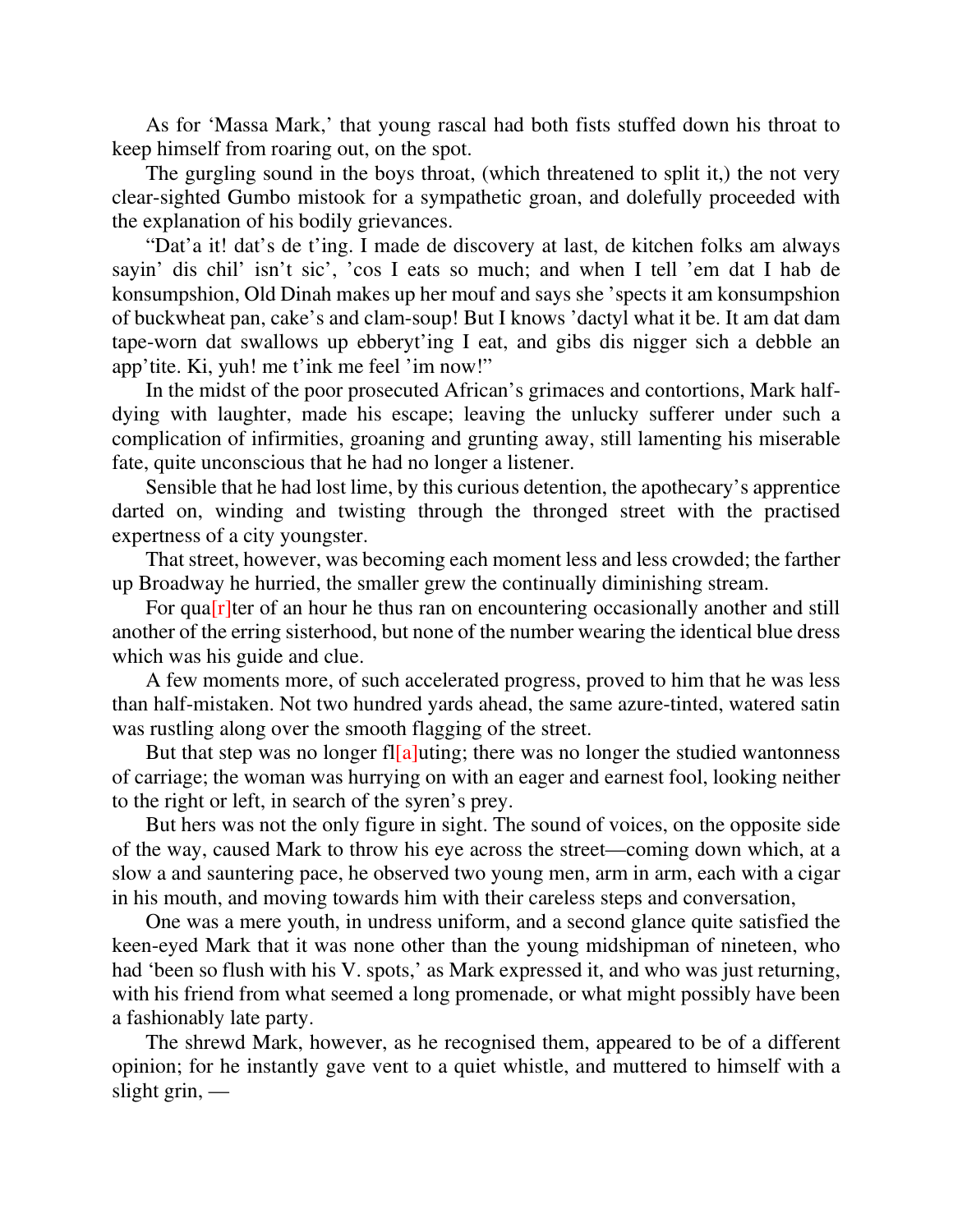"Guess them 'ere nice young gentleman is out for a lark!"

But as they were on the opposite side of the street, neither Mark, nor the female he was dogging, encountered them in their way; and Mark trudged on, coolly wondering, "how many cigars them youngsters 'ad smoked since the fust one? How many they 'ad flung away, slily, when one of 'em warn't lookin, purtending to have smoked 'em up?' and whether they wouldn't be as sick as an ottar, presently."

The young men sauntered on; came opposite the boy; passed him, and continued to lounge leisurely down the street, evidently not in the smallest possible hurry.

"Taking it easy, arn't you?" apostrophized the observant urchin, over the way, turning round to look after them, when the two had got by, enveloped in an atmosphere of smoke.

And thereupon, wheeling twice round on his right heel, the practised city-boy applied both hands to his mouth, making a trumpet for the louder passage of his voice, and vociferously shouted out, —

"Hallo, you young gen'leman! does your mothers know you're out?"

At this strikingly original, peculiarly felicitous, and altogether most unexpected formula of address—from the opposite sidewalk— the two promenades came to a dead halt; removed their cigars from their mouths, with considerable celerity, and cast their surprised and indignant glances across the street, where stood Mark, the hailing party, perfectly unconcerned as to the probable consequences of his temerity, and chuckling, meanwhile, to himself,—

"Polite attention, that! 'Affectionate inquiries, gentlemen. Forgot to recollect, tho', that that 'ere midshipmite's mother died ef the chol'rer in '32, as I've heard say. At all events, I wonders if the old lady knowed he smoked?"

The cloudy atmosphere in which the two smokers had encircled themselves, added to the natural obscurity of the moonless night, prevented them, for the first minute or two, from seeing anything at all. This was the best reason why they did not immediately discover the tantalizing Mark, who, with the whole of his ten digits applied to a very prominent feature in the human face divine, at this juncture sung out, —

"I say, over there! guess you'd better blow away the smoke, first, if you wants to see much."

A puff of fresh wind, from up street, saved them the necessity, even, of complying with this very friendly advice. But, like a good deal of other gratuitous advice, in this curious world, it did not seem to be received in quite as friendly a spirit by those for whose especial benefit it was designed.

"What impertinent young rascal was that, Clinton?" hastily demanded the midshipman's companion, a spruce young dandy, as the tobacco-mist rolled away and discovered the apothecary's boy in the midst of the very respectful pantomime aforesaid.

"Some young dog or other, Allen. Never mind him," replied the reefer, coolly, resuming his cigar.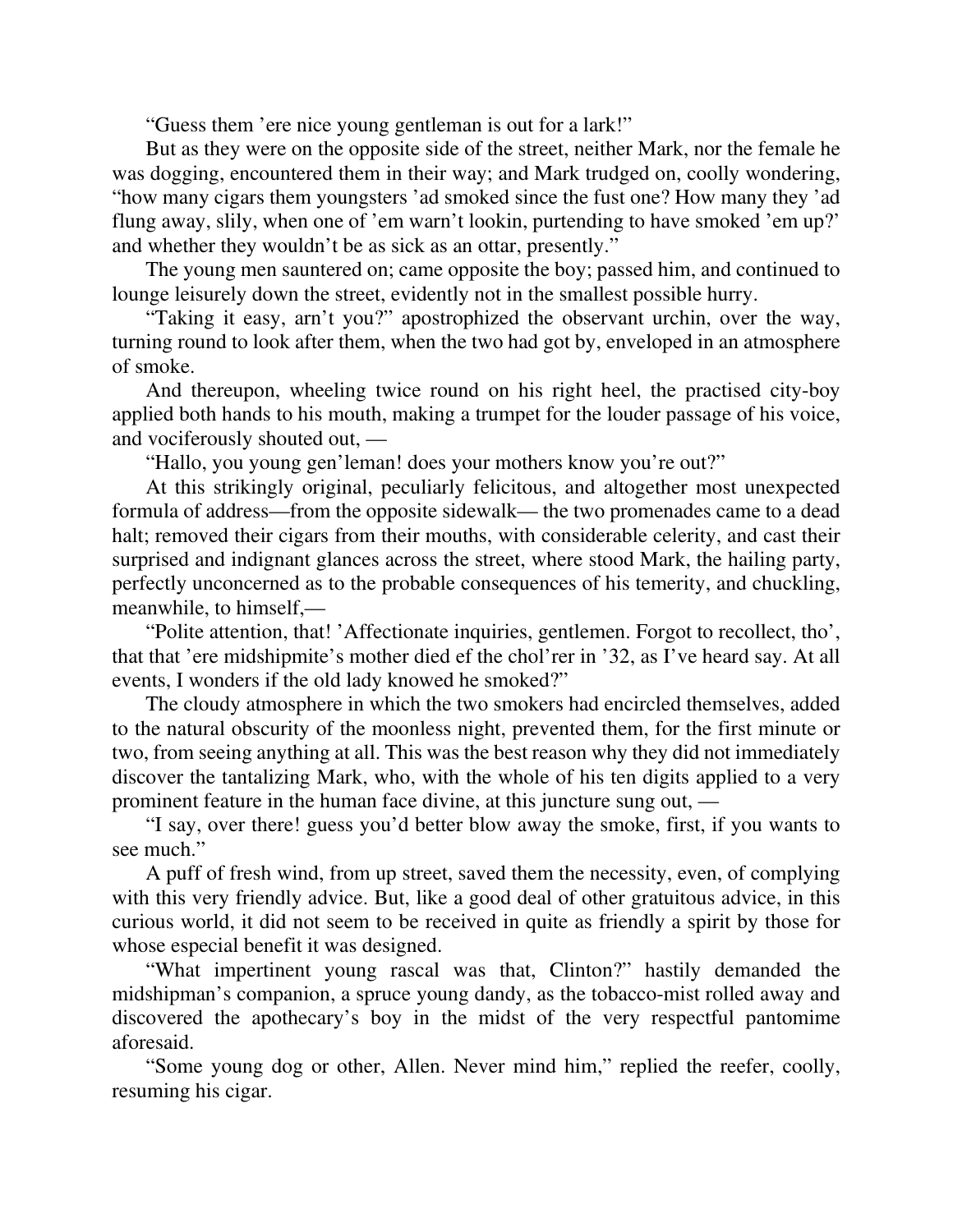"No, no!" cried Allen. "I consider myself insulted! Let's give chase."

"Oh, very well," answered Clinton, "anything for a lark!"

"A lark it is, then! so here goes," was the prompt reply; "and you'll pity his ears if I catch him?"

Mark, who now thought it high time to be moving, only stopped long enough to saucily, inquire, —

"Don't you wish you could?"

Saying this, he at once made the best use of his heels.

It was lucky enough that he did no, for the insulted Mr. Allen had dashed across the street, flinging away his cigar as he went; while the midshipman, quite as ready, but considerably more cool, had tossed *his* at the head of the retreating urchin, whom it struck just on the extreme tip of the threatened ears, at the lighted end, causing master Mark to jump about a half a yard into the air, and give audible vent to more than one involuntary, "Thunder!"

>The lad grinned, first with pain, and secondly with admiration of the midshipman's dexterity; and then started on, rubbing his fire-touched ear very briskly as he ran onward,

"By the Lord, he's off" shouted Allen, in full pursuit.

"I see it, Allen."

"Hurrah! give chase."

"It's my opinion I've done my share already," replied Clinton, coolly.

"Come along and see me do mine, then! By Jupiter! I won't leave him the remnant of an ear."

Here the incorrigible Mark whirled round to bawl back, —

"Why, they ain't near so long as yours, by a darned sight."

"What does the young scoundrel say?" cried Allen, pretending not to hear.

"He thinks," rejoined Clinton, laughingly, "that your ears need shortening more than his, Allen."

The affronted exquisite muttered several high-sounding threats and darted on after the fugitive.

Laughing at his friend's discom5ture, [*sic*] Clinton followed, leisurely, probably wishing to 'see the fun."

Mark threatened to distance his pursuer.—He had lost some little time in stopping to play off his audacity upon the two young men, during which delay the female he had been following, continued on, until she was now lost sight of.

The boy, who had not quite forgotten his main object, in this little mischievous byplay, could thus couple both that and his present purpose of retreat from the summary vengeance of the indignant Mr. Allen, in the precipitate escape he was now forced to make, by the help of a good pair of heels and a tolerable start.  $\vdash$ 

Both of these latter important essentials served him to such excellent effect, that he was rapidly leaving farther and further in the rear his panting pursuer, the city exquisite,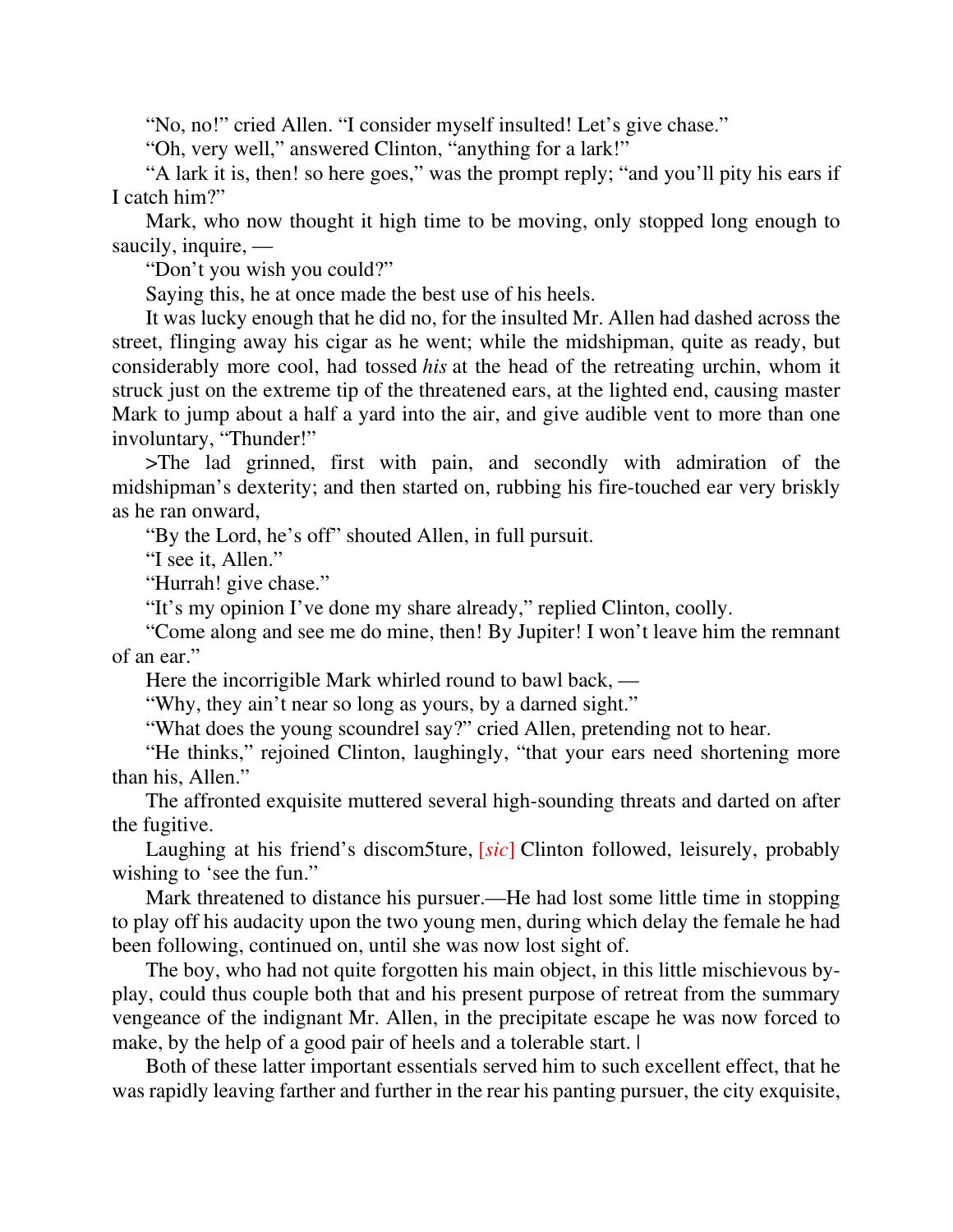who followed at the top of his speed, anathematising the urchin at every step; while his laughing friend, Clinton, who followed, also, was obliged to quicken his pace, to keep the pair in view.

This, it will readily be believed was no easy matter.

Ten minutes' run had already brought Mark in full sight of the distant female, once more, and he was contemplating a strategetical dive down a side-street, and then a serpentine turning and twisting back again, two or three squares ahead, when an unlooked-for incident interposed to drive the idea altogether out of his head.

This was neither less nor more than the sudden appearance of a new party in the scene.

Up the broad avenue, a short distance in advance of the female figure which he had so nearly overtaken, —turning into the spacious thoroughfare, at the corner, from a small, narrow side street, three men crossed into Broadway.

One of these three men was tall and thin, with a long black cloak wrapped closely about him.

The second was short and corpulent, and had on a grayish box-coat, which, at all events, had the merit of being well-filled—so far as flesh was concerned.

On the other hand, though both fat and short, as compared to his tall companion in the cloak; yet short he did not seem, in comparison with the third person of this new group.

The last, in fact, was so greatly beneath the common stature, that his height, from head to heel, must have fallen considerably short of four feet; and there was a grotesqueness about the whole disproportioned figure—if so it could be called—which made it conspicuous at first sight.

This odd shape, forming the third and last of the party, moved with a rolling, unsteady gait, that betrayed the influence of intoxication.

As the three men issued from the side street, they stopped, as if by common consent, to take a survey of the broad open avenue before them.

It presented, at that particular moment, a rather a curious prospect, —the grinning urchin was coming up at full speed—the angry exquisite in hot pursuit.

Clinton, the young midshipman, was following as fast as his uncontrollable laughter would let him.

Startled by the noise of running footsteps, and the reefer's ringing merriment, behind her; the lost woman of the city had turned round, to learn the occasion of the disturbance.

Woe to the wretched daughters of shame, who chance to meet, in the silent and slumbering metropolis, a troop of midnight rowdies! The taunt, the jeer, the cutting jibe; such, such the cruel gauntlet that they must run!

And now, as she backward threw that apprehensive glance, the woman's ready fears deceived her with the belief that the merry laughter and the running feet, behind, were those of the mocking city rowdy and the bullying b'hoy.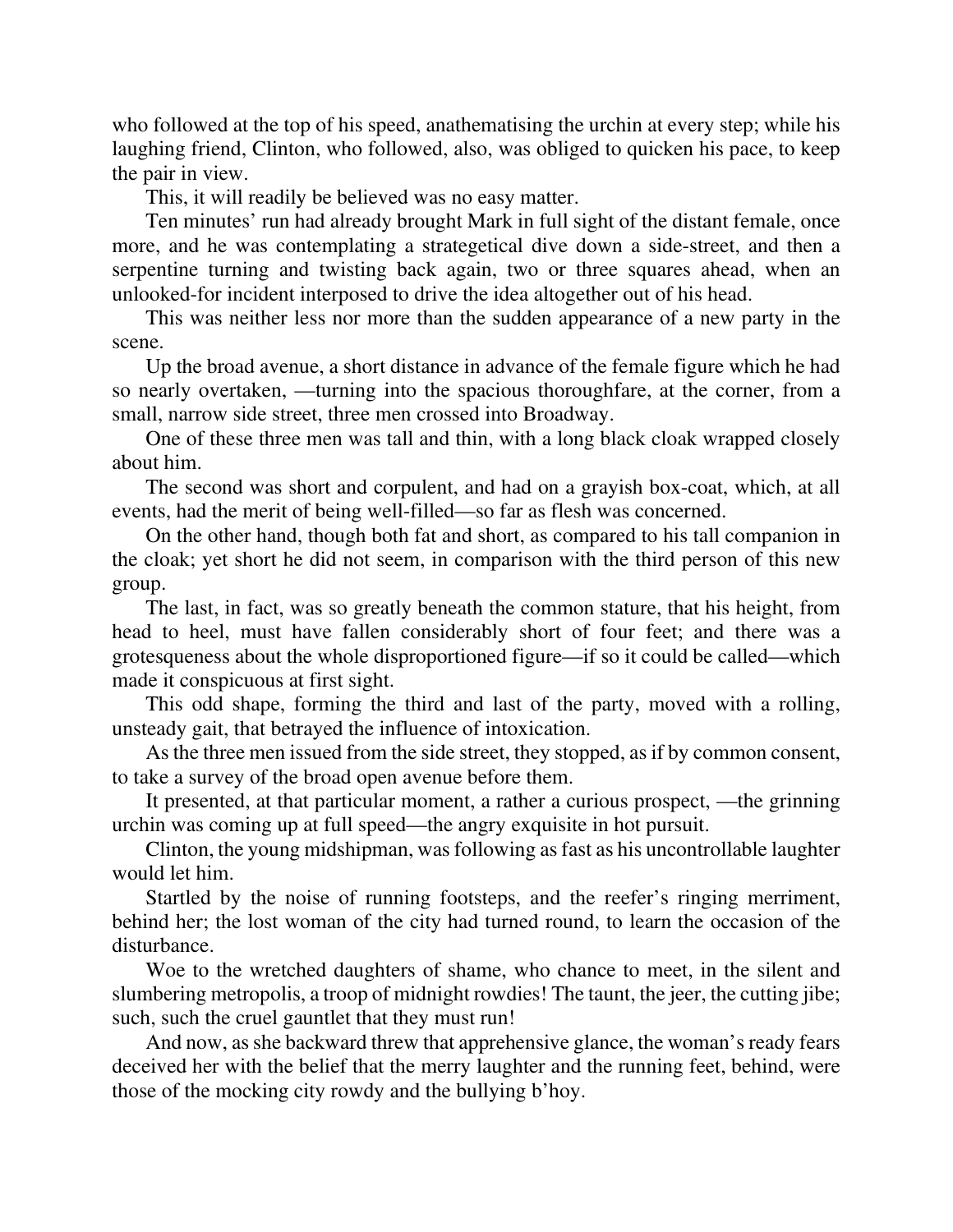She quickened her steps; and, when she reached the next corner, for the first time perceived the three men who had turned out of the side street.

The blood died away from her painted cheeks as she fancied she had an enemy of the same character to encounter, in front; and she would instantly have turned down a side street, but it was too late; she was already at the corner, and not daring to turn back, she drew her bonnet closer around her face and with a faltering but hurried step, pressed onward.

But she was not allowed to pass, as she had hoped.

When directly opposite the three men, the dwarf sprang suddenly forward and caught hold of her arm, with a drunken oath.

The very next instant the street rang to the sound of a shrill shriek, that reached the ears of many a distant watchman.

It was that abrupt cry which had attracted the notice of the fugitive lad—but not his attention, alone.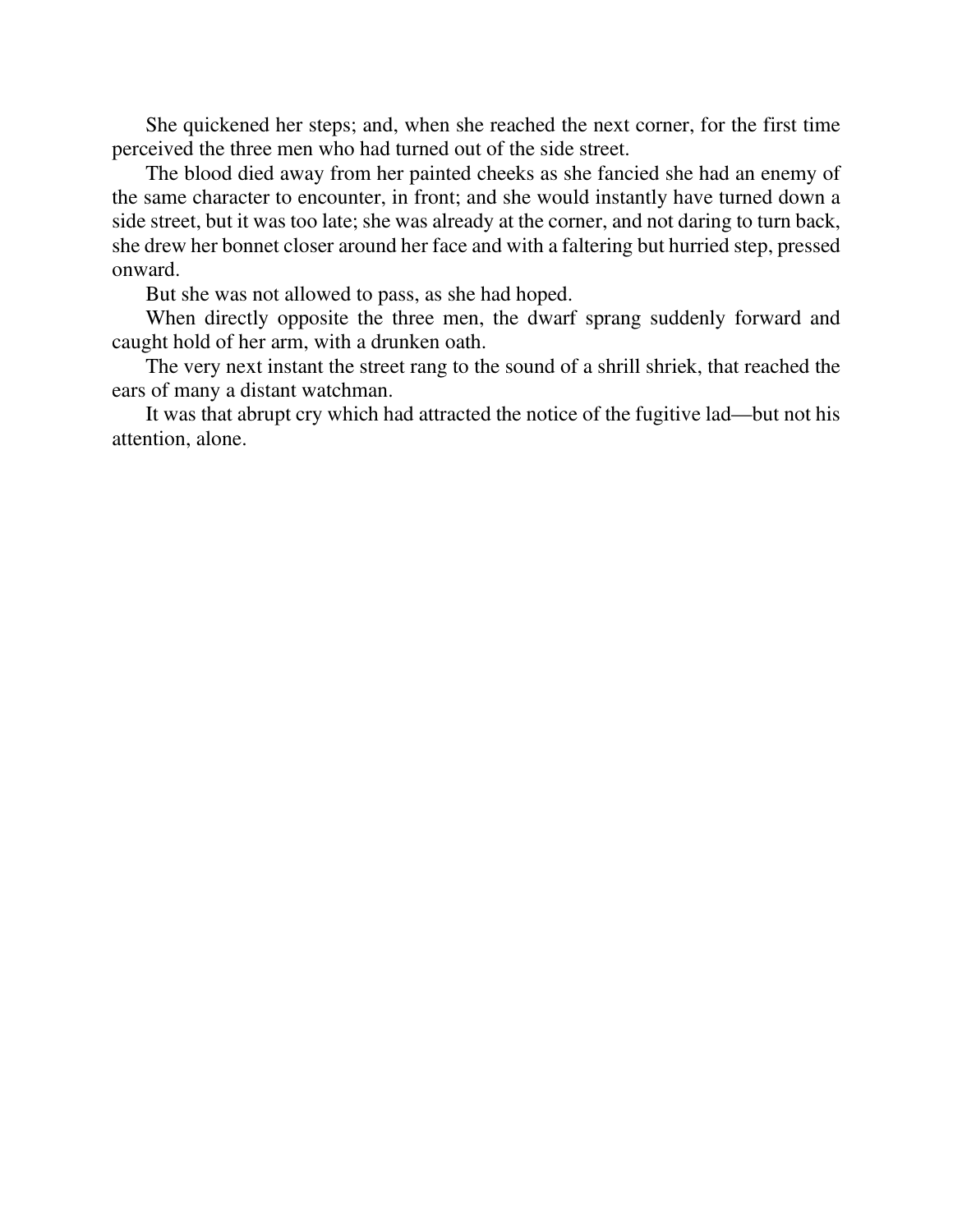## **CHAPTER III. THE MIDNIGHT RENCONTRE IN THE CITY.**

Equivocal enough, considering time and circumstance, was this alarm in the streets. As for the two young men, who were within a short distance of the spot they ceased to think of anything else the moment that outcry reached them from the corner next above.

Clinton left off laughing, instantaneously; Allen forgot his affronted dignity and grinning fugitive; and Mark, himself, with all his ears and eyes wide open, breathlessly gained the spot.

"Allen! where the deuce did that scream come from?" hurriedly demanded the midshipman, as he overtook his friend.

"Hang me if I know!" rejoined the latter, drawing a long breath, "unless from that girl ahead."

"Quick, then!" cried the young officer, hurrying on; "don't let a girl scream in vain!"

"Why—why—deuce take it," said the exquisite hesitatingly, "that's a lady of the town, Clinton."

"And what if she is, Allen?" was the quick inquiry and rejoinder. She is a *woman* and a fellow-creature, and has a right to protection—and shall have it."

"Well, well—but," demurred the fastidious Mr. Allen, more slowly following, "how do you know it was not a watchman? Ten to one, 'is a Charley."

"It is no such thing—it is no watchman," returned young Clinton, with spirit; "but a drunken bully who has struck the unfortunate wretch a brutal blow! Come on, if you are coming."

It was as Clinton had said. The reeling dwarf in his intoxication, had staggered up to the poor creature, throwing his bloated arms around her, and when she shrank back, with the aroused instinct of fear or loathing, from his repulsive embrace, he had dealt her, in the wantonness of maudlin fury, a violent stroke with his open palm, that sent her half way across the side-walk.

Only a single moment had elapsed since that blow had been given; yet before Mark, who was first to arrive on the spot, could interpose, had he wished; before the two friends—Clinton the foremost—had time to reach the scene, they were, in part, anticipated by the interference of the party who accompanied the hunchback.

Scarcely had the shriek of the stricken female followed the blow, when the tall man in the black cloak stepped precipitately forward, exclaiming, —

"My God! what have you done?"

While the short, fat personage, making a spring of considerable agility, for a corpulent figure, pulled the drunken man sharply by the sleeve, saying, —

"Broken Back! man, are you mad? Do you want to bring half the watchmen in the ward down upon us, by a drunken brawl with a girl of the town? Ten thousand curses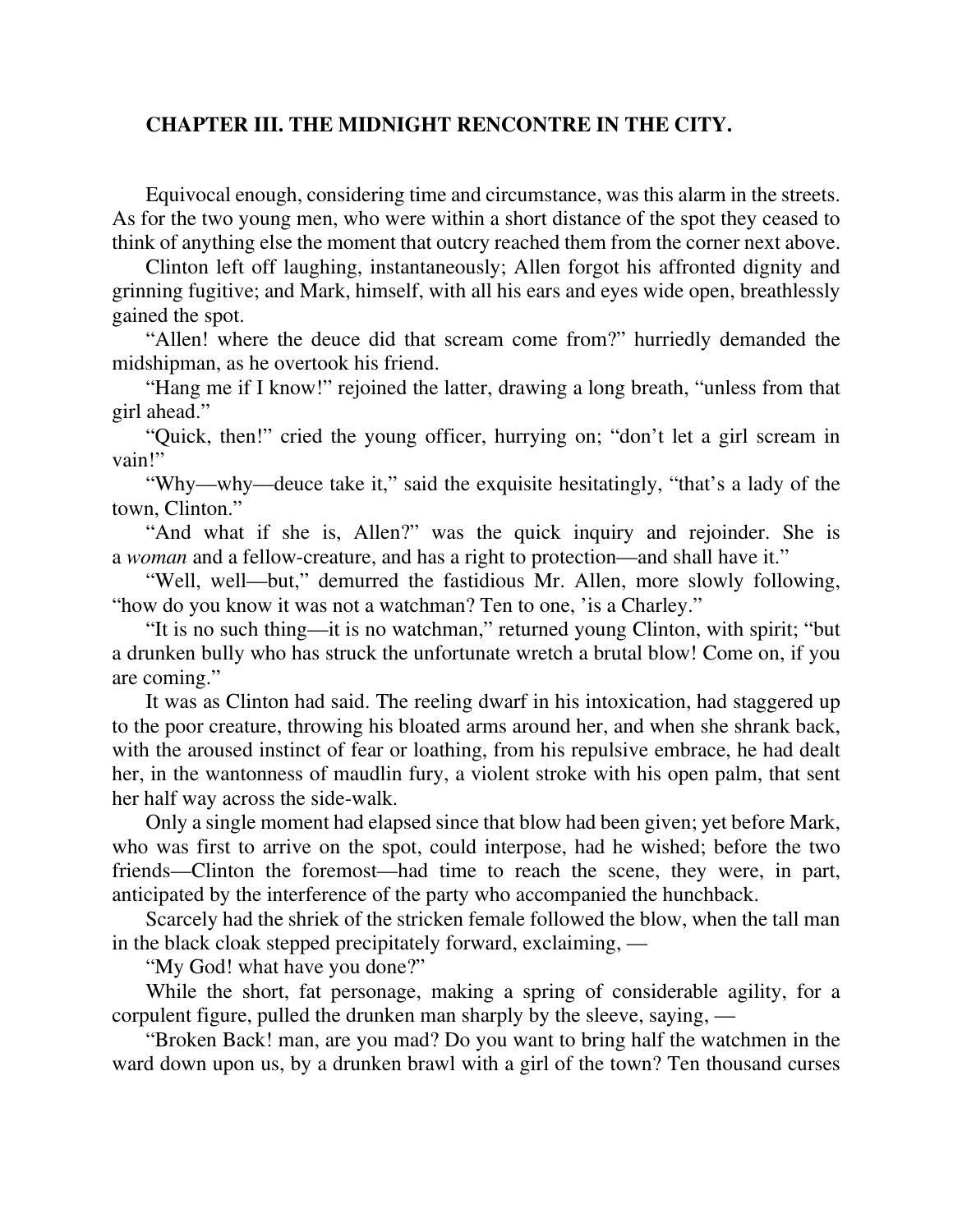light on you! could nothing content you but to drink yourself into a perfect spot, tonight, too, of all others."

"He would do it,' exclaimed the tall man in an agitated tone, "nothing could prevent him from drinking, till—till—you see the consequences. My God, he will ruin everything!"

But, heedless of their remonstrances, the bully shook them off and struck the trembling woman a second and yet more brutal buffet in the bosom.

The deep agonized groan which she this time gave utterance too, was more fearful to hear than even the wildest shriek would have been.

It did not plead for pity unanswered, for the generous Clinton had that moment gained the spot.

With one sadden, unexpected, indignant blow from his strong young arm, delivered directly under the left ear, and planted with the practised expertness of a midshipman's berth boxer, he knocked the brutal dwarf headlong to the pavement.

The two companions of the prostrate bully stopped short in the very act of throwing themselves once more upon their intoxicated associate, on purpose to tear him forcibly from his prey; but finding themselves thus anticipated they drew back to examine the new party, whose summary interference had taken one and all by surprise.

Then it was that a very singular thing occurred, —

No sooner did the eye of the tall man in the black cloak fasten itself upon the slight, graceful person and handsome uniform of the young midshipman before him, than he gave a violent start.

No sooner had he taken his second look at the frank, open, handsome, but indignation-suffused face of the stripling-officer, than recoiling with a suppressed cry, he turned with the greatest rapidity upon his heel, darted away, and fled round the corner of the first street.

The young man, startled by this abrupt flight, gazed after him; an expression of surprise in his fine dark eyes, which this strange retreat might well cause, or to which some other mingled feeling might possibly have given rise.

His attention scarcely had time to be called off in this quarter, however, before another and not very dissimilar circumstance occasioned it to revert back again, as suddenly as it had been summoned away.

This was nothing less than the unequally unceremonious disappearance of the fat man in the box-coat.

That corpulent personage had no sooner caught sight of no less an individual than the redoubtable Mark—who had stood for the last two minutes staring him point-blank in the face—than the aforesaid proprietor of the gray coat precipitately took to his heels and vanished down the street from which his party had originally emerged.

Now, unluckily for that gentleman, Mr. Allen, breathless from his run, and the last to arrive, had just come up with his more active friend, the moment before the little fat man had taken it into his head to decamp so unaccountably.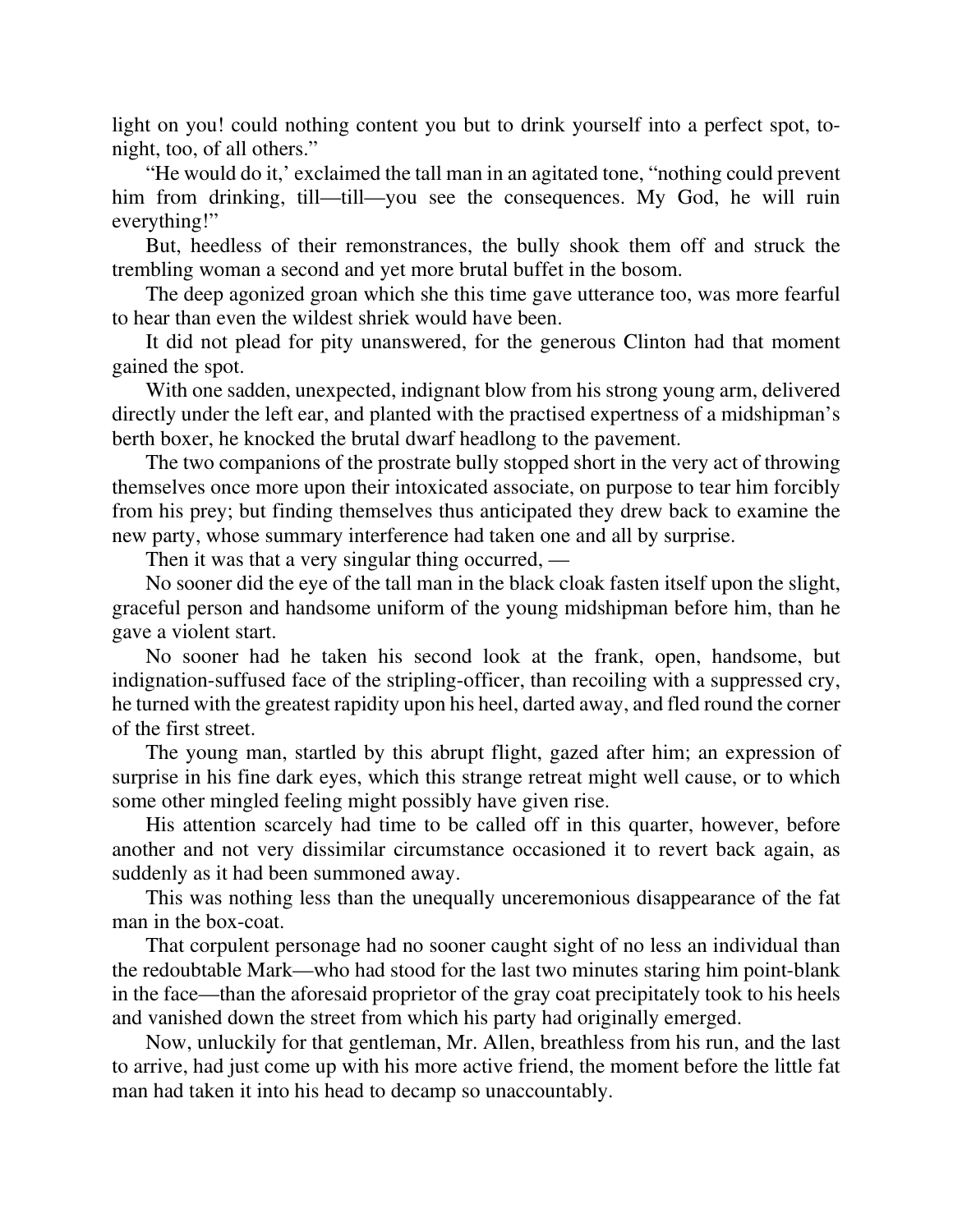The natural and inevitable consequence was, that as the late pursuer of Mark stood immediately in the little fat men's way, —the little fat man, accordingly, brushed directly against him, in passing, overturning him in an instant.

The Falslaff-like figure did not think it at all necessary to stop for the purpose of ascertaining the damage done; and the ill-starred Broadway exquisite all at once found himself—without so much as one consoling apology—landed directly in the gutter, not three feet from the drunken bully.

"A suit of the very finest and most unexceptionable French broadcloth, ruined to all eternity!" growled the elegant Mr., Allen, surveying the defaced condition of his no longer immaculate sables, with infinite chagrin; "by all the gods and goddesses!"

And then, immediately, at a rather suspicious sound from behind, he wheeled round and caught the grinning Mark by the ear, fiercely demanding, —

"You precious young varlet! what are you chuckling at, sir? Oh! I've got you now, have I? I'll touch you to insult a gentleman of my cloth!"

"Your cloth's rather damaged at present, sir, ain't it?"

This saucy query from the incorrigible Mark caused him to get two cuffs and an additional shaking, where he would probably have received only one of each kind, had he possessed the prudence to refrain from this last little pleasantry.

But Mark was not thus prudent, and the involuntarily smiling Clinton was obliged to interfere in his favor.

"Let the lad go, Allen; and let us look to this poor girl."

The humane young man was advancing toward the sobbing and trembling creature, who was leaning for support against one of the dark and silent buildings which fronted the street, when the boyish voice of Mark, in its shrillest and most cautioning key, arrested his movements.

"Better look to the chap you just knocked on the head."

And then he heard the same voice warningly add, —

"Take care! take care!"

The caution was no superfluous one. Latterly unnoticed in the amazement caused by the unaccountable flight of his two more sober associates, and the concurrent consequences, the prostrated dwarf had risen quietly, well-nigh sobered by his fall, and selecting his opportunity, rushed forward, with fury in his eyes, upon the unguarded young man who had given him such forcible proofs of his interference between the bully and the original object of his rage.

The boy's warning, however, came too late—for all that Clinton had time to do in self-defence.

The friendly lad who had given it, nevertheless, had his wits as well as his eyes about him; and at the critical moment when the drunken man flung himself, with the ferocious violence of a wild beast, right forward upon the unprepared young midshipman, Mark quietly stretched out one foot and tripped the ruffian up.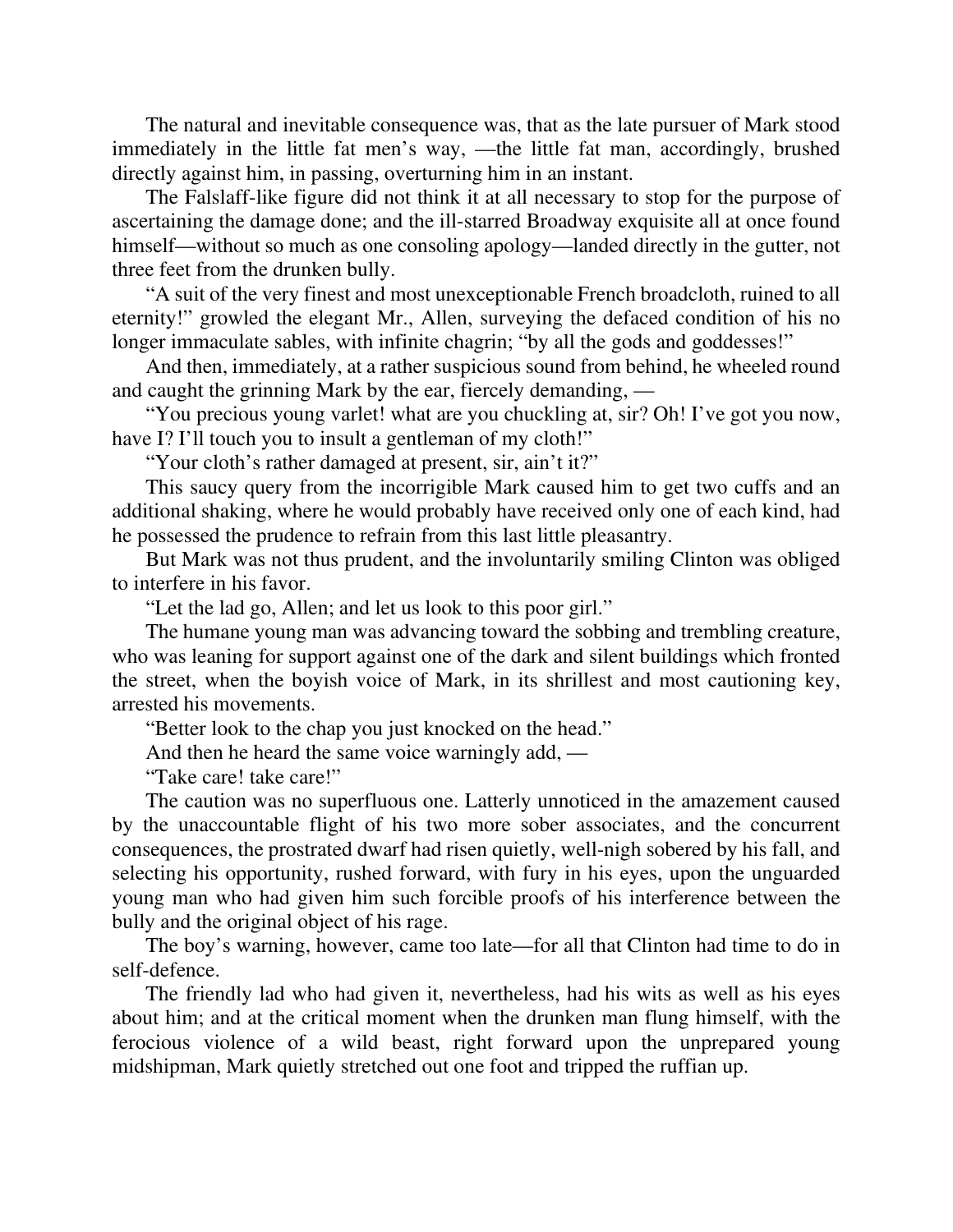Down he went, upon the solid flag-stones, and there he lay quite senseless from the shock.

"Go it, hump-back!" shouted Mark, springing to his side.

Clinton now drew a step nearer to scrutinize more narrowly the misshapen lump of humanity, which all now perceived to be that of a hunchback, as well as dwarf, and in which the reader has before this recognised the malignant *Broken Back!*

But what had become of his two comrades, who had deserted him in this emergency? and who and what were they?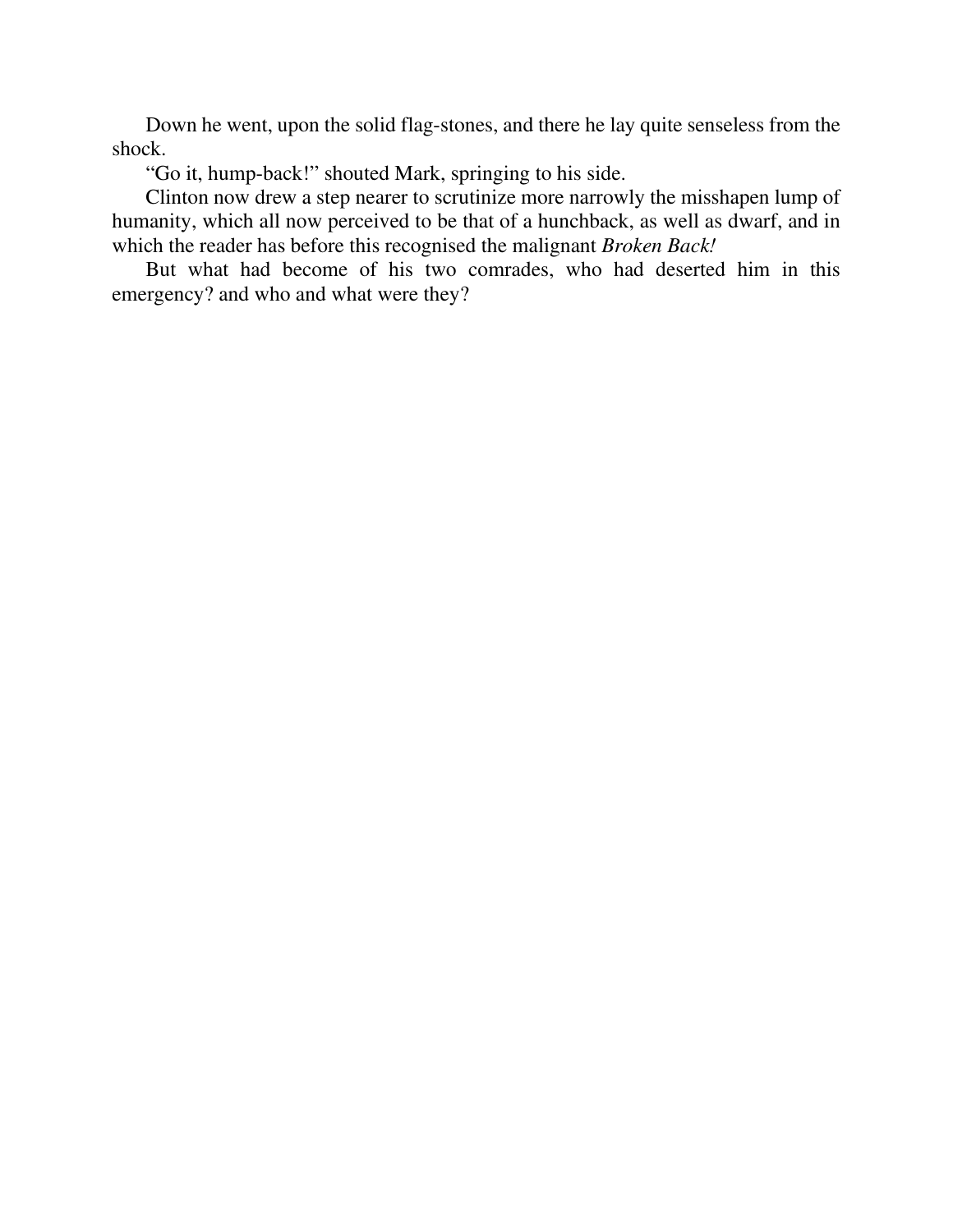# **CHAPTER IV. JACK STANDISH, THE SAILOR.**

Broken Back uttered no groans, but remained without any signs of life, quite insensible to the close scrutiny he was undergoing.

It did not last long, however; for the young man, Clinton, presently drew back, suppressing a slight movement of surprise, and called to his friend.

"Just look here a moment, Allen. I know this fellow."

"Do you, though? Then that's more than I wish to," rejoined the discontented exquisite, drawing nearer. "He came near breaking your neck, Clinton."

The midshipman smiled slightly, as he replied, —

"I am afraid he would infinitely have preferred breaking my back. It is the threat he always uses, when his fury is excited since his own was broken."

"Broken! —wasn't he always deformed!", said Allen.

"No. His deformity was the result of an accident at sea," replied Clinton; "he was a sailor, at that time."

"A sailor, hey? pity he had not been lost at sea. But eow [*sic*] came you to know him, Clinton?"

"By sailing in the same ship with him. I was in the midshipman's berth, and he in the forecastle."

"Why, how long ago was it?" asked Allen, surprisedly.

"A couple of years, or thereabouts. I had just got my reefer's warrant, and shipped for my first cruize."

"But how happened the accident?"

"Through his own fault," rejoined Clinton, looking down at the shapeless deformity, — "He was always a desperate character in the ship, and at last he mutinied. Our captain threatened to put him in irons, first flogging him; but the man ran up the rigging, swearing he would not come down till they promised to let him off—so the skipper had to send two or three stout fellows aloft to seize him, and, in trying to escape from them, the mutineer lost his footing and fell to the deck, saving his neck by breaking his back."

"The deuce he did!" said the exquisite, a little nervously.

"Yes, he was bad enough before, but after that he was a very devil incarnate. He seemed full of hatred and malice toward all men. He twice attempted to set the ship on fire—sick and disabled as he was. When the vessel returned to port we sent him ashore to the hospital—and that was the last I ever saw of him, until we encountered him here tonight."

"Then you must know his name!" inquired Allen.

"Certainly. He seduced the daughter of one of my step-father's parishioners, I have heard it said—though that was many years ago—when I was a mere babe. That, and his broken back, make me remember him the easier."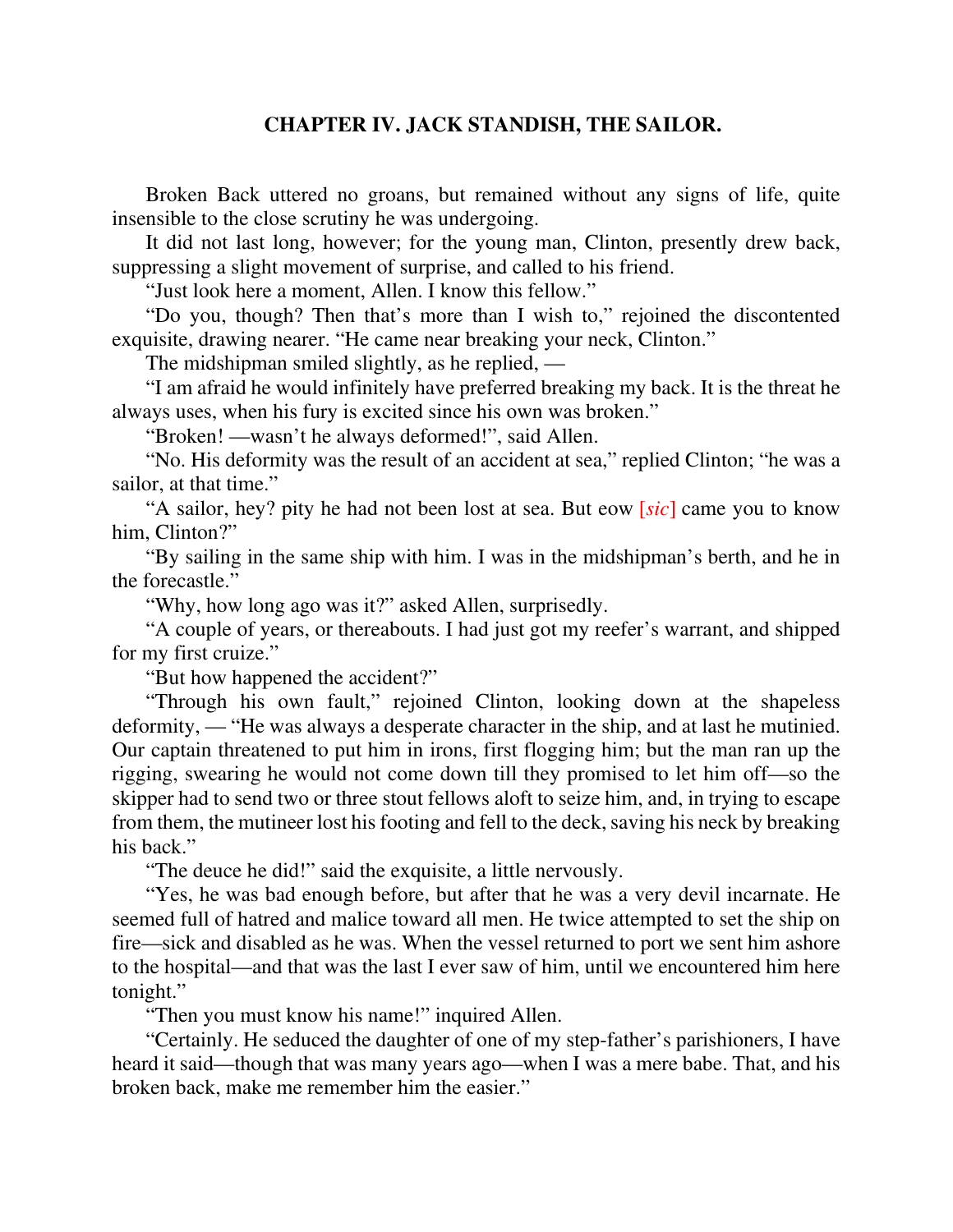"But his name?"

"His name! his name was—was Jack Standish."

"Jack Standish?" repeated his listening friend, coolly; "deuced common name, that—but—but what the deuce are you looking at, Clinton?"

Clinton, in fact, had turned round abruptly at the sound of a slight movement proceeding from the hitherto forgotten female, whom they had left leaning against the building to which she had tottered for support.

At the sudden noise made by her, the midshipman, as he turned, perceived that she had advanced a step or two toward him, and stopping there, stood quite still, gazing fixedly on him, with an eye strangely haggard and a face deadly pale, wherever the deceptive rouge did not hide its ashy pallor.

There was a wild, singular expression in her eyes that he could not define, and now, recalled to the recollection of her condition, and fearing for the consequences of the hunch-back's violence, he approached her, and in a kind tone inquired,—

"You are faint—you are ill, are you not? from the effects of those heartless blows.— You have nothing more to fear, however, from that——"

He stopped here, voluntarily; for he discovered, for the first lime, that the female to whom he was speaking was no other than the painted wanton, the famishing unfortunate, who had once already been the object of his careless bounty.

The female knew him, also, in her turn, it seemed; for after returning his gaze with the same indefinable, earnest expression, which we have before mentioned, she said, —

"You are very kind to me, young sir. You have already been very kind to me, tonight. An unhappy wretch such as I am, can never repay such generous goodness as you have shown me."

"You do not seem wholly lost to feeling, girl," said the young man, seriously. "Why, do you not leave this miserable life you now lead?"

"God know—God knows, how willingly I would!" was the faltering and sobbing reply, for the young woman had burst into tears.

The young man watched her suspiciously and searchingly, for he was no novice in the arts and deceptions of a city life, youthful as he was.

His practised eye failed, however, to discover hypocrisy or deceit, for hypocrisy or deceit there was none; and as he became more and more satisfied of it, his frank countenance regained all its openness.

"If that be the case, what prevents you, then?"

With a voice whose plaintive, heart-rendering accents touched him to the soul, was he answered, —

"Poverty! Necessity, young man. I should die of want and starvation—die in the streets at night."

Clinton shuddered.

"Tell me your name, young woman!" he said.

The lost creature started, and shuddered, also; but with a far different feeling.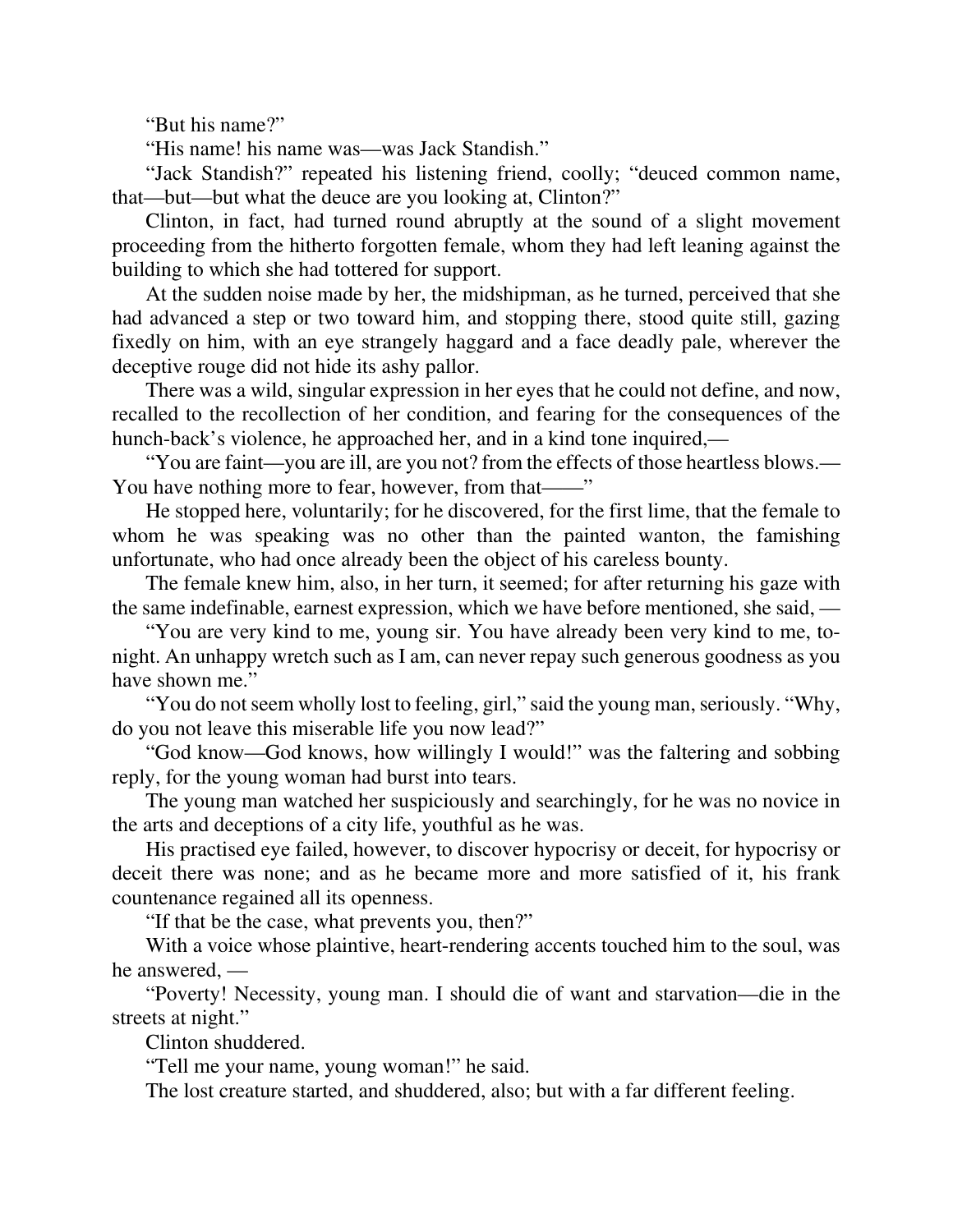"It is—it is——I had a better one once, and must not tell you the true one now. They call me Lizzie."

"Well, tell me, Lizzie, what sum would enable you to forsake this hateful life for ever, and turn to a better one.

"Speak; do not stare so! I am rich—and mean what I say!"

The woman was indeed glaring on him, with clasped hands and eager though doubling looks.

"Oh, no, no—it cannet [*sic*] be—you do not mean it. It would be too generous, even for you, young man," she cried.

Clinton replied by placing in her trembling hands, a silken purse—heavy with gold and and [*sic*] notes.

The scorned and despised creature of the town gazed wildly, incredulously and wonderingly upon him.

Mad with joy, one hand mechanically clutched the precious prize; the other was pressed convulsively against her bosom, as if the heart within threatened to burst with happiness and gratitude.

"Go, and let it save you!" was all the generous giver said.

"It shall! O God, it shall!" she murmured, amid her fervent blessings. "I swear—I swear it shall! Never, never can it restore to me the purity and virtue that once were mine, but it will snatch me from a life of shame and a shameful death. God rain his blessings on your head."

The women, Lizzie, sent one long, earnest gaze around the group; full of warm, breathing gratitude as it lingered on her noble benefactor; full of surprise as it dwelt for the first time upon the lad, Mark; full of shuddering aversion as it passed to the senseless lump of deformity, which lay at the feet of Allen and his friend.

With a full heart she had already begun to turn away, when, at the sight of the apothecary's boy, whom she had not expected thus to meet again, she lingered and beckoned the boy to her side.

As Mark readily advanced to her, not knowing what to anticipate, she bent down and whispered in his ear, —

"Boy, I know not why you have followed me, but be certain I will not forget you.— Meet me on this very spot to-morrow night, and you shall find then, poor boy, that Lizzie remembers those who have been kind to her. Do you understand me?"

Mark looked up in astonishment, but she motioned him to keep silence.

"Hush! not a word. But answer me one question," said Lizzie, with a strange, eager look, —

"What was it that noble young man there called the name of that deformed brute?" Mark scratched his head, deliberatingly, before he replied,—

"Jack Standish, I believe."

"Jack Standish!" echoed the woman, in a tone as strange and wild as her look. "Standish, you say?"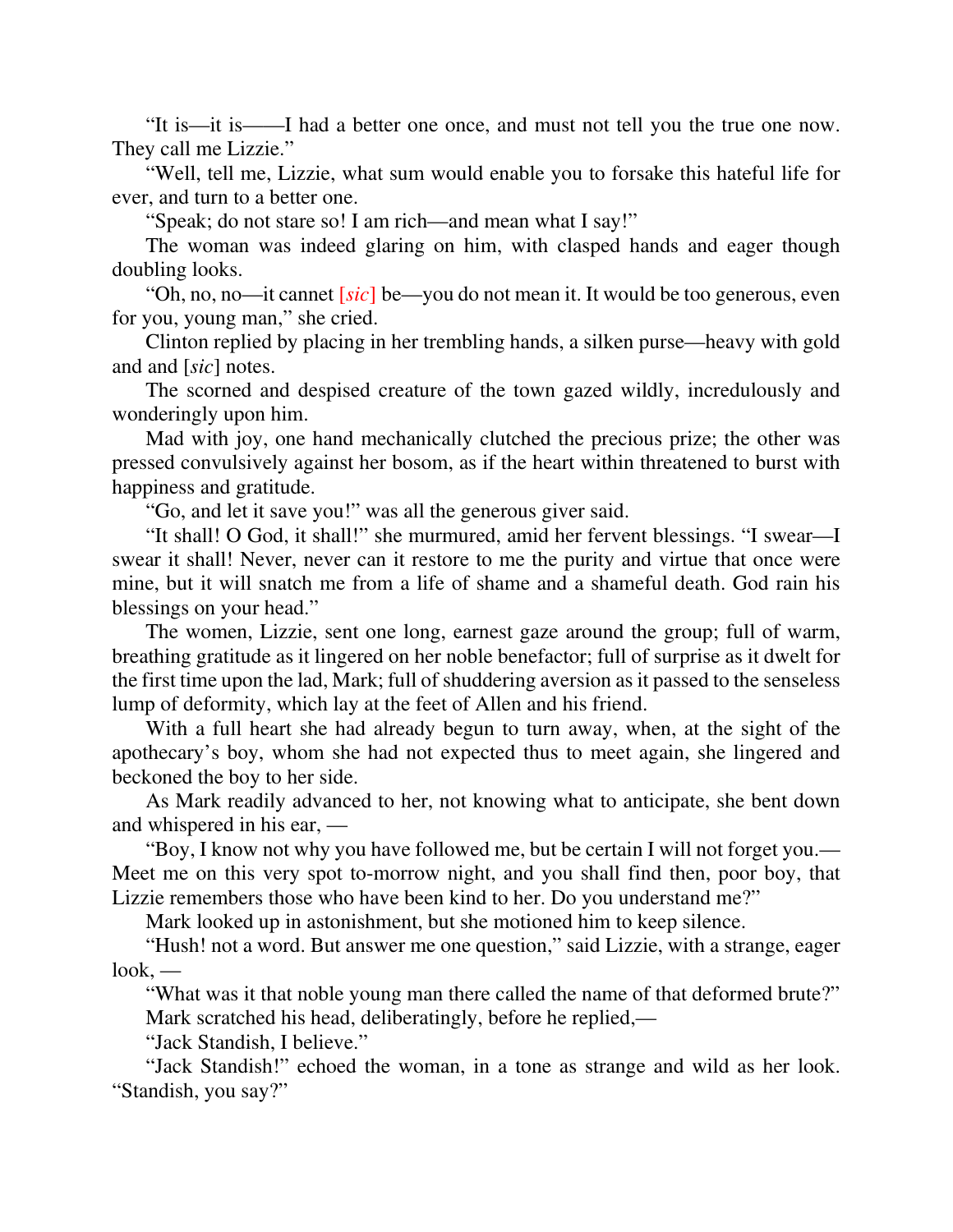Before Mark could nod in the affirmative, Lizzie had glided away.

It is more than probable that Mark, as well as his remaining companions in the broken group, might have fell some little wonder at the abruptness of her departure; had it not been that, from the neighboring streets, came at this moment the distant sound of springing rattles, clattering sharply on the air, and furnishing sound reasons for the immediate dispersing of the whole party.

"The Charlies are coming," ejaculated Allen, hastily.

"Ah, yes—the watch!" said Clinton, absently.

"Why, you are asleep, man! Hark! I hear their confounded rattles. We shall have to cut and run, my boy."

At this moment the abstracted Clinton felt his coat-sleeve pulled suddenly. Supposing it to be his impatient friend, Allen, who was manifesting unmistakable signs of a desire to be off, Clinton looked round.

It was not the exquisite—it was the apothecary's boy.

Struck by the lad's meaning face, he met his shrewd eye awaiting his own.

"I want to speak to you, sir," said the boy, with a manner perfectly respectful. "I want to ask you a question," he said, sinking his voice at the last word, which the mercurial Mr. Allen caught.

"Confound your questions!" interrupted that gentleman, with some little trepidation.—"Those internal Charlies will be asking rather unpleasant ones, if we don't make pretty good work of it."

"What is it, my lad? be quick," replied Clinton to the boy.

Mark whispered, —

"You did me a good turn, sir, and now I'll do you one. You saved my ears from being jerked off by that 'ere gen'leman, and I'll tell you a secret or two to pay for it."

"A secret—what do you mean?"

"Why, sir! just this. You recollect that funny-looking, little fat fellow that tumbled over your friend, the other gen'leman, and spoiled his clothes for him?"

"The short, fat man, you mean?" said the midshipman.

"The short 'un, sir. Well, I knows him, and his gray coat, too."

"Ah!" said Clinton.

"Yes sir. He's my master—he's Doctor 'Lihu Quackenboss," continued Mark, as fast as possible, and that's why he run when he saw me."

"I thought as much," muttered the young man.

Mark's eyes brightened instantly.

"Did you, sir! Perhaps you recognised the tall thin man in the black cloak, too? — Coz if you didn't I did." | t

"*You* recognised him!" exclaimed Clinton, with a start, and a frowning brow. "

"Certainly, sir. He was——" stammered Mark, "he was——"

"Who?" demanded the young man, fixing his eye sternly on the boy.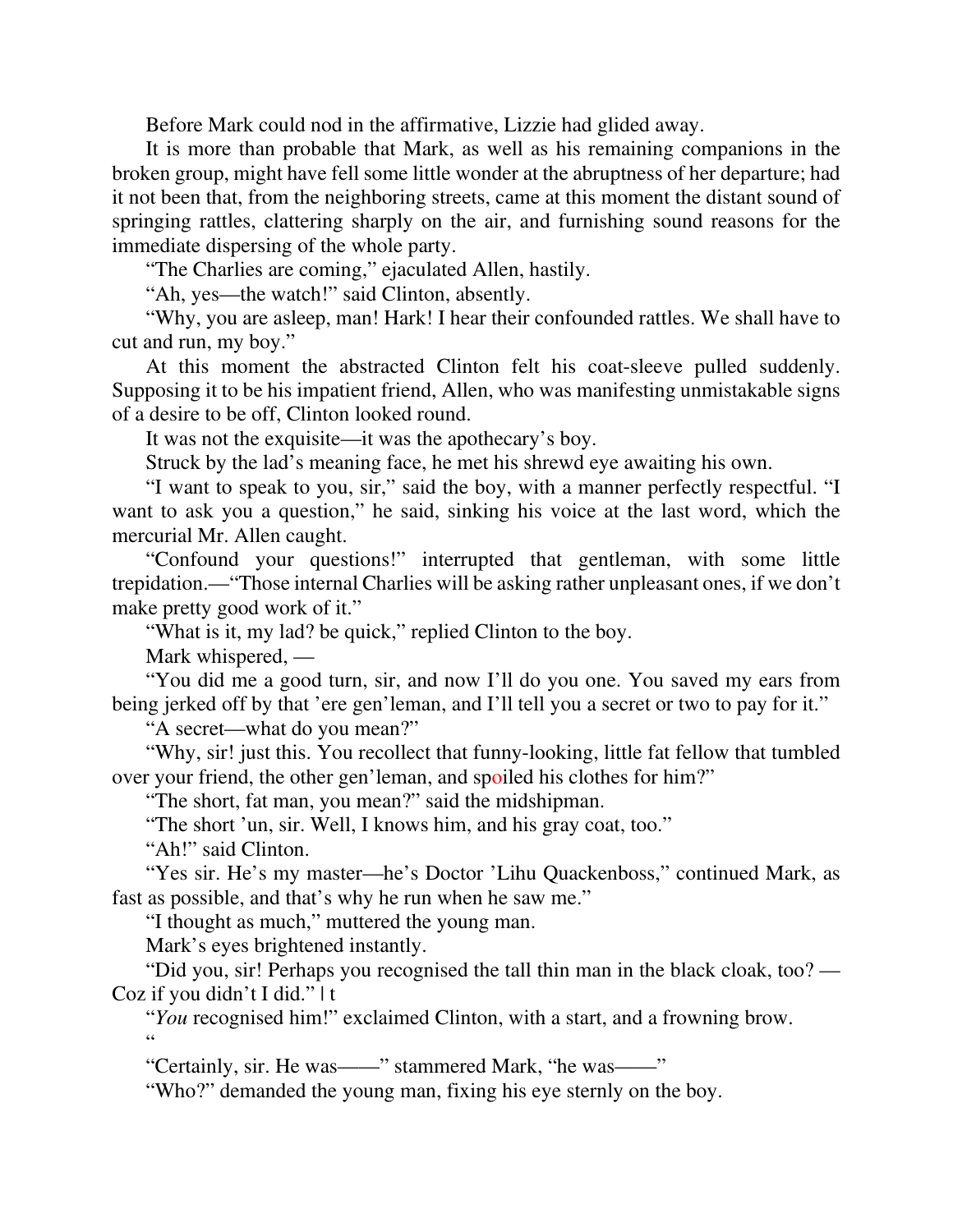"Why—why—*your stepfather, sir—the minister.*"

For a moment the young midshipman said nothing, but remained with his brows knit. —Then he said, in a clear, distinct, but somewhat agitated tone, —

"You have sharp eyes, boy! I had been hoping my own might have deceived me. —Look you, my lad! —you seem to have wit enough to keep a secret—think you can you do so?"

"I can and will, for *you* Mr. Clinton," replied the lad, firmly, meeting his eye, with a world of shrewd intelligence in his own.

"Do so, my good boy! and I will see that you do not lose by it. Heaven only knows," pursued the young man, his agitation increasing, "what my stepfather could be doing, at the dead of midnight, in the streets of New York, in the company of one of the greatest desperadoes in the city. My God, what will his wife think of this? —his wife and Alice!" he murmured, abstractedly.

But, at this juncture, the patience, or, perhaps, the courage, of the watchmandreading Mr. Allen, having become quite evaporated, after the number of urgent but unsuccessful appeals which he had been making, in the meanwhile, he seized his indifferent friend by the arm, calling out,—

"Clinton! Clinton, I say! Deuce take me if I am going to pass the rest of the night in the station-house, to suit you or any one else. I'm off."

And having a gentleman's regard for his word, the Broadway exquisite suited the action to it, and made good his own escape round one corner, as some watchmen made their appearance at another.

Smiling slightly as he saw his faithful comrade's solitary-retreat, the young midshipman carelessly gathered his naval cloak around his elegant figure, and bidding the sharp witted Mark look to his own safely, Clinton darted across Broadway, evading the watchmen, and rapidly disappearing in the obscurity.

But that his thoughts went occupied with other than the mere considerations of escape, was more than once evident from his abstracted manner, and his frequently muttered repetition of the words,—

"His wife—his poor wife, and Alice! what *would* they, what *could* they think of this?—Jack Standish!—what could *he* and my stepfather have in common?"

But, as he for the third or fourth time reiterated these thoughts, while passing another corner, a watchman sudden suddenly [*sic*] dashed across his path and planted himself in his way.

Young Clinton drew back—aimed one rapid blow at the head of the man and sent him a headlong to the pavement, without speaking a single word.

Then cooly pursuing his onward course, the young man continued to matter—as if no such occurence had happened—

"It is strange. It is very strange!"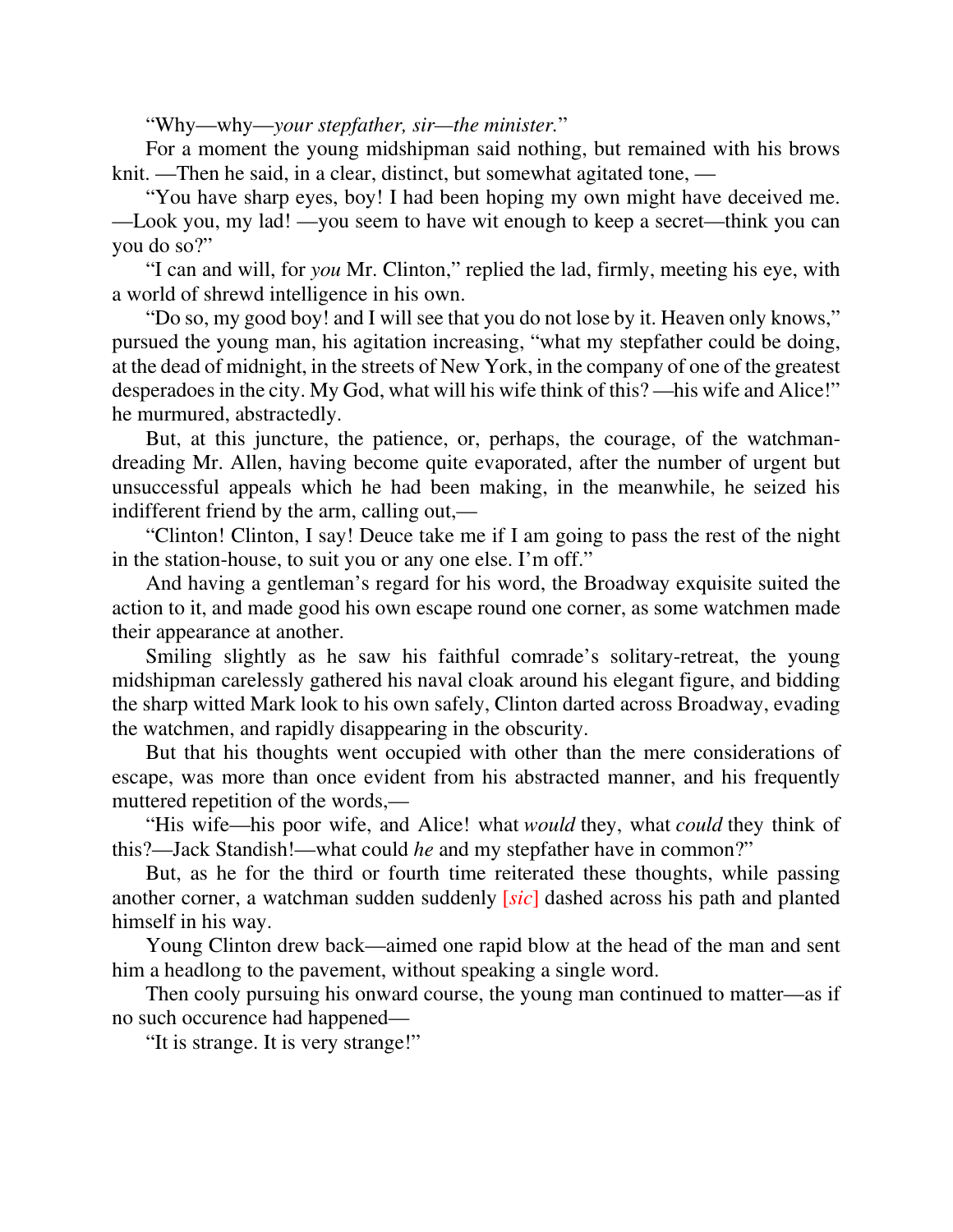## **BOOK THIRD. THE DREADED VISITANT**

## **CHAPTER I. THE FIRST CASE OF CHOLERA.**

Frank Clinton, the young midshipman of nineteen—our hero, as we now acknowledge him to be, was seated at breakfast in his private room, on the morning of the third day following that highly eventful night which has occupied so extended a space in the story, thus far.

The quarters of young Clinton, when off duty, ashore, were at the house of his stepfather, the Rev. Mr. Mathews.

He was breakfasting alone, as was, indeed, his frequent habit; and was taking his coffee, eggs and toast by himself, when a woolly head was thrust suddenly into the door, and the guttural tones of his black waiter delivered a not altogether unexpected announcement.

"Here I is, wid de mornin papers, Massa Clinton. Dey hab jist come, bof ob dem."

And the African laid down the two freshly opened dailies on the breakfast-table, without, however, offering to leave the room.

His young master who, in truth had been more occupied in meditation than in carving the broiled chicken before him, mechanically took up one of the papers and began glancing over it.

At he turned the sheet, his somewhat abstracted eye happened to fall upon his sable attendant, who was standing bolt upright besides his master's chair, in an attitude expressive of great patience.

"What are you waiting for, Gumbo?" inquired the young gentleman, as he observed him.

Gumbo twisted one leg uneasily over the other, rolled up his eyes after his own peculiar fashion, and with a good deal of alacrity made answer, —

"I'se a waitin to see ef dere am any furder 'counts ob dat debblish tape-worm, dat ebery body is 'peaking ob. Hab got de same myseff; only dat dis one ob mine muss be tree hunders and sixty-five foot long, at de berry leas'—he grow zackly twelve inch ebbery night ob his life, and commence wid nuffin in de fuss place. Me swallcr him in de shape ob a angle-worm, jist one year 'go, at dat pump in de kitchen, when ole Dinah in de sulks and 'fuse to let dis nigger hab a cup for de purpuss, and he hab te run in a debble ob a hurry to the spout, and drink out ob de same. Dat Dinah, and dat dam theef ob a snake, will be de deff ob die chile yet, dey will."

The negro stopped, for he thought—contrary to the usual fatality attending the recital of his distempers—that he detected symptoms of the moat lively sympathy in his master's face.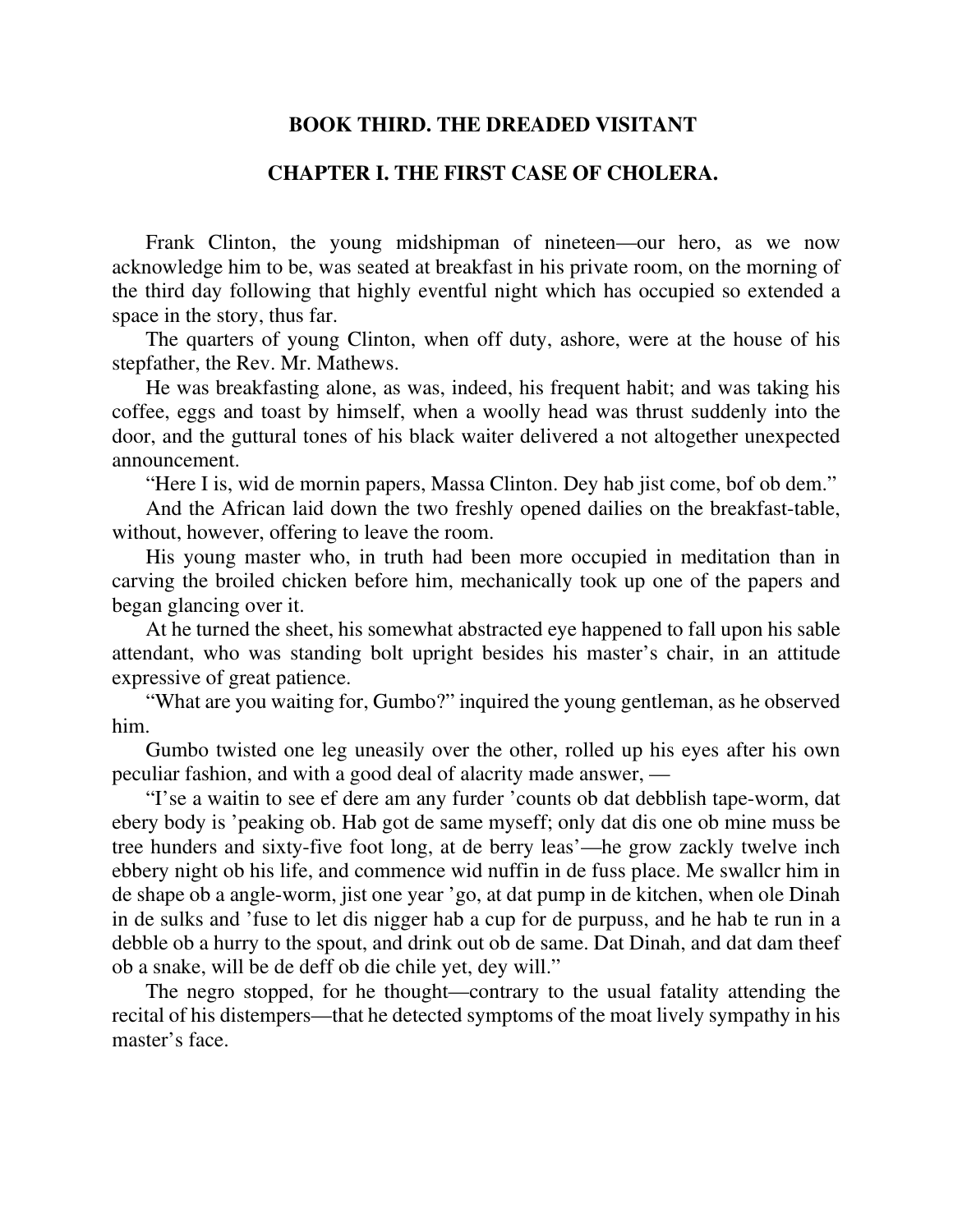Appearances were certainly altogether in favor of this supposition: The young gentleman had leaned back in his chair, an expression of the most genuine horror in his countenance, and consternation and apprehension in every feature.

Preserving the same horrified look did Clinton ejaculate, in tones of the most dismayed commisseration, —

"Good Heavens! Gumbo, your troubles have taken a new and most alarming form, certainly. A serpent—a voracious reptile, digging away for dear life at your vitals! A dreadful monster in your body, as many feet long as there are days in the year. Why, Gumbo, man, this is horrible—horrible to think of!"

Gumbo groaned like an anaconda.

"It is maddening!" exclaimed the compassionate master, starting up in the utmost excitement and terror; "maddening—astounding—absolutely demoniac! You must have it extracted immediately! *Immediately*, do you hear?"

Gumbo stared.

"Immediately—*this instant!* A single second's delay might be fatal—fatal to your life!"

"Oh tor!—oh Gor a'mity!" moaned the affrighted African.

"We must have it out," pursued Clinton; "this very instant! It must be ripped from your body—*ripped alive* from its place! —Merciful heavens! —I will do it myself!"

And snatching up the carving-knife—the most desperate determination in all his looks—Clinton bounded toward his suffering servant, the dissecting-blade energetically upraised.

The affrighted Gumbo gave one look at the carving-knife, and making one jump to the door, bolted like a rocket from the room, gained the stairs, leaping down the steps, ten at a time, and when within six of the bottom, stumbled, lost his balance, and tumbled head first, down the residue!

Faint with laughing at the complete success of his artifice, his master, dropping the carving-knife, stood looking after the terrified negro, who slowly picked himself up, rubbing his woolly pate—which he had reason to bless for its thickness—and carefully feeling of his shins, which had probably suffered most of the two.

"Come back, you scoundrel; I want you," ordered Clinton, after indulging for some time in his merriment.

Reluctantly and cautiously the African crept up stairs and reentered the chamber sidelong, stopping right by the door, in order to secure his sudden retreat, in case of necessity.

"What did you run away for?" demanded his master.

"I—I—I—thought I'd better," stammered the negro, with his hand grasping the doorhandle.

"You'll never be better, till you have that operation performed."

"I'll wait and see, Massa Clinton; I'll wait and see."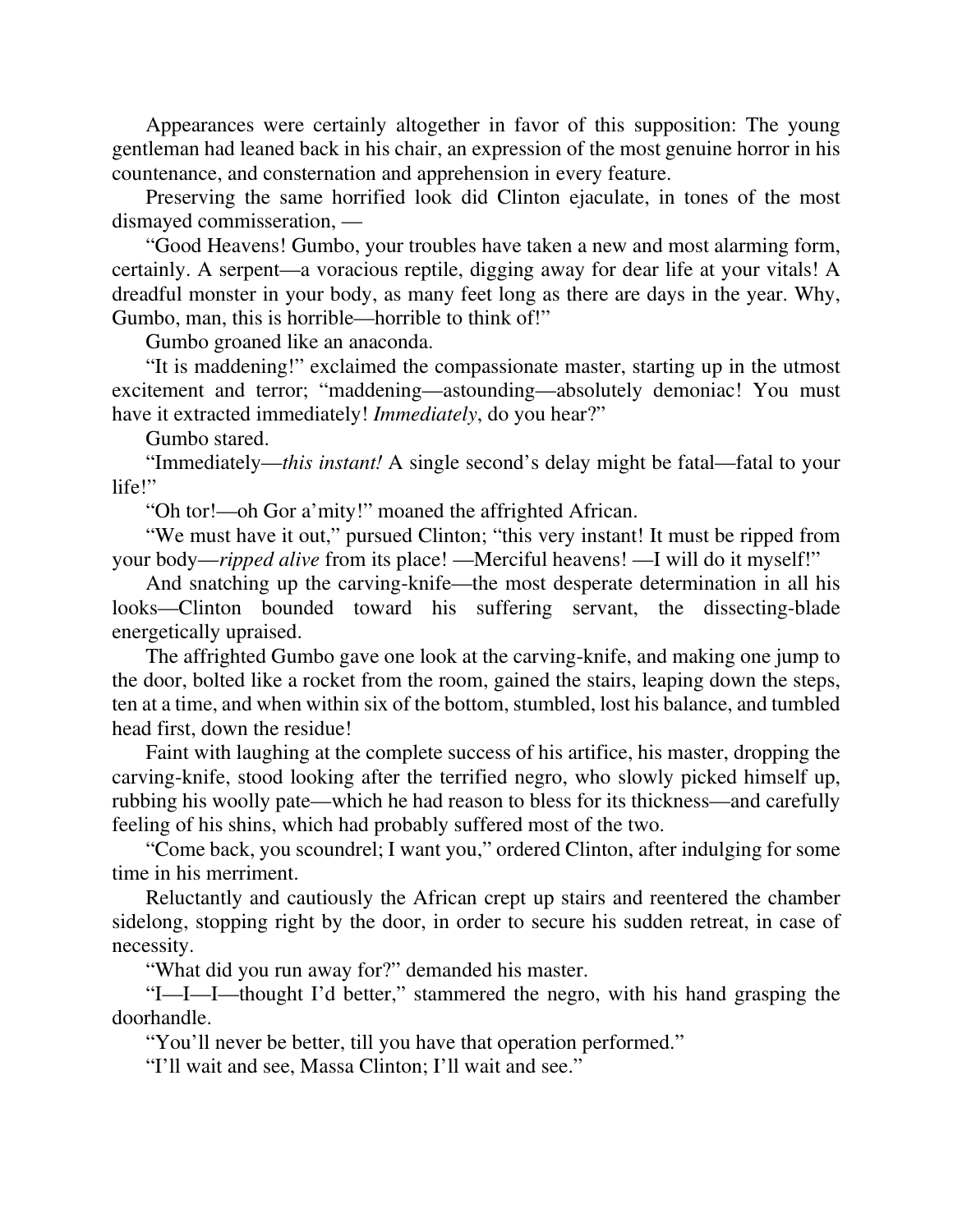"Delays are dangerous, Gumbo; you had better let me go through with the operation," said Clinton, very gravely.

"Lor' bress dis nigger, no!" spluttered Gumbo, hastily; "me feel better now—de snake am quiet, now."

"Well, I hope I've scared him out of you, altogether. Now go down stairs and present my compliments to Miss Hascal, and ask her if I can speak with her for a short time, this morning. You may go, now."

"Please God I will, sar!" eagerly replied the negro; only too willing to avail himself of the permission to get out of the way of the dreaded carving knife.

Resuming the perusal of his papers, something of more than ordinary interest appeared immediately to strike the eye of Clinton—that eye was instantly rivetted in its attention. A violent start was visible in the young man's manner, a sudden paleness overspread his cheek, and then he reapplied himself to the reading with an intensity of interest that he betrayed itself in every feature, and in the nervous lingers with which he held the paper.

The color had not yet fully returned to his countenance when he laid the paper down, and raised his head thoughtfully.

"The cholera! the cholera!" he repeated, earnestly, to himself. "And is it possible that the cholera is in New York—the scourge in our midst, at last. Good Heavens! the first case occurred yesterday, and there were thirteen others before the night set in. This is news, indeed!"

He remained sitting in deep and anxious thought for several moments—the shuffling footsteps of the negro, reascending the stairs, aroused him.

Gumbo had returned from his errand.

Clinton had almost forgotten the commission, so completely had the astounding intelligence taken possession of his mind.

"Well; what said Miss Hascal?"

"Why, if you please, Massa Clinton," said the African, hesitatingly, casting a wary glance at the carving-knife, "dis nigger did not 'liber de message."

"Did not deliver my message! you sooty rascal!" exclaimed his master. "Well! upon my word!"

"Hear I speak!" stammered the unfortunate Gumbo, apparently a little apprehensive of his master's warmth, the possible consequences of which, his fears instantly connected with the threatened dissection. "Hear I speak, Massa Clinton. I didn't 'libber dat eerrand, 'coz dar was a young gemman in de parlor."

"A visitor! who was it?"

"Massa Allen, sar. He come for morning call on Miss Alice, and dis darkie know better dan to 'libber any sich message to de same—was'nt dat right, massa?"

"Ned Allen, hey? Very well," replied Clinton, smiling at the mention of his friend's name, "I am glad you did not disturb them, then. You may go. Stay! is Mrs. Mathews up, yet?" he inquired, recalling him.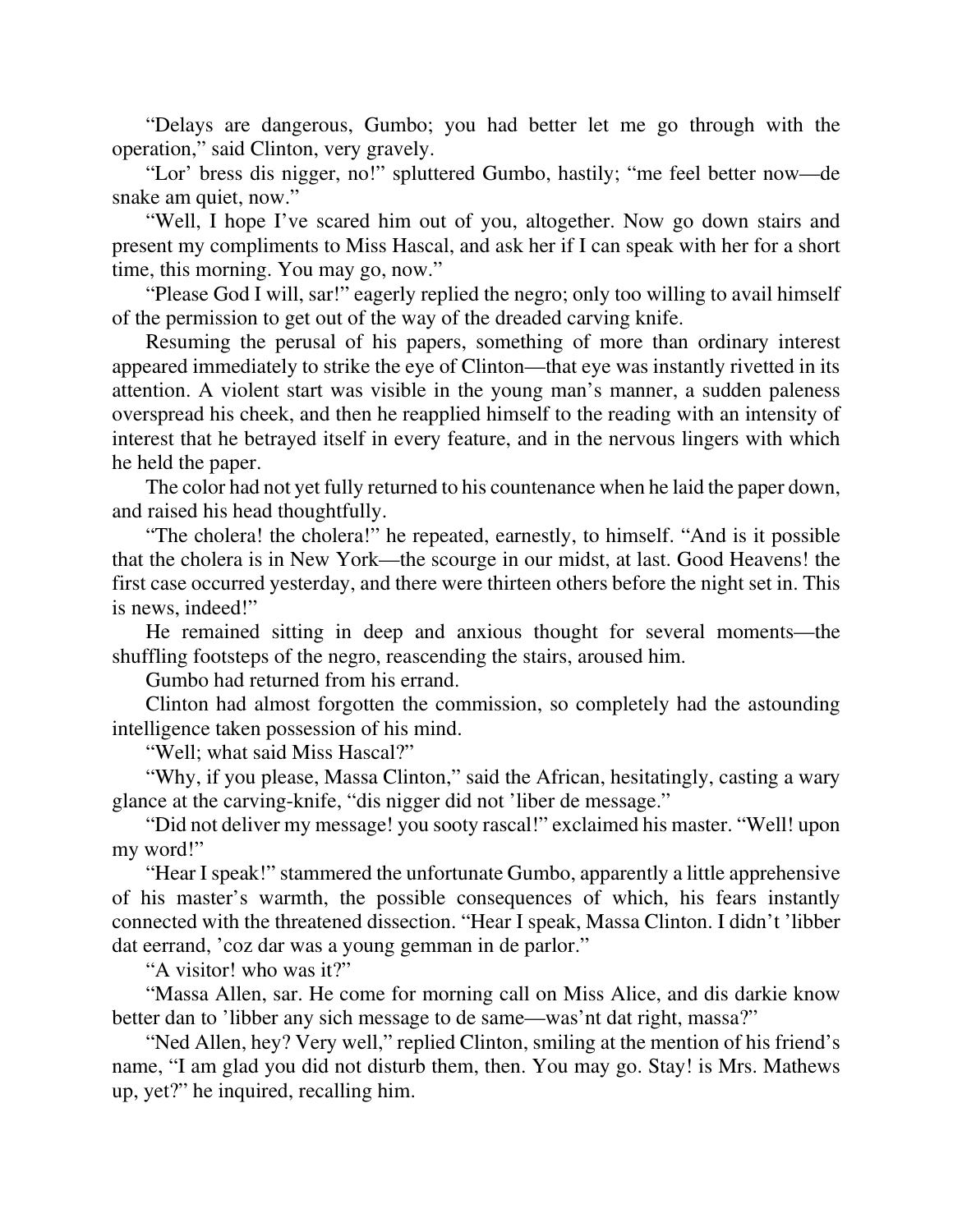"No, sar. I heard her te'1 de maide she should'nt get up, dis morning."

"Should'nt! Why not?" inquired Clinton, quickly.

"She say she no feel well," replied the servant.

"Not well, eh!"

"Not well nuff to dress herseff and leab her room, de gal say. I no ax de same what de matter, but I s'pect she hab a tape-worm, too."

"Mrs. Mathews have a tape-worm, you scoundrel! I thought I had cured you of that notion."

And Clinton made a sudden movement to take up the carving knife from the table on which he had laid it.

At the bare sight of this formidable eyesore in the hands of his master, the negro made a desperate rush through the door, and was down stairs again, with marvellous celerity.

Satisfied with the discomfiture of poor Gumbo, Clinton folded up the paper which contained the weighty announcement that had so startled and interested him; and carefully depositing it in his pocket, left the chamber, crossed the spacious hall and knocked at the door of an opposite apartment.

A servant girl answered his knock.

Clinton instantly inquired, —

"How if your mistress, Jeannette? I understand she is indisposed, this morning?" "She if not well, sir. She intends keeping her bed to-day." f

"Indeed! so unwell as that? ask her if she will see me for a few moments?"

The young man waited with a somewhat anxious air, while the girl retired to obtain the desired permission.

"Mrs. Mathews says you may come in, sir," was the answer presently returned.

The lady's maid opened the door for him to enter; he passed through an intermediate room into a chamber beyond, and the next instant the preacher's step-son found himself in the presence of Mrs. Newton Mathews, the minister's fourth wife.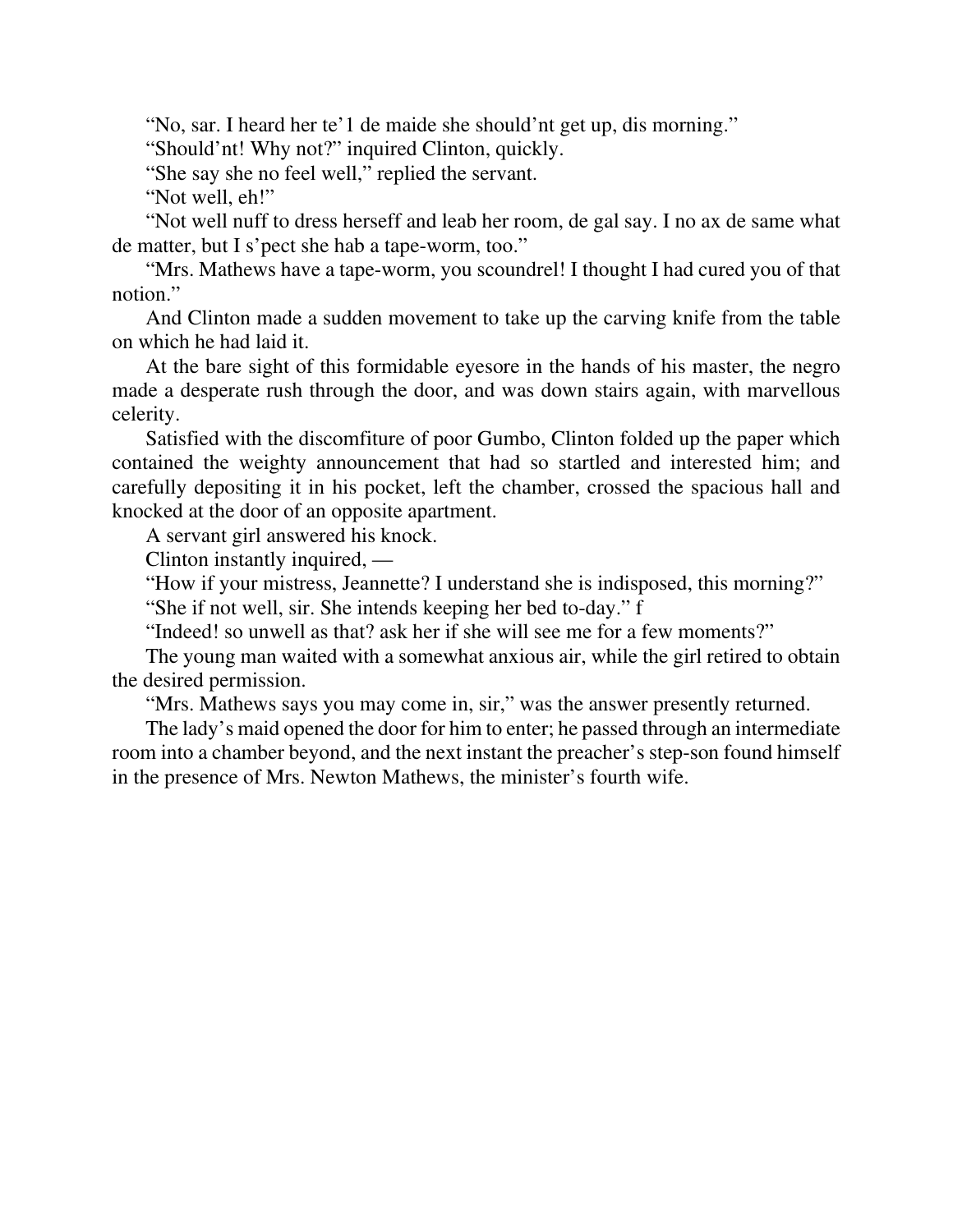## **CHAPTER II. MRS. NEWTON MATHEWS.**

Clinton advanced to the bedside of his step-father's wife.

Mrs. Mathews was an eminently handsome woman. The marked personal attractions which had won her her reverend husband, she still possessed, though a good deal faded by a few years of married life.

In comparison with the minister, she was young. Her own age could not much have exceeded twenty-eight; and yet there was a look of care upon her face that seemed to have become habitual, and an expression of anxious and painful thoughtfulness that corresponded with its pervading melancholy.

Clinton was pained to perceive that her usually pale cheek was greatly flushed, and that there was a leaden dulness beneath the eyes, which confirmed her alleged indisposition.

As with his kindly inquiries he approached her pillow, the lady laid her hand upon his own and looked up affectionately, and even gratefully in his face.

"You are always thus, Francis," after a moment's silence she said; "your generous solicitude and goodness are uniformly the same. I am only your step-father's wife—the last of his four wives—and yet you have ever given me the respect and the attention due to a dear mother."

The young man regarded her with visible emotion, as he replied, —

"It is because I have always looked upon you as a mother, dearest madam."

"I know you have, Francis. At least, you have always treated me as such, before the world and in private. Believe me, I have ever been grateful to you for it. And all the more so, because I had no right to expect it, no right to look for it. I had not even a stepmother's slender claim upon you—I was simply and solely the wife of your dead mother's husband!"

"My dead mother's husband!" repented the young man, half-bitterly. "You have well named him so. He has been little else to me before or since her death."

"Gently Mrs. Mathews sought to check him, —

"Do not speak slightingly of him, Francis—for my sake, do not."

"It is for *your* sake, dear madam," replied Clinton, earnestly, "that I do speak, rather than for my own."

Though he stopped here, his lips moved as if he would have added more.

"How can you say so, Francis?" said the lady, with a glance half of reproach—but there was a singular mingling of just perceptible apprehension in her tone.

The young man noticed it—scarce distinguishable as it was.

Fixing his fine, dark eyes full upon her, Clinton answered, —

"I say so, my dear madam, because—because—I have my doubts that you are happy with him"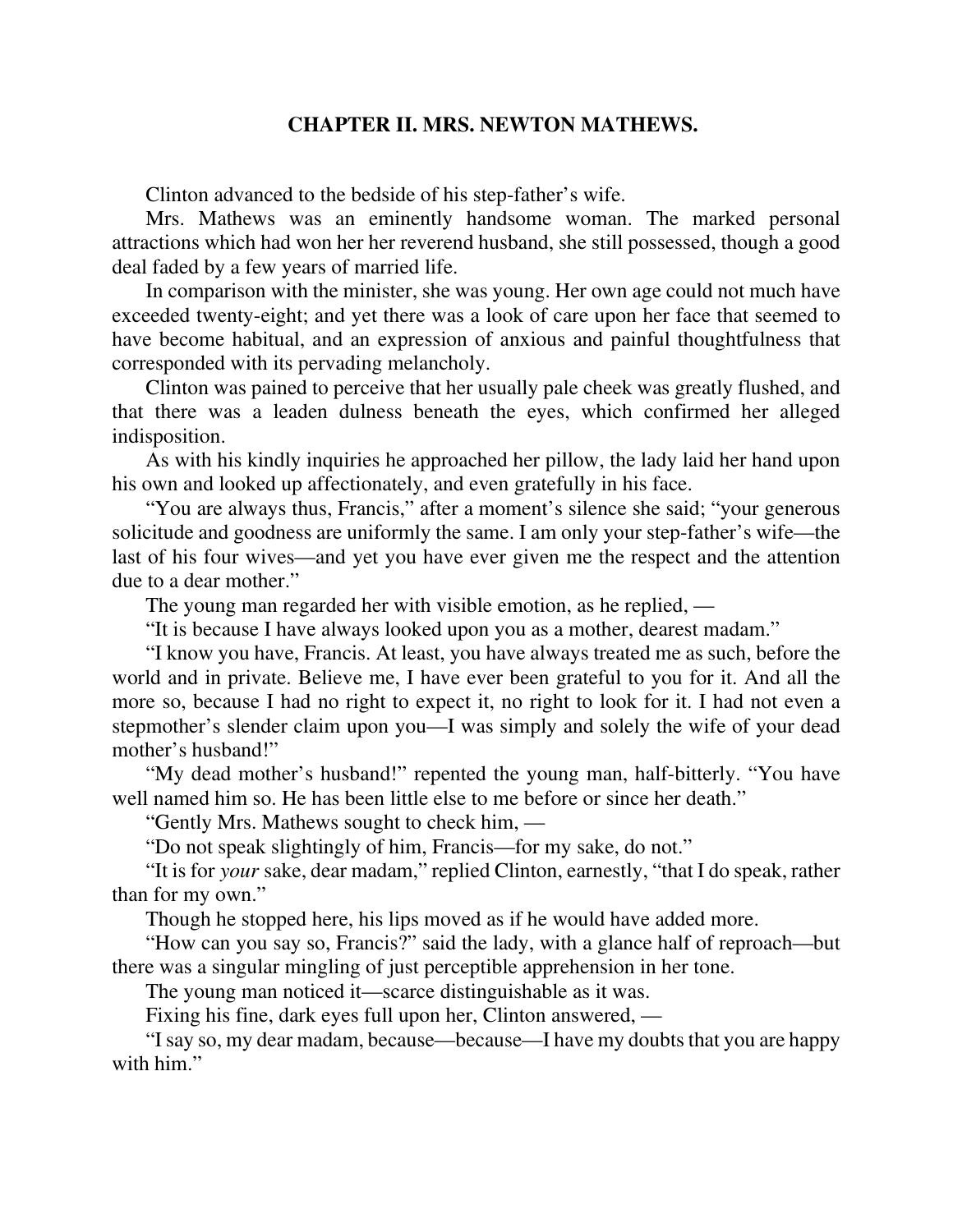"Francis!" And the sick lady's flushed check grew pale, while she rose in her bed with a sudden start.

"I repeat it, madam; you are not happy with your husband!"

"I never said so."

"I know you never did. You are too mild, too patient, too forbearing, to breathe a murmur against him."

"If that be so, Francis," replied the young wife, faintly and tremulously—but with a glance that sought to read him to the soul— "how, then, could you divine what you assert so positively?"

The singular young man folded his arms across his breast, and, drawing a step nearer, regarded her with a look full as keen and searching as her own.

"Yes, I will tell you, madam, how I divined the truth you were so careful to conceal,—by your faded bloom—by your wilting youth—by your cheek growing daily more thin and wan—by the sorrowing look of your pleading eye. Far plainer than words speak they!"

A low deep sigh reached the speaker's ear, and the form which had half raised itself on its couch, sank faintly back.

"Your lips refuse, then, a denial. You dare not say that it is not so. Ah, madam! I have long feared it—but not myself, alone."

"How!" exclaimed the minister's wife, agitatedly, "you speak of another! who who that?"

"Your sister."

"My sister!"

"Your sister Alice."

The lady turned away her face, sighing deeply.

"Poor Alice!" he heard her murmur; "and has the dear girl, too, distressed herself with this belief, and her fears for me?"

"Yes, believe me, dear madam. Miss Hascal has more than once sighed in secret over your hidden griefs—for such she feels her sister has."

The sorrowing wife only faltered the word, "Alice!"

Clinton perceived how much she was affected, and forbore to agitate her until she should have become more composed again; but he did not seem willing to waive all further reference to the subject, exciting as he saw it was, to her.

After a moment or two of silence, therefore, he returned to it.

But when he did speak, it was moodily, and with a frowning brow, and a lip that was tremulous, —

"Perhaps I have had sharper eyes for your sorrows, madam, from knowing those of my own mother."

Mrs. Mathews raised her face from the pillow in which she had buried it, and with an earnest, startled air turned once again toward the young man. There was eager inquiry in her whole manner.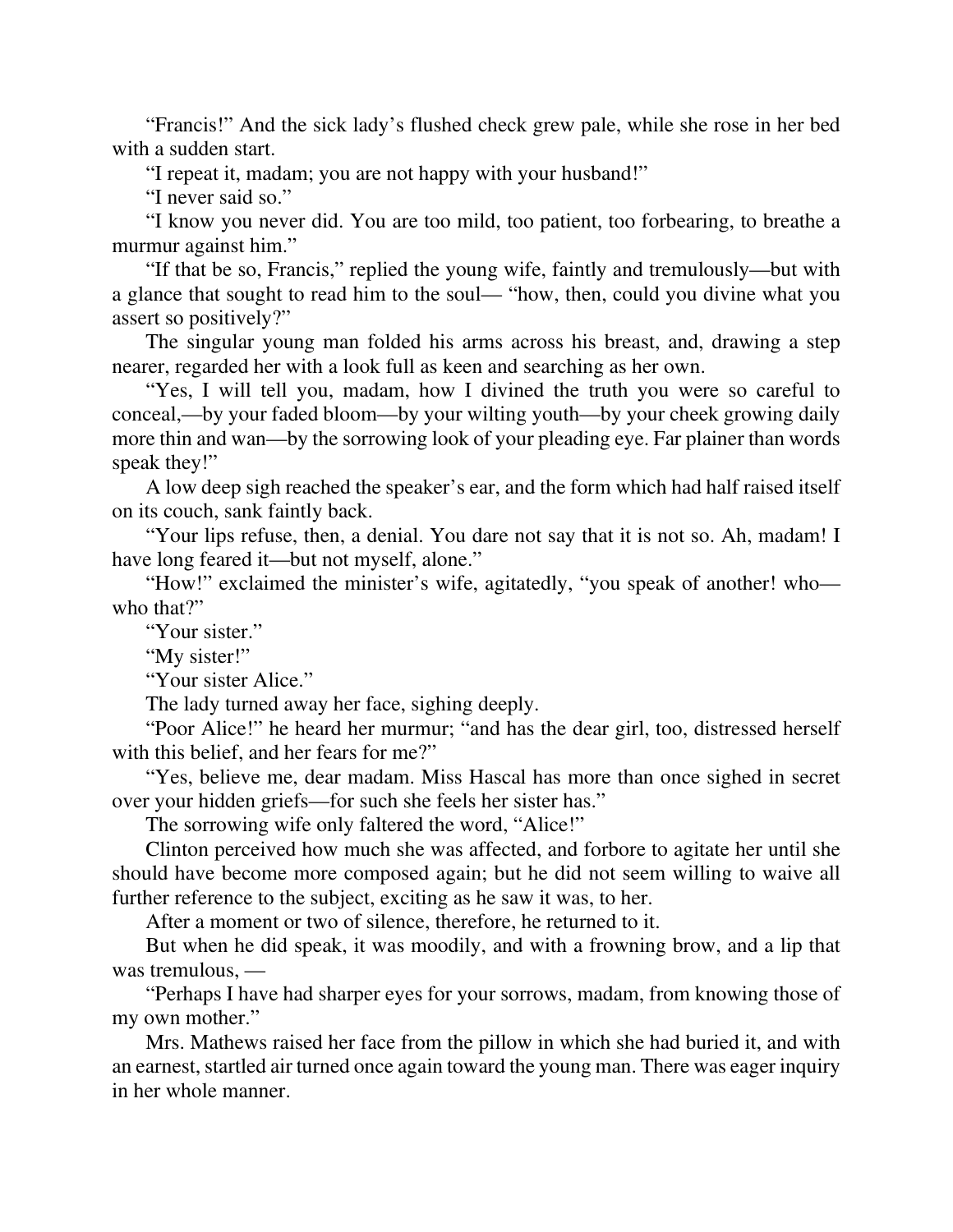Her husband's step-son proceeded, —

"I was but two years old when she died—it was full seventeen years ago; but the private papers and letters she left me, have left me little room to doubt her unhappiness with your husband and hers."

As he spoke these latter words, the invalid suddenly stretched out her hand and grasped that of the young man. He almost turned pale at the wild expression he could trace in her eyes, as in a hollow voice she demanded, rather than asked, —

"What, Francis! —you do not mean to have me understand that—that she died of a broken heart?"

By a violent effort Francis Clinton restrained the powerful emotion that manifested itself in every feature, and with a tone of forced calmness answered, —

"No; Newton Mathews' third wife died by a swifter and surer stroke—my mother died of the cholera."

"Of the cholera!"

Mrs Mathews shuddered—as thousands had shuddered before her—at the sound of that terrible name!

"Oh, that was very terrible! And she died of the cholera?"

Husky was the son's answering voice, —

In a single day! She was sick twelve hours—that was all. And my poor mother went to the tomb."

"It was swift—fearfully swift!" murmured the lady.

Clinton was silent. He was debating within himself whether it was best to communicate to her the startling intelligence he had that very morning learned.

He bethought himself of the sudden reappearance of the dread visitor of seventeen years before—the scourge which had swept away his only parent; and recollected that he had not, as yet, broken the momentous information to her.

He hesitated now to do so, as he beheld her flushed check and leaden eve, and saw that she had already passed through as much excitement as it was prudent for her to bear, in her present indisposed state.

This decided him to say nothing about it, though he tried in vain to drive the subject from his thoughts.

He perseveringly repeated the effort, however, and asked, —

"But you have not yet told me how far unwell you are. Is this sickness anything serious?"

She answered him languidly, pressing her hand to her forehead, —

"I feel a slight headache. That is all—unless it be a little fever here." And she pointed to her temples.

The young man laid his hand gently on her smooth, white brow.

"Here is fever, indeed. Your forehead is absolutely hot," he said, "and your cheek is unusually flushed. When did you first feel unwell?"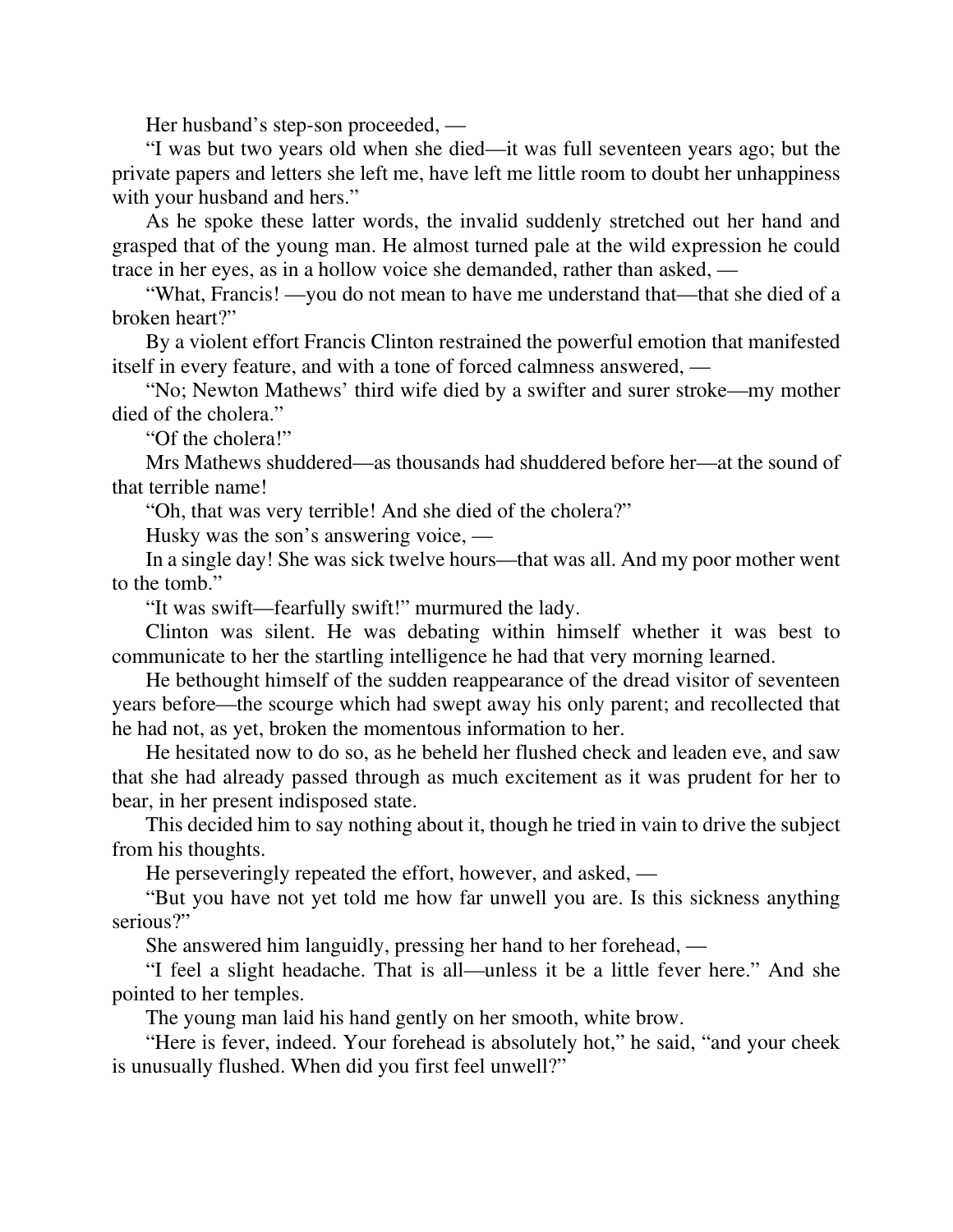"Last night, only," was the reply; "I did not rest well, I believe. But this little illness is nothing new to me—I am indisposed very often.".

"Still, you need care," said the young man, gently; "there are strong signs of fever, and you must not neglect yourself. I'll send your sister to you?"

"Oh, no; there is no need of disturbing Alice for such a trifle. She is engaged down stairs."

"Ah, yes; with my good friend Allen. It had quite slipped my mind."

"By-the- bye," added the young man, abruptly it seems to me that Allen comes here very often, lately."

"So Alice tells me, Francis. In fact, I believe he has some serious intentions with regard to her," said Mrs. Mathews, forcing a smile.

"Indeed!" said Clinton, compressing his lips a little.

"Yes, but you need not look jealous," returned the clergyman's wife, with the same difficult effort at gaiety; and added, more gravely, — "You need have no fears of Alice. Her affections are too firmly fixed on you for that."

The young man smiled likewise; and then, as if a sudden thought occurred to him, demanded, —

"But where is your husband?"

The wife looked quickly up, as she rejoined, —

"Mr. Mathews? I do not know. He must have passed the night in his private study as he sometimes does. He was absent from the house as late as three o'clock, the night before last; and the night before last, he did not return till near morning."

"Indeed!" exclaimed the minister's step-son, with an energy and emphasis that caused her eyes to linger upon his face, inquiringly.

"Indeed!" he reiterated, with the same vehemence. "These are strange hours for a minister to keep. And it is but three nights ago, that—

He checked himself abruptly, and continued hastily, —

"But I must agitate you no more. I have already done so sufficiently—perhaps too much. As for——"

"Stay!" interrupted the lady, earnestly, "tell me what was it that you were going on to say? Why did you check yourself, Francis?"

"But Clinton now seemed eager to hasten away without explanation.

"It was nothing—nothing of consequence. I was merely wondering what business could detain him out so late. And now, as you are resolved not to let me do anything for you, I must go and send Alice to you as soon as Mr. Ned Allen thinks fit to decamp. I must not go before, or possibly Ned might consider my coming a decided intrusion."

With the gay, parting sally on his smiling lips, he left the chamber, before she could interpose another question.

But, once out of the chamber of his stepfather's wife, he paused of his own accord, and remained for a moment in an attitude of deep thought.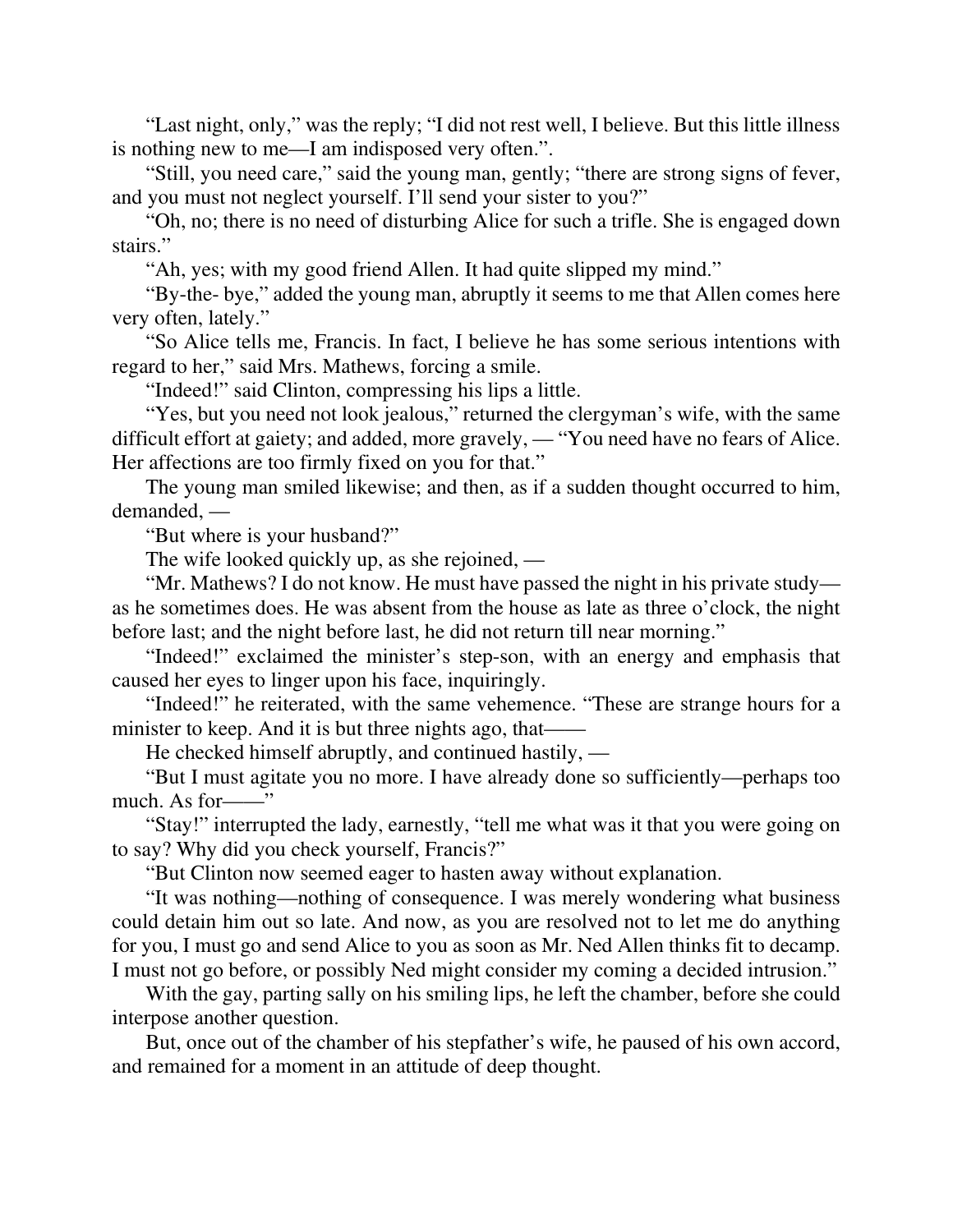Appearing to have formed a resolution in his own mind, he descended the stairs, passed the drawing-room doors, and kept on to an apartment situated at the extreme end of the large hall of the mansion, directly adjoining the parlors.

This was the minister's study.

He knocked at the door twice——thrice. ——There was no answer.

He knocked a fourth time.

Receiving, still, no response to his last and loudest application for admission, he tried the door—expecting, however, to find it locked from within.

On the contrary, the glass handle of the lock turned in his hand, and he quietly entered, presuming that his father had not yet arisen, and slept soundly, or that he was already up, and had left the library.

Quietly advancing, he approached the couch where he knew it was Mr. Mathew's custom to pass those nights which he did not spend in his wife's chamber.

The bed had not been slept in the previous night!

Where, then, was the minister?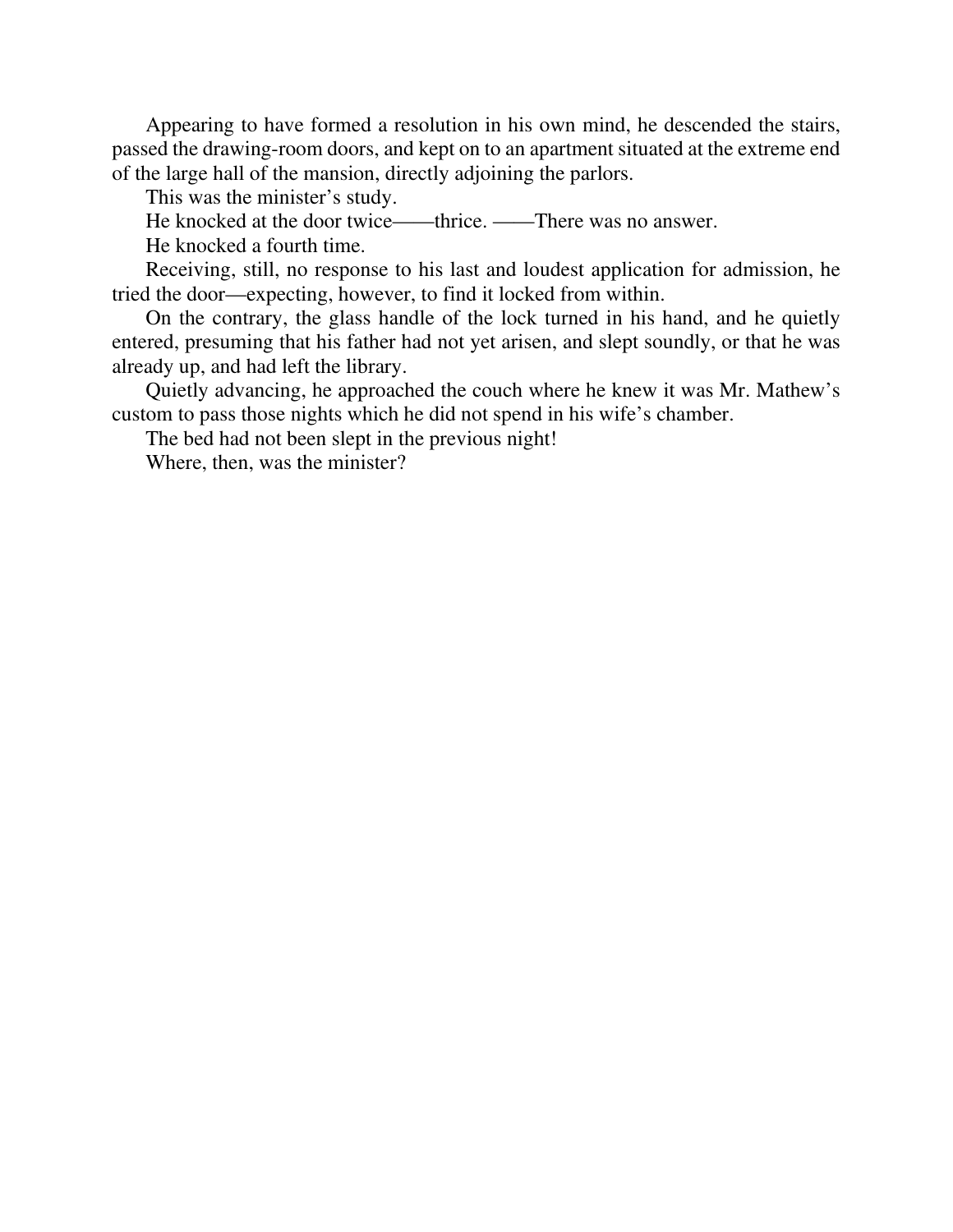## **CHAPTER III. THE MINISTER'S WIFE'S SISTER.**

Alice Hascal, the younger sister of Mrs. Mathews, came from the drawing room, just as Frank Clinton, issued from the minister's library.

Her visitor, it appeared, had gone.

The cloud disappeared instantly from the young man's brow, and he advanced affectionately toward the young lady, with his most cheerful morning salutation.

Their frank, warm erecting sufficiently told the story of the mutual relation in which they regarded one another.

Alice was eighteen, her sister twenty eight; consequently there were ten years' difference in their ages. Alice was also much the handsomer of the two; for all the freshness of youth and beauty was hers; but the family resemblance of the married and unmarried sisters, was sufficiently striking to prove the relationship. About Alice herself, there was a gentleness that made her equally winning and fascinating.

Clinton met her with a gay smile and a mischievous inquiry concerning his friend, Ned Allen.

The somewhat pointed allusion heightened the color in Alice's cheek, and Clinton had no difficulty in gathering, from her confused appearance and confessions, the trifling information that the early morning call of the Broadway exquisite had a peculiar and important object.

In fact, Mrs. Mathews had not been very far out of the way in her observations to Mr. Clinton, in reference to that gentleman—as was proved by our hero's question to the blushing Alice.

"And so master Ned proposed in due form, and was rejected?"

"He—he did not seem to consider so," was the stammering reply.

"What? would he not take 'no' for an answer?" inquired the young man, laughing. "With a good deal of natural embarrassment Alice replied, —

"He—he did not appear to regard my answer as conclusive, and——"

"And, in fact," interposed Clinton, coolly; "Ned Allen was quite self-conceited enough to deem it quite impossible for any lady to refuse him."

"I believe you are half right, Frank; and I was obliged to refer him to—to my sister's husband."

"To Mr. Mathews, hey? Why didn't you refer him to me?"

An arch, expressive glance passed between the betrothed lovers, and Alice replied demurely, —

"I am afraid you would have been rather a dangerous person for him to apply to on such a matter!"

But the next moment the smiling look faded from her lip, as she asked, with a cheek much paler, —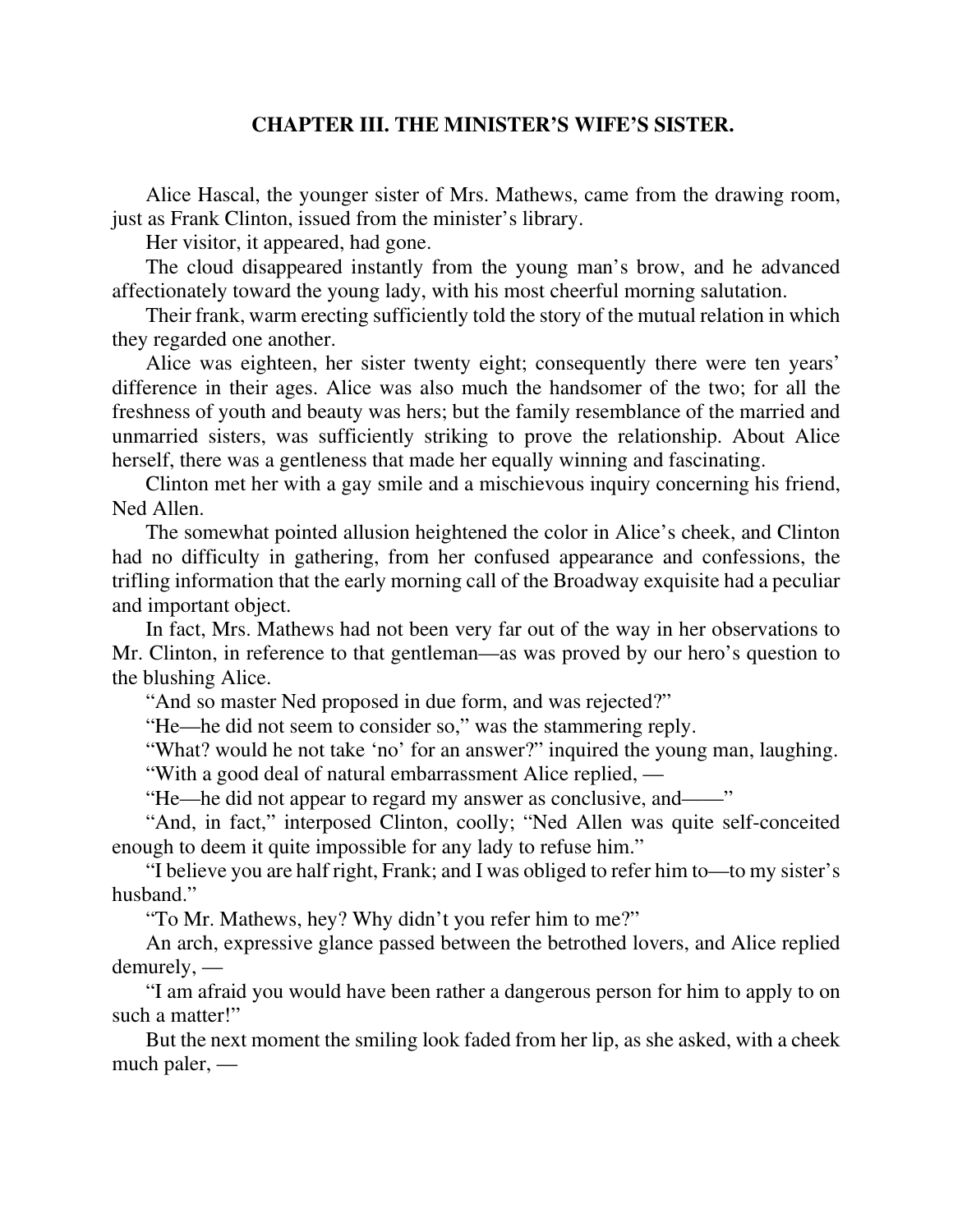"Oh, Francis! have you heard this dreadful intelligence which Mr. Allen just brought me?"

"Which Ned just brought you? —no," he replied, "I cannot say that I have, unless it be that——"

"The cholera is in New York—the cholera, Francis! only think of it. It first appeared in the city yesterday, he told me the papers were full of it."

Clinton recollected the journal he had put in his pocket, produced it and handed it to her, gravely saying, —

"It is true, dear Alice; too true, I fear. —There were thirteen cases before nightfall, and God only knows how many more there may be to-day."

She took the paper, but had barely cast her eye over its columns before she uttered suppressed ejaculations of mingled awe and wonder, and said, —

"Hear this! hear this, Francis! I would scarce have believed it. Listen to what this paper says."

"The Asiatic cholera—seventeen years a stranger to this country—has made its appearance once more in our midst. Yesterday, the third of May, 1849, will long be remembered as the fatal era on which this long absent scourge of mankind paid its second visit to New York.

"Our hopes, our expectations, our very calculations, are all disappointed!

"We all knew of the previous advent of the cholera in the cities of the West; we all knew that Cincinnati, St. Louis, and New Orleans were being ravaged by this fearful visitor to our shores. But scientific men—keen observers of the philosophy of the pestilence—had repeatedly expressed, and united in the confident opinion, that a happy combination of geological and local causes would absolutely arrest the progress, eastward, of the ominous traveller, and that New York, Philadelphia, and Boston, were almost secure from the dread contagion of its devouring wrath!

"Alas, for human calculations! alas, for the fallacy of all human science! —*the cholera is here!*

"In a single day—without a warning—silent and stealthy as the arrowy snake leaping mountains, and rivers, and lakes—*the cholera is here!*

"A bound of a thousand miles—and it is here!"

"Yesterday morning's sun rose over a healthy city—a happy and prosperous people—yesterday evening's sun set on a gloom-shrouded metropolis; set upon half a million of human beings, filled with fearful forebodings and dark dismay.

"They knew that the cholera had been there—it had taken thirteen of their number away.

"Only thirteen—thirteen, alone, out of half a million.

"But they shuddered at the terrible consciousness, that this was but the first breath of the scorching sirocco—the first knell of the funeral bell!"

"The cholera was there—the cholera had come!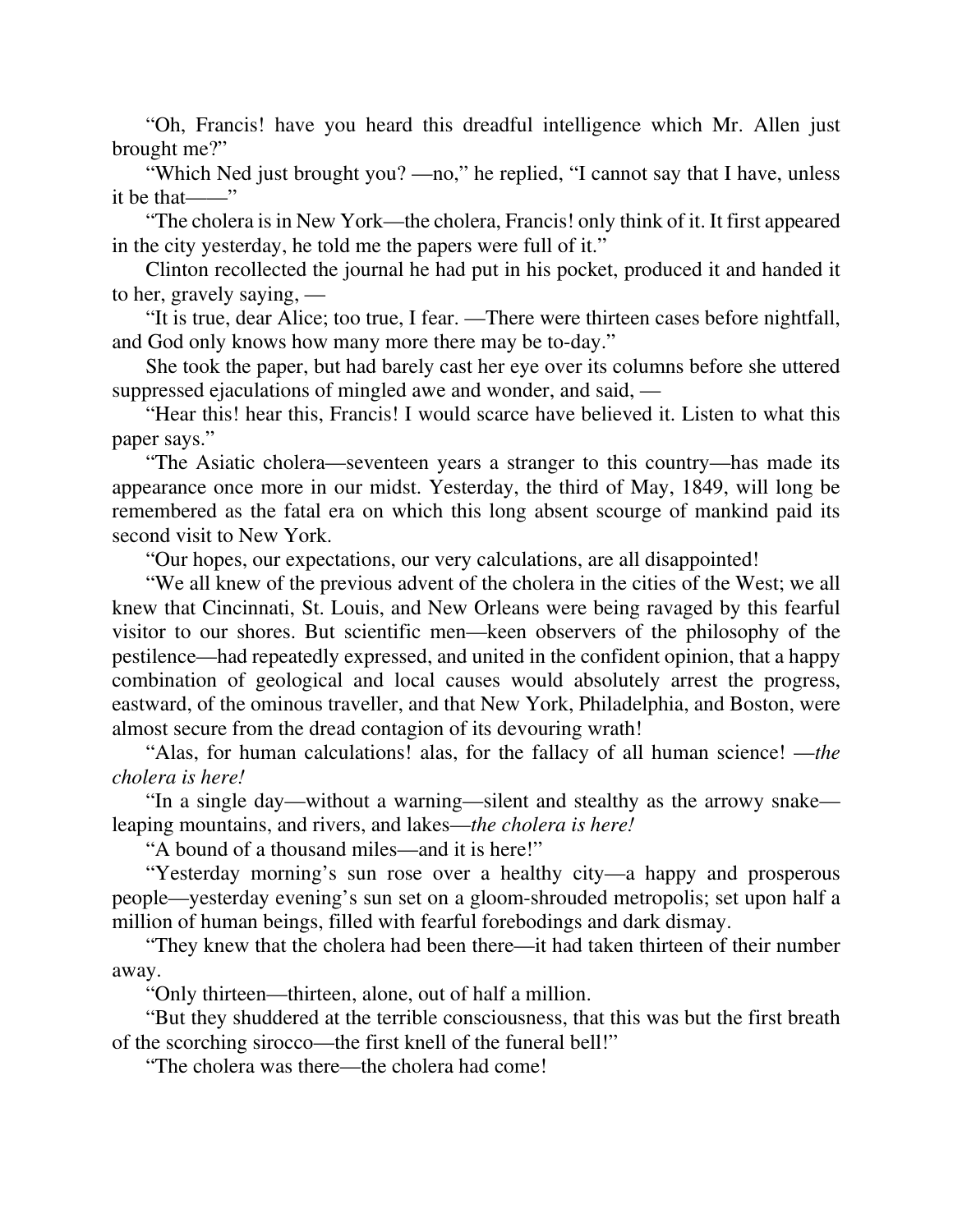"Reader, we expect, before another day's race is run, to chronicle the fearful progress of the pestilence. In the course of the next twenty-four hours, hundred will probably have followed those original thirteen.

"Reader, —you or we, may be among them.

"One word of advice to you, then. Remember our warning is of the cholera. Exercise caution—the greatest care and caution, in your daily diet. Let fruit of every kind be banished from your dessert-table—there is infection in it. Avoid excitement of any description. Let your minds be kept composed; and, above all, do not give way to fear. Agitation and apprehension are known provocatives of the pestilence. Beware of these secret stimulants to infection! In one word, beware of the cholera!"

"Beware of the cholera—oh, Francis!" reiterated the pale and trembling girl. "O, this is very, very terrible."

"It is, it is, indeed, dear Alice. May kind Heaven, in its mercy," replied Clinton, "shield us from it. My poor, dear mother died of the cholera."

The young girl gazed with tender sympathy into her lover's face, but did not trust herself to speak.

The emotion which the mournful association had called up, the young man hastened to conquer.

"I came to tell you, Alice, dearest," he then said, "that your sister is not so well as usual, this morning, and that, perhaps, it would be as well for you to go to her."

"Not well! Francis?" repeated the sweet girl, apprehensively. "I did not know it. — Unwell, is she?"

"I left her with a slight headache, and a face unusually flushed, a few moments since," he replied. "She complains of having rested ill last night."

"Indeed! I will go to her immediately."

And Alice was turning toward the staircase, when a word from her lover arrested her purpose

"Stay a moment, Alice. Her maid is with her, and I am anxious to have a single minute in private conversation with you, and I am afraid I must say it will be on a painful subject."

Alice wonderingly paused, and Clinton continued, —

"I sent my man, Gumbo, a half-hour ago, in search of you, to request this favor, but he brought me word that you were engaged with Mr. Allen. I could not, therefore, think of disturbing you."

He had taken her by the hand as he thus spoke, and led the wondering girl back into drawing room.

Carefully closing the door through which they had passed, he looked into the back parlor to satisfy himself that there was no possibility of his being overheard by any person in the adjoining apartment, which was separated only by folding doors from the other; and then drawing a chair close to that of the greatly surprised Alice, he encountered her inquiring, half startled glance, and addressed her.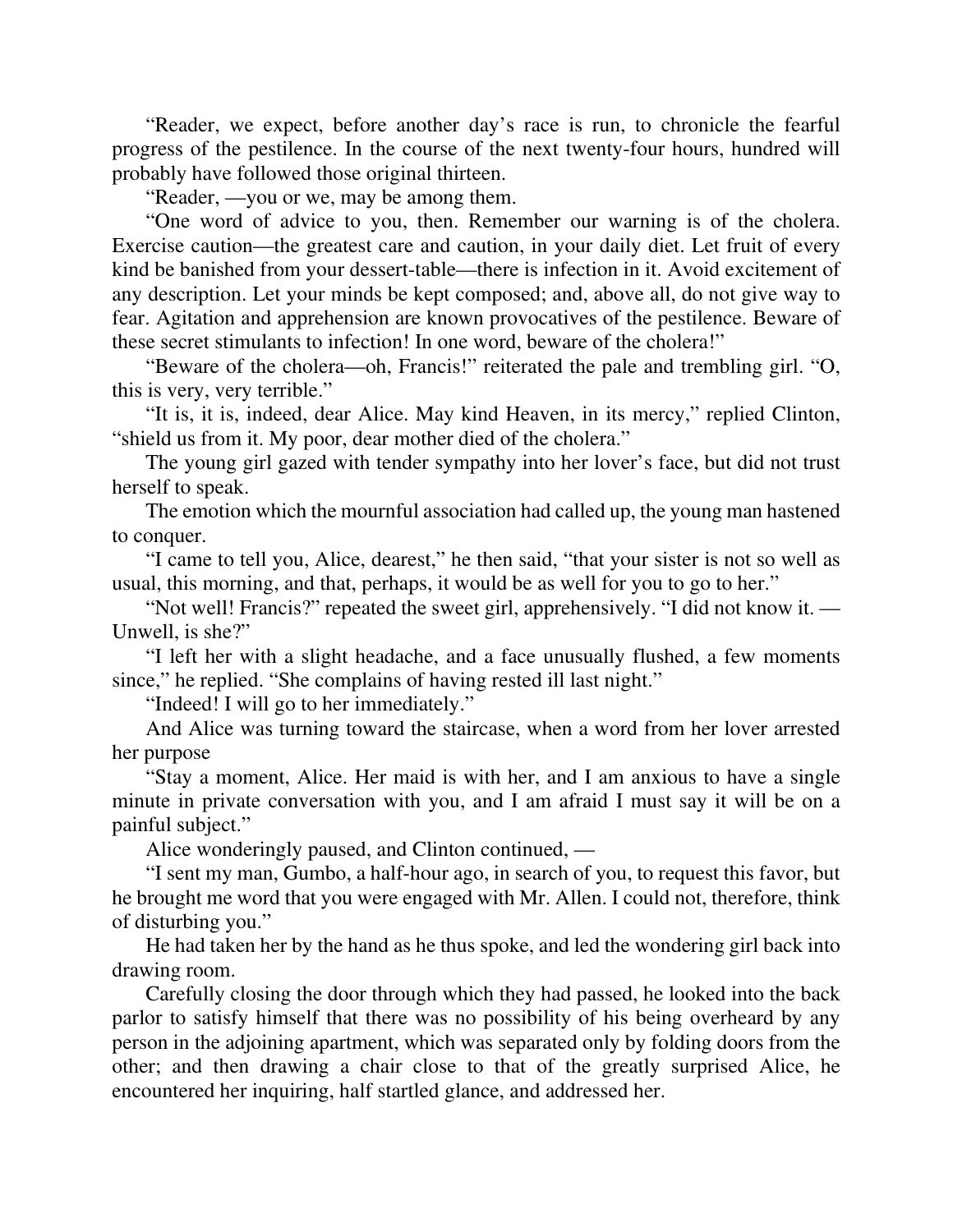His first and abrupt words were, — "Tell me, Alice, have you the smallest idea where your brother-in-law, and my step-father, passed the night?"

"Passed the night. Francis? What a strange question! Why, at home, Francis, of course?"

"No. Alice he did not. His pillow has not been pressed last night," replied the young man, in the same firm, deliberate tones in which he had commenced; "at least, not in this house."

"You do not mean me to understand that he did not sleep at home?" said the young girl, in surprise. "I noticed he was not at the breakfast table this morning, but presumed he had preferred breakfasting in his own room, as he often does."

"Depend upon it, he was not here Alice."

"Mr. Mathews absent all night!" cried the astonished girl.

"Yes; Mr. Mathews was absent—where I know not, during the whole of last night. I should not, perhaps, think so strange of the circumstance, were it not that for the last two or three nights, he has been absent until uncommonly late hours; and what is more extraordinary still, Alice, but three days have passed since I encountered my step-father, at midnight, in the streets of New York, in company with one of the most notorious ruffians in the whole city."

A cry of astonishment from the young girl evinced the sensations of dismay and consternation with which she received this deliberate declaration.

Some seconds elapsed before she could find breath sufficient to stammer,—

"Impossible! Francis; you cannot be serious in what you assert. My brother-in law—a minister—a minister of the gospel, in company with such a character—at dead of night—impossible!"

With a calm, derisive tone, the young man assured her that it was truth he spoke truth and no more.

In as few words as possible, he explained, so far as he could with delicacy relate the particulars, the singular details of his nocturnal rencontre with the clergyman and his two companions.

Alice listened in silence and thoughtfulness—but when he had finished, she raised her eyes to her lover's face, with a strange expression in her countenance.

"Francis," she said, with energy, "I am glad that you told me this, and now I must ask you to listen to me, in turn; for I, too, have a secret to confide to you."

There was a depth of earnestness and meaning in the young girl's rapid utterance, independent of the words themselves, that gave to what she said the strongest emphasis; and it was now the young man's turn to be surprised.

"Francis, you know that to no living person have I ever breathed the strange doubts and vague suspicions you have at times expressed of your stepfather's character—of his piety."

"Alice, those doubts, those suspicions, I have had."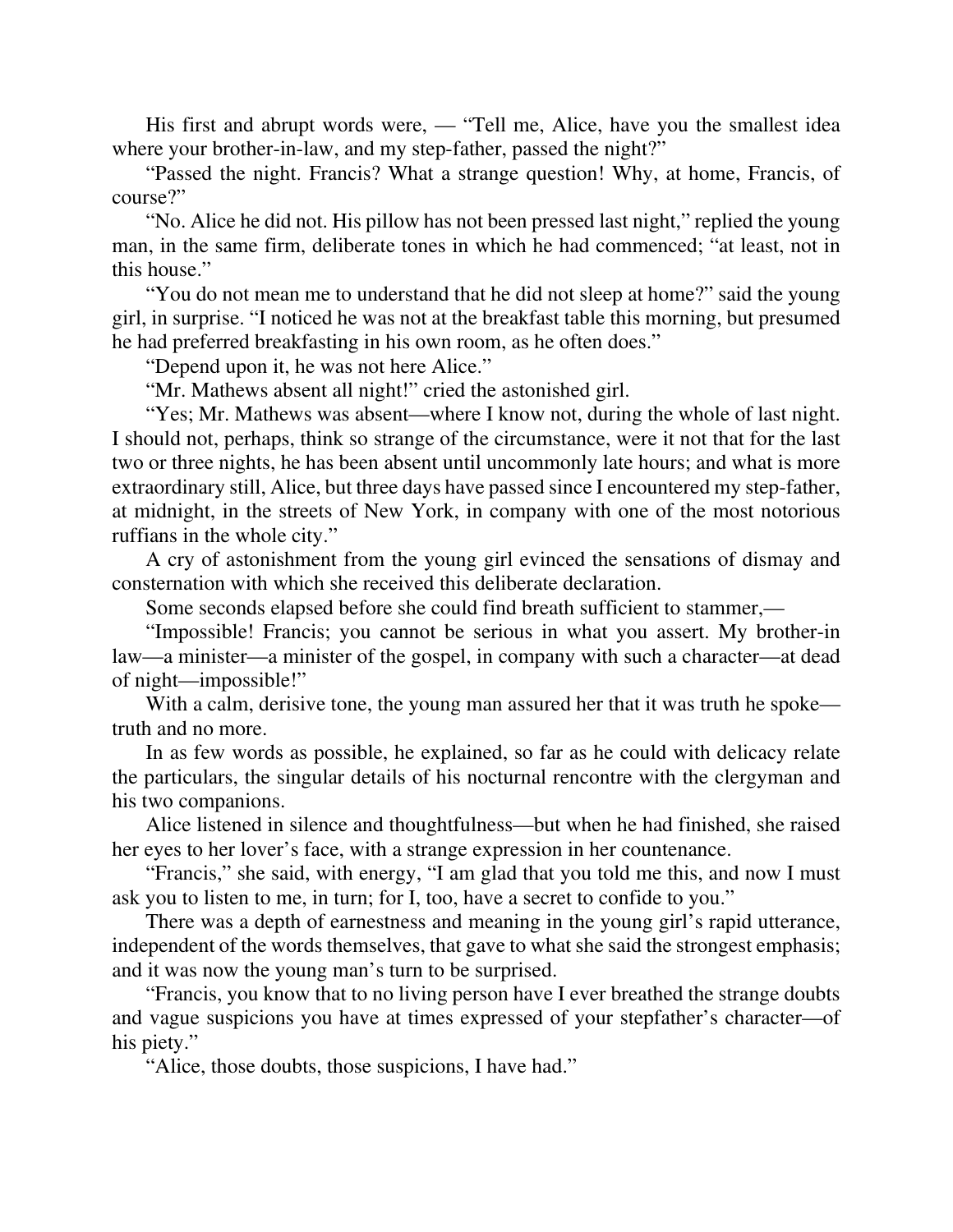"And I," continued Alice, "have never whispered them—not even to my sister, tho' I have sometimes feared, as you do, that some secret unkindness of her husband may have caused her failing spirits and her fading bloom."

"I, alice, [*sic*] am convinced of it."

"Convinced?"

"Even more—I have gained the tacit admission from her."

"Then, Francis, I must no longer keep silence toward you, in a matter which so nearly concerns us both."

"What is this matter, Alice?"

He waited for her answer, anxiously. It was not given as readily as her previous words might lead him to expect.

Alice's eyes were bent upon the ground, but her lips moved not, she appeared communing with herself.

"I have been thinking, Francis, how best to break to you, that which it is my duty to reveal. I choose the frankest way, Francis,"— she spoke in a low, agitated tore— "Francis, were it not for my sister's sake—were it not that I tremble at the thought of distressing her—I should no longer have any wish to remain an inmate of this house."

Clinton started and regarded her with an expression of astonishment, clearly mixed with other feelings.

"Alice!" he exclaimed.

"You are surprised, Francis; but your surprise will be still greater when 1 speak more plainly—when reluctantly, but candidly I tell you, that there has been that in the conduct of Mr. Mathews, which should make me most anxious to leave, at once and for ever, the shelter of his roof!"

With the strongest and most forcible emphasis, did the staggered lover rearticulate,

"Alice! Alice!"

—

That name was Mill the only sound he uttered, but he saw that the young girl's sweet face was suffused with the deepest blushes; though her lovely lips were resolved and calm, as if they were determined to finish their task.

To a whisper sank, again, her voice, —

"Francis, not for worlds would I hint such a thing to his suffering and sorrowing wife; yet, toward me, his deportment has never been of that character which a sister would expect from a brother—a sister-in-law from a brother-in-law."

"Alice! Alice! Alice!"

"He is a minister—a clergyman—a man of God—the husband of my sister, or I should, long and long ago, have shrunk, in fear and trembling, from the more than fatherly warmth of manner which he has shown to me, almost from the very day when I first came beneath his roof. More explicit, you will not ask me to be."

"Oh, Alice, is this so?"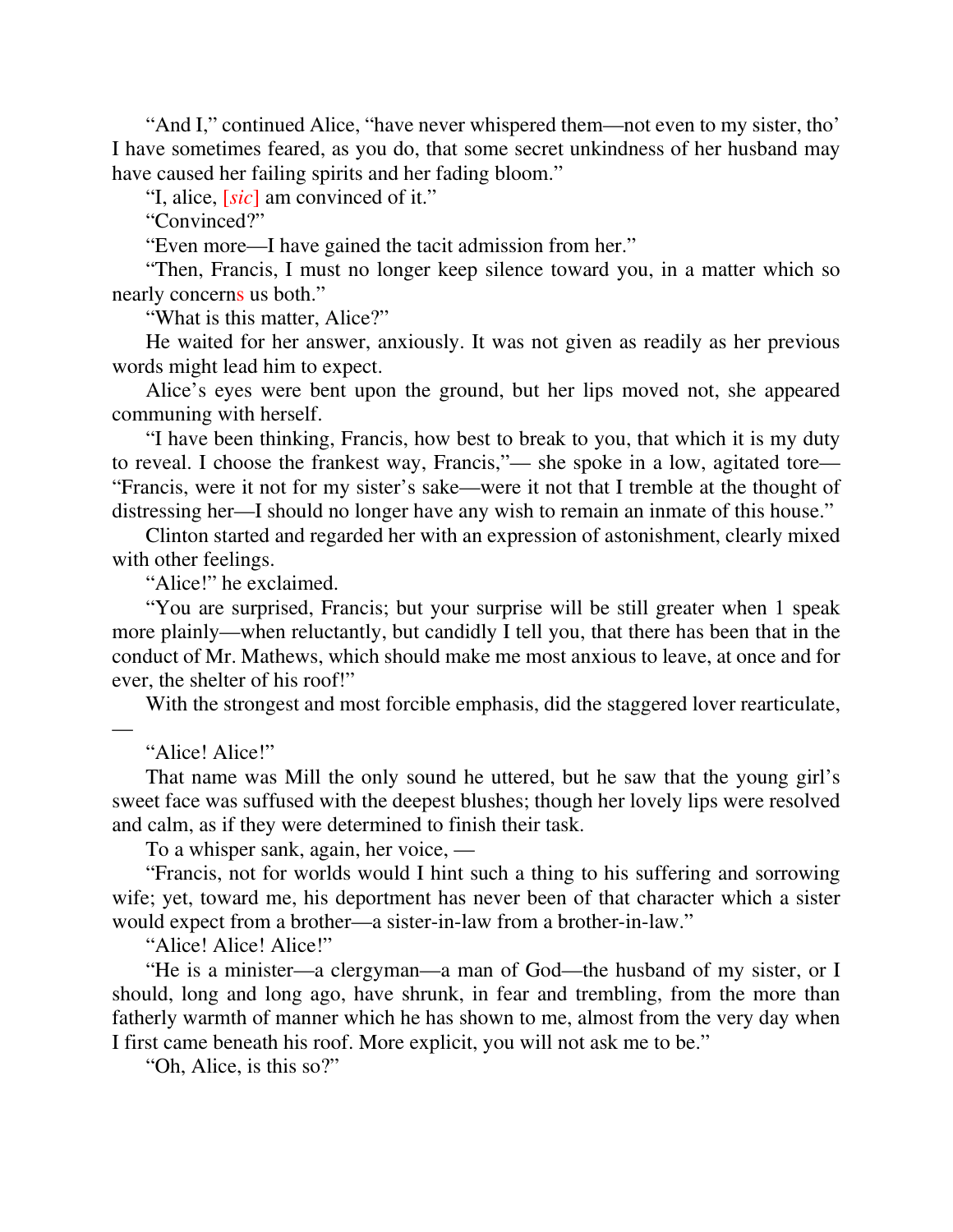"It is, by my hopes of Heaven, Francis. Prudence, delicacy loudly warn me to fly from his protection. My poor sister alone keeps me here."

"*She*, alone, Alice?" said the young man, sadly.

The young girl returned a look of calm and true affection, and responded—

"Herself and you, Francis."

Clinton started forward; and with looks full of meaning, of love and deep earnestness, he said, —

"What you have this hour revealed, my Alice, astounds—bewilders—takes me by surprise. It came upon me like a thunder-bolt. But it only convinces me, dear Alice, that there is now the greater reason that an event I have long looked forward to, should now take place."

Alice, though she colored slightly, continued to gaze with perfect frankness in his fine face, while he went on to add, —

"Since, dearest Alice, you can no longer remain, with safety, beneath the protection of your sister's husband, the same spirit of propriety as clearly dictates that you should place yourself under the protection of a husband of your own——"

Before any answer could she made, there was a knock at the door of the drawingroom.

Clinton, considerably displeased, hurried to the door, to see who might prove the malapropos intruder.

It was only Mrs. Mathews' lady's maid, who had come to tell the young lady that her mistress suddenly felt herself much worse, and desired that Miss Hascal might be immediately sent for.

Alice, in alarm, hastened up stairs to her sister's room, leaving Clinton alone in the drawing-room.

He had to content himself, therefore, with returning to his own room, from whence he could hear the noise made by the bustling attendants in the chamber opposite, and see the servants coming and going.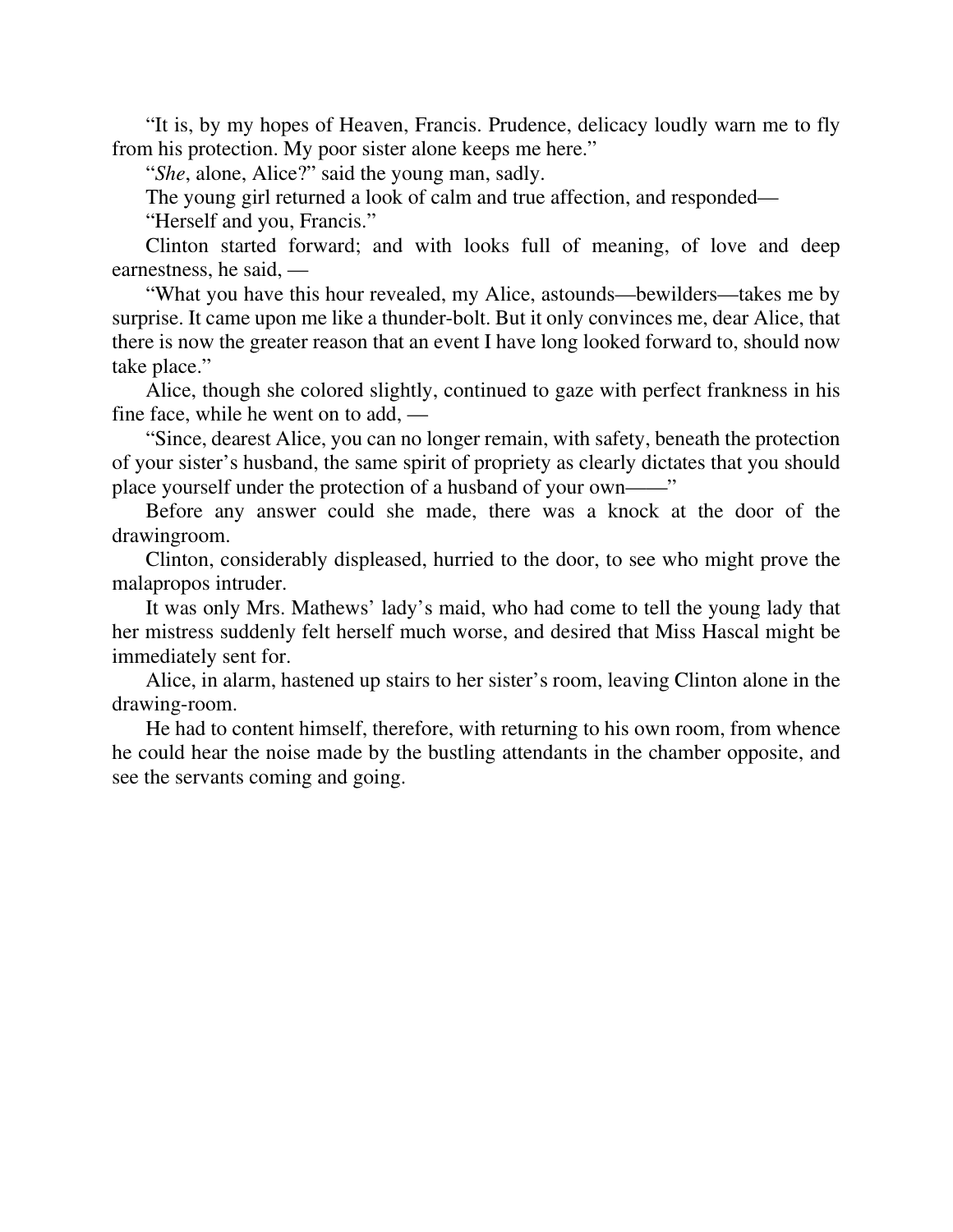#### **CHAPTER IV. MARK AND HIS ADVENTURES.**

Before half the morning was gone, the Rev. Mr. Mathews returned to the home from which he had been absent all of the preceding night. He went directly to his library, where he flung himself wearily, and without undressing, upon the bed.

He had been detained, he stated, during the whole night, by the bedside of a parishioner, who was sick with the cholera; and, worn out and exhausted by his long, death-bed watching, the clergyman left directions with his servants not to awaken him should he fall asleep.

His step-son, Clinton, learned this from his lackey, Gumbo, who, at twelve o'clock, came to his room, to inform him that a boy, in waiting in the hall below, wished to see him and would take no denial.

Francis, without stopping to consider who it could be, ordered the applicant to be shown up immediately.

The minute the impudent but shrewd face of Mark, the apothecary's boy, presented itself.

Clinton, who, on recognising him did not seem in the least surprised by his visit, called him close to his chair and proceeded to question him, —

"So, my boy, you have found me out, it seems. But what news do you bring, and why did you not come sooner?"

Mark's peculiar physiognomy lost all of its impudence, but none of its shrewdness, in replying to the young gentleman.  $\blacksquare$ 

"Couldn't do it. sir—the fates was against me. But I have brought you plenty of news: and have got all the more on it in consequence of the time I'se taken."

"Ah, my boy! and what does this news of yours relate to?"

"The girl," said Mark, briefly.

"The girl? —what girl?"

"Lizzie."

"Lizzie!"

Clinton recalled to mind his nocturnal adventure, three nights before, and all its singular associations.

"Lizzie, sir—the girl you gave the money to. I follered her home, and found out where she lives," was the lad's reply. "But that is not all I found out."

"Indeed! what more did you discover?" was the immediate inquiry from Clinton, who had his own reasons for desiring this very information.

The only response the boy made was to take a heavily-laden purse from his pocket, and fling it upon the table before the young officer.

Clinton took up the purse, and let it drop again in astonishment.

It was the same he had given to the fallen but repentant Lizzie, three nights before. He knew it again, instantly.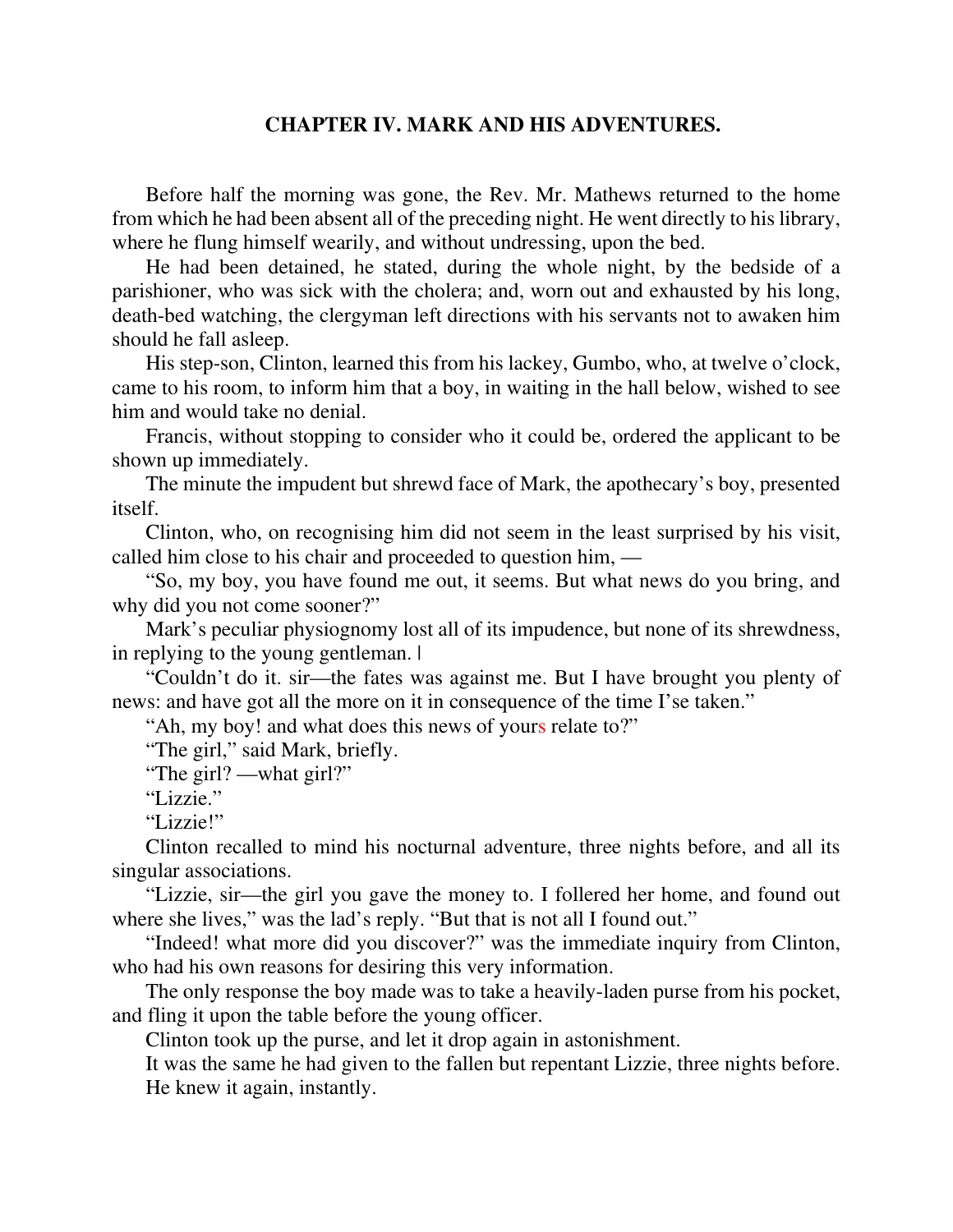With an intelligent smile the shrewd Mark watched him, while he examined it in his surprise.

Clinton, laying it down and turning to the person who had so unexpectedly reproduced his former property, directly demanded of the boy. —

"How came you by that purse?"

The lad, with his ready tongue, and in his own curious style, then proceeded to solve the young gentleman's doubts and perplexity by explaining what had happened immediately subsequent to the forced flight from the police, on the memorable night of the rencontre; communicating, as he did, an occurrence which was as little known to our hero as it is to our readers.

But though our good friend, Mark, told his story in his usual concise and pointed way, we, on the other hand, must give it in a plainer and much more connected shape than the one in which Clinton received it.

It appeared, from the boy's own story, that he had had a 'sharp run for it,' in eluding the watchmen, whom the street brawl brought to the spot.

One of those worthies, in fact, had actually overtaken him, and was in the act of collaring the retreating boy, when Mark, just as he stretched out his brawny arm for the purpose, suddenly and adroitly slipped down on his knees, right in front of the man, who, missing the object, and unable to stop himself, pitched directly over the lad's head, and measured his whole length on the pavement, from which he was in no condition to rise in a hurry.

Then Mark, grinning at the ease with which he had outwitted the crest-fallen watchman, made haste to get out of the vicinity of the whole tribe of 'Charlies' who were springing their rattles around.

He did not avail himself indiscriminately, however, of the first avenues of escape that offered themselves; but from the motives best understood by himself, he selected the street by which Lizzie had effected her previous retreat, and rapidly pursued the same course which the girl had taken before him.

He had not pursued it long, nevertheless, although he had left his own pursuers behind, before he became very well convinced that a policeman was in advance of him—not with the view of heading-off himself, but evidently in hot chase of some other fugitive, who had got the start of them both.

This the quick-witted urchin instantly conjectured to be the girl Lizzie, who had been the first to take the alarm and the first to fly from the gathering guardians of the night. —Notwithstanding, the nocturnal police were on her track.

This discovery had, by no means the effect to arrest the lad's further progress, as, indeed, it might very well have done. Mark kept on in the wake of the watchman ahead, who was altogether too intent on his fugitive to allow of his perceiving that his own steps were dogged.

In a few moments more, a glimpse of the girl herself convinced Mark that he had not been mistaken.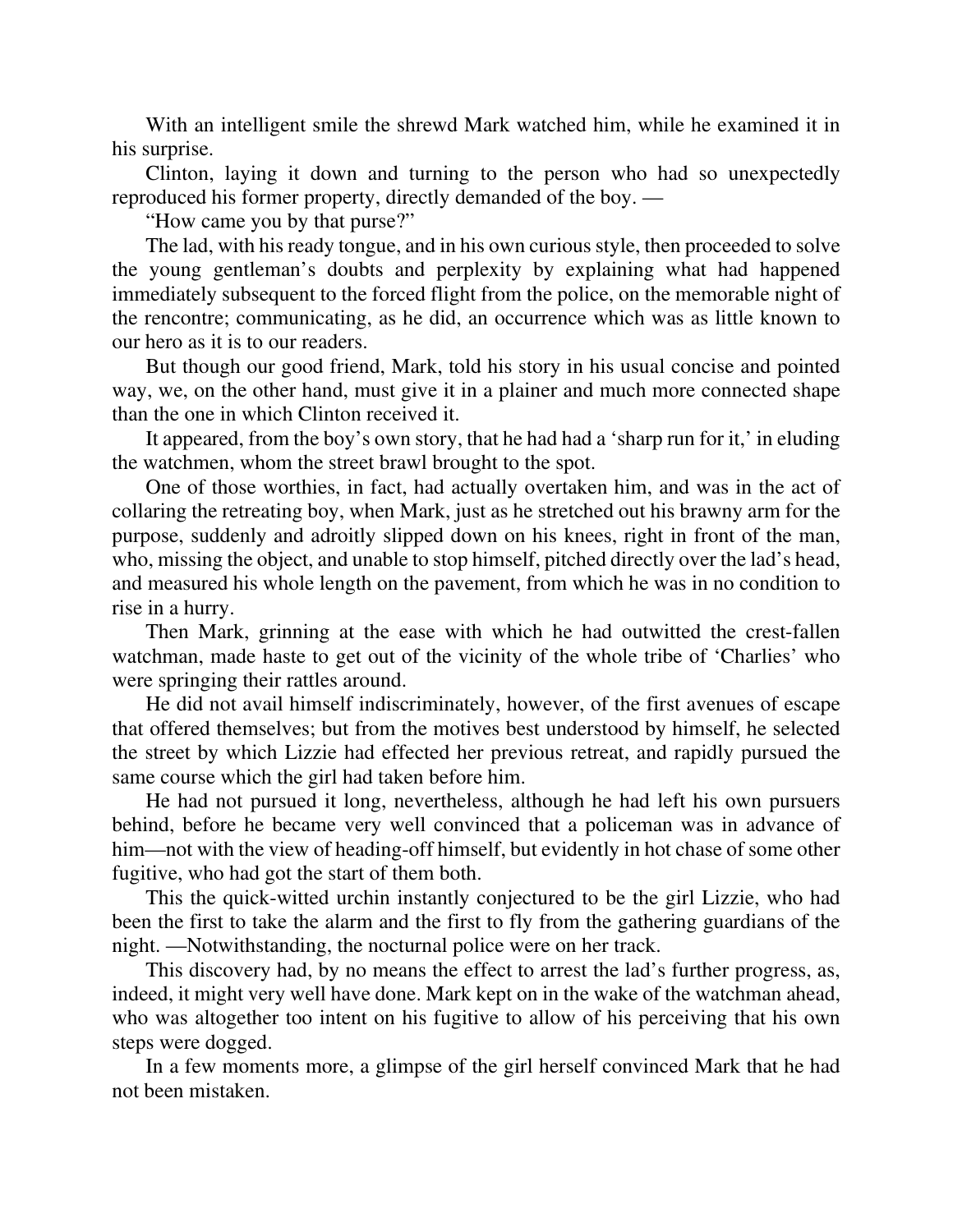She was flying along the street, far in advance, but the lad's practised eye told him that the policeman was gaining upon her at every stride he took.

As he was hurrying on at the same swift gait, his foot suddenly slipped upon some dark object on the sidewalk lying directly in his path. With some little trouble he managed to preserve his equilibrium, picking up the object which had glided away from his tread. It was the purse.

The fugitive girl, in her alarm and terror, had evidently dropped it, and continued, her flight without perceiving her loss.

Mark was a little staggered on finding such a treasure in his possession, but after a moment's close cogitation, he dropped the purse into his pocket, buttoned up his jacket over it, and abated not one atom of his former speed.

By this time he had become quite satisfied that he was a much faster runner than the policemen ahead, and Mark, for reasons of his own, determined to get in advance of the 'Charlie."

There was but one safe way to do this, which was by cutting round the first corner, and coming out again into the same street, several squares further on—a manœuvre which, he calculated, would bring him out very nearly on a line with the fugitive, at some distance ahead of the watchman.

A town-reared boy, he knew every turn and winding of the streets, and there proved to be no error in his reckoning.

When he had performed his short circuit, therefore, and emerged into the street once more, Mark found himself not more than twenty paces in front of the female.

Apprehension and terror were in her every feature, half palsying her lips and impeding the activity of her movements. Not two hundred yards behind was the pursuing policeman—now sure of his prey.

But the female fugitive had a secret friend in readiness to afford her unlooked-for assistance.

Just as she was passing a building which formed an angle in the street, close to the corner at which the boy's swift circuit had ended, an unseen arm suddenly grasped her by the shoulder and drew her, quickly into the shadow of the lofty granite steps of a proud city mansion.

"Hush! —keep silence, and you are safe!" was the whispered warning, as she found herself drawn under the arched opening beneath the stately stone-work.

Before she could recover from her astonishment, her unknown friend had darted out at the other side of the arch, to the open street, at the corner, a few yards farther on.

The policeman came up—looked around for his prey—saw only the boy, and accosted him with a hurried inquiry whether he had not seen a woman pass that way.

Mark, with the most innocent countenance, replied, —

"Cert'nly! cert'nly, sir. She tore by me, just now, like mad!"

"Did she? Which way?" eagerly cried the watchman.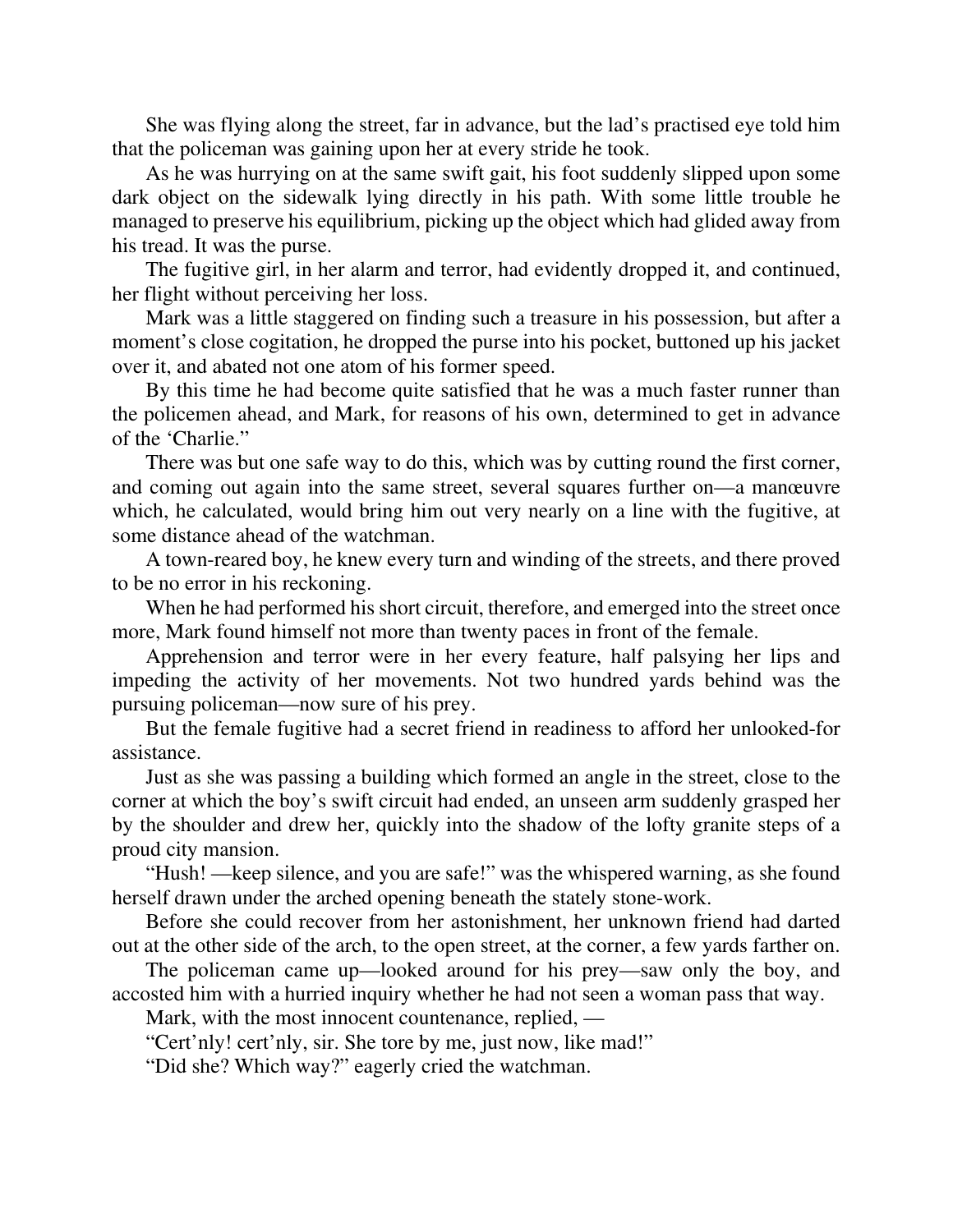"Down that corner, sir! down the corner. I say, old boss, what'll you give me to help to catch her??"

But the cheated policeman was out of hearing and half way out of sight by this time, as he dashed away in the supposed direction of the fugitive.

Mark coolly watched him till he was quite out of view, and then plunged a second time beneath the arch-way.

The surprise of poor Lizzie, on recognizing, in her protector, the boy Mark, may be easily conceived.

But he put a stop to all her acknowledgements, by warning her, in his own most impressive style, that "the rascally Charlie may find out he is fooled and be back again in double quick time."

This, certainly, was one powerful inducement to ensure their final escape with as little delay as possible.

Mark, who had given such good proofs how much his boyish sympathies were enlisted in her favor, assured her he would see her safely housed, before he budged a rod from her side; but even he, as he heard the distant sound of the echoing rattles, was not sorry to learn from her that her home was now quite near, and that five minutes' walk would bring them thither.

In even less than the time mentioned they reached it; but when they gained the very door and stopped, the woman Lizzie, with a low, sad tone, and a sadder smile, turned to the boy and said, —

"I will not—must not ask you to go in with me. This house is no place for one like you. Thank God, poor boy I you are yet too young to know of such evil as those brick walls hide—here we must part, but not till you have learned that the lost and wretched Lizzie lacks not gratitude."

She was in the act of raising her hand to her bosom, to feel for the purse which she had placed there, and Mark was quietly waiting to see the effect which the sudden discovery of her unsuspected loss would have upon her—when, just at this juncture, the door of the house abruptly opened, and in the doorway appeared a fat, middle aged woman, bearing a light, who instantly called out to Lizzie,—

"Oh ho! so you've come back again, have you. Miss? Well, and who have you brought with you? What! only that young jackanapes. Is *that* all you could pick up in half a night's tramp? —a beardless yang sculpin like that, eh?"

"I'd just thank you to be a little more respectful in your remarks, ma'am," returned Mark, saucily.

"Oh! you would, would you? who asked you to speak?" cried the old woman, in a termagant voice.

"And you, you hussy," cried the beldame, addressing Lizzie, "it's you I've got to talk to, Miss! Fine goings on, this is, I should think! How dare you show your face till you had caught up somebody as could have paid one day's board for you, at least. Fine goings on, I say, and you owing me for two weeks' board."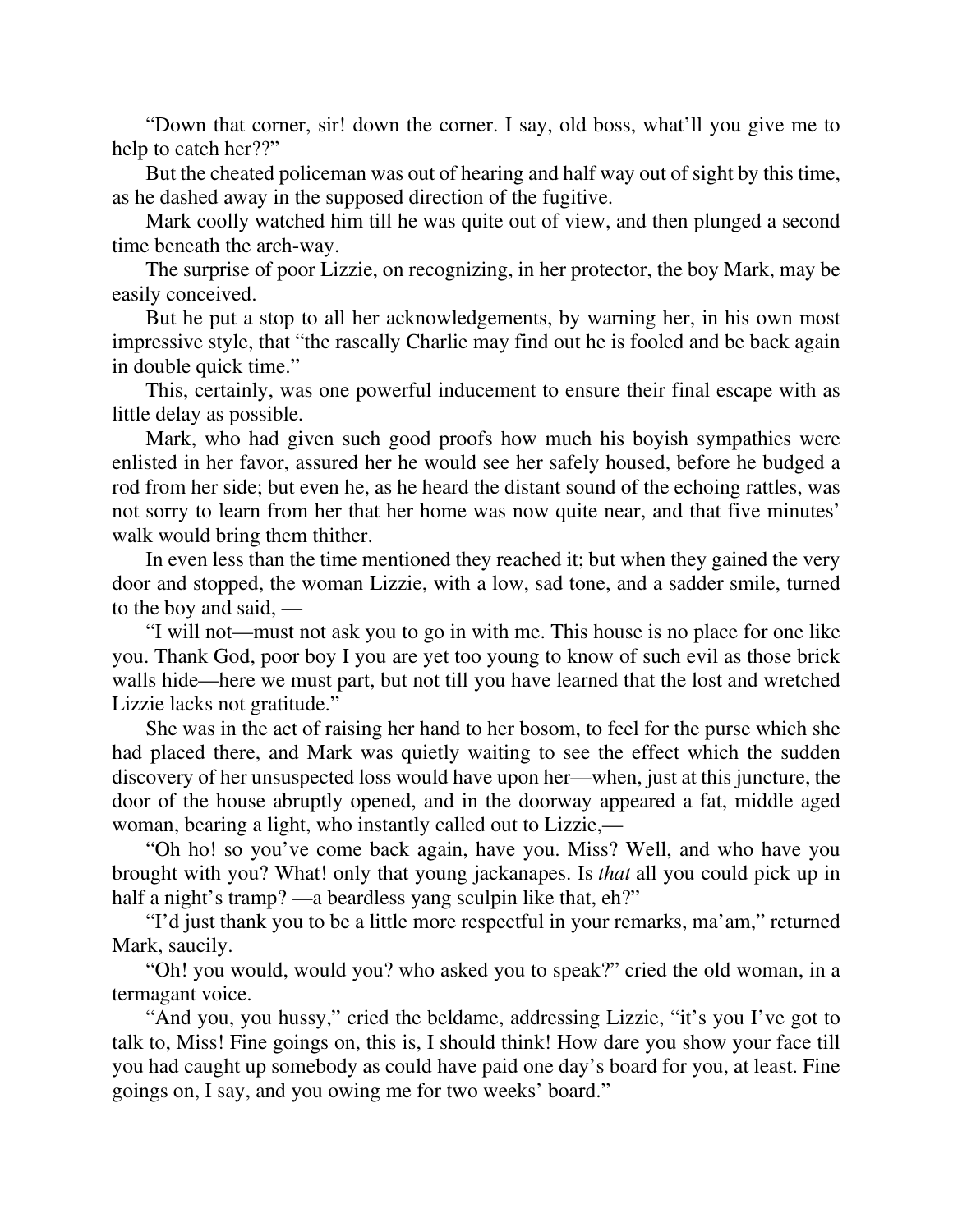In return for this tirade, Lizzie, who had at first shrank back, with a shudder, at the appearance of this old woman, now boldly marched up the steps of the house, and confronting the virago, addressed her in firm and decided tones,—

"I have come for my trunk and my clothes, Mrs. Martin. I am going to pay you and quit your house."

"Pay me, and leave me! —come for your trunk and your clothes!" screamed the shrew, putting her fat arms akimbo. "Well, did you ever! And where, pray, will you get money to do all this?"

"Where I got my money, Mrs. Martin, it matters not. It is quite enough that I am prepared to settle with you, and leave these accursed walls of yours for ever, and, with them, the thrice-accursed life that I have led here!"

"Aha! you cusses 'em!" screamed the ogress, "you cusses 'em, does you? when  $[t]$ hey've given you shelter and food, and kept you from starving, long ago, Money to pay me, hey? It's a lie, a lie, I say! You've been drinking, Miss, and now you're trying to gammon me.

"But it won't do—it won't work! you owe me twenty-eight dollars for two weeks' arrears—twenty eight dollars!—and I ain't a-going to be cheated out of it; that's what I ain't!"

She shook her fist in the face of Lizzie, as she spoke.

"No, no! your trunk or your clothes you don't have, Miss, while you owes me a single cent."

"I shall not owe you long, then, Mrs. Martin," was the calm reply. Would to Heaven I could square my long account with my God, as easily as I can with you."

Her hand, for the second time, sought for the purse.

As Mark and the reader knows, —it was not there!

With a faint cry, and trembling like a stricken deer, she staggered back, the picture of despair.

"Good God! I have lost it! God help me, now!"

Mark's hand went to the bottom of his pocket but before he could draw forth what it hastily fumbled for, he heard the shrill laugh of the ogress and her mocking voice, exclaiming, —

"Oh! you've lost it. Miss, have you? I thought something of that kind would happen, I did. So that pocketfull of rocks ain't forthcoming, oho! oho!"

Saying this, the Xanthippe stretched out her fleshy arm, and catching hold of the poor girl, dragged the half-fainting Lizzie over the threshold, by main force, into the house, exclaiming, —

"There! there, Miss! I've got you safe, now; and out of this house you don't stir till you've paid me my twenty-eight dollars!"

"None o' that! none o' that, you old she-bear!" cried Mark, indignantly, springing up the steps and through the door-way, as, not content with malignant taunts, the vindictive woman commenced shaking her victim violently.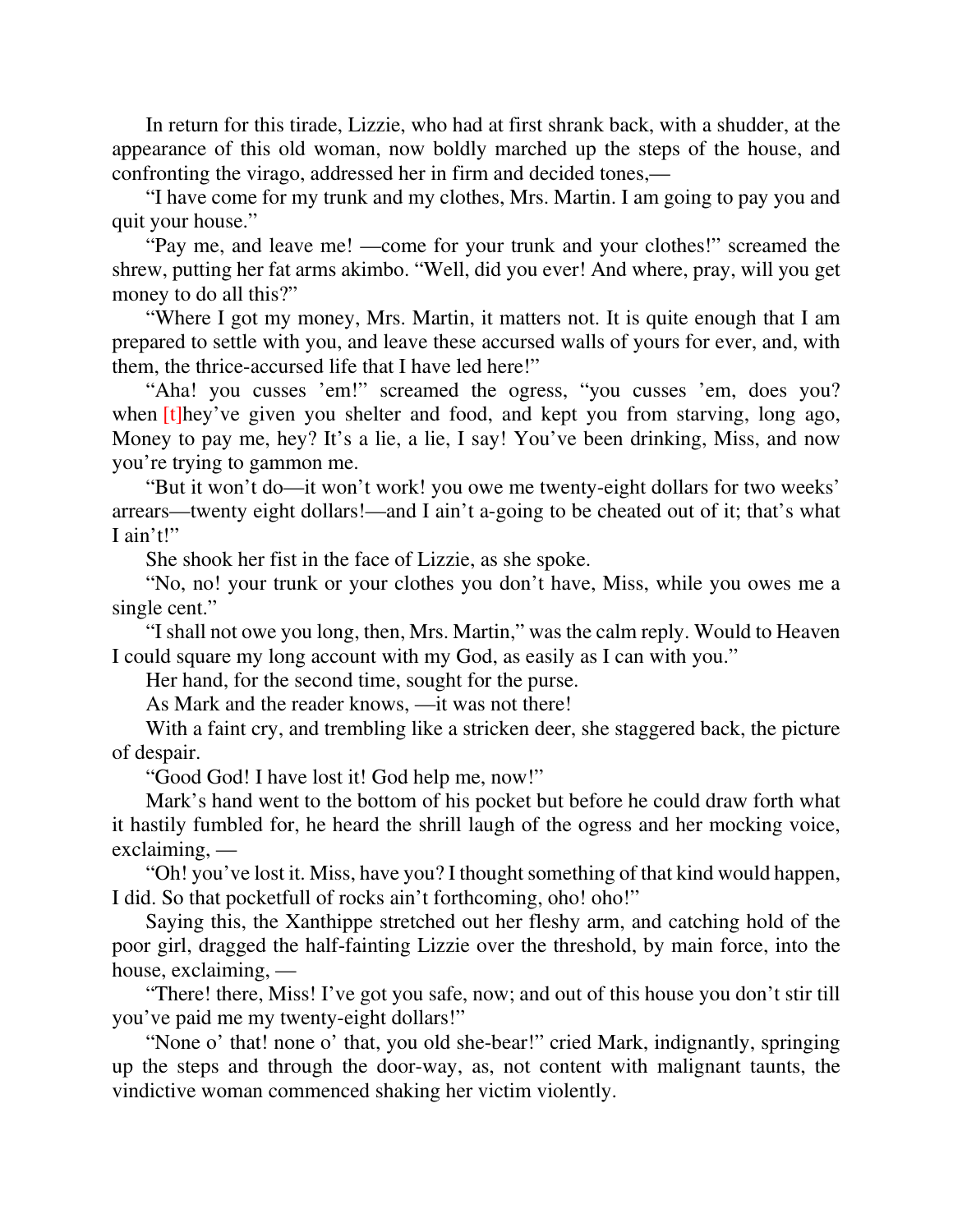What reception the boy met with must be told in the next chapter.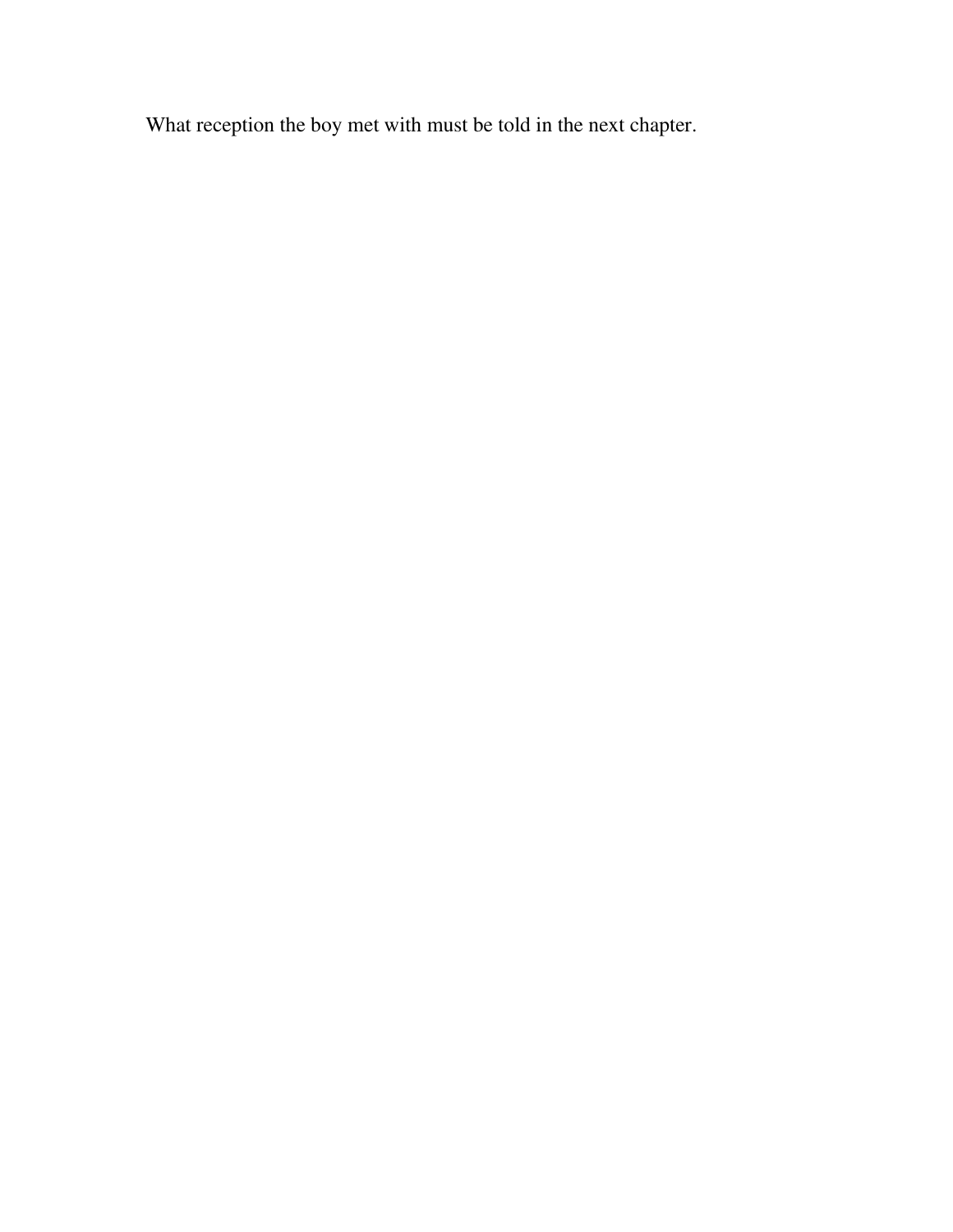## **CHAPTER V. THE OGRESS.**

And Mark continued his story to the young officer—which, however, we prefer to relate in our own manner, rather than in his quaint style.

The spiteful beldame released her hold of her trembling prey, and made an effort to close the door forcibly upon him; but not succeeding in this—for Mark was too quick for her—she dealt the boy such a tremendous cuff on the side of his head, as he entered, that she sent the astonished lad half way across the open hall.

Thanks to his rather extensive experience in that line, under Doctor Quackenboss, Mark was a perfect philosopher with regard to cuffs and blows of every description; but even he was a little amazed at the exceeding emphasis with which a box on the ear, from an angry woman is certain to come.

His flesh tingling not a little, he gathered himself up from the floor and cautiously approached the two females, from one of whom he received such a doubtful welcome.

"Well, brat!" cried the old woman, fiercely, you'll say none of that to me again, I reckon—what business had you to put in your jaw, and what business have you here, anyway? Yes, and what business had *you* to bring him here?"

And she turned again, sharply, upon the shrinking Lizzie.

"As for you, minx! I'll keep you snugly enough housed, I warrant you, till I'm sure of my honest dues, Here you and your traps are—and here they'll stay! Oh, you needn't think I'm going to let you out, Miss, to give you a chance to run away,"

And the ogress gazed at her with a malicious leer.

"Not I, Miss! not I. I'll keep you locked up in your room—locked up, do you hear? But you need not think to be lazy, and earn nothing; I'll find business for you, you hussey —though you can't find it yourself. I'll send customers to you, when the other girls is out, or engaged."

The wretched Lizzie uttered a moan. —

The blow which she had sustained in the discovery of her irreparable loss had utterly prostrated her.

Broken-spirited—broken-hearted, almost—she sank on her knees at the feet of the old beldame, and in frantic entreaty clasped her hands, —

"Oh, pity me, pity me!" she gasped, in accents scarcely articulate. "Have some mercy upon me, woman, if there's one spark of it in your breast."

The hag shook her head.

"Let me go—let me go! I cannot pay you. —I have lost the money, every cent of it; but oh! let me go! I have sworn to forsake this evil life—I have sworn, before God, to be a better woman. Oh! do not hold me! Let me go! let me go!"

The tigress uttered a hellish laugh.

"Do you think I'd let you go, girl, without paying me? That's a good 'un, it is. You cusses this house, aed [*sic*] the life you've led in it: and perhaps you cusses me; who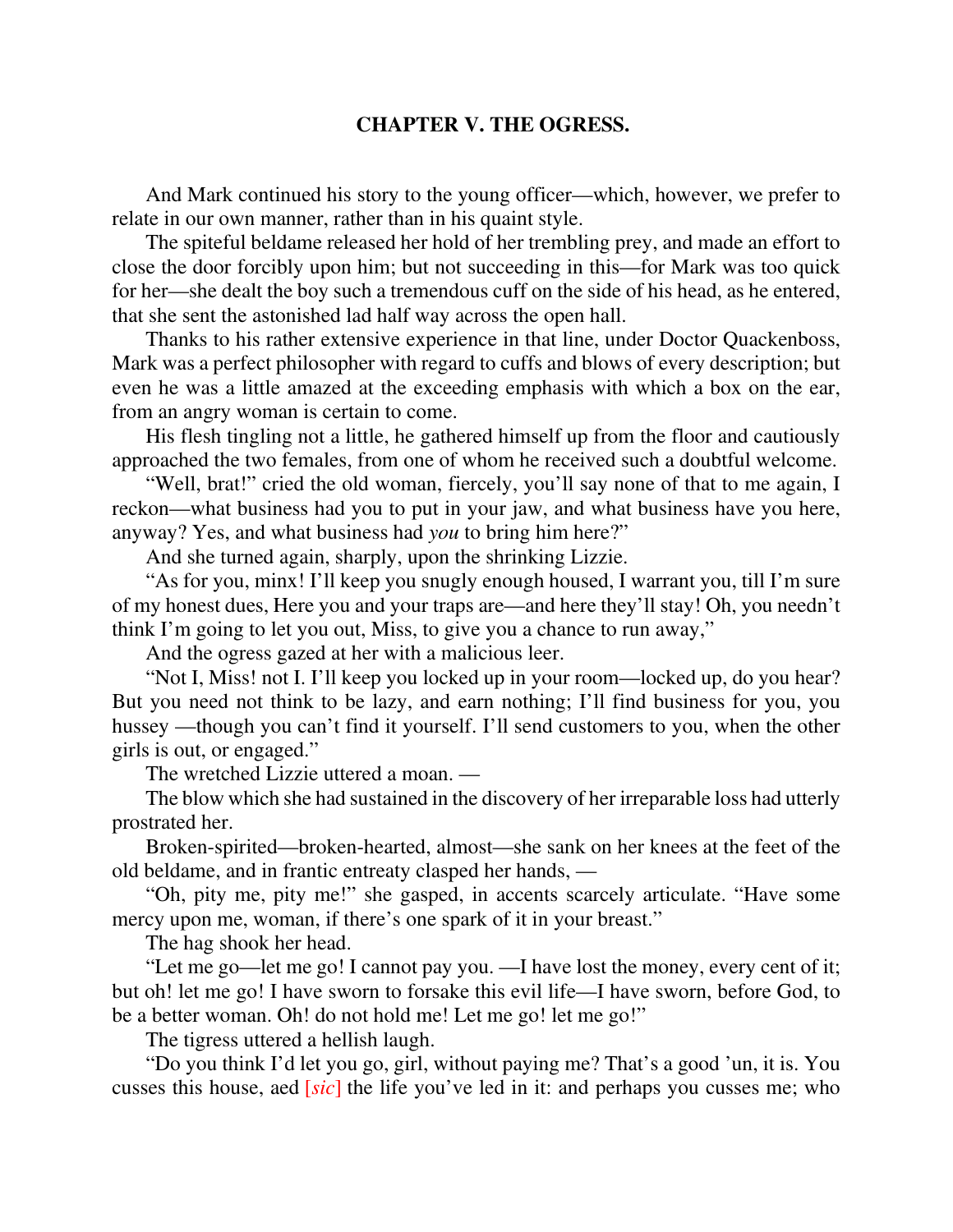knows? But you've got to stay here till you've paid up—that's the fact. I'm glad on it glad you can't pay me!"

And the malignant hag again chuckled hideously.

As for Mark,—the generous-hearted boy had already heard (to use his own expression to Clinton) 'much more than he could stand,' and not being able to hold in any longer, he deliberately took the lost purse out of his pocket, and drawing one step nearer to the kneeling and sobbing Lizzie, was in the very act of placing it quietly, and without a word, in her hand, when certain words pronounced by the vindictive mistress of the house, caused him to change his determination. The words were, —

"Cry away! away! and much good may it do you. It's lucky you lost that money, for I'd take every cent of it away from you, and then charge it as board paid in advance, I would."

Mark drew back his outstretched hand, instantly, and the purse was quickly returned to his pocket. It was no time, then, to restore it, he saw.

Hardly had he concealed the purse so wisely retained, when the old woman gave utterance to a most masculine whistle, and the sound of men's footsteps were heard coming down from the chambers above.

The shrewd and experienced boy needed not to be told that these footsteps were those of the ruffians usually kept in reserve by the keepers of dens like the one into which he had penetrated.

Instantly springing to the drooping Lizzie's, side, he energetically called on her to seize the opportunity and escape with him from the house.

"The street-door is open," he cried. "Come on!"

But the hag's eye was as quick as her termagant tongue, and slamming back the open door, before he could prevent her, she threw her whole weight against, and cried to the villains above to hasten to her help.

Mark was strong, for a boy of his years, but he was not strong enough to move a woman of her large size from the door; for, in comparison with his own puny frame, she was a mountain of flesh; and one or two well-delivered blows from her fat, stout fists, proved that the virago was possessed of the manly art of pugilism, as well as the accomplishment of whistling.

Nevertheless, Mark obstinately continued his futile efforts to wrench the ogress forcibly from her position against the barricaded door, unappalled by a torrent of abuse from the enraged old beldame, who did not desist from her repeated loud calls to the villains who were hurrying to her aid.

In another moment the men were upon him, and now the boy had quite a different enemy to deal with.

Before he was well aware of their coming, the lad was set upon front behind and thrown down.

Scarcely a dozen words passed between the ogress and her tools; she flung open the door which she had so obstinately endeavered [*sic*] to keep closed, and making one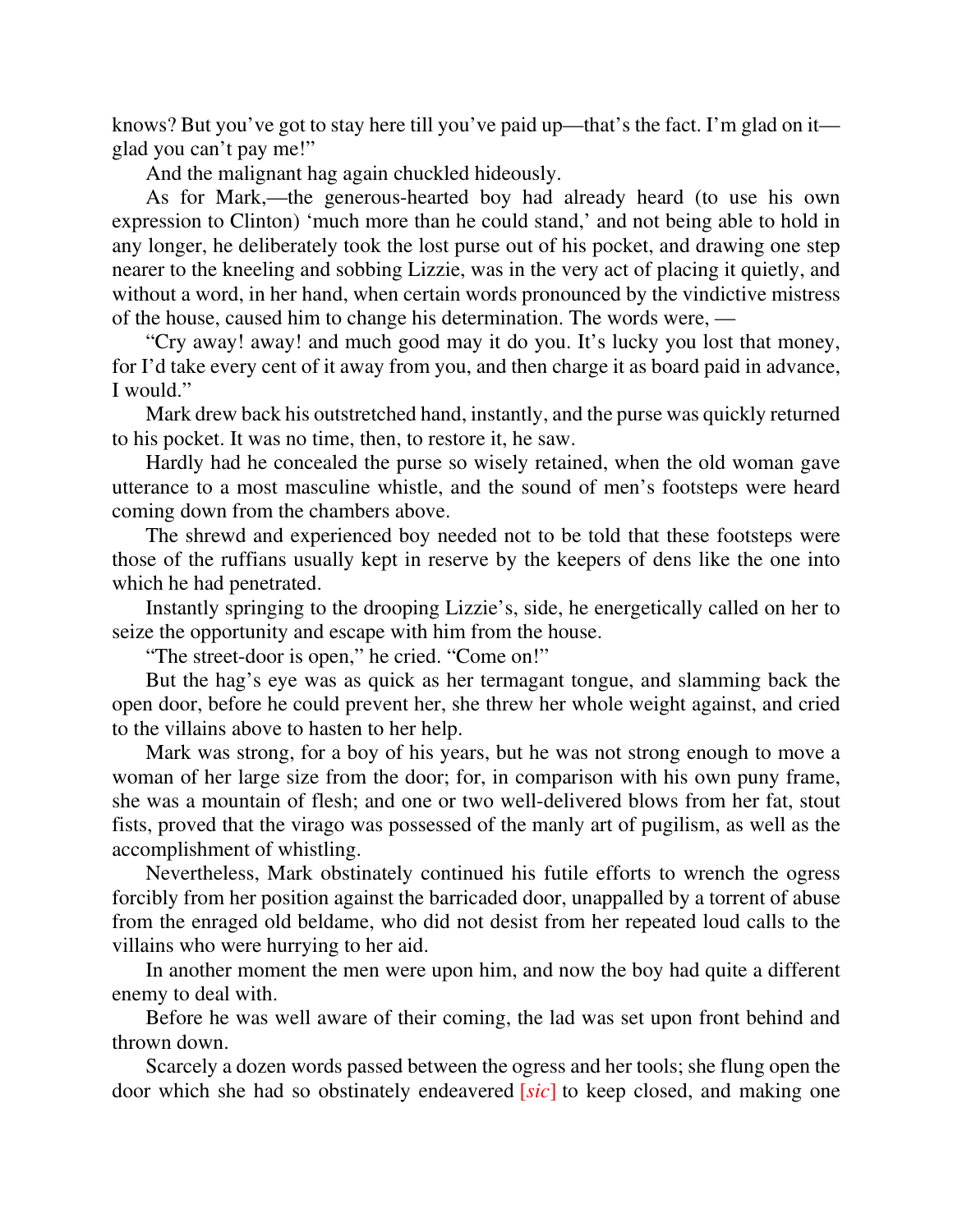bound to the side of the young woman Lizzie, who was faint with terror, grief and despair, she held her by the shoulder with the grasp of a tigress, to prevent the escape of the wretched girl; while the men, seizing upon the boy, tossed him forcibly out into the open street.

Mark rose, severely bruized, in time to hear the street-door bolted upon him; and having first made sure that none of his bones were broken, he next satisfied himself that the purse, with its contents, was equally safe.

\* \* \* \* \*

"And with it,' said Clinton, as the boy closed his tale, "you came to me? Was it not  $\mathbf{so}$ ?"

"Exactly,' said the boy, "I believed she had one friend left, beside myself, and so I came here. But why I did not come sooner, was be——"

Before he could finish, the door of Clinton's chamber opened suddenly, and Gumbo, exhibiting signs of great pertubation, burst into the room.

Francis Clinton started up abruptly, demanding the cause of the intrusion. But it was at least full three minutes before the stuttering and breathless African could give an intelligible explanation.

The slight illness of Mrs. Mathews had taken an unfavorable turn, and was increasing to an alarming extent; and the minister's wife had requested that the family physician might be instantly summoned.

"Worse! still worse! is it possible?" ejaculated Clinton, and seizing his hat he rushed from the room, exclaiming, —

"A physician! I will go for him, myself, immediately!"

The next moment Mark was alone in the chamber.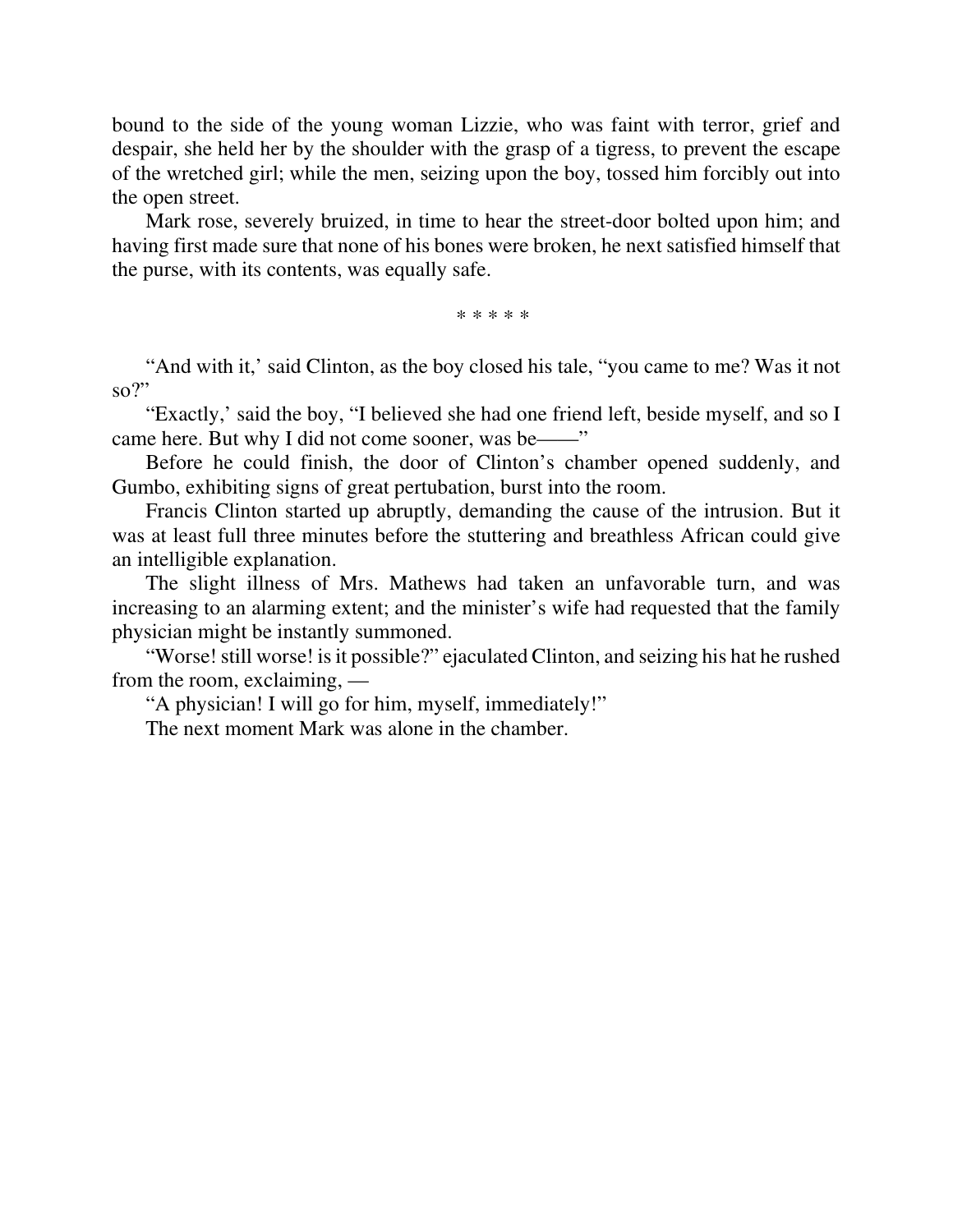## **CHAPTER VI. AN ALARMING DISCOVERY.**

Comprehending very little of Clinton's reasons for his precipitation, Mark, notwithstanding, felt tolerably satisfied that the young gentleman, in all probability, would wish him to await his return, though he had not stopped to stay so.

Ten, fifteen, twenty minutes elapsed, without his coming back; and Mark, who was naturally of a most active turn of mind, looked around for something to employ his own attention, in the meanwhile.

There was the confusion and noise of a considerable bustle about the house, and Mark, who delighted in bustle of any kind, went to the door of the chamber and peeped out into the entry.

Servants were coming and going, in a hurried manner, from the room opposite; but almost the first person whom his searching glances rested on, was the burly figure of the stalwart Gumbo, whose intelligence had caused his master's hasty departure, and who was standing at stiff as a post before the chamber of his invalid mistress stretching out his long neck to get a stolen glimpse in at the door, through which the maids were constantly passing to and from the bedside of Mrs. Mathews.

The mischievous boy's shrewd eyes twinkled with pleasure, as he thus caught sight of a living subject for his roguish propensities, and quite sure of having found a prolific source of amusement, he went softly up to the huge negro and, reaching up, clipped him on the shoulder.

Gumbo whe[e]led round, in something of a hurry, but recovered his composure on perceiving that it was Mark who beckoned him into the chamber.

"De Lord lub you, Massa Mark, I thought it was the doctor."

"Old Quackenboss?"

"Lord, no. It am de family physician dat Massa Clinton am gone arter—our family physishun," replied Gumbo, with considerable importance.

"Want to know, Gumbo!" returned Mark, ironically. "I suppose, now, he has gone in search of him to see if something carn't be done for that tarnation tape worm of yours, you know."

But, contrary to Gumbo's customary mode of receiving condolences. he hastened to make a sudden gesture of awkward warning to the boy, and gutturally ejaculated, with a frightened look, —

"Hush! de Lord forgib you, hush! Keep dark; for Heaben's sakes do! If my young massa was to heah you, dis nigger nebber surbibe it! Nebber! nebber, as long as you lib, 'peak one word to Massa Frank 'bout dat debbilish tape-worm!"

And Gumbo wriggled about and grinned with such unmistakable symptoms of fright, that the apothecary's boy could only refrain from laughing long enough to ask, with a chuckle, —

"Why so Gumbo?"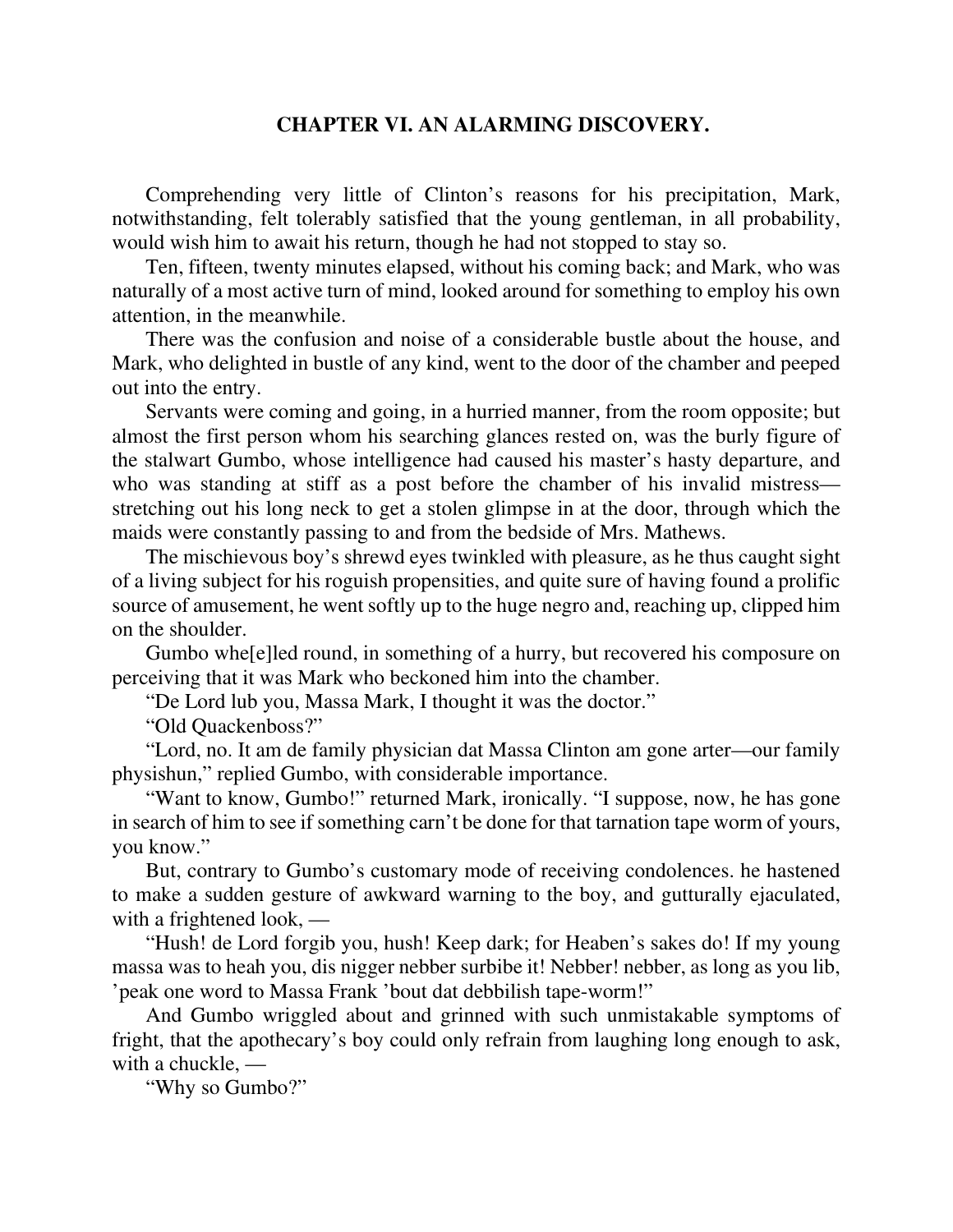"Cost de berry debble heseff be to pay, if you ebber does! He got a carvin'-knife, Massa Clinton hab, and he offer to 'plit dis nigger's 'tomach open, and rip de dam t'ing out all alibe and kicking! Gor-a-mighty—what you laffin at?"

Mark, in fact, was so tickled by the idea, that he had gone off into strong convulsions on the floor, immensely amused at the intelligent Gumbo's total unsuspiciousness of the good-humored trick his young master had played him.

The trick itself—through which Mark at once saw—instantly suggested another ingenious idea of his own to the boy's fertile mind.

To conceive mischief was to put it in execution; and the knavish Mark, putting on a solemn countenance, in sorrowful tones began his attack.

"Gumbo, is it possible you have not heard the news? It's all over town—everbody is talking of it."

"De new? —what news? Ebberybody am a talkin ob it, is dey? No, dey isn't—old Dinah isn't!"

The negro stopped, a little scared at the increasing solemnity of Mark's lugubrious countenance.

"De good Lord delibbher us, how solemn-cholly you looks, Massa Mark! For de holy possle's sake, vital 'tupenderous c'lamity hab happened?"

With the longest possible face, he could put on, Mark heaved a huge sigh and replied, —

"Gumbo! Gumbo! The cholerer is in New York."

Gumbo's long shanks executed an incontinent jump of two yards from the spot.

"De cholerum! De chol—er—um! What *dat?* What de debbil dat long word mean? He an't a new kind ob tape-worm, am he?—Oh, de Lord! oh, de Lord!"

Mark groaned, sighed, and then groaned again.

"De Cholerum in New York! de debble it be! What will become ob me now? Hebben hab mercy upon me. What an unfortoonate nigger I is!"

"Very," groaned Mark.

And Gumbo, with his goggle eyes half-way out of his head, glared away in stupid terror at the grievously-elongated visage of the melancholy Mark.

Gumbo quaked in his shoes.

"Massa Mark! in de name ob de fourteen Evangelists! what am de natur ob dis 'bominable disease?"

Mark's groans were, this time, more sepulchral and grievous than before—every fresh one causing Gumbo to dance, like a bear on hot plates, till his heels were sore with the exercise.

This, however, was just the intelligence Mark most desired to impart, and the mischievous lad did not suffer the opportunity to slip by unimproved.

"The nature of it, Gumbo? Ah!" and he shook his head, sorrowfully, "ah, I daren't tell you that."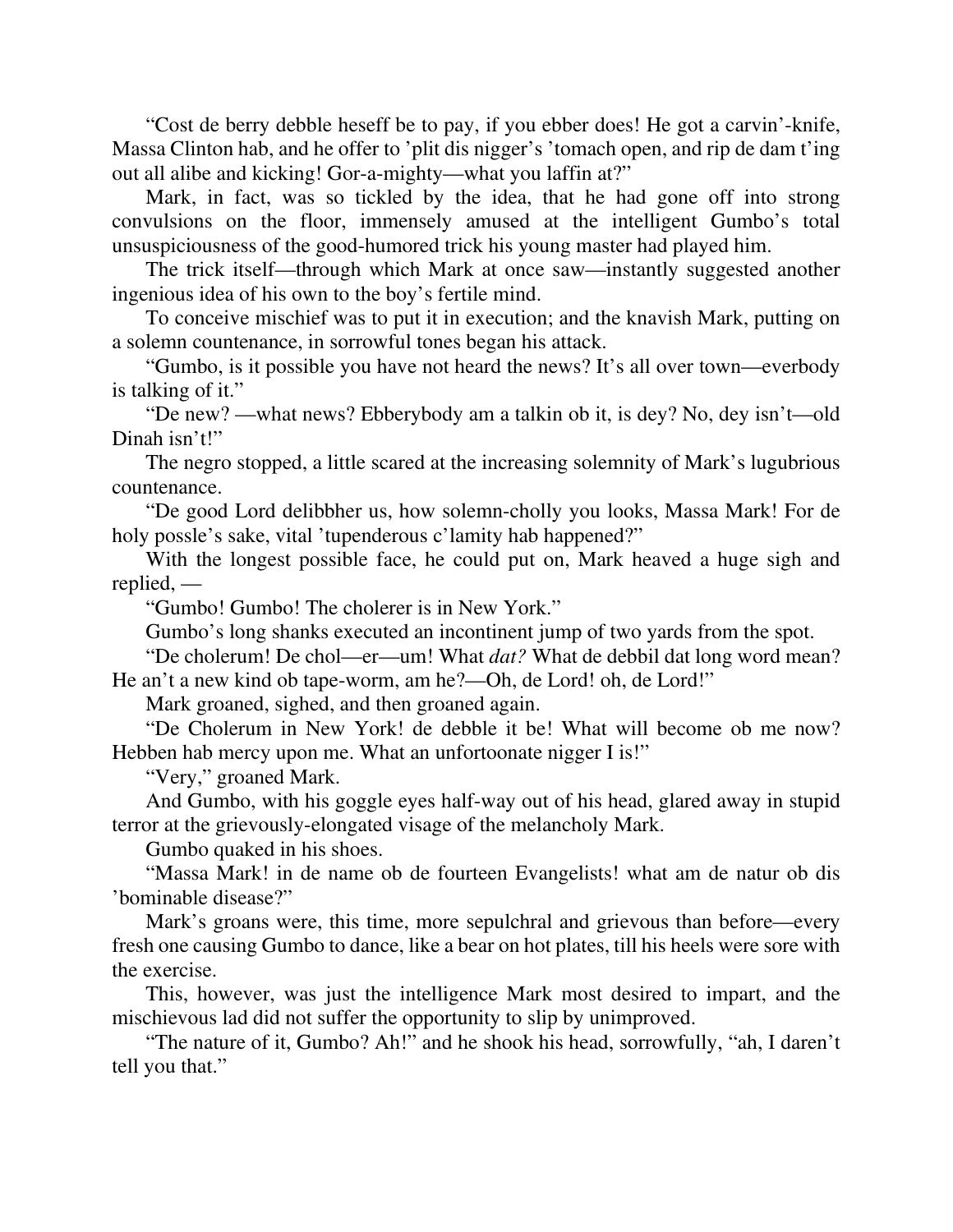"But you must! Massa Mark," bellowed the unfortunate individual, in an agony. "Do 'splain dat—'splain it to dis nigger, quick! —If you don't 'splain de cholerum, p'raps me hab it, widout knowin it."

"Rather guess you'll find out you *have* got it, soon enough!" chuckled the incorrigible, *sotto voce*.

Then the lad responded, in most lachrymose tones,—

"Oh, Gumbo, Gumbo! It's a—n horrible' fact, but truth must be told; and—and it's an invol'ntary bonfire, inside of a man—a spontaneous combustification of the whole human frame, kindled by eating too much dam soup and pepper-sass and of which the unfortunate victim is sartin sure to die in something less than three hours and a half if he don't survive any longer."

A tremendous howl of horror went up from Gumbo.

"Hebbens and earth! 'Pontaneous combustifercation!—clam-soup and peppersass," yelled the affrighted blackee.

"Yes, poor Gumbo!" responded Mark, dolefully.

"Die and gib up de ghost in tree hours an' a half, eh?"

"Yes, the victims seldom survive the first appearance of the disease so long," replied Mark.

"And dis nigger swallered a whole brimming bowl ob it for his breakfuss, dis mornin'—sure as I is a dead nigger dis night! Git out ob de way—git out ob de way! *I hab got de cholerum!*"

And actually knocking down Mark, who stood in his way, the half-witted African rushed out of the room, across the entry, and down the stairs—never once stopping until he found himself in the presence of old Dinah herself.

Roaring with laughter, Mark rolled on the floor, coming more than a dozen of times within an inch of self-strangulation.

The whimsical incident had not yet fully lost its remaining powers of amusement, when, some ten minutes after, his quick ear caught the noise of the opening street door, and he presently saw the handsome figure of young Clinton ascending the stairs, in company with a certain crave and sober elderly personage, whom Mark set down as the family physician.

The young officer left the medical attendant at the door of the sick room, saying a few parting words to the doctor, and then crossed to his own chamber, with a slow and thoughtful step.

He started slightly on perceiving it already tenanted by no less an important individual than Mark—the boy. and his business with him, having probably passed altogether from his mind.

The young midshipman slowly seated himself and said, —

"Now, my good boy, I will hear you out, if yon have any more to add to what you have already told me."

Mark needed no second invitation, and replied, —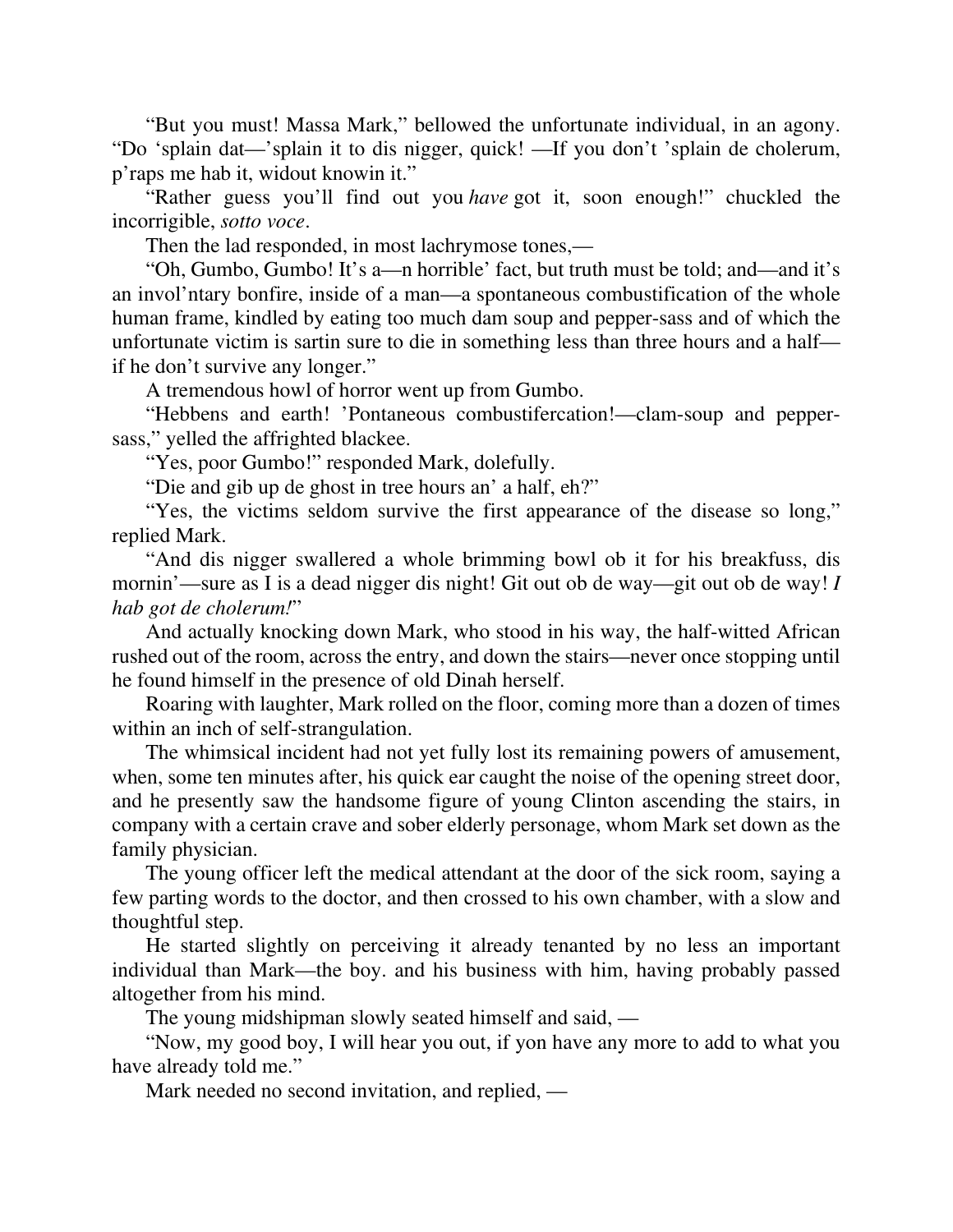"I was on the point of telling you, sir, how it was that I happened to wait so long before I came to you with the purse I found, and the story."

"Well, I will listen to your explanation, now. What was the cause of the delay?" inquired Clinton.

"It was all owing to old 'Lihu Quackenboss, the bloody old sinner! he had me shut up for two days and a night in an infernal dark hole of a closet, with a couple of good wallopings into the bargain, by way of something tasty."

"But what did you do to deserve such punishment?" asked Clinton.

"Being out so late, without being able to give a satisfactory 'count of myself though, shoot me! if I could help thinking there was I quite as much need of his giving an account of himself, too, arter what I once seed of him."

Clinton, with some quickness, then demanded if the boy had suffered his master, the druggist, to suspect that he had been recognised, at the time and in the occurrence alluded to.

The lad instantly replied in the negative, adding, —

"I hope you didn't think, sir, I was green enough to do that. I had to wait till I could get out of that darnation closet, and then I came straight here, hoping——"

And hesitating, the boy paused, without saying what.

"Hoping what, my good lad! Speak up—do not be afraid," was Clinton's encouraging bidding.

This time Mark answered boldly, —

"Hoping and b'lieving, sir, that you would do something for that poor Lizzie, and not let those precious covies coop her up there till they've half killed the girl, sir."

The boy spoke with feeling, and Francis Clinton gazed at him with an approving smile, answering, —

"You have not much mistaken me, then, my lad. I will have her out of the clutches of those harpies before to morrow night."

"But you will have to get help to do it, sir," said Mark, earnestly.

"Help we will have, then! I will take a policeman with us. But are you sure you can guide us to the house? —for that I shall want you to do."

"Sure as a brick, sir. I knows the place like a book!"

"So much the belter; you will be useful, then. I will set out with you this very night, if nothing should prevent. That poor girl has shown a disposition to repent and reform, and God forbid that I should neglect the opportunity of plucking a brand from the burning!"

He arose and paced the chamber, and then added, earnestly, —

"I know not who she is, boy, any more than yourself; but whoever she is, and whatever she might once have been, I think it my duty to take this course, and this course, therefore, I shall take. Come here to me, my lad a moment."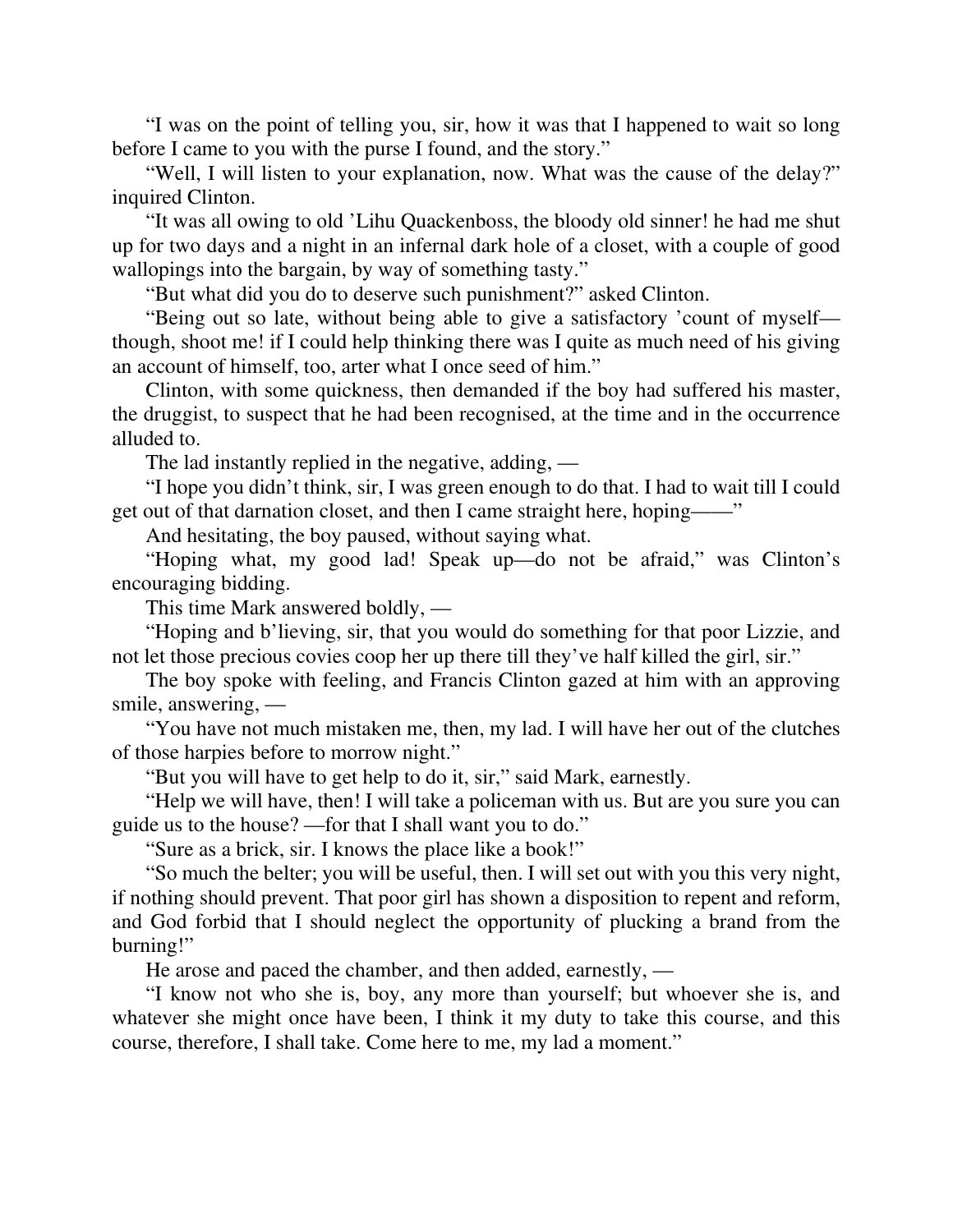Mark sprang to his side at the call, and Clinton, taking out his note book, wrote  $\&$ few words upon one of the blank pages, which he tore out and handed to Mark, after folding the same in the form of a billet and directing it on the outside.

"Can you read?" inquired Clinton, of the boy.

"Yes, sir."

"Then take this note to the address of the chief of Police, and bring me back his reply, he will appoint an officer to accompany us, and do you be in readiness by ten o'clock this evening—we shall go then, or to-morrow night at the very farthest."

"I won't fail, sir—not I," cried Mark, full of delight.

"Do not, on any account. And now hurry away with your note. That fallen but unhappy creature must and shall be rescued from the clutches of the ogress and her foul minions."

Francis Clinton continued to pace his lonely chamber, long after Mark was gone; but gradually his thoughtful tread slackened, and ceased at length altogether, before the gilded portrait of a middle-aged lady, which adorned the walls of his luxurious apartment.

It was the portrait of his ill-fated mother, — the minister's third wife, who had died of the Cholera seventeen years before!

He was still dwelling lingeringly and sorrowfully upon it, when a light finger was upon his shoulder, and turning round, he beheld the familiar face of the familyphysician, who had entered his chamber so quietly as not to disturb him in his abstracted gazing upon the dead lady's picture.

But there was something in the expression of that countenance, which sent a chill to the young man's heart—and before he could falter forth the trembling inquiry which died on his lips, the pale and agitated physician had whispered, with deep emotion, these few but expressive words,—

"As sure as we stand here, Francis Clinton, poor Mrs. Mathews is *stricken with the cholera!*"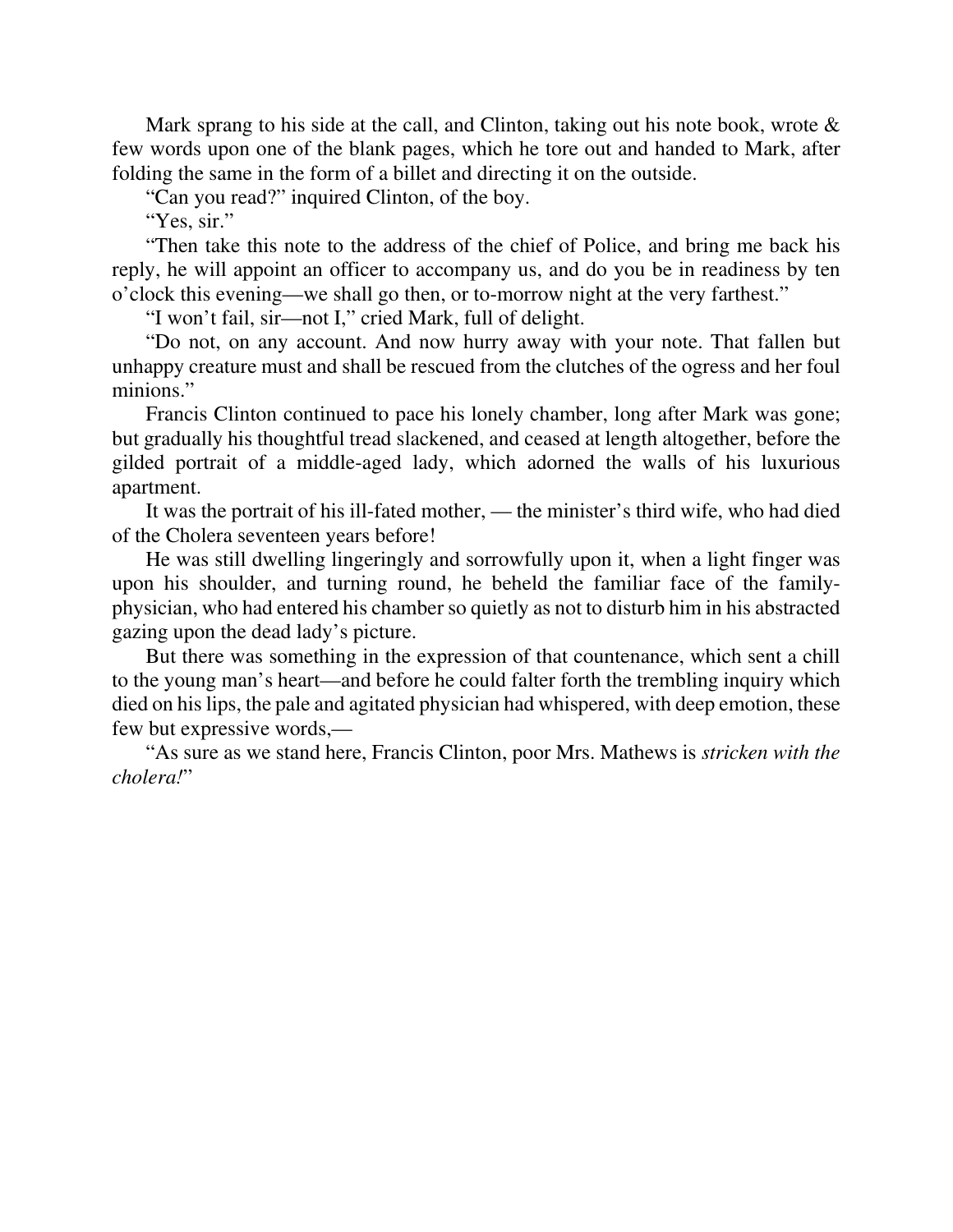## **BOOK FOURTH. THE MYSTERY BROUGHT TO LIGHT.**

# **CHAPTER I. THE VAMPIRES.**

For ourselves, the time has now come when we must lift the veil from the mystery and unfold, in all their terrors, the secret deeds of dread and darkness by which the mightiest metropolis of the Continent had been, for four days, plunged into the clutches of the pitiless pestilence.

It was the night following the day on which the Rev. Newton Mathew's fourth wife had been attacked by the cholera—stricken down by the same mysterious scourge which had swept away one of her predecessors, seventeen years before.

Around one of the score of city churchyards, one hour after midnight, three men were hovering.

Carefully examining the surrounding space, apparently with the view of satisfying themselves that no watchful eye was on them, two of these three men began silently to climb over the tall iron paling, which encircled the grave-yard within its wide-reaching arms, and then as quietly struck out into the enclosed area, leaving their single companion remaining on the other side, possibly for the purpose of communicating a ready alarm, in case of necessity.

Keeping close under the shadows of the drooping willows which formed the melancholly ornaments of the burial-place, the twain who had thus penetrated into its solemn solitude continued to steal along, until they had gained its heart.

Not a word, not a syllable had been as yet spoken, when the two men halted, by common consent, and each fixed his glance upon the other.

The night was as dark a night as ever shrouded a slumbering city in gloom and obscurity.

Far off twinkled the waning street-lights, two thirds of their number quenched hours before; but no feeble glare of flickering gas found its way to that secluded solitude, which the clouded skies had no starry eyes to look coldly down upon.

All was darkness and desolation around, as the two men paused in the burialground.—The first to halt was a man of dwarfed stature and deformed proportions; who, flinging from him a heavy cloak that had partially covered his distortion, without being able to conceal his diminutive height, threw down upon the grassy soil several implements of labor, which though fashioned of weighty metal, returned only a dull sound as they struck the yielding ground.

The other of the twain, who was tall and gaunt of frame, affording a singular contrast to the dwarf, also laid aside his cloak, which was finer in texture and richer than its fellow; and as his left hand, somewhat hesitatingly, freed itself from its folds, an iron wrench and a chisel were disclosed in the grasp of the right, which appeared to be slightly trembling.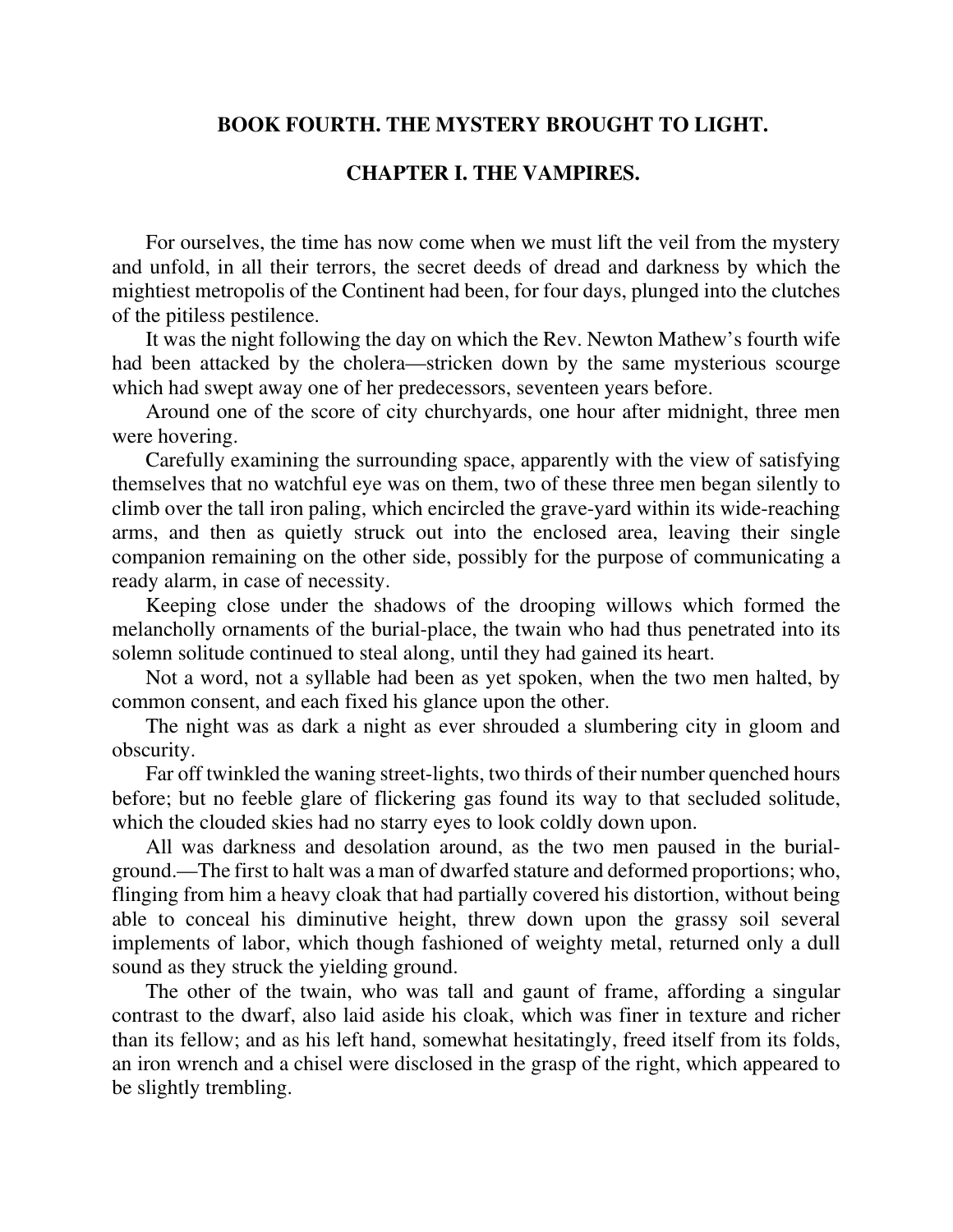But the reader has already recognised these two men, without the help of this explanation, as Broken-Back, the Outcast, and his reverend comrade.

Broken-Back, as the iron tools struck the earth, uttered a low, exulting laugh and glanced on every side around him.

The precise spot which had proved their halting place, was the centre of a crowd of clustering tombs, which covered the extensive area of that solemn and gloomy field.

They rose on every side, those clustering tombs, with their stormy walls, and their solid roofs, and their iron doors,—the granite houses of the dead, the marble mansions of mouldering mortality.

Lowly and peaceful, scattered here and there, were the humble and the grass-grown graves, which nestled at the feel of those haughtier monumental piles, in their close but unpretending neighborhood.—Yet few, very few were they; for the massy vault, and the stately sepulchre, that so proudly towered above their simple mounds, bore testimony that there was one of the final resting-places of departed opulence and luxury.

The dull clang of the falling metal was not all that followed Broken-back's exulting laugh, for the same instant he turned and accosted his companion, —

"This makes the fourth burial ground we have visited, I believe."

The remark was more assertion than inquiry.

"The fourth!" uttered the other, with a deep, strange emphasis.

"The fourth, I am sure," pursued the original speaker; "for last night our visit was to the Potters' Field—and that was the third!"

"The Potters' Field!" again echoed the tall, gaunt man, with a shivering sort of voice. "Yes; the third was the Potters' Field."

"And now we are in B—— Place Cemetry," with a low laugh said the hunchback.— "Ho! ho! they talk of death levelling all distinctions; but here we are among sculptured tombs and marble monuments, and last night, at this self-same hour, we were prowling about the noisome swamp, where the penniless wretch and the homeless poor are cast to rot; the shallow pits and the gaping hollows, where the city buries its pauper dead, in graves one above another, as dogs are thrown when they die! Oho! this is humanity!"

The voice of the hunchback was the voice of a mocking-fiend!

The minister answered not a word. But Broken-back stooped and gathered up one of the iron implements which he had thrown to the ground. As he took it into his hand, again, he gazed upon it with a grim and savage smile.

It was a chisel, a long, sharp chisel, with a hammer attached at the other end. On the ground, at his feet, lay a screw-driver, a crowbar, and a bunch of keys.

These keys, after examining closely the keenness of the tool in his hand, he also picked up and inspected them in the same manner and with the same sarcastic and ominous expression upon his repulsive visage,

These keys were large, heavy and numerous, and each, apparently, varying in size and shape from the others. Selecting a particular one from the ponderous bunch, he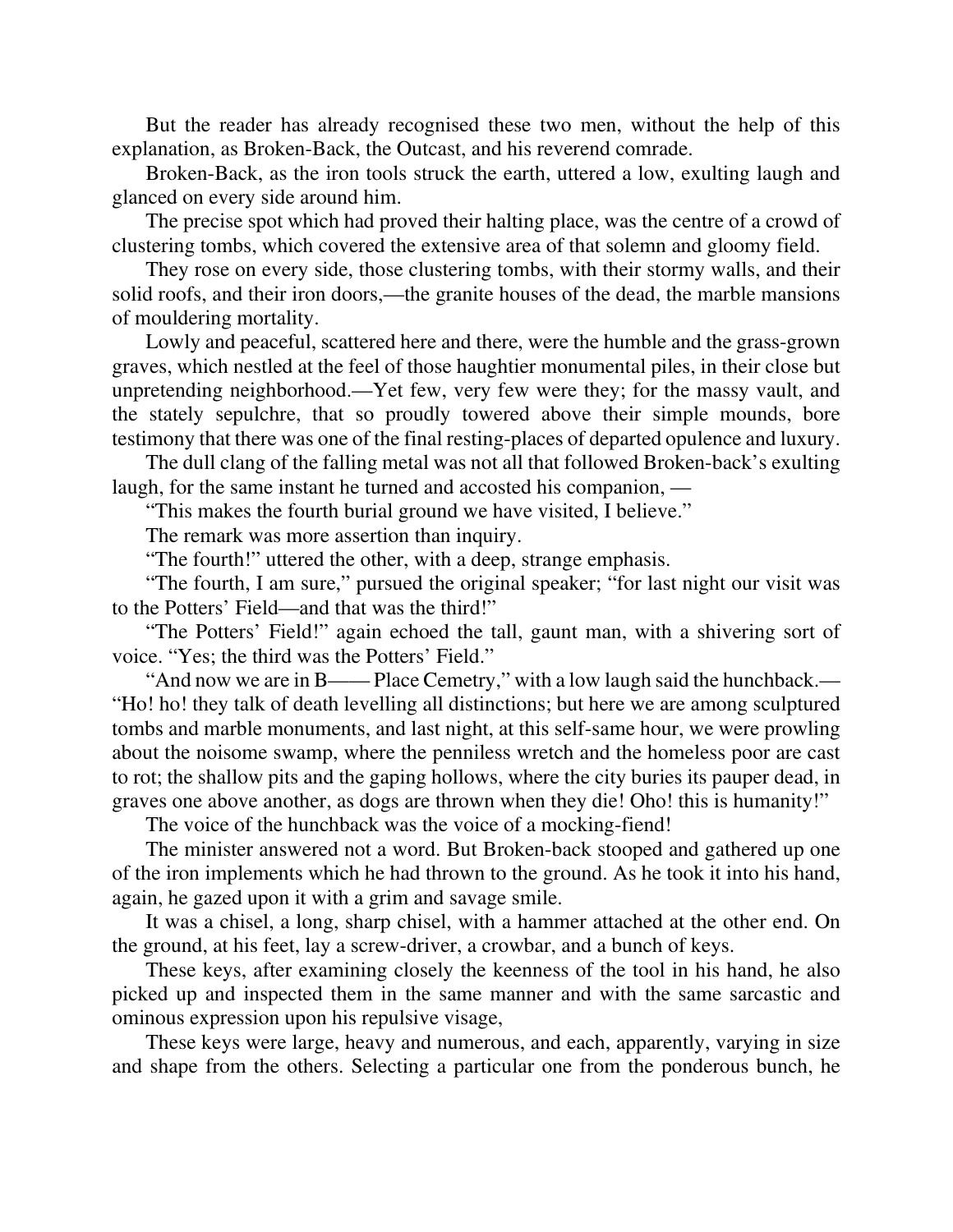approached him, and inserted the key in the strong, firm lock that guarded the huge iron door.

It entered the wards, but did not turn the bolt, and Brokenback, drawing out the key, supplied its place with another. The second, however, was not more successful than the first; and when, one after the other, he had tried the entire bunch, none of them were found to answer the desired end.

Then, with an impatient ejaculation, the hunchback threw away the keys, saying to the minister.

"Curse the things! not one of them will fit, though they answered well enough in the burying-grounds where we have been before. I suppose your rich folks' tombs are furnished with some patent locks or other, to keep out the body-snatchers. But they can't keep out what is a hundred times worse than body-snatchers—they can't keep out *the vampires* and the ghouls!"

A shudder might have been seen to pass through the gaunt frame of the clergyman, had not his companion, the hunchback, prevented himself from observing him, by bending down to repossess himself of the chisel which he twice had dropped.

"We must have recourse to this," he muttered, feeling its sharp edge.

A moment after, the powerful tool was inserted in the iron hinge, which three blows from a hammer separated.

As the door hung by a single remaining hinge, Broken-back, while he again raised the hammer to attack it, said to the minister, without turning his face toward him or ceasing from his work, —

"All seems quiet, now; suppose we call Quackenboss?"

In a suppressed voice the preacher replied that he had no objection, if the other thought it quite safe.

The hunchback desisted from his work only long enough to cast upon the speaker a sarcastic and scornful glance, and his shrill whistle echoed through the spacious cemetry as he struck the last blow which divided the second hinge.

The door still remained in its place, only held by the adhesion of the lock in its socket, but the preacher's attention was drawn away from the tomb to the fat figure of the little doctor, whose dim outlines were just visible in the distance, as the corpulent sentinel was seen performing the rather difficult feat of climbing the iron pailing which the others had previously surmounted.

The doctor came up at a run, and in a profuse perspiration, looking, moreover, very red in the face; all of which were tolerably satisfactory proofs that he regarded his recent display of agility as a highly brilliant piece of gymnastics, if not, indeed, a decided exploit.

The first simultaneous inquiry of the hunchback and the minister, as to whether he had discovered any person hovering about in the neighborhood, produced a very gratifying negative.

"To your work, then, Vampires!"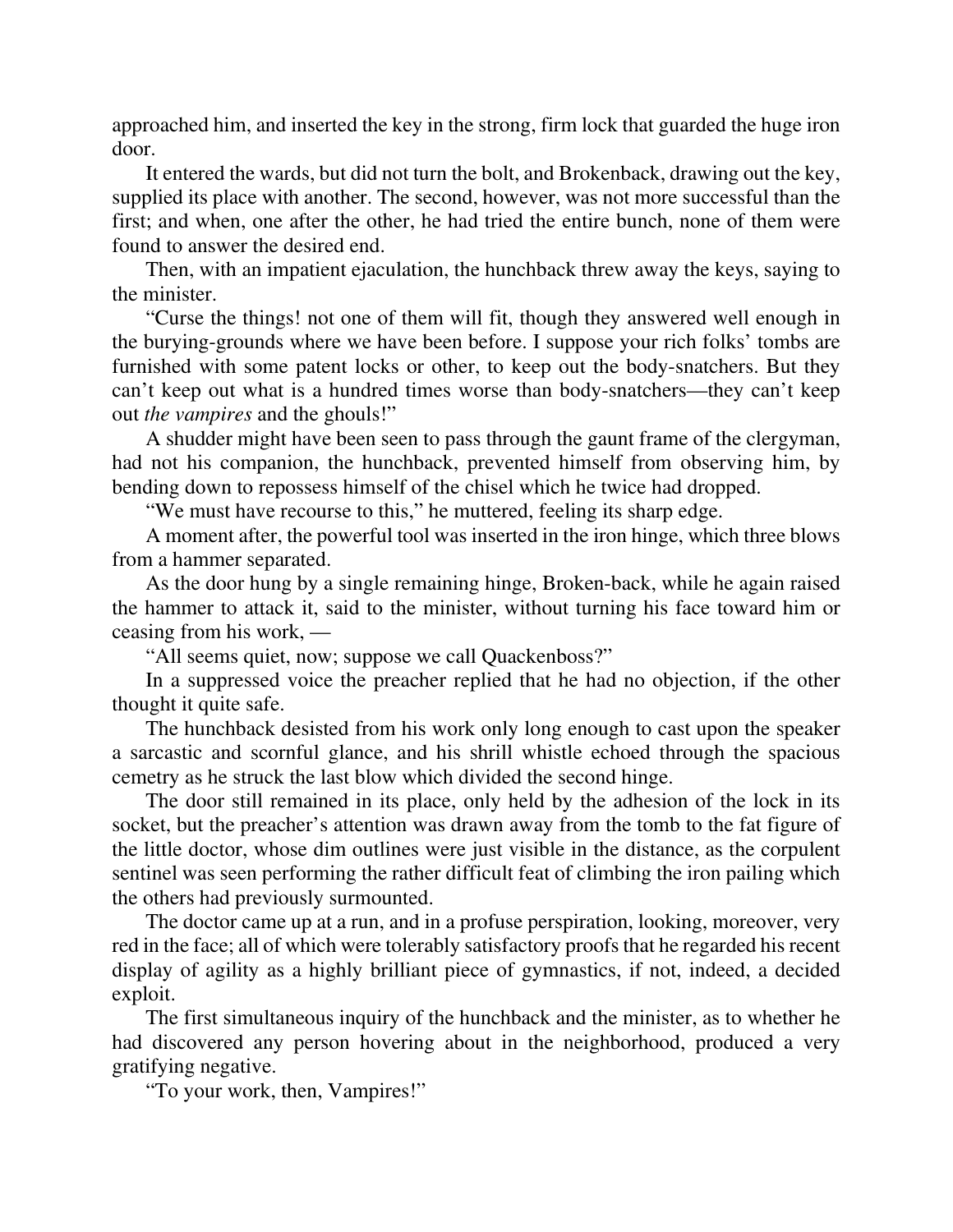The hunchback, giving voice to this ominous command, withdrew his chisel from the last of the severed hinges, though with such evident care as not to cause the loosened door to fall from the slight support of the bolt which still sustained it, and passed on to the next tomb.

"To your work, vampires," again he repeated.

The doctor, who had come provided with similar implements of a mysterious labor, his movements probably quickened by the stern tone of the other, hastened to select a crowbar from the variety before him, and by help of the strong lever began the task of pushing from its socket the slenderly-hanging door which the hunchback had previously deprived of its hinges.

Broken-back—himself in the act of repeating this operation upon the second tomb, furiously turned upon the doctor, as soon as he heard the lever of the latter grating against the door.

"Idiot! what are you about?" he thundered, "Take down that door, if you dare!"

The frightened apothecary dropped his lever, as if the crowbar had suddenly become red-hot, and demanded, in a by no means assured tone, —

"Not take it down? —why not? —what else did you take off the hinges for, if you didn't want it taken down?"

"What! brainless fool! would you throw open that door before the time has come? —that tomb once laid open to the air, do you think a single man here could finish his task?"

The doctor drew back, abashed, muttering, apologetically, —

"I did not think of that!"

"You did not, indeed! It was time that you did, I should think. That door once down, and we should find it impossible to remain ten minutes longer in the cemetery. —Fool! and you did not think of that? Every tomb-door in the burying-ground must be unhinged, before the first one is taken down!"

Now, at least, Quackenboss seemed fully, to comprehend the hunchback's reasons for the prohibition he had imposed; and this time, at all events, he took the best method of averting the possibility of again falling under his displeasure, by closely imitating both his selection of implements and his course of operation.

Broken-Back had substituted the screwdriver for the chisel, and was rapidly unscrewing the hinges or door after door of the surrounding tombs—still exercising, in each case, the same deliberate care in guarding against their fall, *before the desired time*—a precaution to which he seemed to attach so much importance.

As for the clergyman, he had taken a second bunch of keys from his breast, and, inserting them in the locks of some twenty successive tombs, with more success than those of the hunchback, the heavy wards had in each instance yielded to the pressure, and the bolts rolled back; though the preacher was equally guarded in providing against the immediate opening of the iron doors.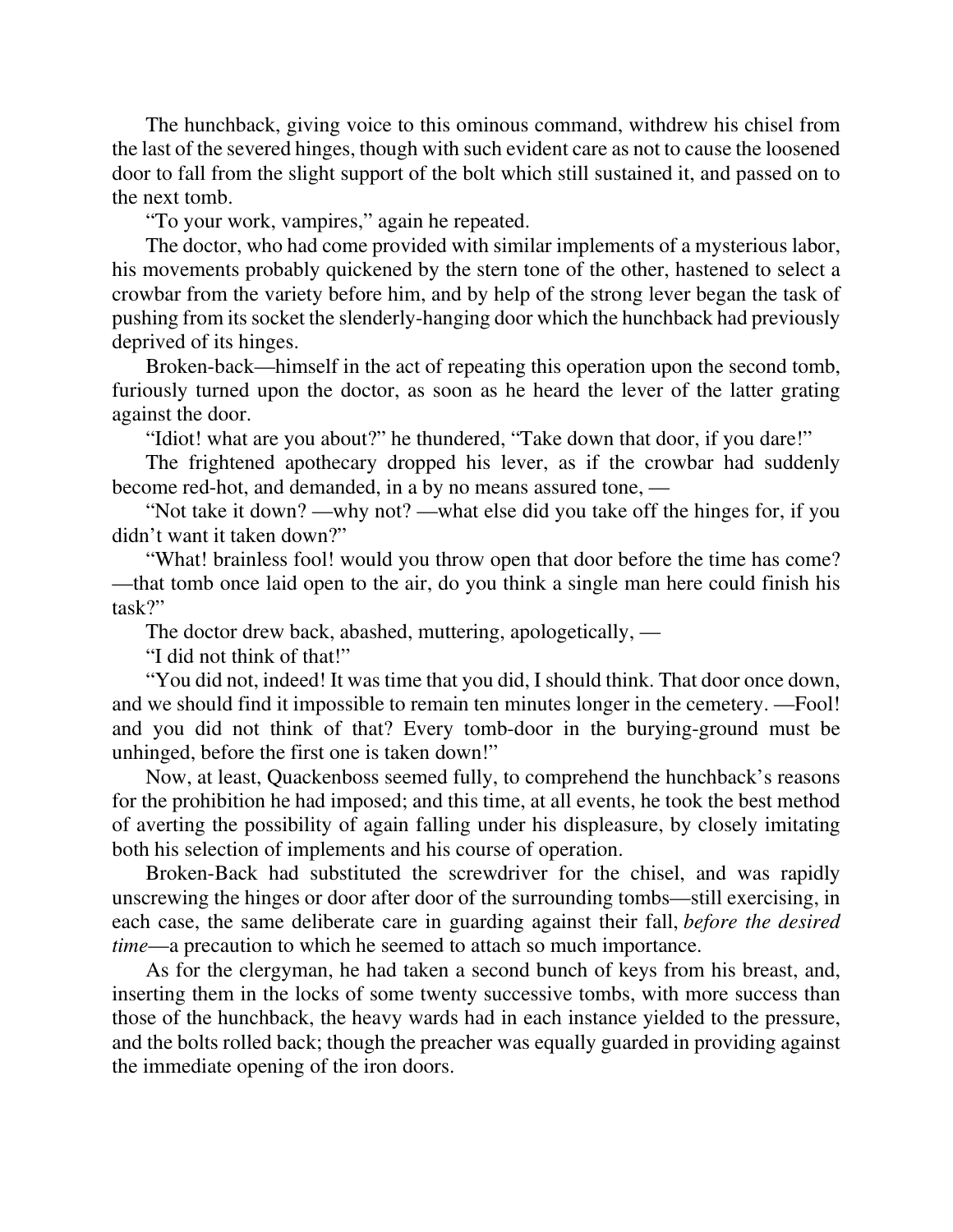Silently the three men worked on together. Occasionally, one would pause to wipe the perspiration from his dripping brow, and to watch the relative progress of the remainder of the trio.

Sometimes, all three would desist from their work, as by one general impulse, and gaze fixedly into each other's faces, seeking to read the expression which pervaded them all, alike.

That expression, seen on every man's countenance, was one of mingled determination, malignity and triumph. In the visages of the apothecary and the preacher there was, however, a lurking apprehensiveness, a kind of secret fear, of which there was not a single sign in the repulsive visage of Broken-Back, whose distorted features exhibited nothing save desperation and malice, and a fiendish exultation which every moment increased and became more fearfully plain.

At the termination of two hours from the time as which these three singular coadjutors commenced their mysterious task, the fastenings of an hundred tombs had been loosened; and there remained, in the burial-ground, not more than a dozen tombs which had been untouched, as yet.

In another quarter of an hour, the whistle of the hunchback resounded shrilly through the cemetery; and, at the concerted signal, his two co-operators, abandoning their several situations, rejoined their ally and leader.

Then the ensuing brief but singular interchange of words took place between the three—the principal spokesman and questioner being the savage Broken-Back, —

"Is it done?"

"It is!"

"How many locks have your keys fitted, Mathews?"

"Thirty-five."

"And all in readiness to be thrown open?"

"Every door!"

"How many tomb-gates have you unhinged with your screw-driver, Quackenboss?" "Twenty-one."

"And my own work counts fifty. That makes one hundred and six. There cannot be many more vaults in the cemetery. Good!" said Broken-Back, exultingly. "Everything is now in train. Let us proceed to the finishing step! What! do you falter! Cowards! you forget you have had three nights' schooling in this. You are no novices, fools. How! do you still hesitate?"

"We are ready," was the slow and half-tremulous response. The apothecary and the preacher were shaking in every limb!

"Disperse, then, to your several stations—and await the watchword. We must be quick—quick as serpents when they sting. Remember—there are more than a hundred tombs!"

The three men separated—taking different directions each.

The harsh voice of Broken-Back once more made itself heard, —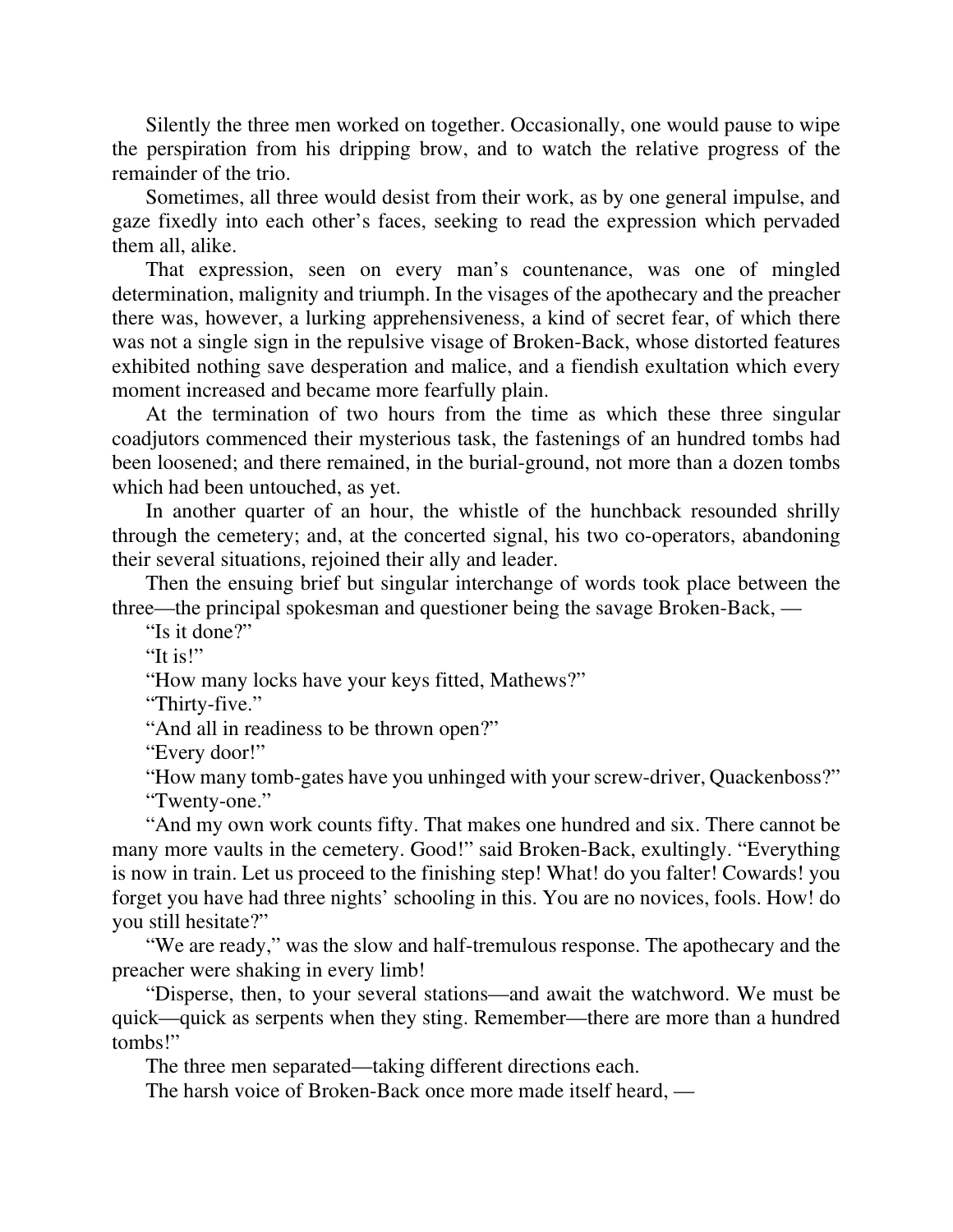"Now! are you at your posts, all?"

Two low whistles were the reply.

Then instantly a hoarse-toned, exultant voice rang fiendishly among the tombs, — "*Let fall! let fall!*"-

A terrific crash, from three different quarters of the cemetery, followed the order thus given. It was as if some ponderous bodies had been hurled from an elevation, and fallen by their own heavy weight to the ground, which gave back the dull, prolonged, hollow sound of a subterranean concussion.

But the startling noise did not cease here. The same clanging roar, the same stunning clatter, continued without the least intermission to resound through the darknesswrapped burial-ground—while the solid earth seemed to shake beneath the incessant and tremendous blows it received, from the falling objects which inflicted these powerful shocks.

And while unceasingly the clashing reports continued, at fast as shock succeeded to shock, did three gliding phantoms pass swiftly from one tomb to another—to the next, and on to the next again!

The iron doors of thirty-five vaults stood open wide! —the massive tomb-gates of twice that number had rolled from their hinges to the ground.

An hundred sepulchres were yawning, open-mouthed!

What was the secret, the terrible secret of these gaping vaults?

Alas! from these hundred yawning and open-jawed sepulchres, the *deadly breath of the Charnel House* was bursting its imprisoned bounds, and mixing with the pure night-breeze that cooled the sleeping city, far and near! Yes—the DEADLY BREATH OF THE CHARNEL HOUSE!

Forth—forth into the mighty town, the silent and slumbering town, poisoning the fresh sweet air, swept the revolting exhalations of the sepulchres.

Forth from the rumbling coffins, —forth from the hollow skulls, were stealing the noisome vapors, born of the mouldering bones, begotten of the rotten flesh!

The *pestilential effluvia* had begun its appointed task; was doing its awful work!

Half a million of human beings, five hundred thousand sleepers, were respiring the venemous atmosphere which enwraps the putrid corpse and corrupts the crumbling dead!

Had they visions of Plague and Pestilence! Were their dreams of—THE CHOLERA?

Death was in that pestiferous air; Death, Disease, and the Dread Destroyer-of faroff Asia's shores. No human being could breathe in safety and health that air; no, not even the fearful friends who had loosed the vials of wrath. Flying, flying like men who knew that delay was death, the three flitting shadows of the gaping tombs met at the gate of the cemetery.

"Away! away, for your lives! Hurrah for the cholera! But remember, remember! one hour before daylight, *we return to close the oven doors!* Hurrah—HURRAH FOR THE CHOLERA!"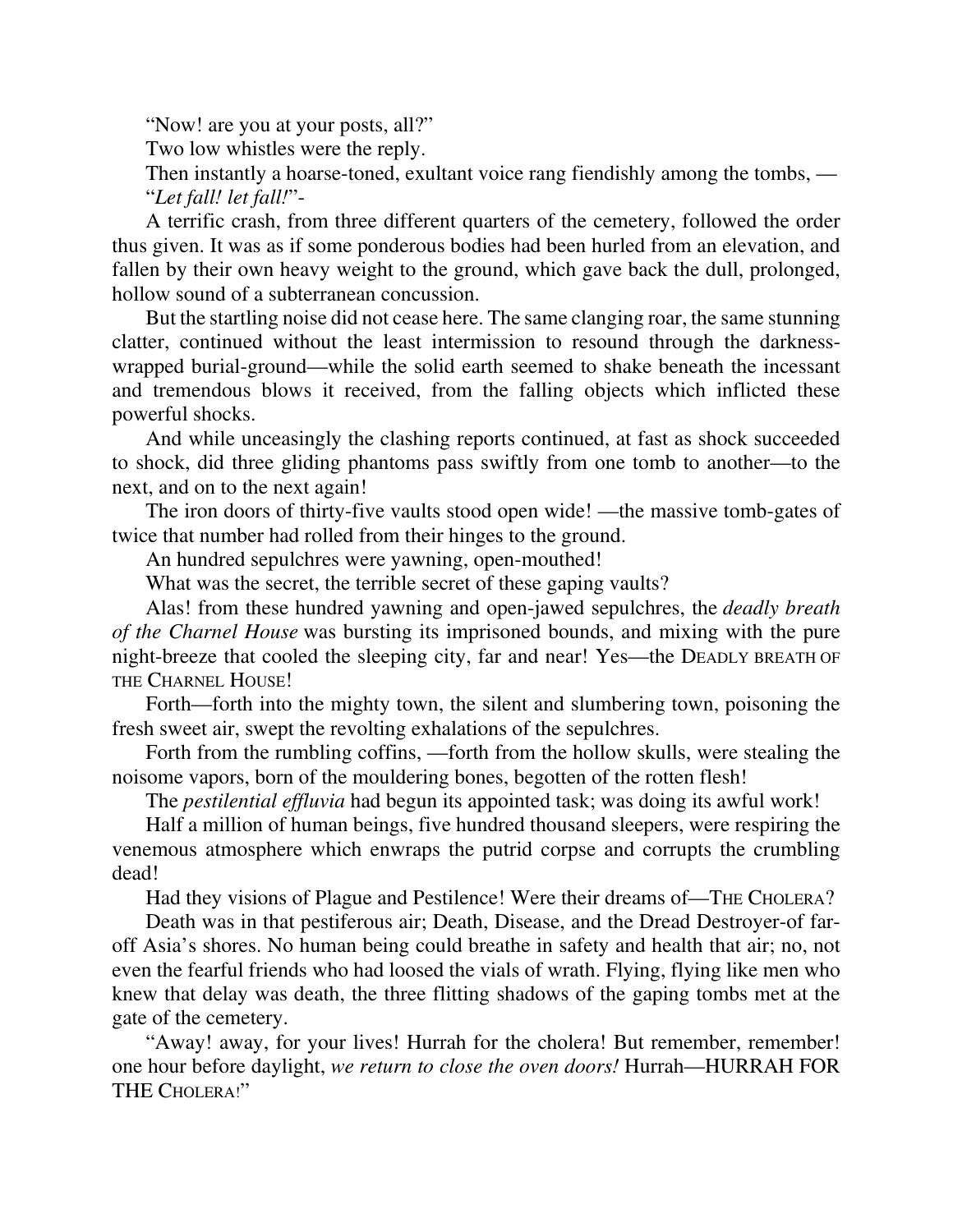That livelong night, the pestilence-breeding air of the yawning vaults blew over the slumbering city—blew over the doomed and devoted town!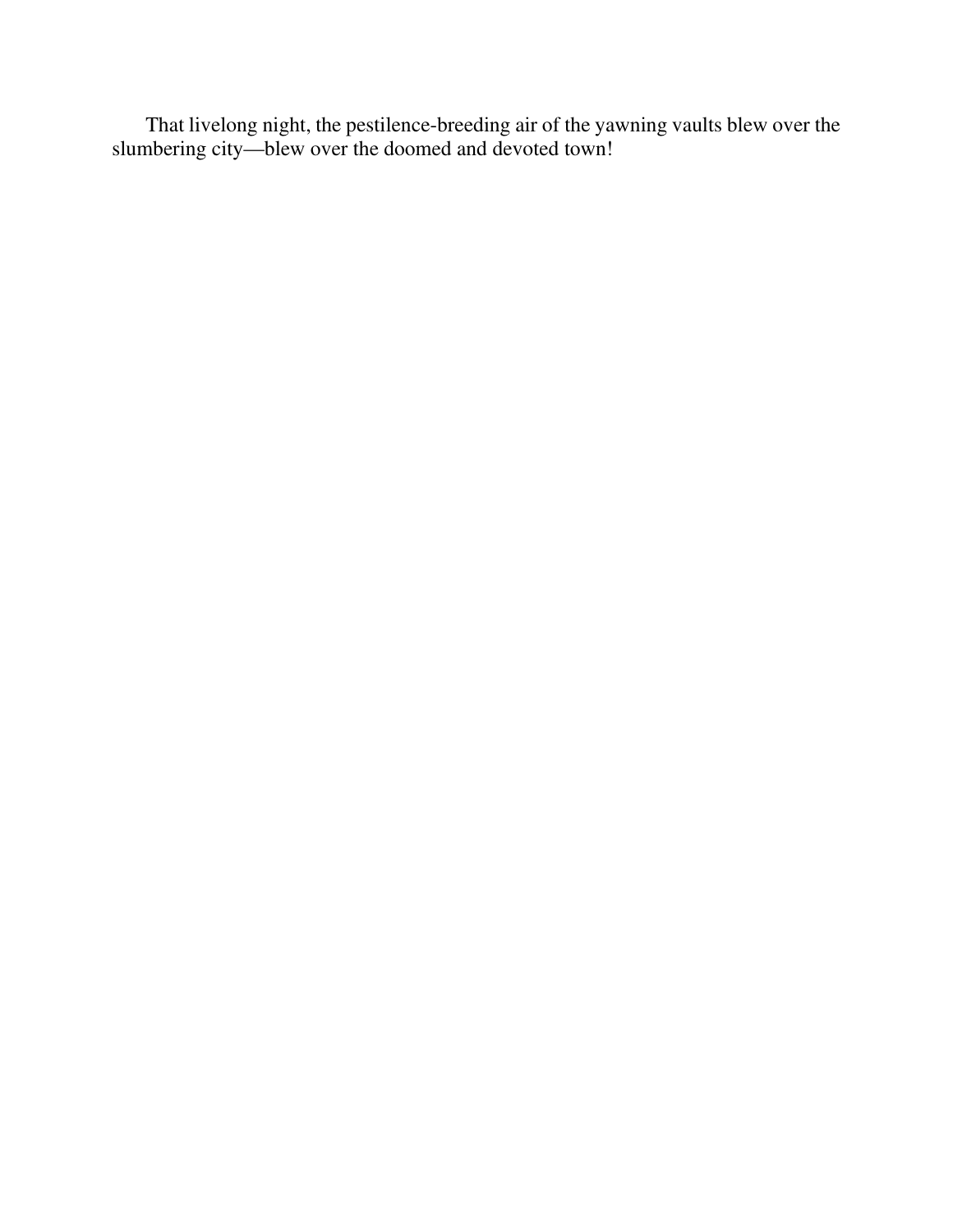#### **CHAPTER II. THE POISONER.**

East and West, upon the North and from the South, the dark, thick, heavy clouds of a gathering thunderstorm overhung the city. At an hour even later than on the former occasions, the preacher, Mathews, had returned home from his nocturnal absences devoted, as he had said, to midnight vigils by a parishioner's sick-bed. He had lain down, as before, to wrest from the day the repose he had lost by night—but not until after visiting the couch of his invalid wife, the announcement of whose sudden attack from the terrible pestilence had produced the wildest demonstration of grief and distress on his part.

So violent had been the exhibition of this sorrow, that the family physician had earnestly recommended his retirement to the quietude and calmness of his own chamber, until the mind of the affectionate husband should have recovered from the stunning shock.

The minister, however, left instructions with the good physician that he should be instantly awakened, if dangerous results should be seriously anticipated; directions which he repeated to the servants, who promised compliance.

The slumbers of the Rev. Newton Mathews were uneasy and broken, but of long continuance, for he had returned greatly overcome with the pious watchings of the night before; and he had already slept away the entire morning, and part of the afternoon, when he found himself aroused from his fitful sleep by the loud knock of the servant.

A strange sneering smile darted over the livid face of the minister, as he started up expecting to hear the annoucement [*sic*] of some alarming intelligence of his wife's situation; but the messenger had not come for that.

He had come to announce to the clergyman, that a gentleman had just called, desiring to see the minister himself.

With some precipitation his master demanded, —

"A gentleman? who was it? Did he send up his card?"

"Yes, sir; here it is—wished to see you in private, he said."

"In private!"

And the minister, who had turned slightly pale, glanced hastily at the address; but the instant he had deciphered it, a quick, red flush suffused his countenance. "He wishes a private interview. Ask him to come to me here in five minutes." time,' he said—and the messenger departed.

It was scarcely that brief length of time, when, from the parlor in which he had waited, the clergyman's visitor was ushered into the library.

Our hero, Clinton, in the chamber of the invalid, had heard both the ring at the door, and that knock at his step-father's study; and, on inquiry, had received for answer, that the gentleman was Mr. Edward Allen, who had called upon the minister, upon an errand whose nature he could readily conjecture, after the recent disclosures made by Alice.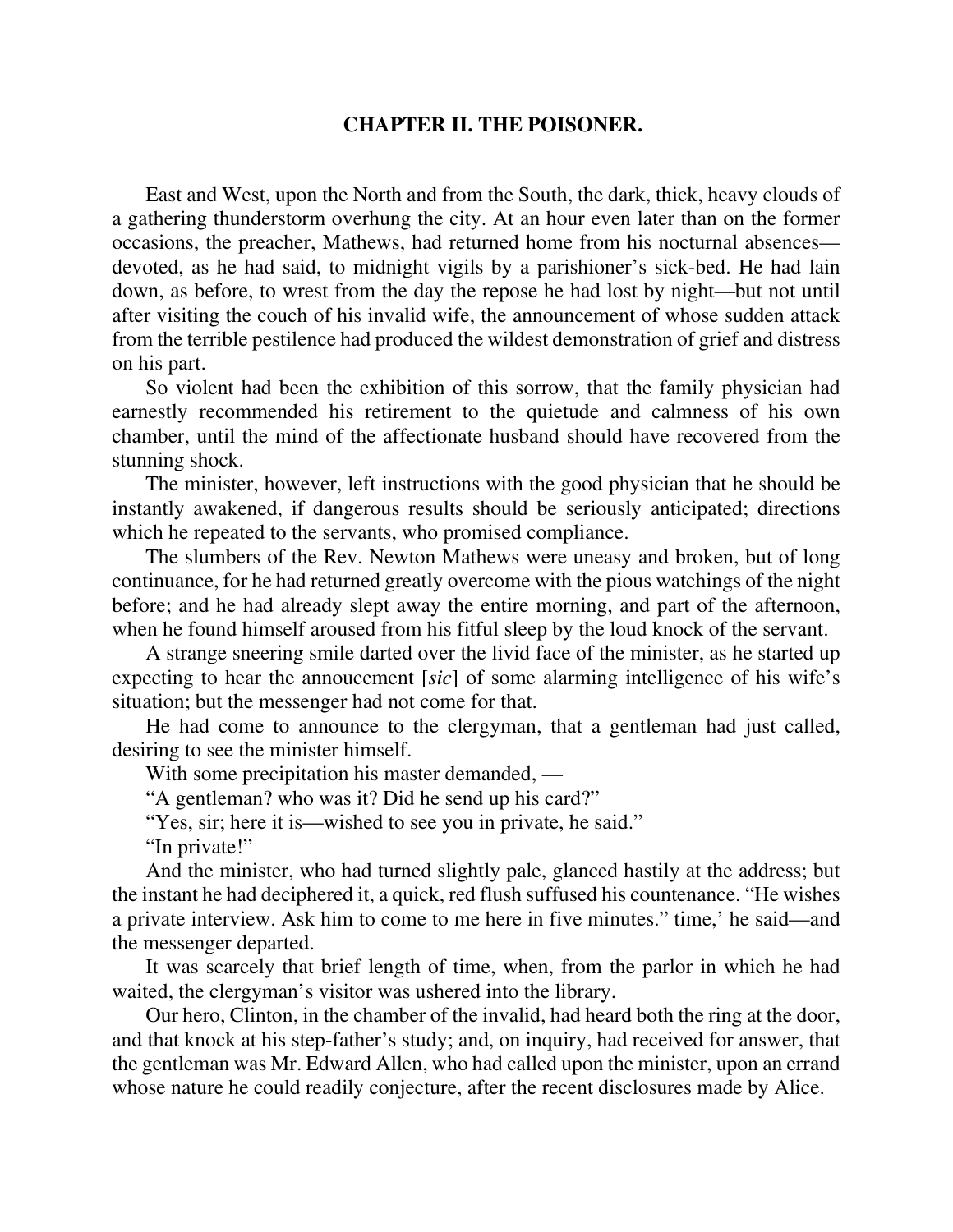He, however, was too far remote from the scene, to hear or witness anything which might confirm the correctness of his surmises. But the domestics, who were continually coming and going through the hall, looked not a little surprised and curious, when from the minister's library they heard the sound of voices in loud and angry dispute.

During many moments those angry voices continued to issue from behind the closed door of the study; but high and distinct above those of the other, the incensed tones of the preacher, though not his words, were audible.

Then, at length, the library-door was heard to re-open, and the elegant exquisite, Mr. Allen, issued forth with a very different air and bearing from his appearance when he entered; his cheek flushed, his look angry, with which some seeming astonishment was mingled.

The preacher himself stood in the door-way, trembling and white with rage; his eye actually glittering with the fiery glow which belongs, and belongs only, to concentrated wrath; while with an utterance almost indistinct from passion, he pointed his servants to the crest-fallen suitor, and hoarsely said,—

"Show this gentleman out!"

"Sir!" said the amazed attendants, unable to believe their ears.

"Show this gentleman out; and never admit him again!"

"They will be spared the trouble, sir!" broke from the indignant Allen, haughtily, as he closed the street-door behind him.

The furious minister re entered his study, and re closed his door, but it was not to return again to his broken rest.

Backward and forward, like an enraged lion, did the old man pace his library-floor. The livid whiteness did not leave his cheek, nor the passionate glare forsake his eye; but both seemed rather to increase and deepen, while he often clenched his attenuated hands and muttered aloud, —

"My consent, by Heaven! my consent he dared to ask! Give him Alice! Alice, my own, as she yet shall be. Ha! —I could have murdered him. No! neither he, nor that boy—that accursed step-son — shall have her. Mine and mine alone I will make her. There is but one stumbling-block, but one, in the way. *She* is already stricken, as was another before her—and now I will complete my work. Let them doctor her, let them physic her! her days in the land of the living are numbered!

The paroxysm was past, the preacher grew calm again. But more ominous was the calm that followed; and from such a mood, far more was to be feared.

Mr. Mathews sat down at his library-table, but it was not to read—it was not to write. From a secret drawer in the private cabinet, he deliberately drew forth, first, a small blue envelope, and secondly from within, two colored papers, the one green, the other red, containing, apparently, some carefully treasured powder.

Unfolding these two papers, one after the other, he muttered, with sardonic meaning, —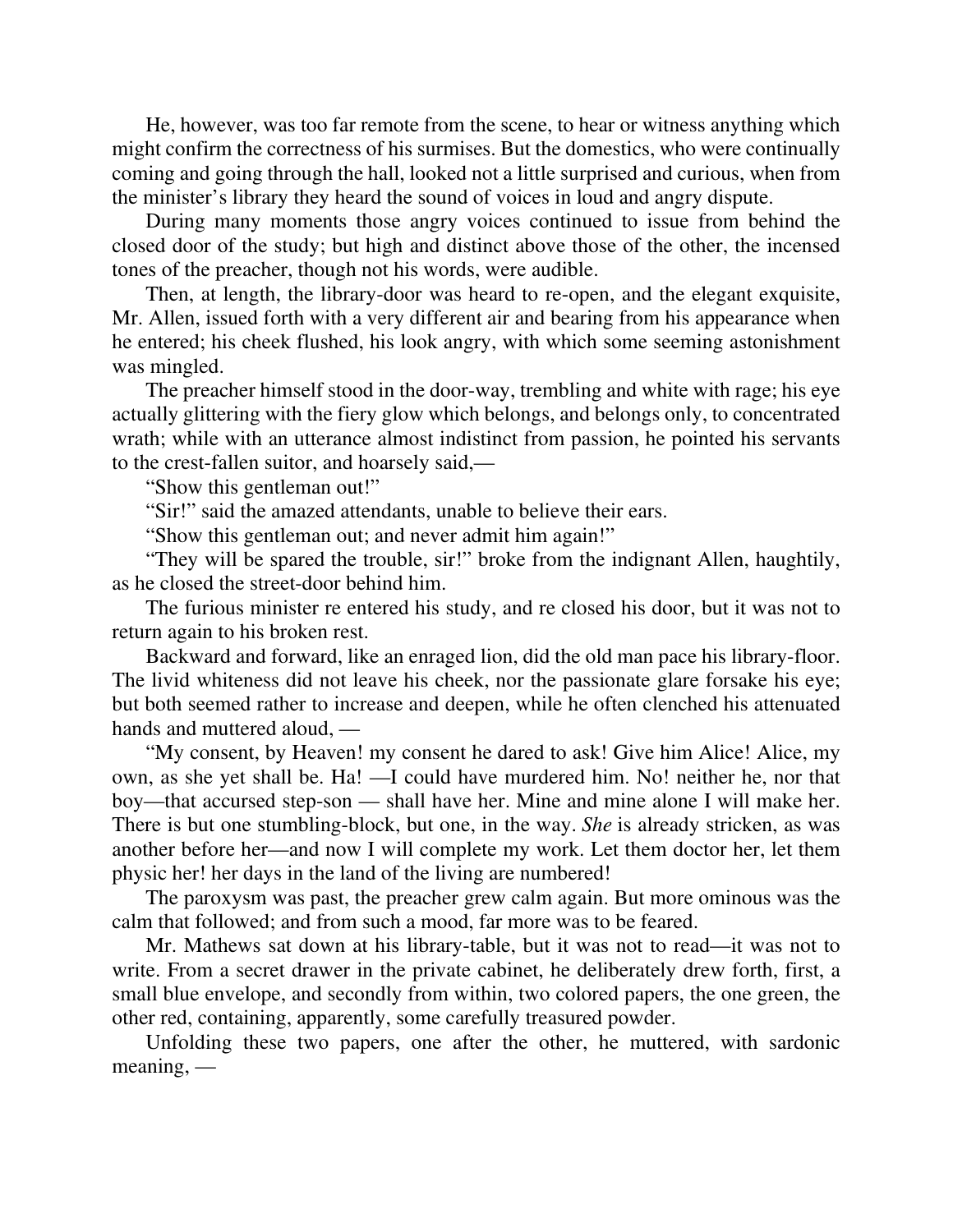"*This time* I will trust to something surer than a narcotic! This time it shall be death, indeed, and not the semblance only."

The green parcel contained a dark-looking substance, reduced to small grains, and emitting a peculiar, though very slight odor.

The red paper, on the contrary, exhibited a powder of snowy whiteness, and perfectly inodorous.

Upon both of these gazed the grey-headed clergyman, with something strange and fearful in the ghastly paleness of that bloodless countenance.

Presently, with a finger that trembled almost imperceptibly, the preacher proceeded to add to the snow-white powder a single grain of the dark-colored substance enclosed in the green paper.

That solitary grain, however, was first broken into innumerable small fragments, not so large as the point of a pin, and distributed carefully over the whole surface of the white preparation, which was then shaken until it had completely absorbed these minute black specks and left not a single atom visible.

Fearful, very fearful to behold, was the sardonic smile with which the hoary-headed clergyman gazed on the mingled contents of the green and red papers, and repeated, with exulting emphasis, again and again to himself,—

"The *effects of arsenic*, and the *symptoms* of the *cholera*, are precisely the same."

The minister remained in deep thought for the space of several moments after his last calm reiteration of these words; then he folded up the powder, replaced it in the secret drawer, which he locked securely and cautiously upon it.

Well might the clergyman be thus wary in guarding the hiding place of the most potent of known poisons—the most insidious and terrible.

A handsome mirror hung above the clergyman's bed., He went to the glass to free his face and person from the traces of recent agitation; but the dreadfully haggard expression of his features well nigh caused him to start back in terror and amazement at his own appearance.

Collecting himself, and banishing these signs of violent emotion, the preacher unlocked the door of the library and quitted it.

With a calm, firm footstep he ascended to the invalid's chamber, where he found the medical attendant, Clinton, and his sister-in-law, Alice; the two latter pale and worn with watching.

"Hush!" whispered the physician. "Not the slightest noise! she is steeping and must not be awakened."

He then took the husband aside, and in the low tones of a sick room briefly explained that the sick woman had sunk into a quiet slumber, at length, after having passed thro' a dangerous crisis; and that unless some unhappy relapse took place, he entertained strong hopes of her eventual convalescence.

Mr. Mathews listened quietly, but the good physician suspected little the arch hypocrisy of the husband's murmured gratitude, as he went on to add, to the minister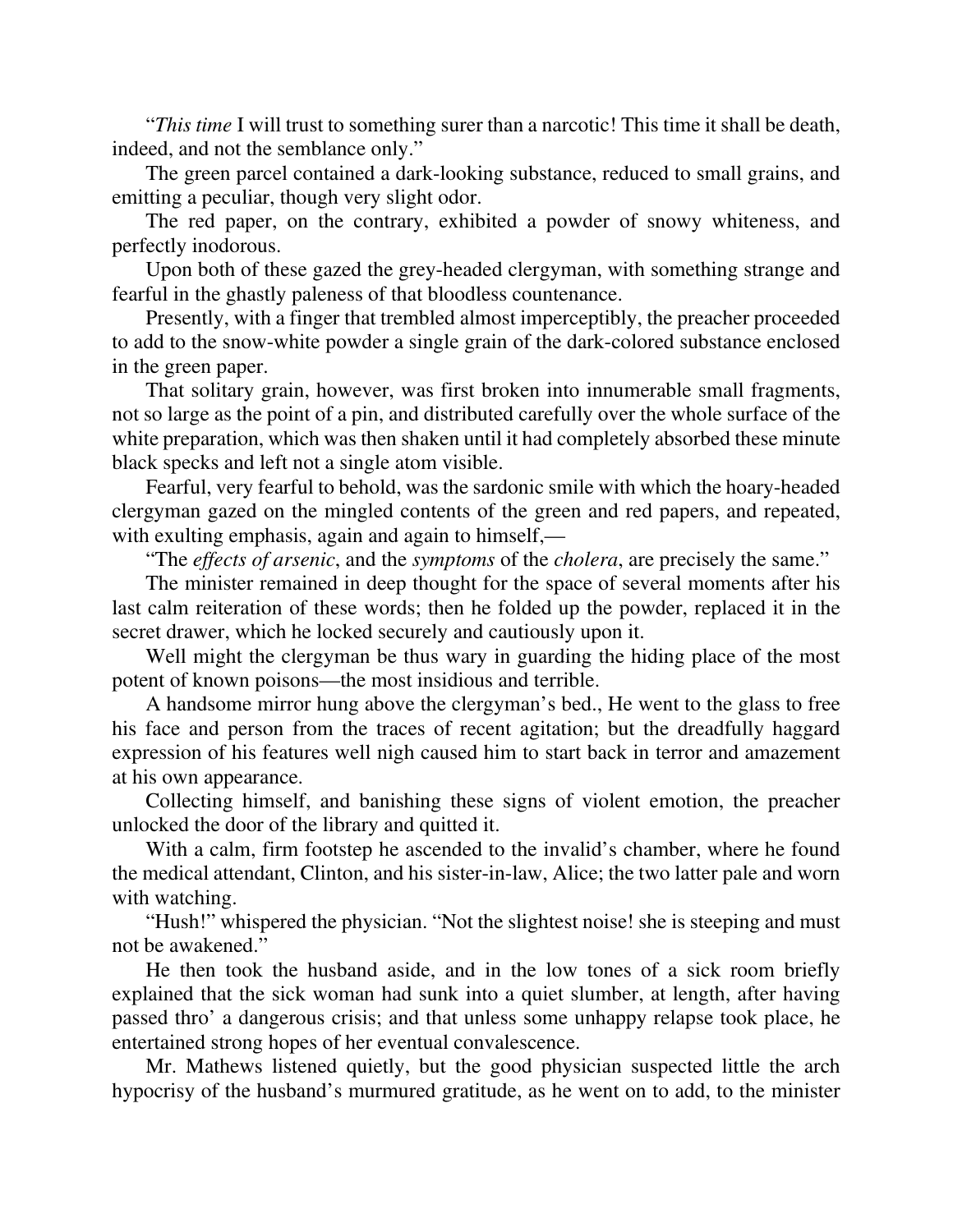that he must now leave the patient for a while, but should ere long return in the confident hope of soon pronouncing her 'a cured case of cholera.'-

Before he went, however, he advised both Clinton and Alice to retire for the purpose of seeking the rest and repose which they needed scarce less than the slumbering invalid; for the young girl had been with her suffering sister the whole of the previous night, and all that day, which, itself, was nearly spent; and as for Francis, in twenty-four hours he had not closed his weary eyes.

The minister seconded the physician's urgings, promising to watch by the sick bed himself, while his step-son and sister-in law departed to seek the requisite refreshment; and leaving the sufferer, as she he believed, beyond all danger from the dreaded disease she had passed so critically through, the exhausted Alice consented, and with grateful prayer to Heaven, sought her couch.

The reassured Clinton, likewise, was prevailed upon by their representations, to give up, at length, his long protracted vigil in the chamber of Mrs. Mathews; but though he left the bed side by which he had so faithfully watched, it was not, like Alice, to retire to his couch.

Wearied and drowsy he was, indeed, and gladly would have sought his pillow; but he knew that he was better able to bear fatigue and sleeplessness, than the delicate frame of Alice, and he had not forgotten the promise he had made to Mark, and the resolution he had formed.

The catastrophe of the cholera's appearance in his step-father's family—the sudden seizure of the clergyman's wife, by the terrible destroyer, had interposed to defer the fulfilment of that determination.

But now the poor patient was pronounced well-nigh convalescent, and the night that was now close at hand was, moreover, the very latest which he himself had appointed for the enterprise.

With the evening, he counted upon the appearance of Mark and the policeman, who was summoned to their aid. He, nevertheless, mentioned nothing of this to his stepfather or to Alice; but seeing the latter hasten to press the pillow, end leaving the former to his solitary watch by his wife's bedside, Clinton retired.

\* \* \* \* \*

Before commencing his lonely vigil, the minister silently stole back to his study below. The private cabinet was again unlocked, the secret drawer for the second time, opened, and the treasured powder removed from its hiding place.

This done, and with his fatal prize in his possession, the clergyman quietly retraced his way back to the chamber of his invalid wife.

She was sleeping peacefully.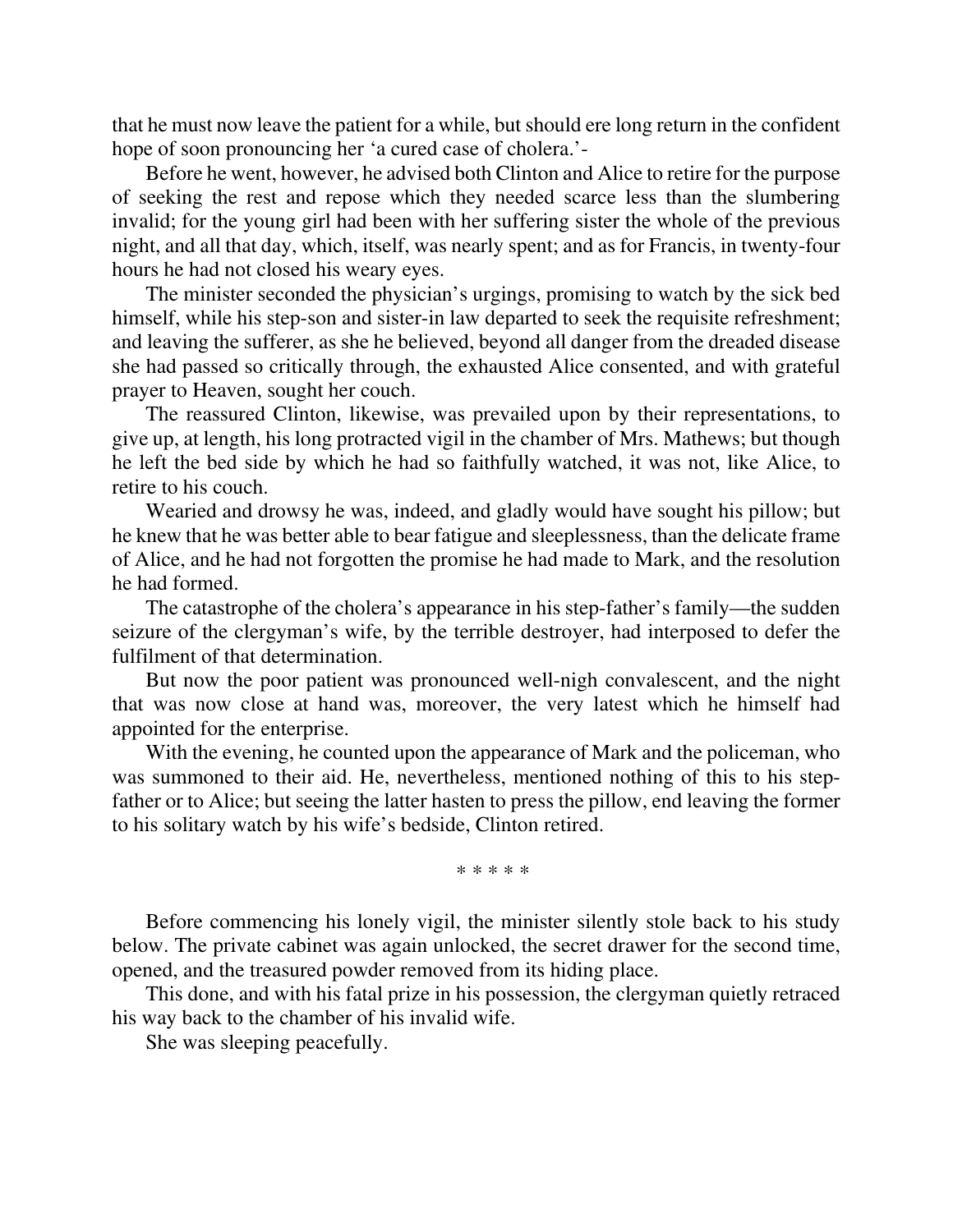Upon a small table of the bedside was a silver cup, containing a cooling drink, which the physician had left with directions that it should be administered at stated hours.

The eyes of Newton Mathews glistened as they fell upon this object.

He approached and examined it. The contents was wine from the far off isle of Madeira—he set it down again. A cold perspiration began to ooze out in thick, icy drops from his flesh.

He dropped the powder into the goblet, and with his ivory pen-knife stirred it up. An increasing but slight tremulousness in his hand, caused him to lose his hold of the pen-knife, and falling on the table, slid from thence upon the floor.

The trivial noise seemed louder than a thunder-clap to his guilty ears; he was fearful it might have disturbed the sleeper. The sleeper breathed as calmly, as peacefully, as deeply as before.

Mathews recovered from his terror. For four long hours he sat and waited for the invalid to awake and drink the fatal potion from his hands.

Suddenly a new idea—one of guilt's infernal suggestions, flashed athwart the dark gulf of his soul.

He was looking at the window of the room. But what criminal thought could the window convey?

We said, with the first words of this chapter that the sky was dark and lowering, and that the city without was threatened with a thunderstorm.

The air had been close and sultry all that day, but the murmuring voice of the rising wind was sighing amid far-off hills and away on the ocean's breast.

Four long hours, we said, had passed since the minister's lonely watch commenced. It was already evening when that began, and now it was deep night. And when those four hours had dragged themselves by, the minister stealthily started from his seat and looked out from those self-same windows upon the gathering thunderstorm, which now was sweeping down, under the cover of night and darkness, upon the sleeping city.

The wind came rushing against the rattling glass, and the dust from the now silent streets was whirled, in numberless eddies, into the air.

"That whirling dust the minister's eye with a gleam of joy had marked, and muttered as he marked, —

"Aha! it comes from the same direction—from the yawning tombs!"

The preacher raised the window at which he stood—raised it until not an inch farther could it be lifted, and left it open.

He went to the remaining windows, and one after the other, he threw-up with a quick and determined hand. A powerful current of air rushed in and filled the room.

The sleeper was directly in the draft, and the air that came through those opened windows, was the pestilential atmosphere of the cemetries, driven before the rising hurricane.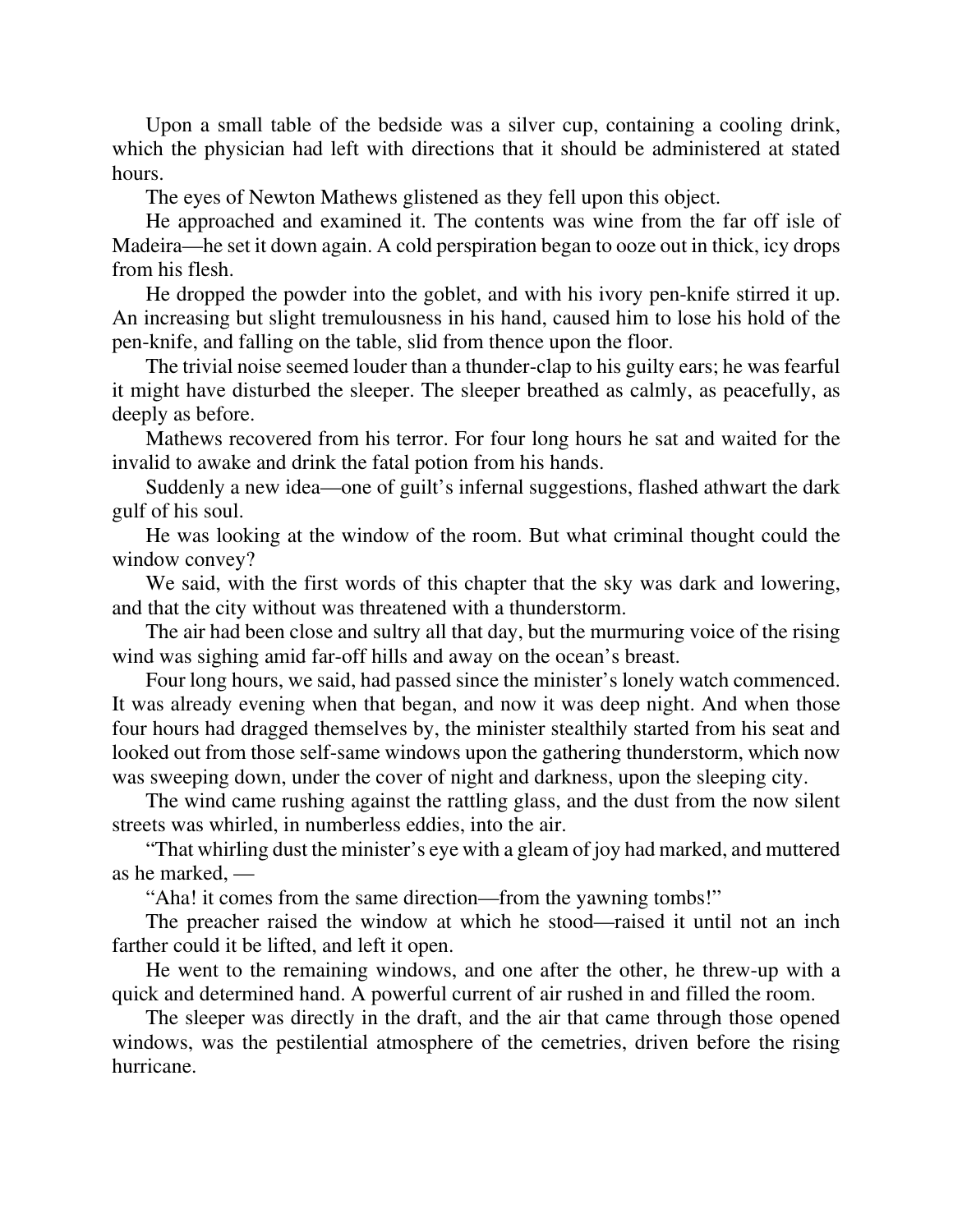The tainted exhalations of the violated sepulchres were sweeping over an unsuspecting city, polluting the pure breath of Heaven, and even now penetrating to the couch of the invalid.

Full access, then, had the noxious vapors, breeding death and the cholera. Infernal ingenuity had suggested, indeed, a hellish expedient.

Whether or not, it was that the poisonous effluvia which freighted the rushing wind disturbed the sleeper's rest, the invalid awoke. The sudden rush of air thro' the opened window had quenched the only light which illumined the sick chamber. With the instinctive love of guilt for its native darkness, the minister had forborne to reignite the extinguished lamp.

The sick-room was left in showy obscurity, in the midst of which the awakened slumberer could distinguish nothing further than the outlines of her husband's figure, without being able to identify it; and turning wearily upon her side, complaining of thirst, she feebly asked for some cooling draught.

Gliding to the head of the bedstead, so that the invalid could not readily have seen the person of the attendant, even had the light still burned in the chamber, Mathews silently handed his wife the silver cup.

She pressed it to her feverish lips—once, twice, thrice, and returned it, drained to the dregs!

With the emptied goblet in his hand, the murderer-husband, like a phantom of darkness, glided from the bed, while, at the same moment, the first hoarse outbreak of the impending thunderstorm reverberated with a stunning crash through the echoing atmosphere!

If the thunderbolt itself had struck him, the shock could scarce have been greater to the guilty clergyman; but the invalid wife sank back with a sigh of relief on her pillow, and the homicide forgot everything else but the emptied goblet and the terrific treachery.

Stealthily as a spectre he stole away, murmuring only the words he had repeated only an hour before, full of frightful significance, —

"*The symptoms of cholera and the effects of arsenic are precisely the same!*"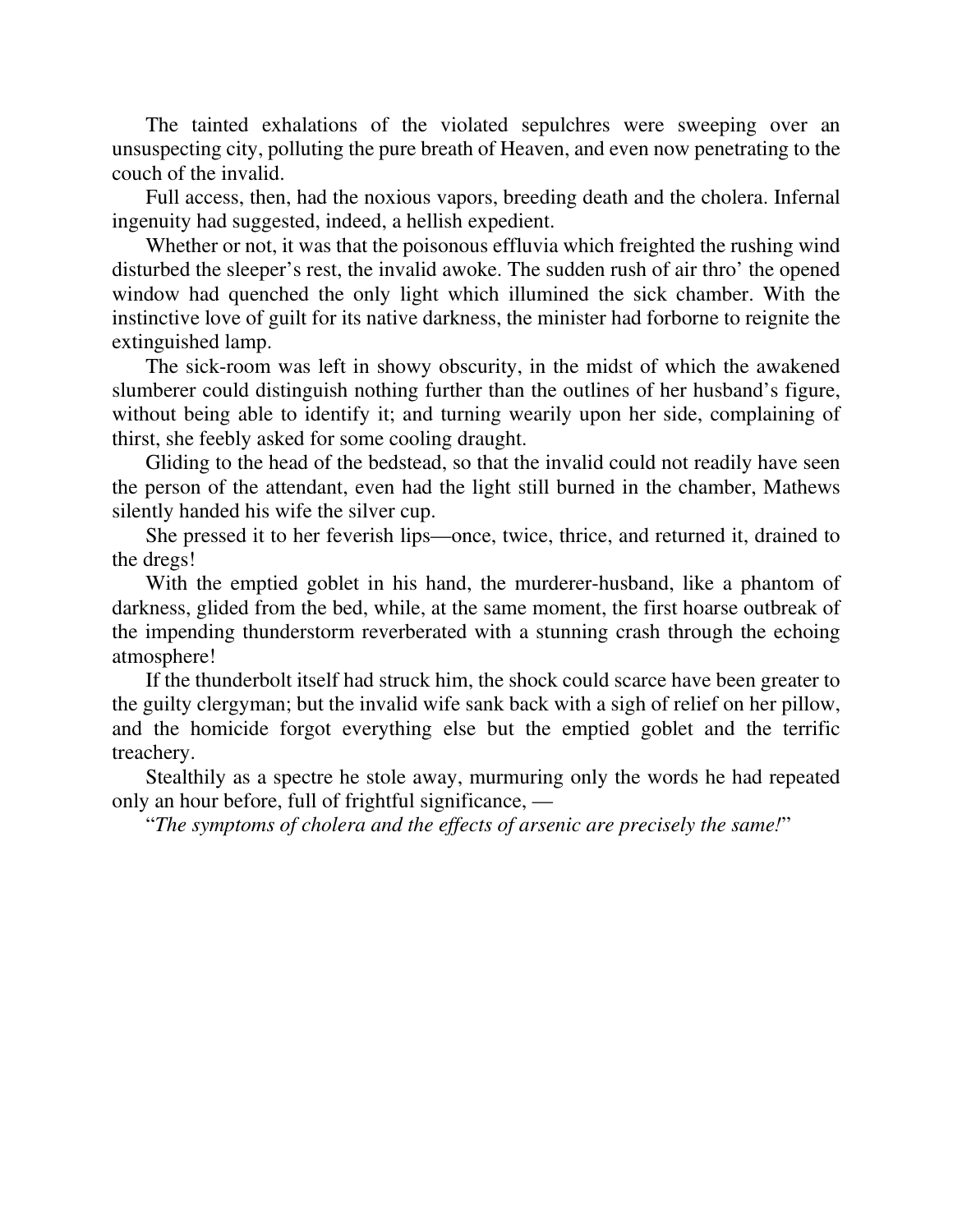## **CHAPTER III. THE GUILTY AND THE INNOCENT.**

After Alice Hascal had left the chamber of her sick sister, hope and happiness in her heart, but weariness in her young limbs and exhaustion in her frame, nothing occurred to prevent her from seeking rest and repose in her own room, as she had designed to do.

A deep and profound sleep almost instantly came over her—the slumber of excessive fatigue.

It was not yet evening when she went to rest, nor had the impending storm then commenced; but it was at an advanced hour of the night that she awoke, aroused by the pealing thunders which told that the gale was at its height.

Weariness, however, reasserted its empire over her, and she sunk to sleep again, though repeatedly reawakened by the violence of the storm.

Her eyes were heavily closing for the fifth or sixth time, after a roar more loud and deafening than any that had preceded it, when, in the profound though momentary hush that followed, she fancied she heard the sound of a human foot fall near her.

The reclining girl raised herself on her elbow and hearkened attentively. But no; some atmospheric concussion of the tempest had deceived her mistaken ear; there was not the smallest indication of the neighborhood of any one—oblivion crept once more over her, and she lost all consciousness.

For at least ten minutes, in that lull of the external gale, the only noise within the young girl's chamber was the soft and regular breathing of the fair and youthful occupant of that couch of innocence. At the end of that time there was a slight rustling amid the velvet curtains which formed the rich drapery of the bed.

It ceased almost immediately and perfect stillness succeeded, as if the wind which must have disturbed them had suddenly died away. If this were so, that wind soon came back again!

Presently the bed curtains recommenced their rustling, and soon became so much agitated as to separate entirely at one corner, revealing something very like a human face peering out from behind the fluttering velvet screen.

Motionless remained the gazing countenance—it was that of an old man; an old man with his darkness-piercing eye rivetted upon the sleeping, unconscious girl, with a strange and peculiar look that, once seen, was never to be forgotten, His whole soul seemed to be in this penetrating and sense-wrapped gaze, which was fixed upon the fair slumberer's tranquil and innocence-beaming features—upon her ivory neck and her snowy bosom—gloatingly,—gloatingly!

With a hushed and a noiseless step, a step so stealthy that it emitted no sound in its cautious passage over the carpeted floor; the secret gazer and secret intruder into Beauty's sanctuary, left his post at the foot of that hallowed couch and stole around to the side of the bed.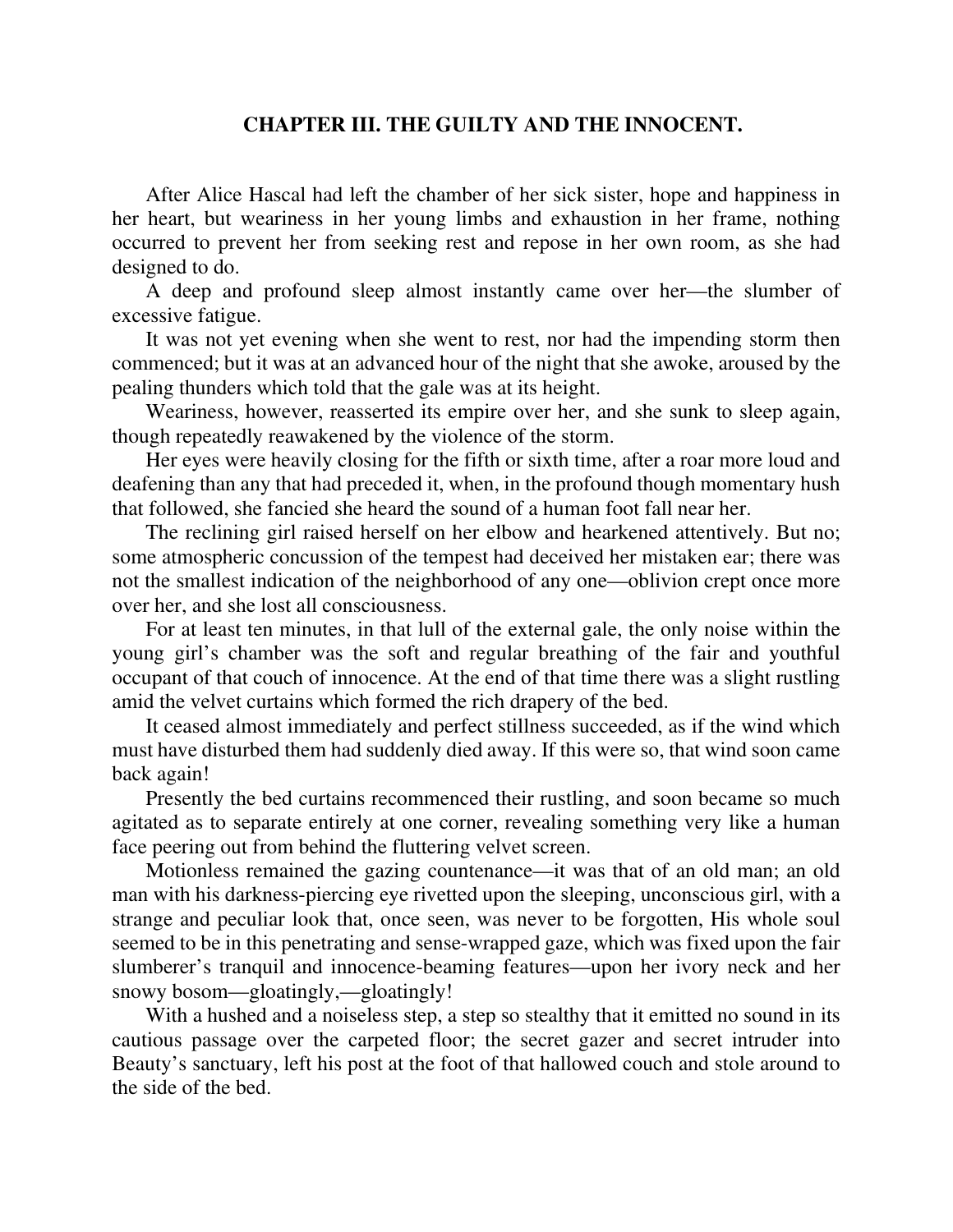Was it to gain a better view of the unsuspicious sleeper? was it easier to feast his eyes upon the dazzling charms which Night and Oblivion exposed to his sensual gaze? Was it to revel in unholy contemplation of maidenly Loveliness, in its voluptuousness, as well as its innocence?

And who was this daring invader of spotless Purity's most sacred retreat! Was it some youthful libertine; some gay young profligate; some professed votary of Pleasure; some boasted betrayer of Woman's virtue?

Alas, no! —we have said that it was one whose head was whitened with Age's silvery snows, whose forehead was furrowed with Time's ploughshare. It was more; it was a husband—a father—a *minister*.

It was the gray-haired minister; the reverend clergyman; the admired and popular preacher, whose fervid eloquence made the conscience-stricken to tremble, and terrified guilt to quail. It was the pious pastor who had wedded four happy brides, and murdered two wretched wives."

Even in her wandering dreams, the guileless girl would have blushed, with a Woman's pride and a Woman's shame, had she visioned the unknown truth.

A fearful and unknown truth! for each night by her maiden pillow, each night by her virgin couch,—all unseen, all unthought of, all unsuspected,—for weeks and months had the guilty husband and sensual priest, feasted his gloating eye on that voluptuous loveliness, which only through Death's own ghastly gate he dared ever hope to possess.

Again and again he raised to his heated lips the secret and long-prized key by which he had nightly gained sacrilegious access to the chamber of Innocence. And now, as if drawn by attraction irresistible, the libertine preacher stooped his silvery head, and pressed a kiss full of compassion upon the warm, breathing lips of sleeping Voluptuousness!

Another and another of the rifled sweets he ravished—and the girl, with a cry, awoke!

A cry? it was a scream or horror, as the minister was seen and recognised.

"Brother! Man!" she cried—with the agonised tones of an angel recoiling from fiendish wickedness.

The instant that she sprang half-way up from her pillow, the minister cast his arms over her neck, and drew her head deliriously to his shoulder.

"Monster—fiend—let me go!"

"Hark! hear me, Alice! your sister is dead."

"*Dead!*" shrieked Alice. "*Dead!*"

"Dead, or dying. She cannot live! She is no longer a bar between us—the impediment is removed. Alice—my glorious Alice! you can now—*now* become my own! my wife! —my wife!"

"My God! my God, deliver me from this wretch!" wailed the hapless girl. "O, monster of wickedness! leave me, oh, leave me, ere God Himself strikes you dead!"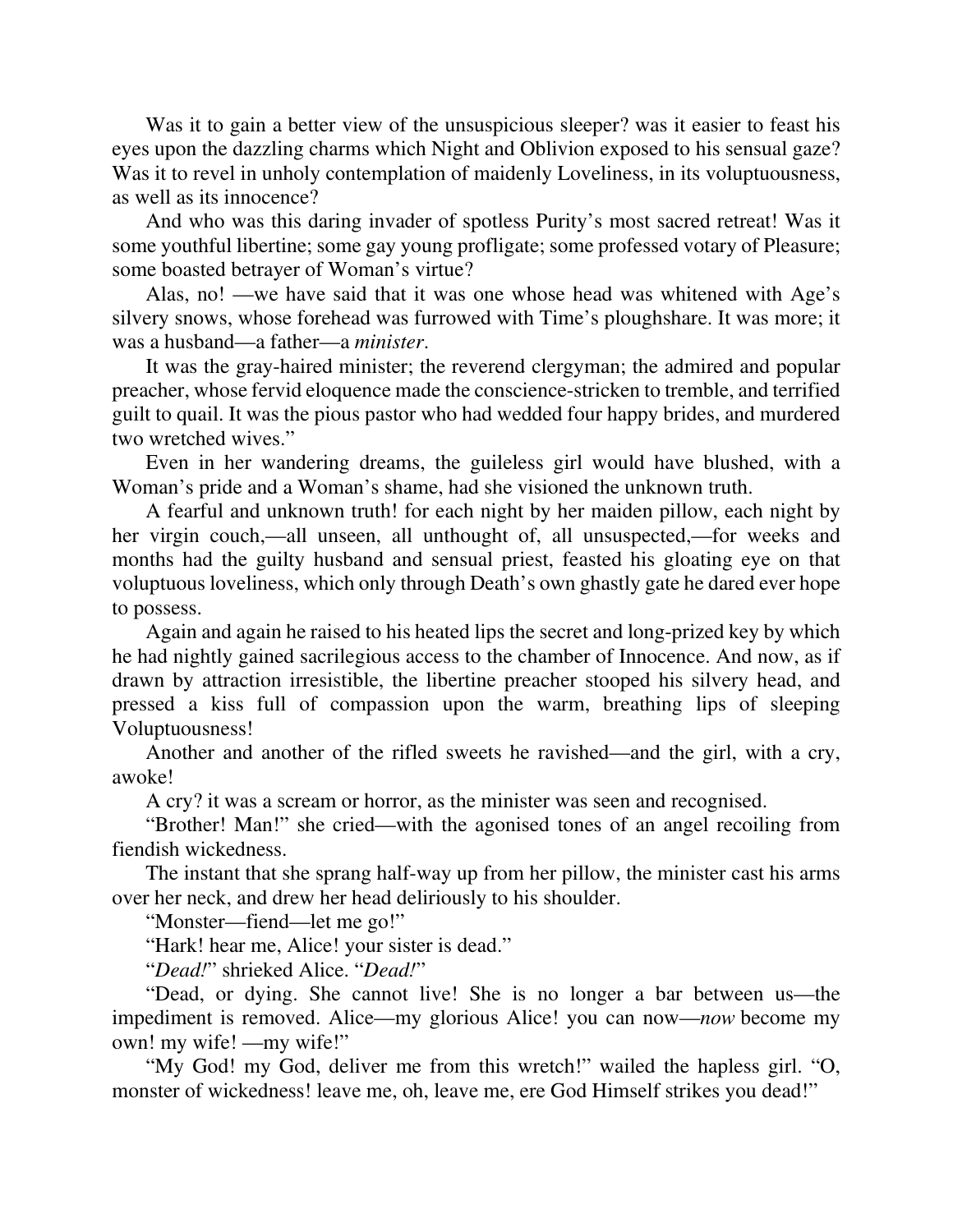With a pitiless grasp he tore away the soft, tender fingers which vainly strove to hide her unvailed loveliness, and madly imprinted his lips on that crimsoning bosom of snowy voluptuousness!

"Leave you! —no, no. Let this be our nuptial chamber! —let this be our bridal bed! —this night seal our happiness!"

A groan of pain followed the words of ungoverned Passion, and the libertine priest, the licentious clergyman tottered back and fell to the floor.

By a superhuman effort of womanly desperation the young girl had flung the guilty man from her, backward to the chamber-floor, which his head encountered with terrible violence.

Before he could gain his feet, past him like the spring of a leopard, almost over his prostrate figure, darted the flying girl.

When he stood erect, the door had closed behind her. He darted to it—pulled strongly at the handle. It did not open—it resisted—the poor girl was holding it holding it on the outer side.

With all his strength, he strove to force open the door. Once—twice—and thrice, again.

The fourth time he felt it yield. The strength of the girl was giving out.

One more determined effort to effect his purpose! —the libertine clergyman resolved it should be the last.

The last, it was. The feeble barrier gave way; it was all that separated them, but Alice had fled from the door.

She had reached the opposite end of the hall.

Too late the preacher repented his rashness.

Uttering no word—no cry—no shriek, but paler than corpses are, Alice was flying to a chamber whose friendly door stood open.

It was the chamber of the minister's wife—the chamber of Alice's dying or dead sister. As if it had been a haven of safety—a refuge from perdition, did she seek its obscurity.

Alice rushed to her sister's couch That sister moved not, spoke not; she did not even breathe.

One white arm, in a convulsed and constrained posture, lay over the snowy counterpane. With an ice-bolt darting through her frame, Alice caught the extended hand. The touch was an electric shock. With the ice-bolt at her heart, she let the arm drop again—and dropped, like a stone, herself.

The minister's wife was dead!

This time, indeed, there was no mistake—no living death—no terrible delusion. The subtle arsenic—with which the dead woman had been drugged, hour by hour—had accomplished its appointed work, —the counterfeit of the cholera.

But it was only the destroyer that was counterfeited—not the death itself—that was really too frightfully real.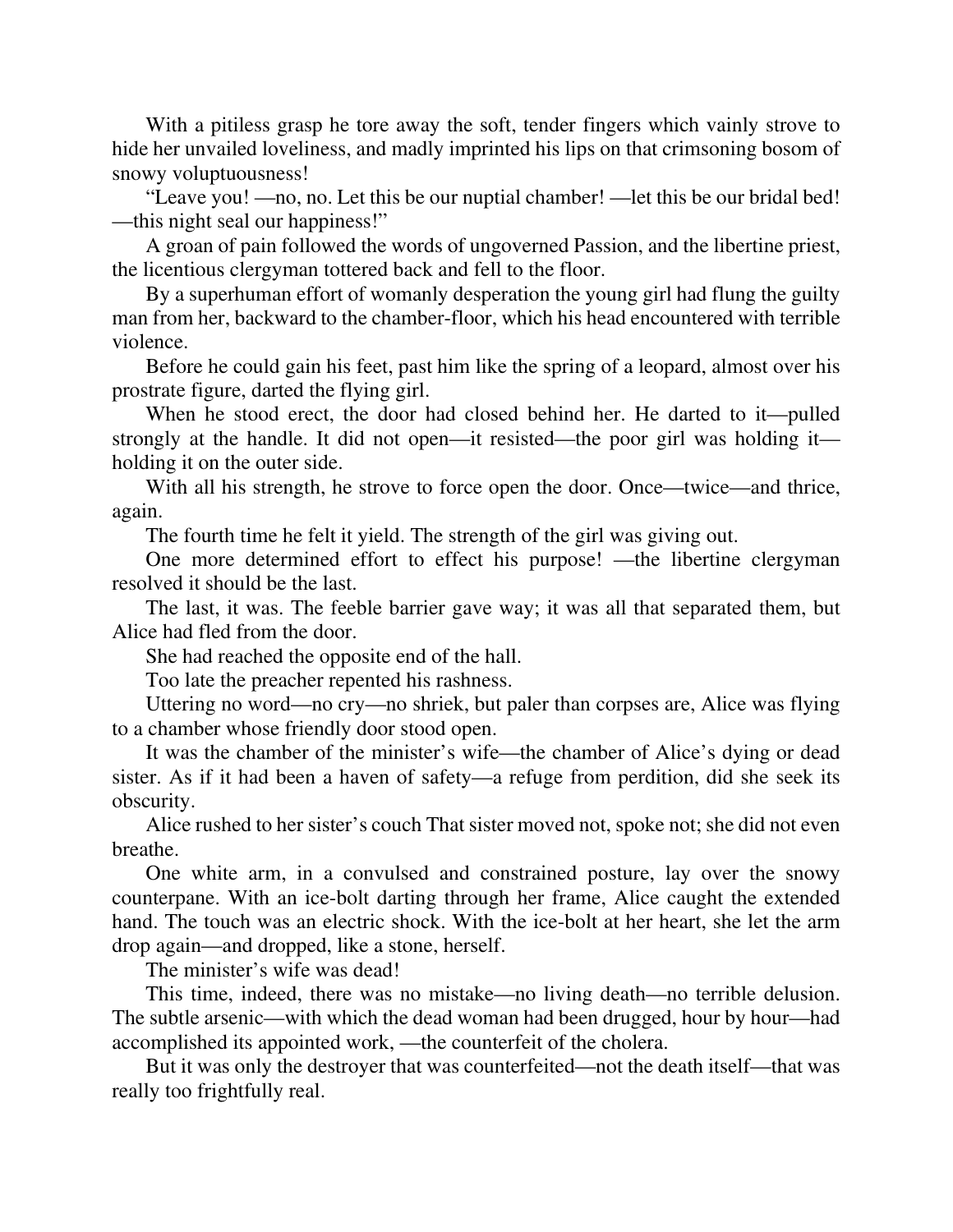The fourth and last wife of Newton Mathews was no more!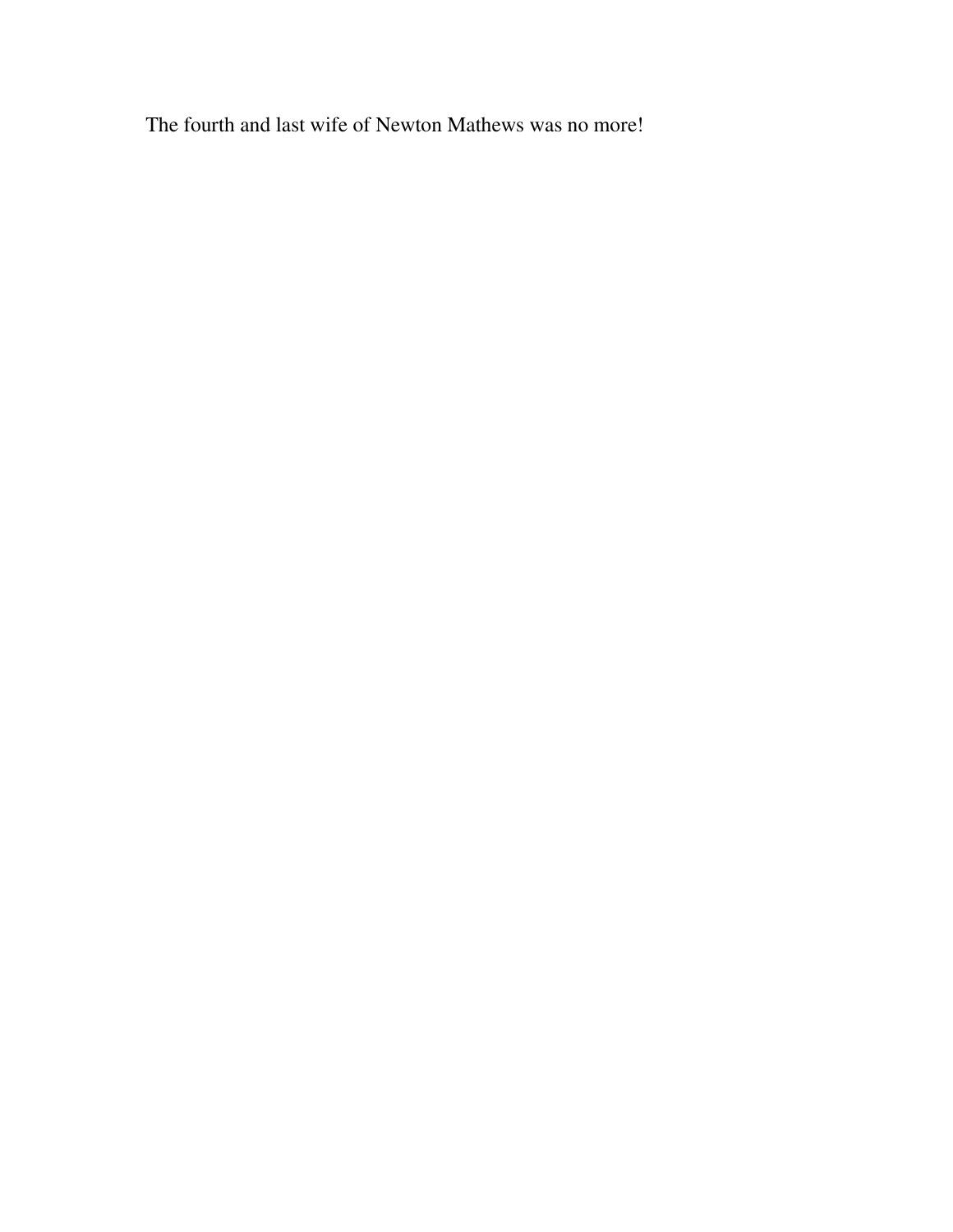## **CHAPTER IV. MARK'S STRATAGEM.**

Francis, Mark, and a single policeman— in the interim between the departure of the former from his stepfather's house and the closing scenes of the last two chapters were meanwhile proceeding upon the somewhat singular and hazardous enterprise in which the three were engaged.

The reader will readily recollect that the evening had not yet set in, though fast drawing near, when the young midshipman thus set forth upon his novel errand; but, by the time he had been joined by the police-officer and the boy, it was quite dark in the Streets, and the gathering obscurity of nightfall was made yet deeper by the clouds that overhung the city.

"You feel full convinced you shall be able, readily, to recognize the place again?" was Clinton's first inquiry. Everything depends on that!"

"I could take you there, sir, blindfolded. It is number 8— Duane street," he distinctly replied.

The next to speak was the policeman, —

"I knew that house, Mr. Clinton, and it bears a desperate name."

"A desperate name, and desperate characters," returned the young man, calmly. "They are well matched."

The policeman then remarked, —

"If I am not mistaken—and I think 1 am not—the place is kept by an old hag called Martin.

"The ogress!" said Clinton. "Yes, it is the same. Is it not so, Mark!"

"Yes, sir; the old ogress, as you calls her —the she-bear, as I calls her. She's got paws like a polar bear, any way!" and Mark recalled his very vivid recollections of the old woman's vigorous arms, and the equally vigorous blows which they had dealt in his tussle with the virago.

"The old woman is, indeed, little short of a hell cat, sir," said the policeman to Francis Clinton; "and she has a set of male scoundrels in her pay and employ, who are even more desperate."

"You refer to her hired desperadoes?"

"Yes; they are always lying in wait, in case of necessity."

"We shall have them to encounter, I presume."

"Undoubtedly, if it is your intention or desire to make use of force in effecting your object."

Clinton looked at the policeman who had thus spoken, with the air of one listening to an unexpected remark.

"Force! I had certainly thought of no other means. But in what different way could we proceed?"

"By stratagem, possibly, in place of violence."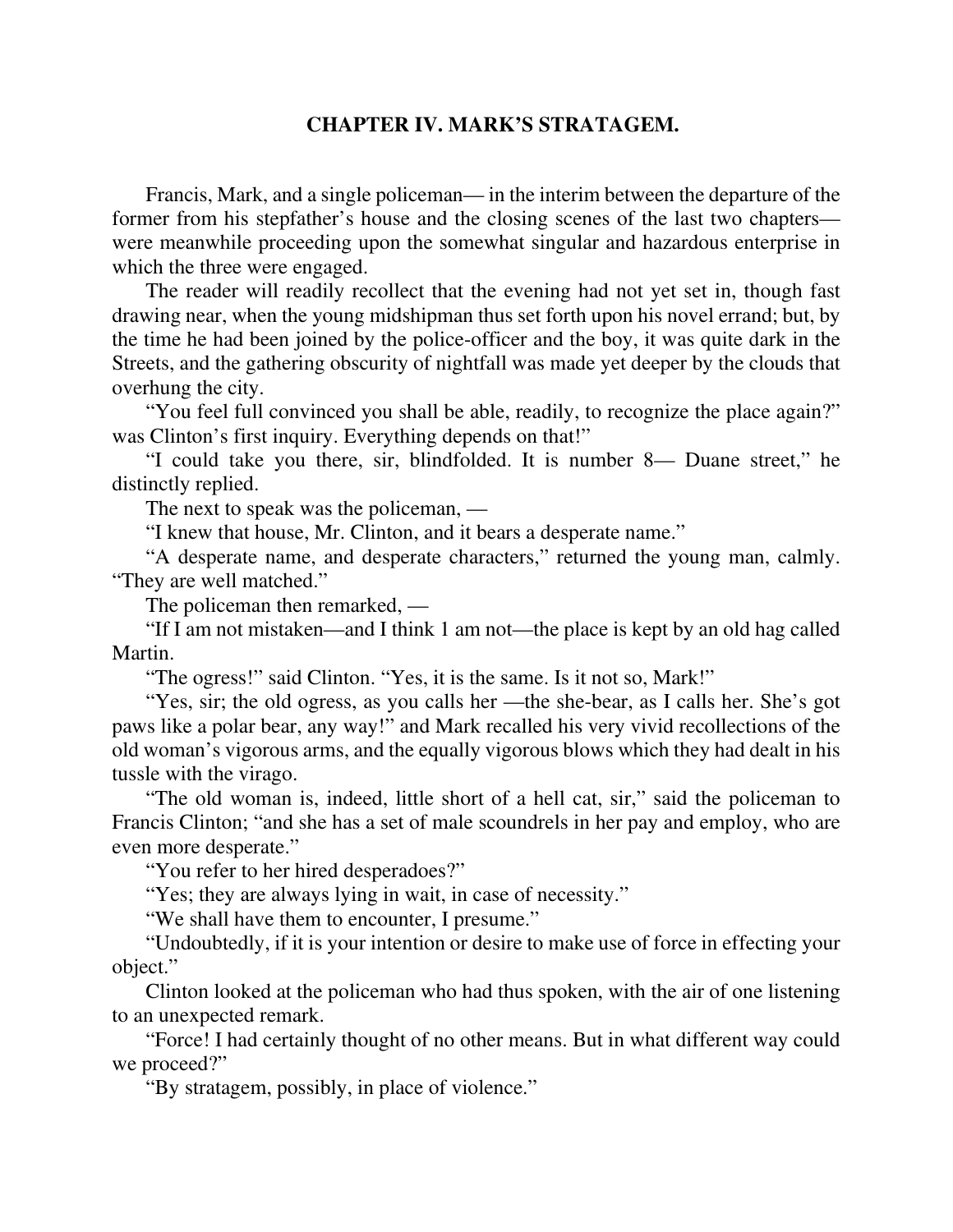"By stratagem!" replied Clinton, as tho' he had not thought of this before. "By stratagem! But why use strategy in preference to force?"

"Simply, sir, because artifice is always safer, and often more effectual than sheer force."

"Safer!" exclaimed the young man. "I do not care for its safety. I am not afraid of the danger."

"Probably not, sir. But there is one thing you may be afraid of, sir,"

"Ah! what is that?"

"Of failure, sir."

"Of failure? Ah, that quite alters the case; but what makes you think that violence might be attended by that undesirable consequence?"

The experienced and cautious policeman was again at no loss for a reply, —

"Merely because, Mr. Clinton, I am too well acquainted with the habits and mysteries of the people into whose den we are going to penetrate, in quest of this unfortunate girl. These ogresses of the city have always their attendant ogres, who are ever ready with steel and bullet, the bowie-knife and slung-shot."

"Never mind!" said the hot-headed youth. "We will fight them with weapons equally good."

"And get killed for our pains, in all probability," was the significant tho' respectful reply. "With twenty to one against us, we should stand every chance or being quietly murdered."

"Very good, Mr. Policeman," said Clinton, coolly. "I, for one, am willing to run the risk."

"Then that is more than I am," was the rejoinder; "at least when it can be better effected in another manner."

"By cunning contrivance, as you continue to think?"

"Certainly."

But Clinton still hesitated.

"I prefer force," he said, "for the reason that it is the most natural mode of proceeding. Against tricks and traps such proverbial sharpers would, most probably, be on their guard."

"And against open violence they certainly would. But, further," continued the policeman, persuadingly, "there is one other motive why open violence should not be resorted to. It would be dangerous, not only to ourselves, but to the very person we intend to benefit."

"How so?"

"Because, at the first hostile attempt, the unhappy girl would probably be spirited away."

"You think so?"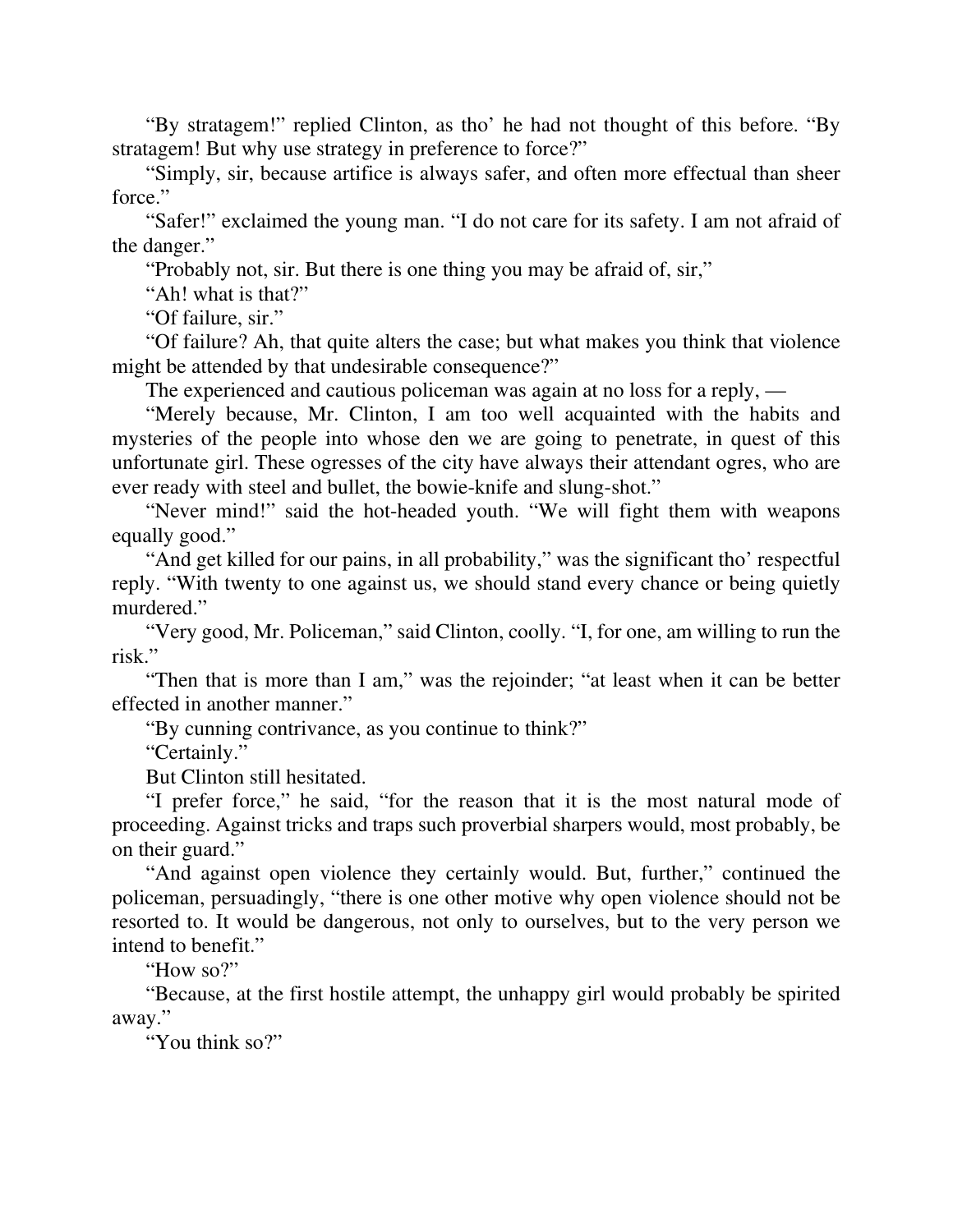"Most positively. The resources of these people are infinite. At the earliest alarm, their victims are always hurried away, as if by magic. Once out of that house, all search for her would be vain."

"You have convinced me, sir. What have you, then, to propose?"

The practised policeman did not hesitate an instant in making his reply, —

"We must make a pretended visit to the house, with the ostensible view with which visitors usually go there."

The police officer perceived, at once, that the young man did not half-like the idea. "This, you perceive, will secure our admission," said he.

"Certainly. But how will it secure the girl's liberation?"

"That, indeed, remains to be decided."

And the policeman gave himself up to the mental consideration of the mooted point. Clinton awaited the conclusion of the man's deliberations.

But the mental puzzle was cut short by the interposition of no less consequential a person than their companion, the boy, who suddenly spoke up, —

"If you please, sir—I have thought of a plan."

"*You!*" said the interrupted policeman, with some sharpness, and a good deal of. contempt.

The imperturbable Mark look no notice of the sneer at his presumption, but persisted, with undiminished audacity.

"Egg-zackly! I've got a first rate idee [*sic*] by the tail, I knows I has."

"What is your idea, my boy?" encouragly [*sic*] inquired Clinton, who had been taught to have more confidence in the lad's cleverness, than the policeman thought proper to entertain.

Mark, thus stimulated, proceeded to explain his plan; but after his own fashion, —

"Fact is, sir, this gem man showed you the way to get admitted to that 'ere house, but he hasn't told you yet how you're to get off • again with yourself and the gal. It's one thing to get into a scrape, and another thing to get out of it. Fact is, it must be done by means of the cholera."

"The cholera! How so?"

"By counterfeiting it."

"By counterfeiting it! I don't understand you."

"It's very easy understood, sir."

And Mark forthwith addressed himself to the task of elucidation, in spite of sundry shrugs of the shoulders from the disparaging policeman.

His scheme—and it must be confessed it was shrewd one—was, in effect, this.— They were to proceed, in the ostensible character proposed by the policeman, to the house in question, in company with some medical attendant; secure access to the presence of the imprisoned woman; secretly apprize her of their intentions and purpose; caution her to follow their directions in everything, and then, when all was arranged,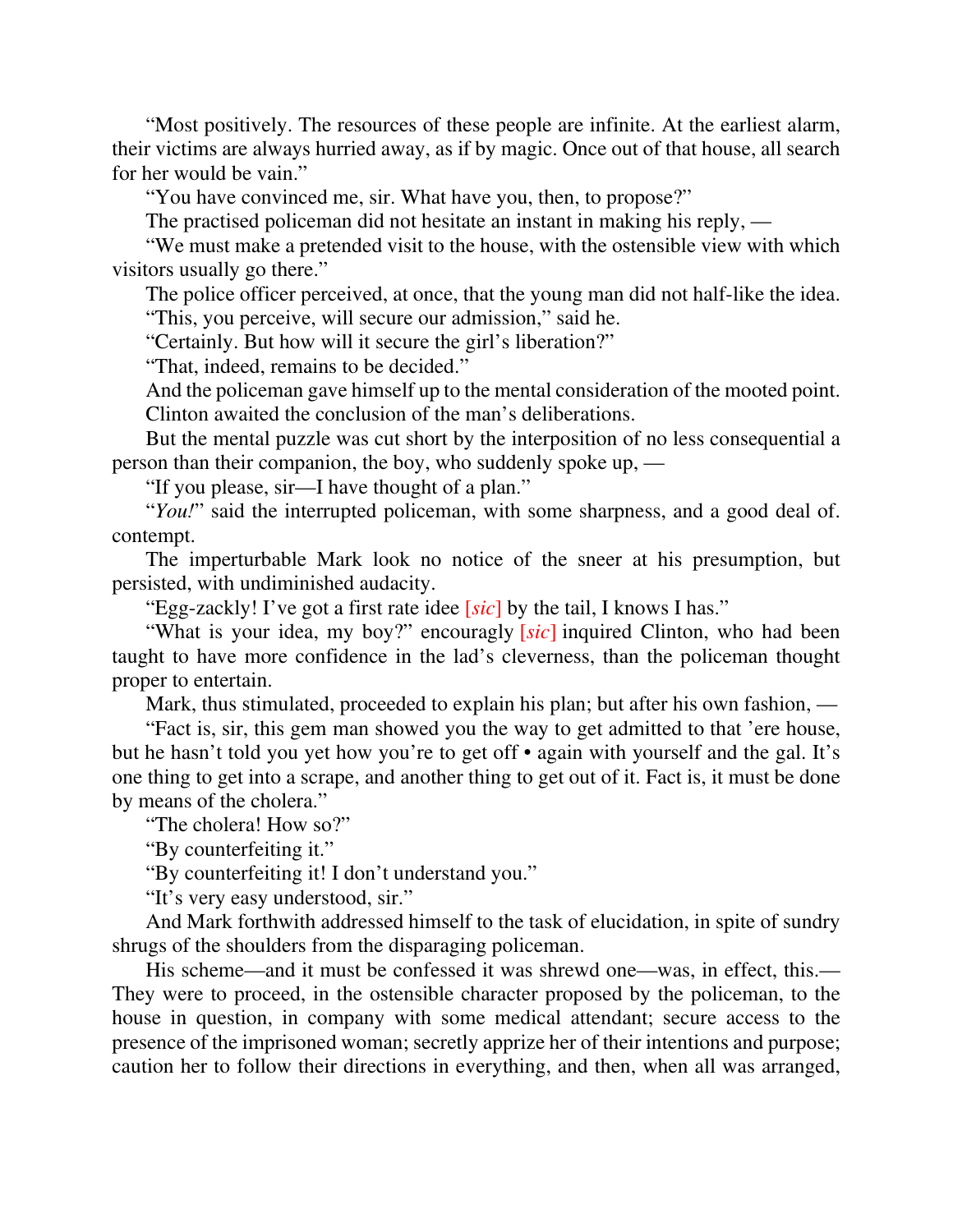the girl was suddenly to be taken ill—alarmingly ill, and her abrupt sickness immediately pronounced, by the accompanying physician, a case of un doubted cholera.

This was the stratagem! the consequences of which would be the complete consummation of their object; for the pestilence being supposed by the ignorant to be contagious, the depraved dwellers in the ogress' den would be only too eager to free themselves from the presence of the infected one.

Even the contemptuous policeman was forced to admit, with as good a grace as possible, that the contrivance was not a bad one, and that the urchin had more wit than he thought he had.

The singular subterfuge was immediately decided upon. But in order to put it into practical execution, the co operation of the medical friend in question now became necessary.

Mark was prepared for this, however, and instantly suggested that the assistance of his master, Doctor Elihu Quackenboss should be called in.

Clinton and the police officer unhesitatingly acceeded to this second proposition, the former commissioning the apothecary's apprentice to offer the druggist a handsome reward for his services, leaving it to them to apprise him of the nature of the services required of him.

Mark, nevertheless, stipulated to take this duty, also, upon himself; should he find it necessary.

The first outbreak of the coming storm seemed near at hand, and the party adjourned to a hotel, there to await the return of the hoy, who set off for the apothecary's shop, at his quickest pace, to procure the attendance of his master.

The boy promised to be back in fifteen minutes; but when an hour had passed, he had not yet made his appearance.

The policeman and Clinton were impatiently waiting, at the hotel, for his return.

An hour and a half—two hours—three— and then a fourth crept slowly by, without the anxiously-looked-for reappearance of the messenger,

Clinton, who knew the invariable promptitude of the boy, and his habitual alacrity, was full of surprise and perplexity at the unexpected failure of Mark, and his unaccountable absence.

The policeman did not lose his patience or his coolness. In the uneasiness of his patron he did not take the smallest share; for the longer Mark delayed, the more was he benefitted; his pay was going on, at the rate of a dollar an hour.

But at last the patience of Clinton was completely exhausted. He dismissed the officer, with directions to come at the same hour on the following night, by which time, at least, he hoped to have heard some tidings of Mark.

We, however, must at once account to the reader for the prolonged and singular absence of the boy.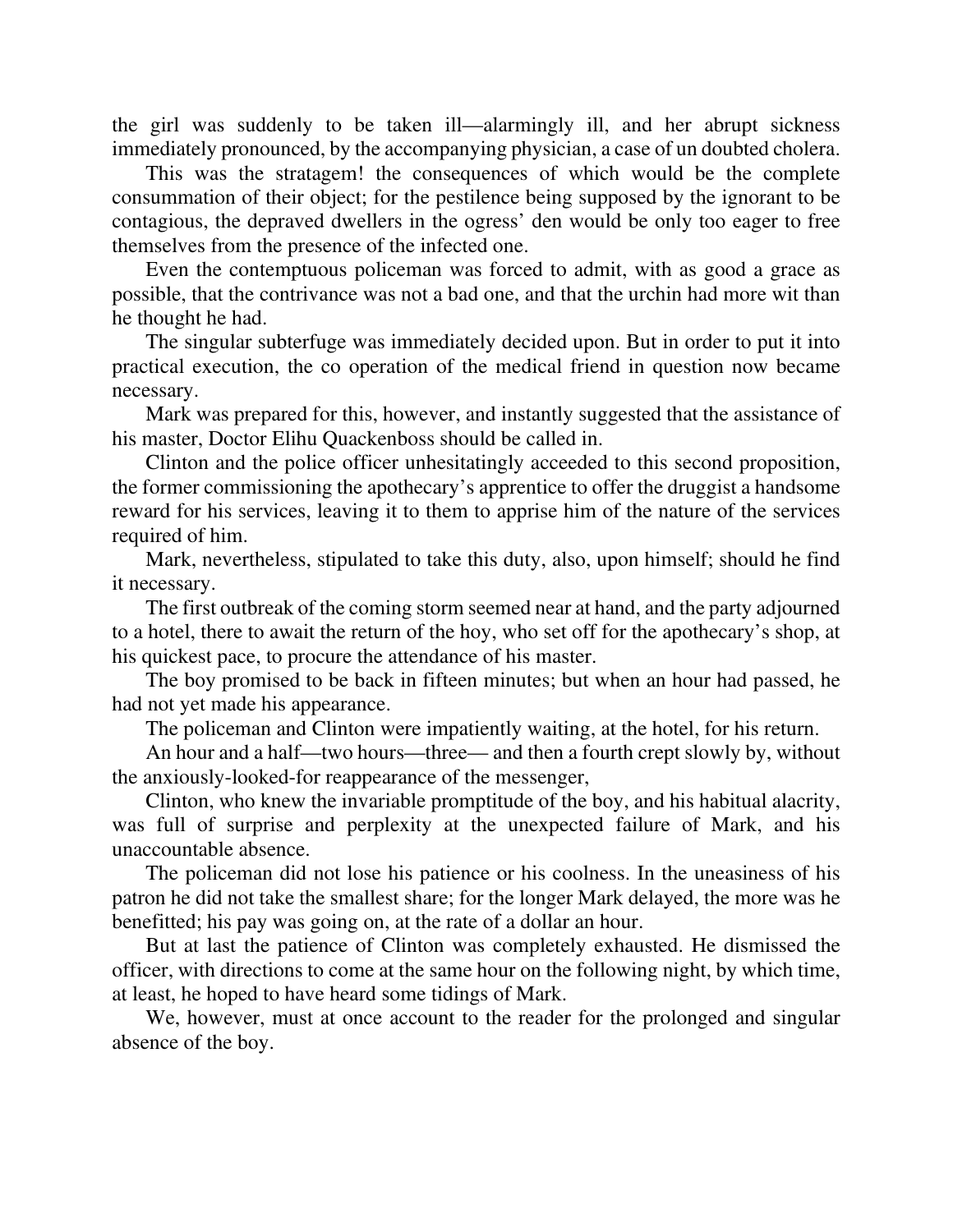## **CHAPTER V. WHAT HAD HAPPENED TO MARK.**

Barely ten minutes had elapsed in fact, after leaving Clinton and the policeman at the hotel, before Mark stood at the door of the apothecary's shop, in the already lighted windows of which was to be seen a flaming placard, setting forth, in mammoth letters, the incomparable virtues of 'Doctor Quackenboss' Justly Celebrated, Anti-mercurial, Indian-vegetable Cholera Preventative, and Stomach Tincture.

This sublime compound was represented to be the most invaluable preparation under the sun, for the cure of that formidable epidemic, concerning whose nature and philosophy the aforesaid Doctor Quackenboss modestly averred himself to be the best informed and most skillful of the whole human race, living or dead—including that ubiquitous worthy, the Wandering Jew himself.

"I swow to thunder! if the doctor hain't got up some new humbug," muttered Mark, with his broadest grin, as he read at the bottom of the placard a very startling 'Caution' to look out for rascally impositions and worthless imitations, of which it appeared that the market was so remarkably full, that the only remaining wonder was, how on earth there could be any place left for the 'Genuine Original' itself.

Whistling vehemently, the apothecary's boy entered the lighted shop.

Behind the counter was the round figure or his master; but no sooner did the worthy and amiable Doctor Quackenboss fairly get his eyes on the shrewd face of the boy, than he bounced around that counter with an agility that was ever after a standing marvel to Mark—and catching his apprentice by the collar, demanded, in a terrible voice, where he had been all the afternoon, and what he had been about.

"In my boots—and about town," was the epigrammatic response.

"In your boots, and about town! I'll—I'll shake you out of your boots, sir," roared the meek Doctor Quackenboss, flying into a towering passion.

"They're out at the toes, now, sir," with great sang-froid replied Mark, looking downwards.

"I'll—I'll kick you—kick you into the street, sir."

"That would be *toeing the Mark*, with a vengeance, sir."

"Mark me! sir—" roared the apothecary, about to thunder forth a furious announcement.

"Mark *you*, sir? Oh, no; I'm Mark—not you."

"I'd write to your parents, sir—if you had any——"

"Never had any," said Mark.

The enraged doctor snorted.

"Never had none, sir," pursued Mark. — "People what comes from the poor-house, never has."

"You had!" said the druggist, with a sudden scowl.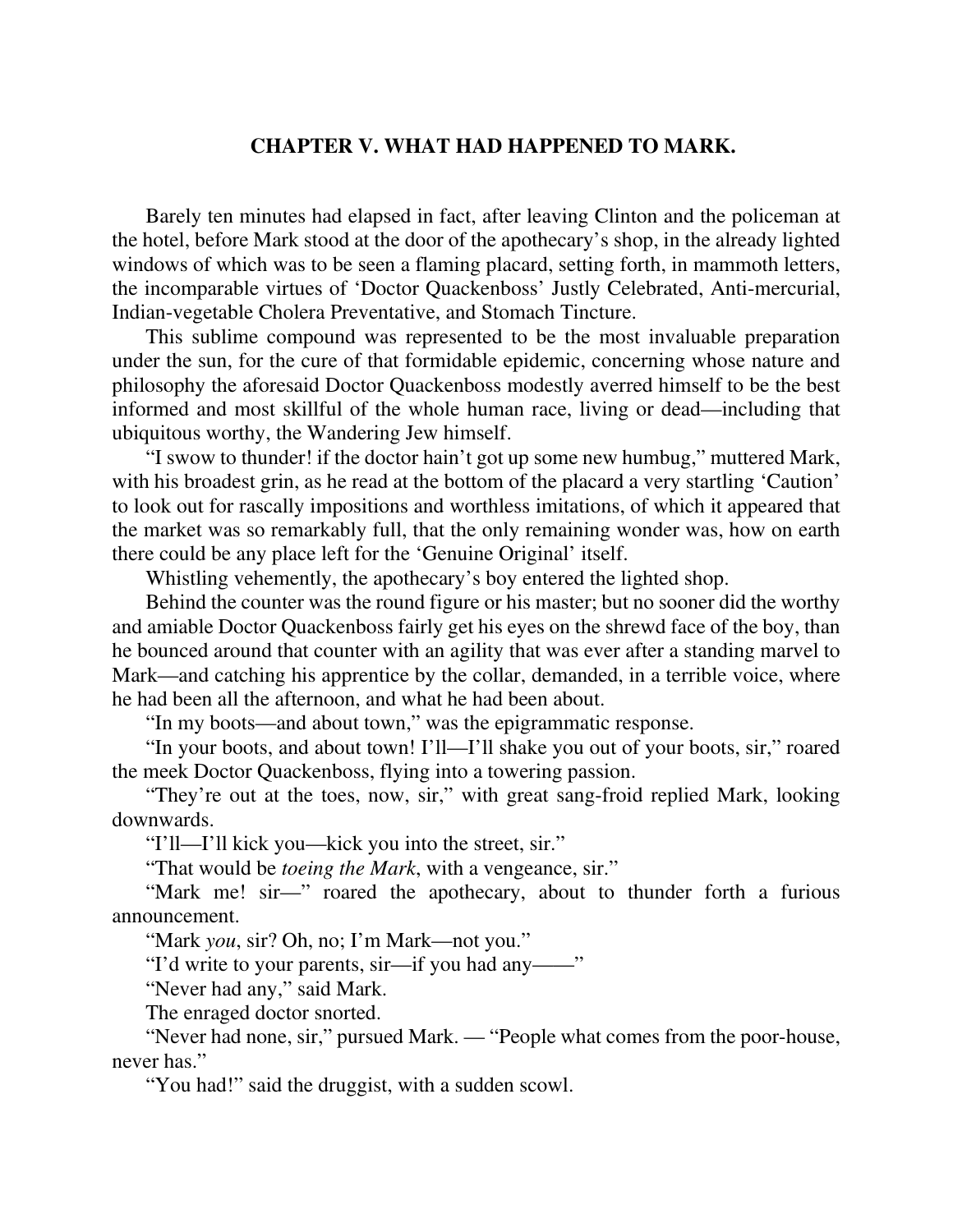This little piece of intelligence appeared to excite a good deal of interest in the saucy Mark.

"Had I—want to know! Supposing, old fellow, you just make my respects to 'em, and let 'em know their dutiful son is well, and waiting to hear from 'em. It's a long time since they writ. Only fourteen years, and up'ards! Wonder if they hain't forgot how? Anyway, it seems they knowed how to *make their Mark!*"

To this last cut—which certainly was wanting in filial reverence—the doctor replied, with a good round oath, that, unless the lad's manners were mended, he would make his mark on him, and that very vigorously, too; furthermore illustrating his meaning by a tremendous thwack in the ribs, which warned the lad to the tune of 'nuckle under,' in more senses than one.

Mark, however, did *not* knuckle under—at least, immediately, but managed to save breath to retort, —

"Oh! yes, sir; you're always a-makin unpleasant marks and remarks. I'se a reg'lar market for both on 'em."

"You're a young villain!" thundered the enraged doctor, "if ever there was one."

"Oh, yes, sir! there was one afore me. — How much the oldest be you, sir?"

There was no standing this—even in the case of a man of a good deal more forbearance than Doctor Quackenboss assuredly, possessed.

Taking Mark by both ears, in spite of his struggles and wrigglings, the little man dragged him swiftly over the shop floor, into the little back-room, and pitched him, at the imminent risk of his neck, head-foremost into the little dark closet with which Mark had previously had good reason to be acquainted, as well as the courteous reader.

It was altogether to no purpose that Mark, as soon as he could assure himself of the safety of his ears, endeavored repeatedly to make his exasperated master understand that he had got something of importance to say to him; for the moment that he found himself alone in the closet, which the apothecary so surely bolted upon him, the locked up lad suddenly recollected the errand which had brought him back to the druggist's shop, and was made immediately sensible how greatly his love of mischief had got the better of his prudence.

Certainly, however, he had nobody to thank for this, except himself; and moreover, on cool deliberation, the youngster could not very well help acknowledging, to himself, that Doctor Quackenboss, had decidedly more justice'and reason on his side, in the present instance, then usually attended that amiable gentleman's summary acts.

To the little dark closet itself, Mark was, by no means, a stranger. In fact, as he had not scrupled to inform Clifton, upon a former occasion, he had before enjoyed the supreme felicity of passing a couple of day's delightful retirement in his present enviable, quarters—with which he, was, therefore, tolerably familiar.

Forming his present conclusions from his past experience, Mark, in his own mind, made no doubt that he should have the happiness of spending the whole of that night, at me very smallest calculation, in solitary confinement within this curious sort of lock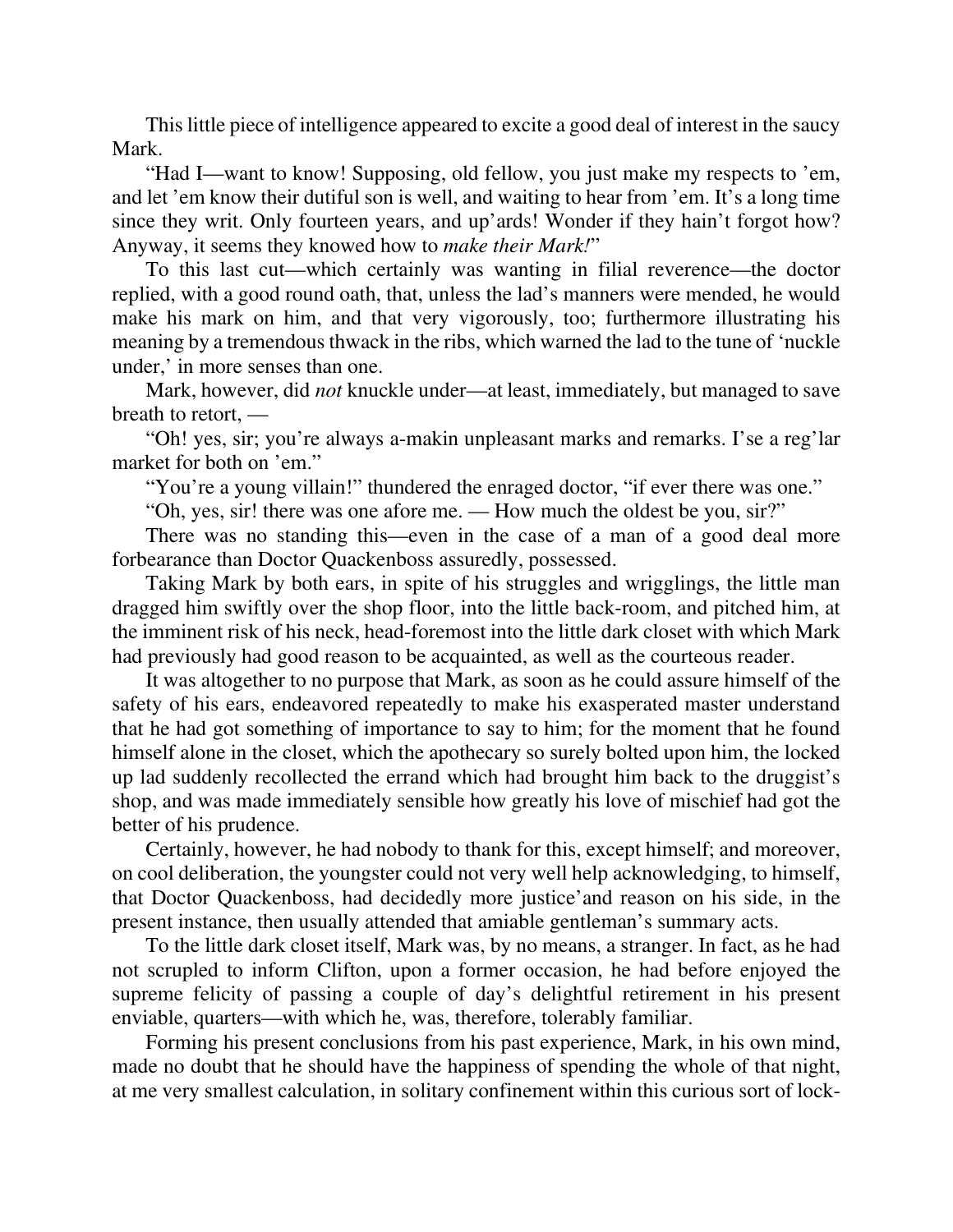up—which would unquestionably have been a trifle more convenient, if it had been also a trifle larger.

"It'll be a mercy," thought Mark, as he curled up his feet under him, after satisfying himself that it was no sort of use for him to try the stretching-out process,—"it'll be the greatest wonder in the world if I ain't smothered."

But notwithstanding this philosophic way of treating things, Master Mark, the apothecary's boy, was by no means so easy in his mind as this stoical speculation would seem to indicate.

Quite on the contrary, he felt vexed, disappointed, chagrined, at the turn affairs had taken, perfectly conscious that it was his own fault.

But his uneasiness only increased, when, after several reiterated calls to his master, he heard the well-known noise made in closing the shutters for the night.

In the course of the next ten minutes, the gas was stopped off in the shop, and the dark closet was now a dark closet indeed—the druggist had left his apprentice a close prisoner.

Waiting until he was convinced the apothecary was gone, Mark made many ineffectual attempts to burst open the closet door, but the narrow quarters made all his strength of no avail.

"Never mind! Old 'Lihu has lost some money for his pains—that's one consolation," said the boy, as he gave up his useless attempts, with a last angry kick at the unfortunate closet door, crouching discontentedly down.

And thus Mark remained a prisoner. This was what had become of the apothecary's boy, while the intended liberators of Lizzie were anxiously awaiting his reappearance at the hotel.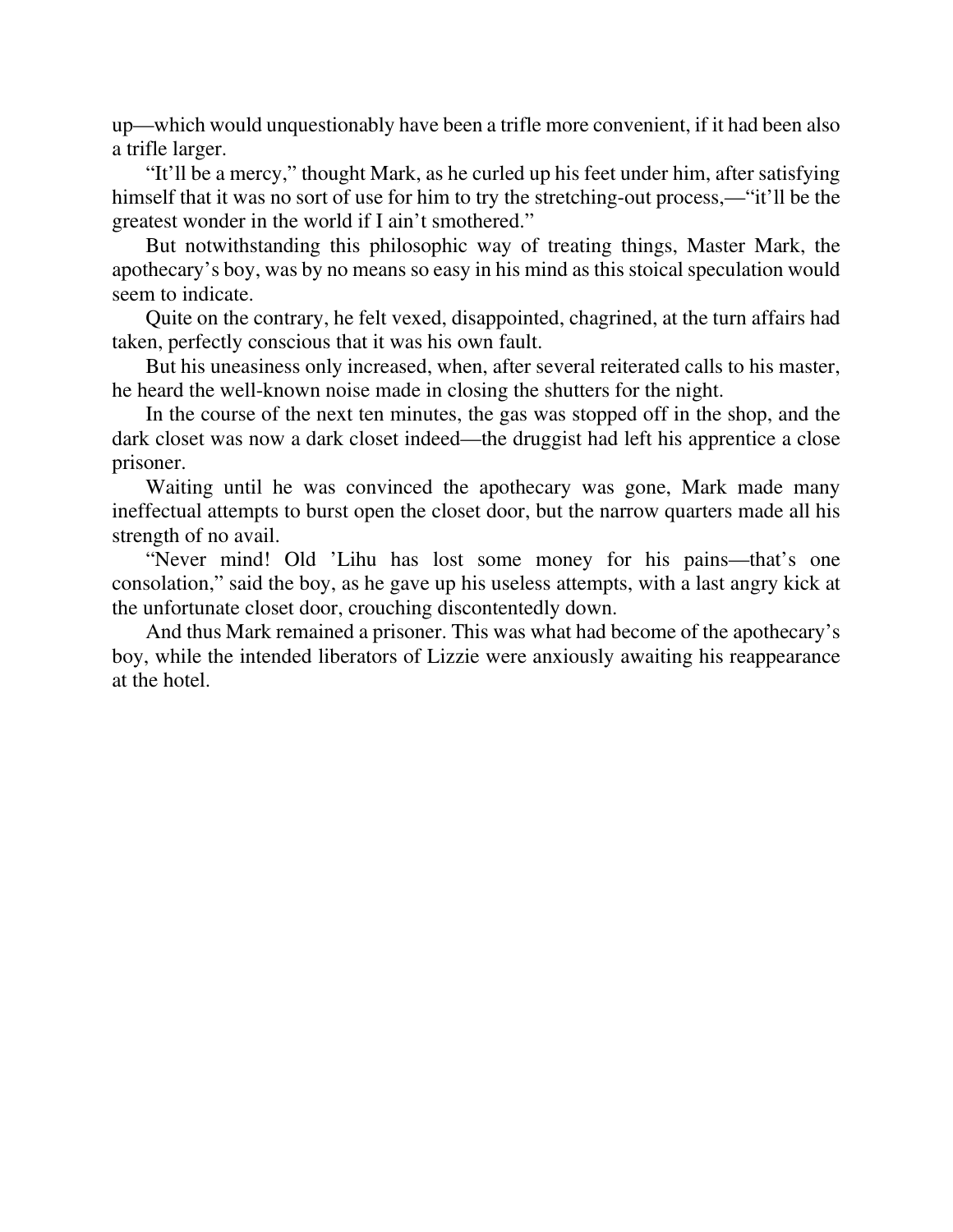## **CHAPTER VI. THE OGRES AND THEIR PREY.**

A trying day to Clinton was the one which followed the night on which Mark's mishap had prevented the boy from rejoining him, and baffled the intended expedition to the ogres' den.

During its course, he had been forced to go through the painful ordeal of learning the death of the unfortunate Mrs. Mathews; an event which his own heart made him deplore, no less than his fervent sympathy for the sorrowing sister who was now left bereaved and desolate.

The unexpected relapse—the sudden decease of the dead woman, created surprise, but no suspicions.

The mysterious nature of the pestilence was so little understood; there was something so terrible, so inexplicable in the character and consequences of this dread scourge, that its vagaries laughed at calculation.

That Mrs. Mathews had perished by the omnipotent cholera, no one doubted—no one but the cholera-propagators! The learned physician, the experienced man of science, had recognised all the symptoms of the prevailing pestilence, and what should he suspect of arsenic.

The dread of contagion was coextensive in the public mind, with the dread of cholera. —The deceased was solemnly interred the day alter her solitary midnight passage from the world.

From the grave the surving [*sic*] sister returned —but not to the house of the minister!"

To enter again *his* doors—to place herself once more under his protection, she utterly, positively, peremptorily refused; and sought, beneath the roof of a kind relative, the home she would no longer receive from her brother-in-law.

To Clinton, only, did she breathe a whisper of the fearful reasons which actuated her— and not to him, even, was all the truth confessed, but what the young girl herself concealed, his jealous heart divined.

He heard, he understood, and went from his betrothed bride's side, that evening, with a deliberate oath on his lips and a stern resolution in his soul.

With a heavy heart, at the appointed hour, he was at the rendezvous—with a faint hope that the missing boy would make his reappearance.

He expected to find the policeman there, but did not expect to find, in his company, the absentee.

Nevertheless, both the boy Mark, and the apothecary were upon the spot and in readiness.

Mark, it appeared, after being liberated from his night's confinement, had succeeded in making the lately incensed, but now fully appeased apothecary, sensible of the very eligible opportunity he had missed; and having hunted up the policeman at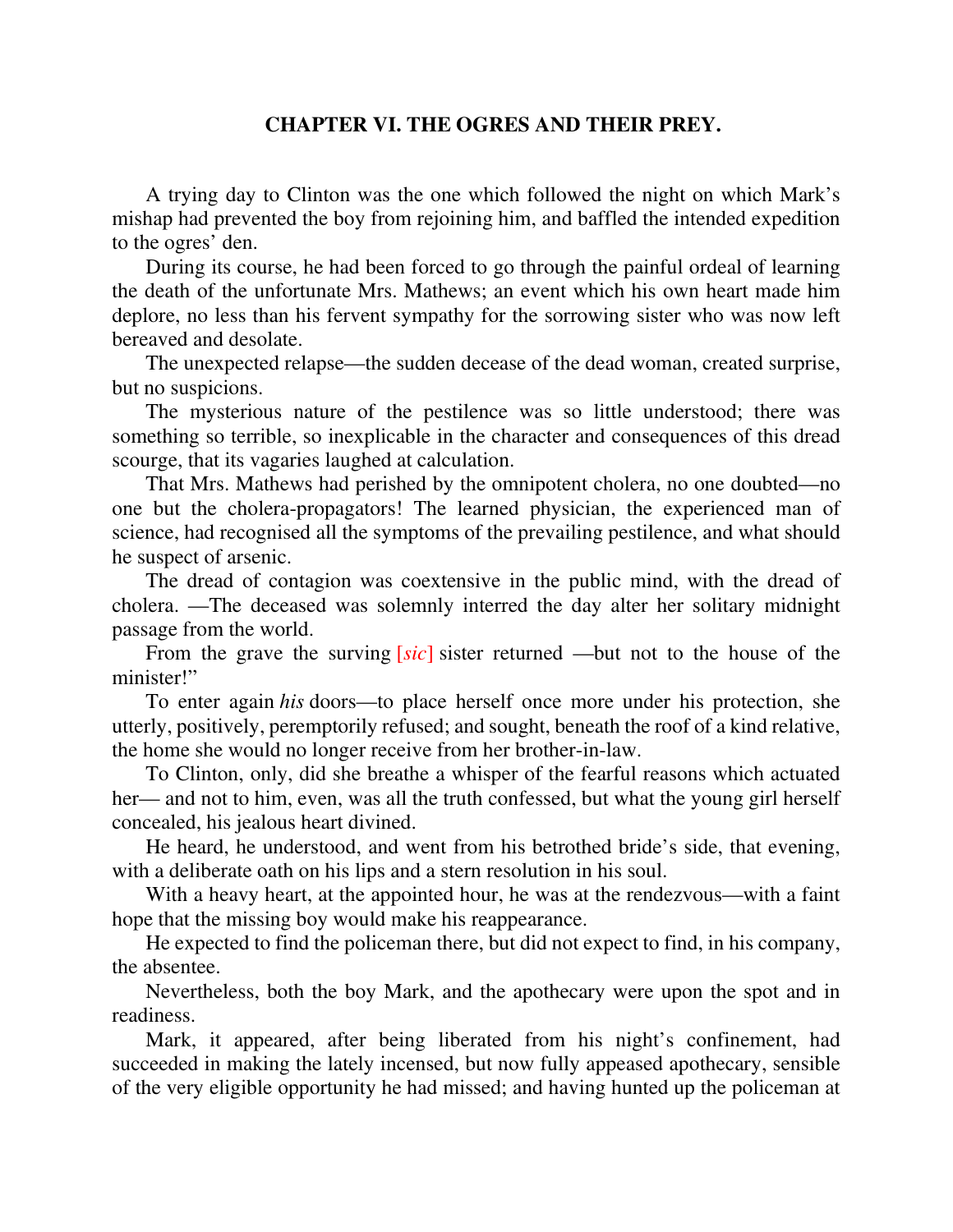the station house—prevented by the funeral from seeing Clinton himself—he had ascertained from the police officer the fresh rendezvous of that evening, and, with his master, accompanied him thither.

A brief, hurried explanation made Quackenboss thoroughly comprehend all that his apprentice had not made clear.

The worthy man, with an alacrity that did great credit to his humanity, readily agreed to perform his share of the deception which was to liberate the unhappy Lizzie from her thraldom.

The policeman's previous familiarity with their questionable place of destination obviated the necessity of Mark acting as guide, but nevertheless the boy went along, to prevent all chance of mistake, and to be the means of identifying the girl.

On the way and when within sight of the place, Clinton took the precaution to ask of the officer, —

"But will they not suspect something if I appear among them in the company of one of the police?"

"By no means; I shall pass you off as a stranger, to whom I am showing the lions of the town."

Five minutes after they reached the ogres' den.

To their admission, thanks to the police-man's precaution, there was no resistance offered. By a species of freemasonry, in connection with a flash dialect, not a word of which Clinton understood, the officer made their pretended errand readily comprehended.

Instead, therefore, of being looked on hostile intruders, they were received as welcome guests.

As for Mark, a suit of new clothes, from head to foot, in which he had been dressed by Clinton's liberality and precaution, so completely altered his shabby appearance, that he did not even know himself when he surveyed his full-length reflections in the splendid mirrors which decked the gay walls of the luxurious house of guilt.

The ogress, herself, could not recognise the ragged urchin whom her minion had flung from her door.

Both Clinton and the policeman, in pursuance of their secret scheme, were careful to address their corpulent companion, the little druggist, loudly and incessantly as 'the Doctor!' in order that the hag and her attendant ogres might be perfectly aware of the professional character of their friend.

The trick look, capitally: for, in a very a few moments, the ogress called him 'Doctor,' too.

So far all had gone well, and now the woman said, —

"Nearly all the girls are engaged, but I think, young gentleman, we can suit you, without much difficulty."

These words were addressed to Clinton, Who, recollecting his part, replied with cavalier coolness, —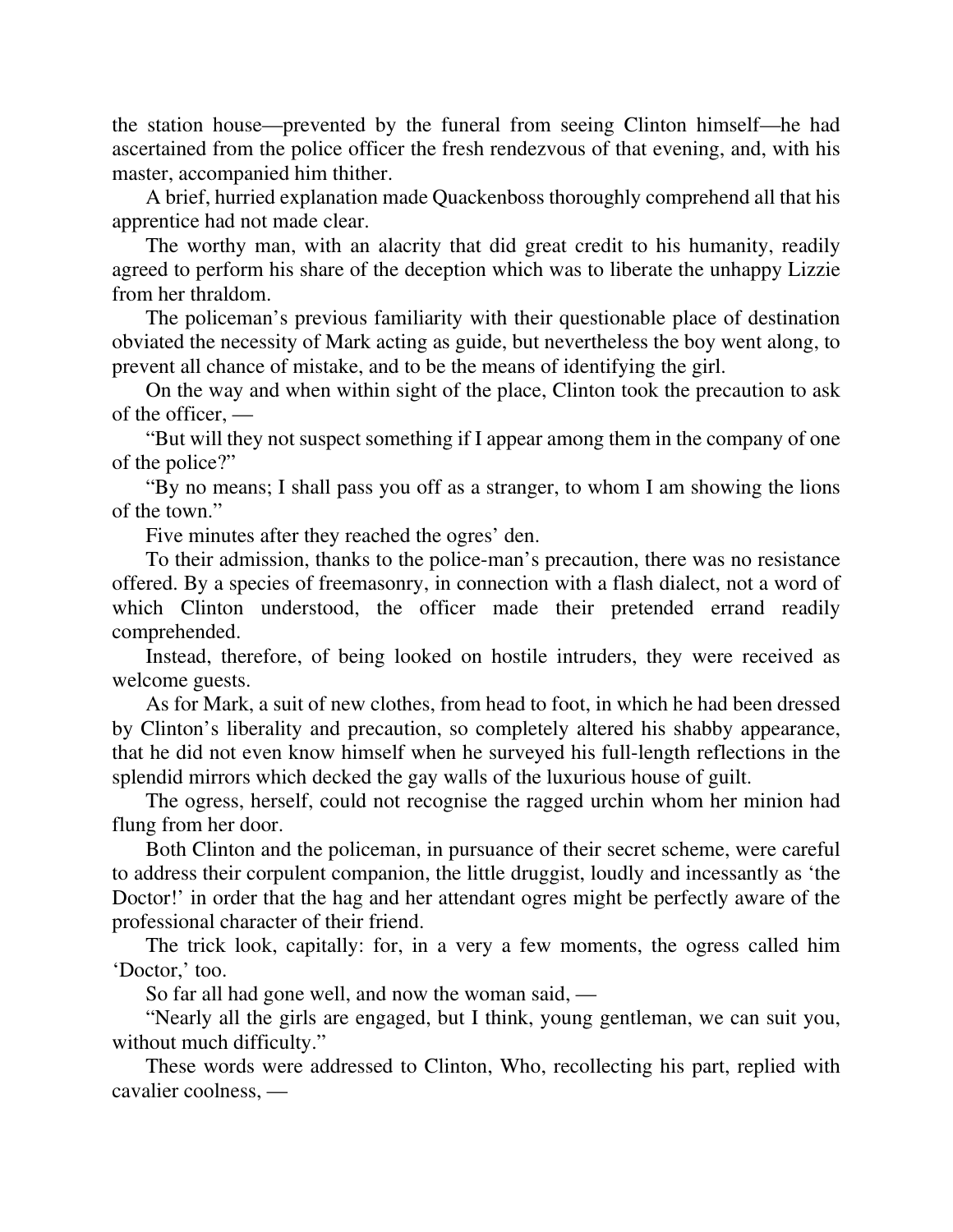"I do not know that my good woman. I am rather a difficult person to please."

The beldame leered with a cunning look, and the young man, with something of an effort to conceal his disgust, turned to the doctor, saying to him, —

"Well, Doctor, who shall be your chosen fair one?"

"The doctor, who well knew his cue, did not reply directly to the last speaker, but accosted the beldame, —

"Yes, who have you in store for me, old lady?"

The ogress replied that his choice must be necessarily rather limited, as all her young ladies were already engaged, with the exception of three.

"One of whom," the added, "is in the sulks and might not be civil to company."

"In the sulks! hey! Why that's just what you like, Doctor," interposed Clinton, adroitly—hoping it might prove to be the very object of their search. "Haven't I heard you say you thought a woman never was so handsome as when she was in a huff?"

"To be sure you have!" chimed in the doctor, taking the hint, "nothing like a good fit of the sulks for me! But then, it depends on how long she has been in the dumps snappish, is she?"

"Oh, no; it's only the blues" she's got.—The girl's handsome enough, but she's taken it into her silly head that she's repented of the evil of her ways, and there don't seem to be no driving the notion out of her. So I locks her up."

Quackenboss, the policeman, and Clinton, exchanged glances.

As for Mark, he first winked, then shook his fist behind the Ogress's back.

Quackenboss kept on the scent, —

"Locked up, hay? Well, give me the key and show me the way."

"Yes, Doctor!" said Clinton, with a light laugh, "the sulky beauty for you. As for me, I prefer a good tempered woman."

"So do I, for a wife; but not for a mistress."

Saying this, the little doctor followed the Ogress up the stairs, while Clinton and the policeman, with rapid looks of intelligence, remained awaiting her return below as the beldame supposed.

It was not so with Mark.

Making a sign of cautionary significance, the boy crept softly up the steps, behind the hag and the druggist; witnessed the unlocking of a chamber; saw through the opened door the figure of a woman, reclining upon a couch, with her head buried in her hands, but who started up at the noise made by the intruders; and, seeing this much, retreated down the staircase, making a sign to those at the foot, that he had discovered Lizzie!

Scarcely had he commenced his silent descent, however, as he saw his master and the ogress enter the chamber, when two terrible cries,—the one a woman's wild shriek, the other a man's hoarse yell, broke appalingly on the ear of every inmate of the ogres' den, and the very next moment, the figure of the apothecary rushed forth from the same apartment, shaking in every limb, and fled like a madman down the staircase, and past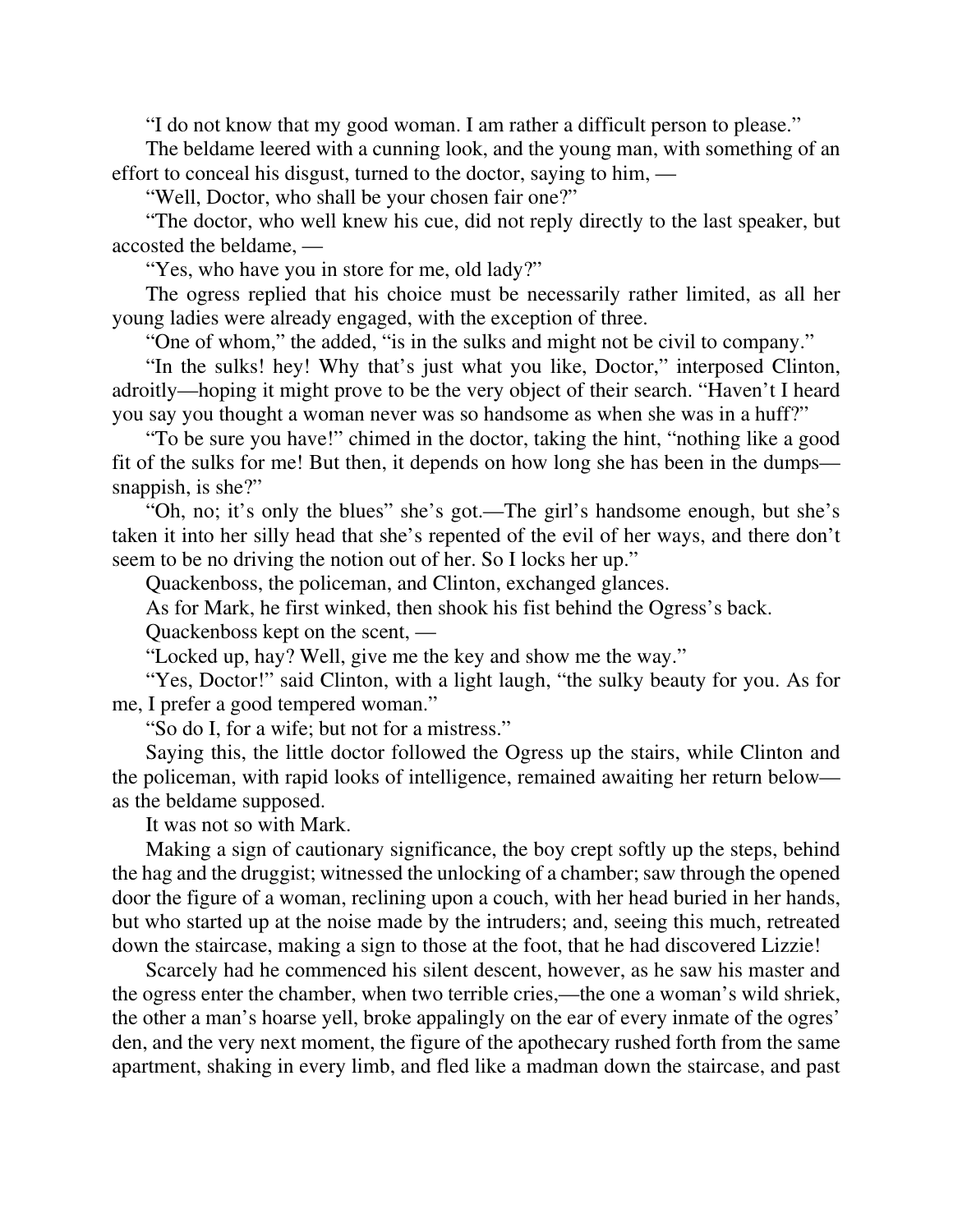his recent companions—his face whiter than the bleached grave-cloth—uttering only this harrowing shout,—

"Elizabeth! Elizabeth! —as sure as there is a hell! My daughter Elizabeth!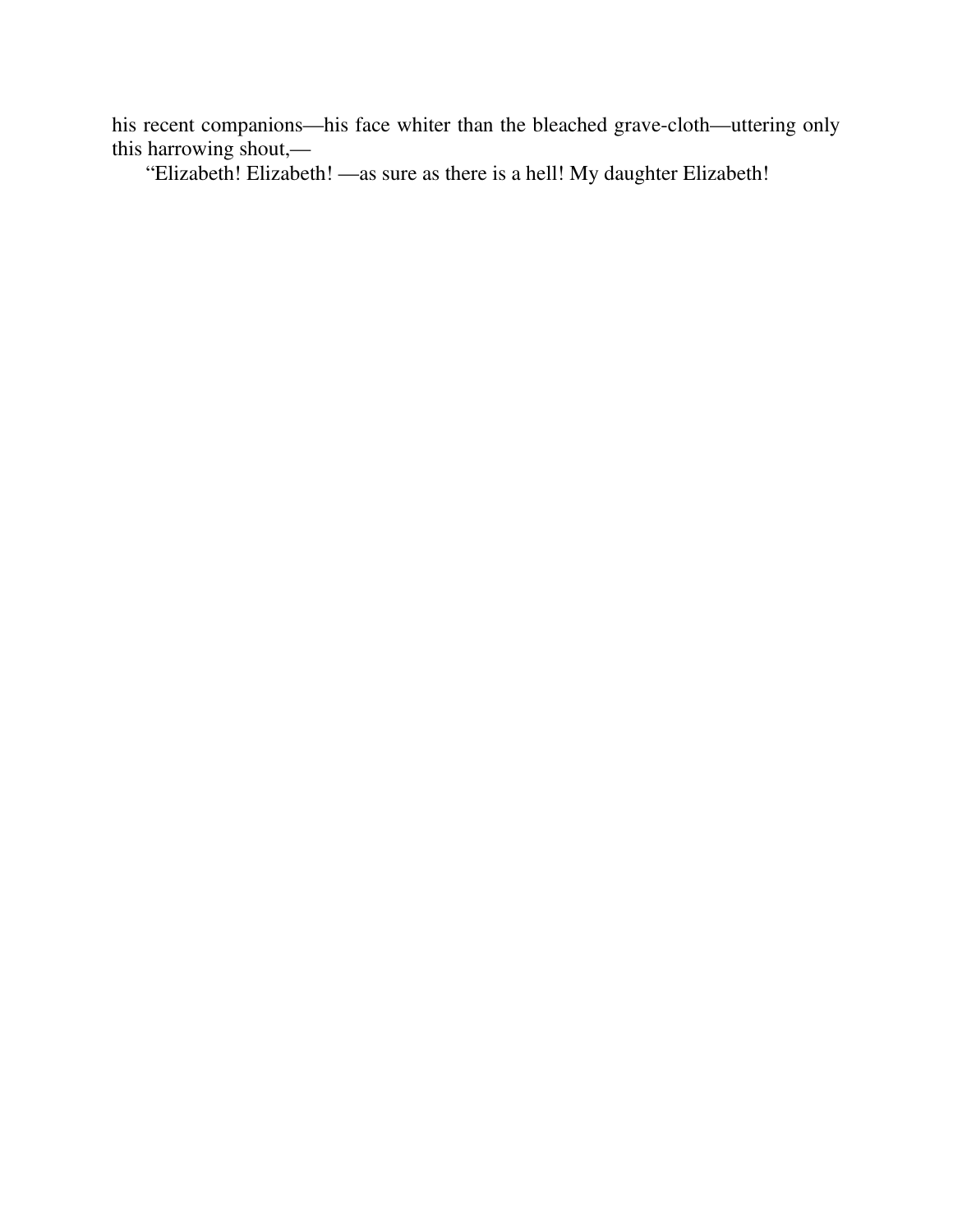## **CHAPTER VII. THE DRUGGIST'S DAUGHTER.**

"Elizabeth!" was the wild-toned cry which still continued to ring in the astonished ears of those thro' whose midst he rushed, even after the frantic apothecary had precipitated himself into the open street from the ogres' den.

Clinton and Mark were thunderstruck.—Even the police officer stood confounded—equally at fault. It was evident that one and all were impressed with a belief in the doctor's insanity.

But though the druggist had vanished, and his frenzied shout was no longer heard, the shrieks of the female, with whose voice it had been mingled, ceased not to issue, in rapid and startling succession, from the chamber above.

Presently these screams, likewise, sunk into silence, which was only broken by the sudden reappearance of the ogres, at the head of the staircase—consternation in her every feature.

"Hoity-toity! lack-a-day!" cried the old beldame, but in a suppressed tone. "Here's a pretty to-do in my house. O Lord! —only think of a gal of mine meeting her own father here! Her own father—and he come on such an errand!"

Among the amazed persons at the foot or the staircase, the only expression which passed, was a species of stupefied echo, in these words, —

"Her own father!"

And then looks, as rapid as lightning were exchanged between the policeman and Francis Clinton.

Without waiting to be invited by the ogress, the little party, as if by common accord, hastened to ascend the staircase, headed by the startled Mark, who pointed out the room.

They entered it Lizzie, in a deed swoon, was stretched, motionless upon the couch.

The three-surveyed the unfortunate creature in silence—Clinton with the most painful interest.

Horror seemed to have frozen the blood in her veins—agony to have petrified the senseless flesh—the thunderbolt of misery, astonishment, despair, all condensed in one withering lightning-flash, to have blasted her brain to the core.

It was a terrible picture, but the gazer thanked God that she had swooned; he felt that this swoon must have saved her reason—perhaps her life.

"This young woman's name is, then Elizabeth Quackenboss."

"Elizabeth Quackenboss!" repeated the policeman, echoing Clinton's halfunconscious explanation.

And the apothecary's boy reiterated, with an astonished look, —

"Elizabeth Quackenboss."

"It is the daughter of your master, boy. —The betrayed daughter of your master, who—who——"

The humane Francis hesitated.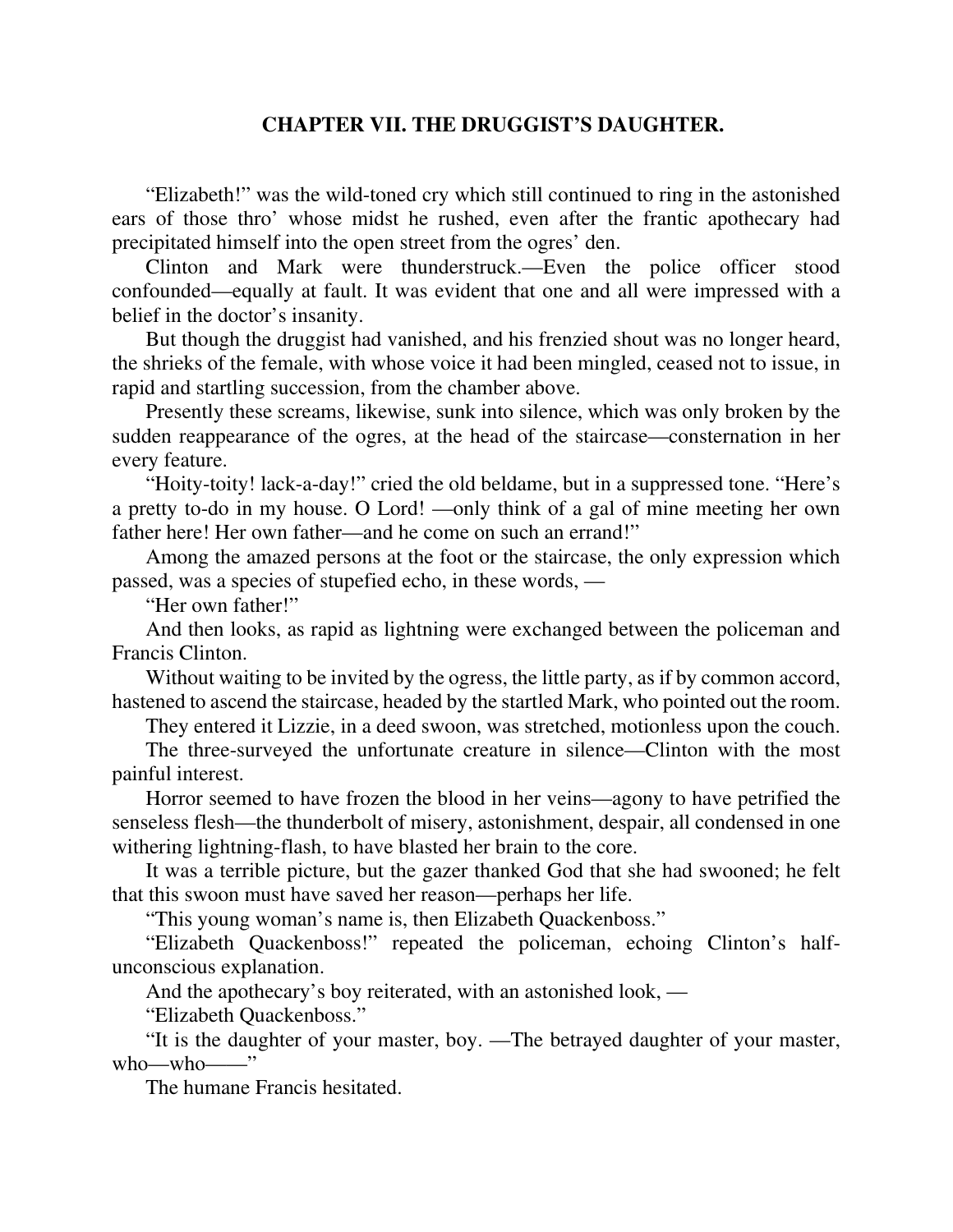"Disappeared?" asked the policeman, suggestively.

"No; worse than that! She was driven from his own doors—driven forth into the street."

"What! with her child, too?" inquired the officer.

"No; not with her babe," said Clinton, sorrowfully, shaking his head.

"Ah! I understand, it had not yet seen the light."

Again Clinton answered, —

"The infant was born—but born dead, I have been informed. The mother never saw the child."

'Ah, a still-born child! And this, then, was not long ago."

"On the contrary, it was fifteen years since, I think. You probably judge from my own age, sir, of the date of that dark transaction. But I heard of it in my boyhood; for the seduced girl's father was an elder in my step-father's congregation, in which it created so great a scandal, that there were even some steps taken toward the expulsion of the doctor from the church, for his unnatural severity to his poor daughter, who has never once been heard of, till this night's discovery brought her to light."

"A singular disclosure, indeed," rejoined the policeman. "I do not remember ever to have met with a case in which the bend of an over-ruling Providence seemed so clearly manifest. Her own father! —and such a meeting!"

"But there is one thing we all seem to have forgotten!"

"Which is?" said Clinton.

"This strange discovery, and the doctor's flight, have completely disarranged our well laid plot."

"And made our artifice no longer practicable—true!" was the chagrined response of Clinton.

This disagreeable conviction had already been stealing over the young man's mind. But how was the evil to be repaired, and the threatened failure of their plans averted?

Suddenly Clinton was convinced that a happy expedient had occurred to him; and his only wonder was, that it had not struck him before.

Instantly did he propose this new idea to his ally, the policeman; but, to his surprise and great disappointment, the reply of the latter was, —

"That is even more hazardous."

Clinton, annoyed, demanded an explanation.

"The reason is clear enough, sir. To offer them money, as you propose—to suffer them not only to suspect, but certainly to know, your purse is so well supplied, would sign your death-warrant."

"Sir, you exaggerate."

"Far from it. I even doubt if I have painted the risk in colors sufficiently strong. No, no," continued he, "I have a better plan to propose. We must put off the rescue till tomorrow night, and to-morrow night we will come with a band of the police, sufficiently strong in numbers to overpower all opposition and bear the prisoner off."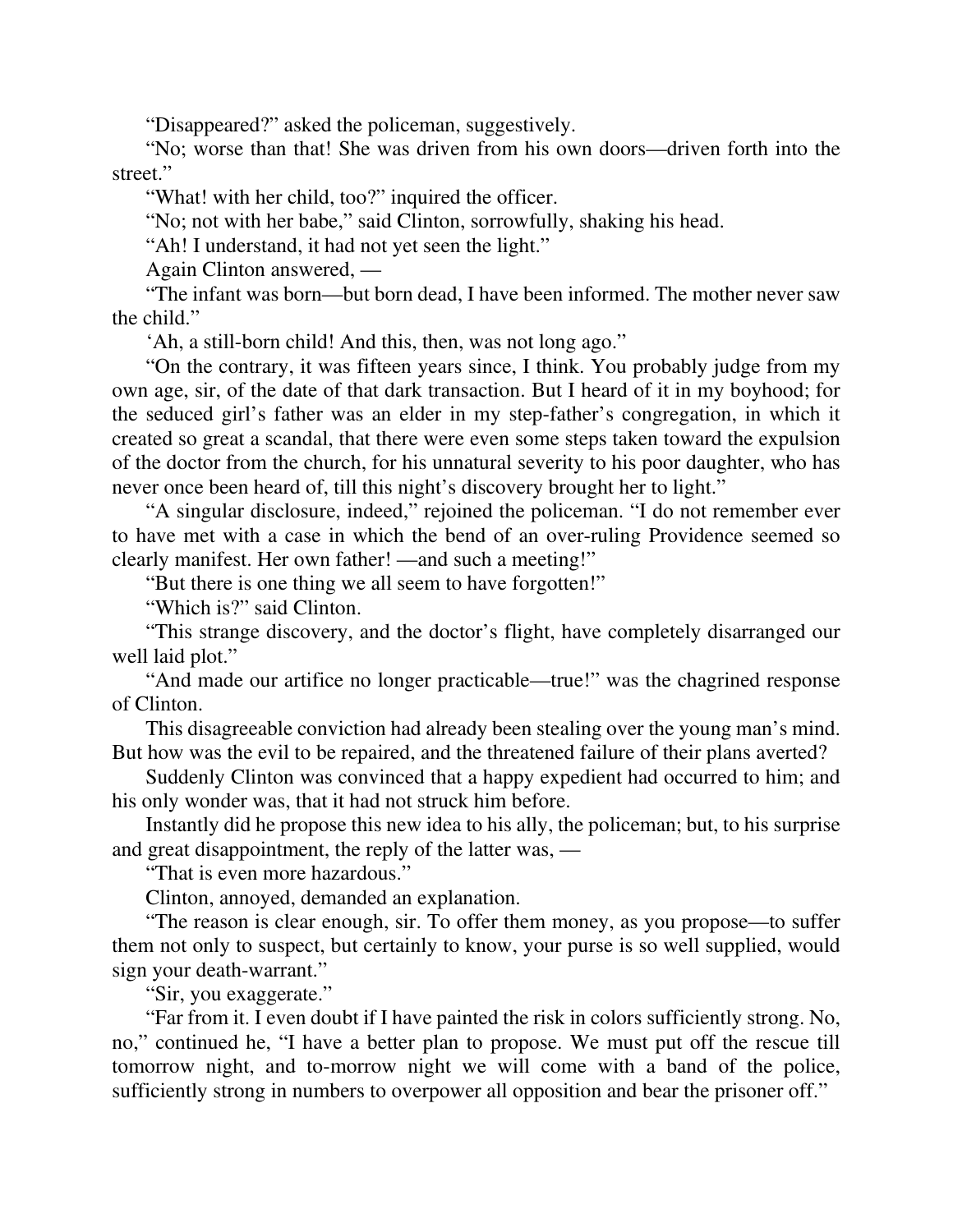"So be it, then; but I will not again be balked!" was the reluctantly acquiescent, but resolute reply. "Stop! what is that the old ogress says?"

The sound of a brutal laugh, and the beldame's voice had caused the query so abruptly made.

Mark instantly replied, —

The old woman was saying she guessed the girl would come to herself by breakfasttime, at all events, if she didn't do to afore; she never knowed a young lady yet that didn't come out of a fainting fit with a. galloping appetite."

"Now, then, we will go—to prepare for the final blow," said Clinton.

He called to the ogress. She answered the summons.

Placing two pieces of gold in her hand, he told her, that owing to what had occurred, he and his party should not remain, as originally proposed, but would come again on the following night.

They were going now, as he laughingly assured her, to look after their runaway friend, the fugitive doctor, and see what had become of him.

The greedy ogress accepted the gold and the excuse, which seemed natural enough to her, after what had occurred; and her gray eyes gleamed with delighted avarice at the twice-repeated assurance that her visitors would call again, without fail, the very next night.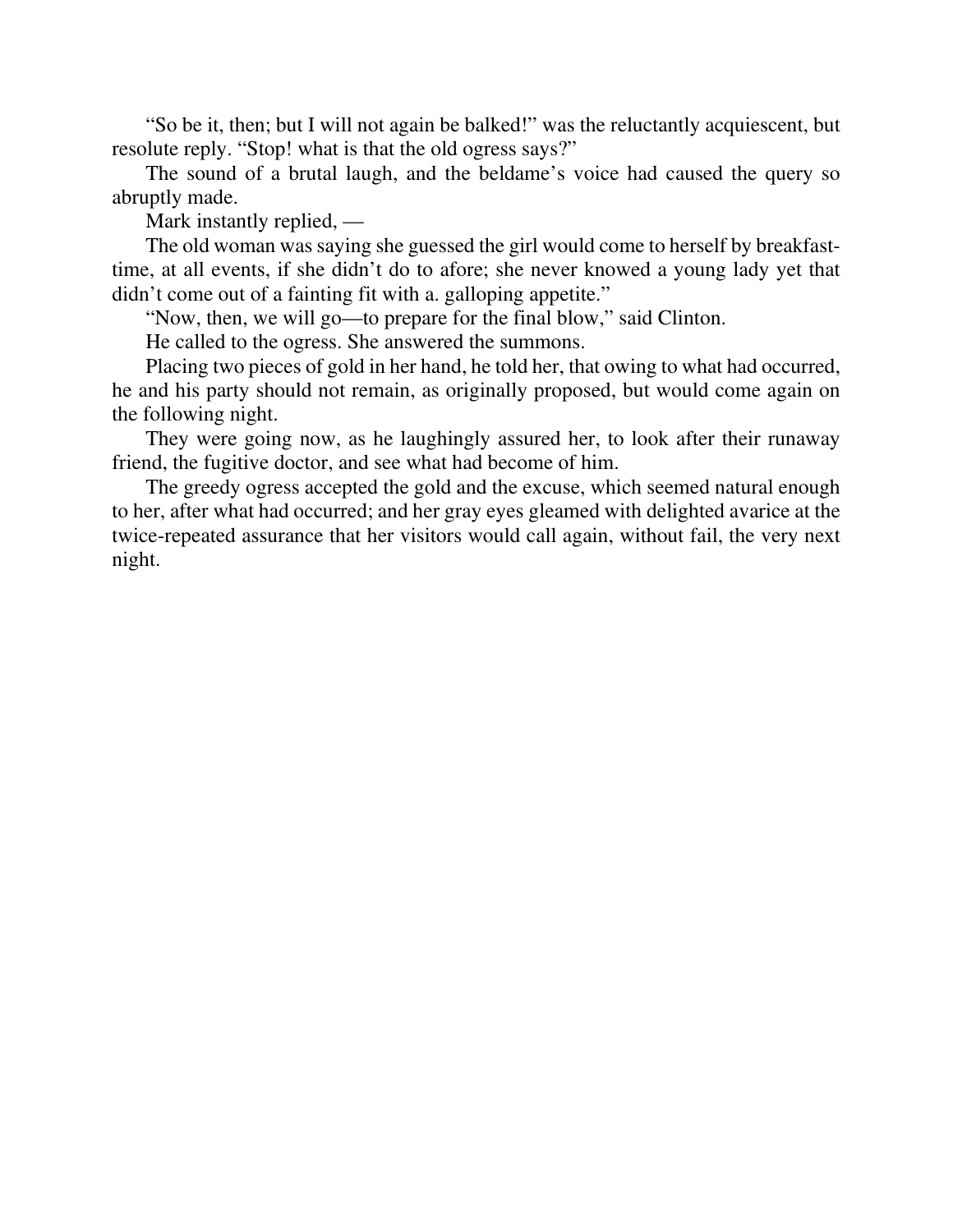## **CHAPTER VIII. THE REGULAR VISITOR TO THE OGRES' DEN.**

Cease we, for the present, to follow the further movements of our hero; and losing sight of him and his little party, remain we awhile longer at the ogres' den, where the hapless Elizabeth Quackenboss, the betrayed victim of the savage Broken-back, continued still a prisoner.

More dead than alive, not till long after morning dawned, did the ill-fated girl come forth from that terrible swoon. For hours she lay, striving to still the wild beatings of her heart, and half doubting if reason remained to her, after the stunning shock her mind had sustained.

For fifteen long, weary years she had not seen her unnatural parent; and thus to meet again the heartless father who had thrust her forth, like a dog, from his doors—forth from his sheltering roof, to starve, beg, die in the open streets, or to drag out a life of shame—oh! it was too terrible, it was maddening to dwell upon.

Second by second, and instant by instant, dwindled away, the long, long day. How endless is time for the wretched in-soul—how solemnly slow Time's billows roll.

Twice during the day, the ogress brought the captive her meals, —at breakfast and dinner time. But untasted they had remained; and when the supper hour arrived, still she felt no appetite.

The third time, however, the ogress did not retire, immediately and silently, as she had done twice before; but setting it down in the usual place, the old woman, instead of leaving her again to her solitude, crossed her bony arms over her shrunken breast, and fixed a pair of squinting eyes upon her poor prisoner; who, not hearing the expected sound of her retreating footsteps, looked up anxiously.

Instantly upon perceiving that she had thus succeeded in attracting attention, the virago cried out, —

"Oh! you're improving. I see—improving quite fast. Well, it's time, high time you did—for night's almost come again, and you've got to prepare for your visitor, miss, and the sooner you pluck up courage, 'twill be the better for you."

"My visitor!" faintly repeated Elizabeth, slightly shivering.

"To be sure! My reg'lar customer is to be here to-night, to make you a visit for the first time. Didn't I tell you? Yes, I did. —You've got to be cured of them sulks just as quick as possible, miss; and so I'm going to let you have the honor of entertaining him, my dear."

"Mrs. Martin—woman!" gasped Elizabeth, unconsciously interrupting her; "you must—must spare me this! I will not, after the sacred vow that I have made, once more steep my soul in guilt."

"What!" snarled the hag, "I don't understand such high-flown talk. Speak plain English, when you talk to me."

But the wretched Elizabeth was not to be deterred, —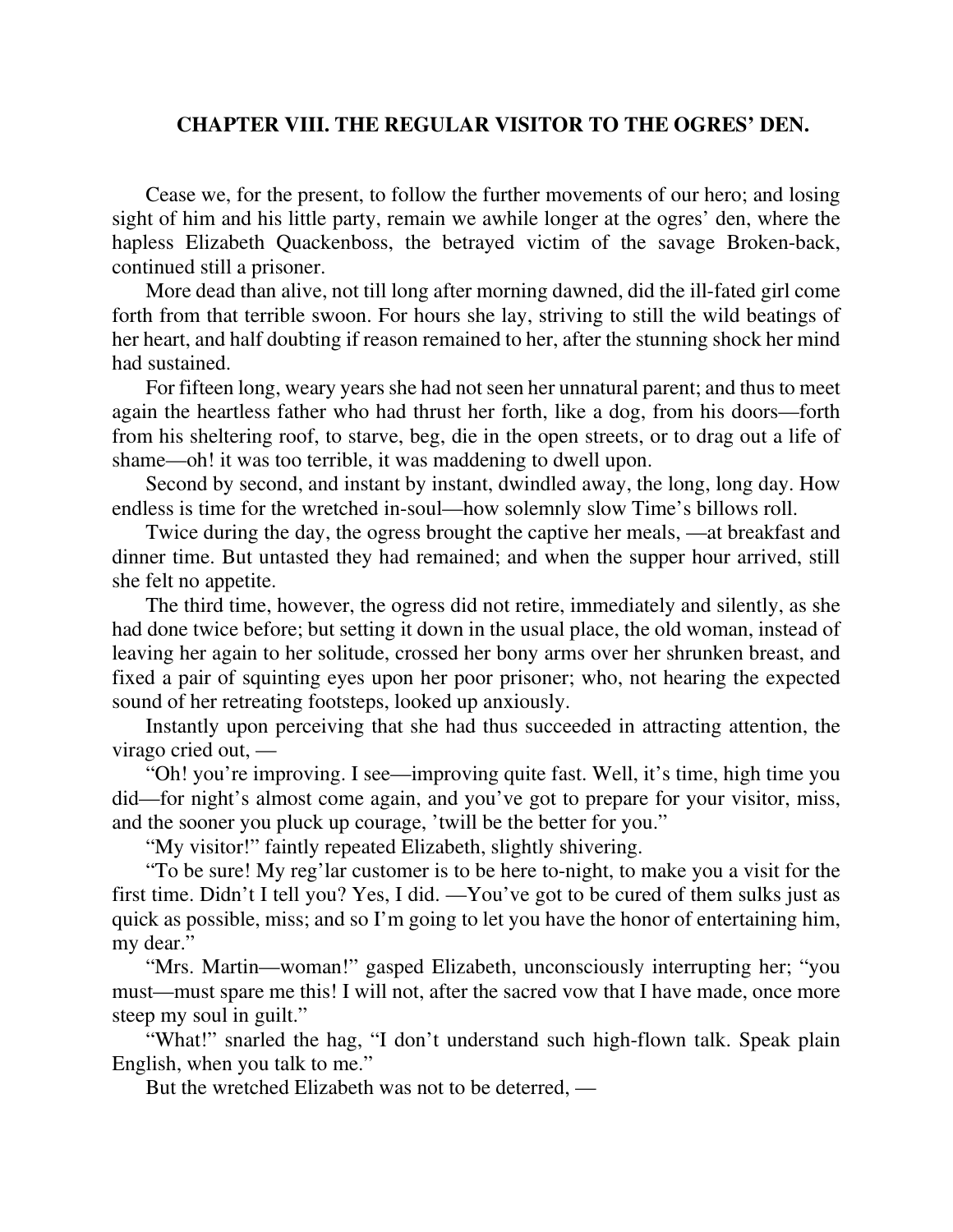"Hear me! —you *shall* hear me, woman. I have sworn a solemn oath," she cried, "and I will keep it. I will sooner die than return to the hateful course of life I have led for fifteen years. "Visitors!" she shrieked, "visitors! I will never receive them again never, so help me God! though you keep me powerless here."

"Hoity, toity!" broke in the hag.

"You shall not tyrannise over me thus, I say. I will go from this house this instant and prevent me if you dare!"

"You'll go when you pay for three weeks' board, afore you do it, I guess," chuckled the old woman.

"No, I will not! I have not the means—I have not the money. I had enough to pay you twenty times over, but I have lost it all. Take my trunks—my baggage—my wardrobe—all! but let me go! All I ask is liberty!"

"And liberty's what you can't have, till I get what's coming to me," was the determined reply.

"You have a right to keep my baggage, heartless woman—but you have no right to hold my body."

"Might makes right, miss," chuckled the hag; that's a lesson we larn, all the world over."

The next moment the ogress had bustled out of the room.

The sound of several voices were then heard below, one of which Elizabeth thought she knew.

The ogress came back again.

"It's not him; it's not the reg'lar visitor.— But he won't be long. He'll soon be here—no fear of that."

Elizabeth silently thanked God for the brief reprieve; then, recollecting the familiar sound of the voices, she hastily asked, —

"Who was it, then, Mrs. Martin?"

"Oh, only the young gentleman as came with your father, last night."

"Who came with my father! Who was with him this time?" eagerly asked the druggist's daughter.

"The policeman who is showing him 'the elephant.' and the boy who is his servant, I suppose."

"No one else?"

"Not a soul, my dear."

Elizabeth sighed. She had a faint hope that her unnatural parent might have taken compassion on her and returned to reclaim his daughter, whom he had so strangely met. Vain hope!

"Remember! be ready for the other gentlemen, miss, when he comes."

This was said with significance, and the hated ogress retired.

For some moments the druggist's daughter continued to hear the voices below, two of which now appeared as strangely familiar as one, in the first place, had seemed; and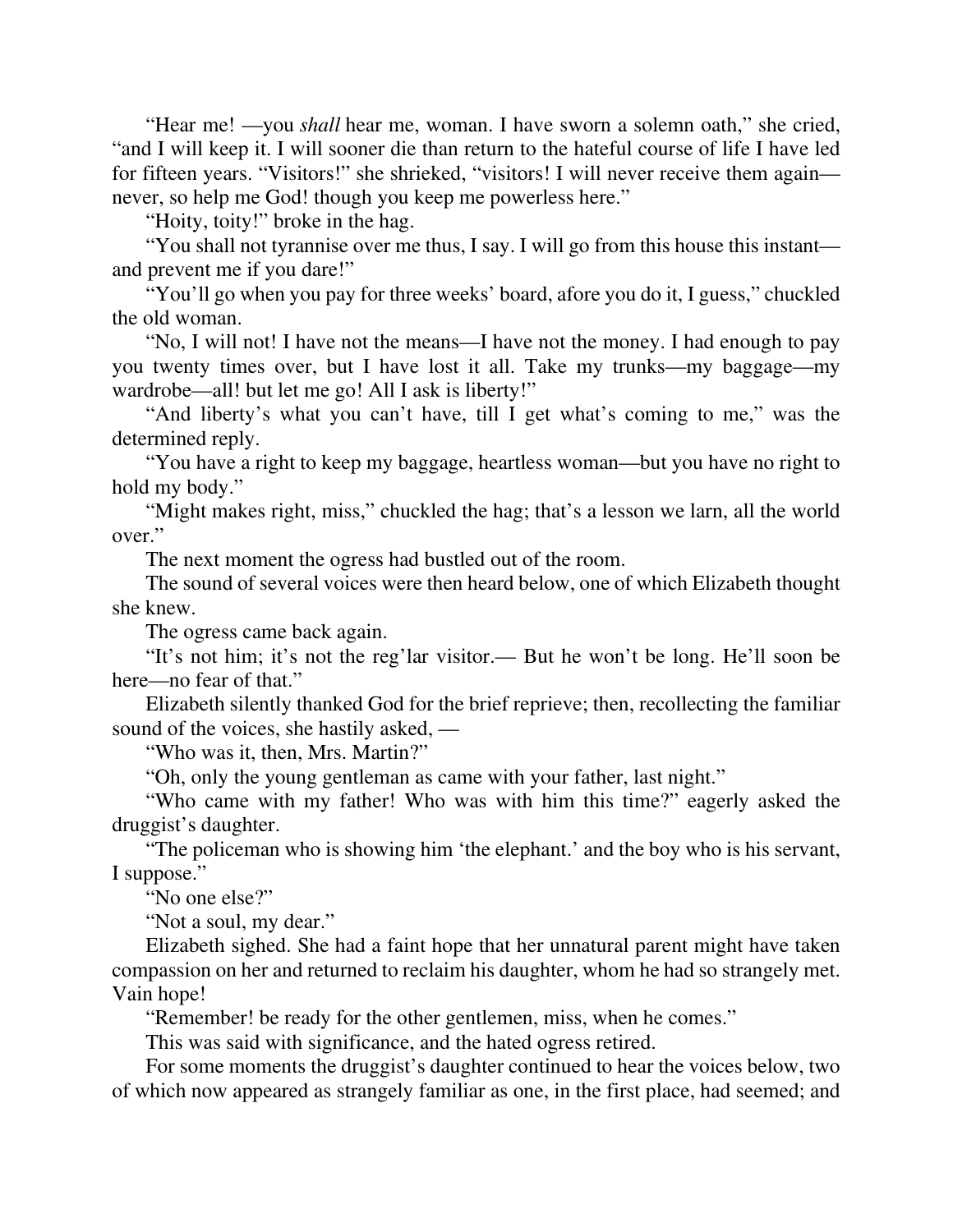presently she distinguished footsteps ascending from the lower floor, mingling with the shuffling tread of the ogress, and passing along down the entry, before her own door, in their way.

Aware that the ogress had locked the door, as usual, on retiring, Elizabeth started up, and running to it, placed her eye at the keyhole.

What was her astonishment on perceiving the lips of some person, at the same moment pressed to the orifice—while she distinctly heard her own name pronounced, in a soft whisper, —

"Lizzie! Lizzie!"

In a low whisper, equally as cautious, she replied, —

"What? Who is there!"

"Look down—on the floor!" was the breathless response.

Through the keyhole she now saw the light figure of Mark quickly gliding away.

In utter amazement, and half in incredulity, her eyes turned to the floor, to which her attention had thus been directed. A slip of paper had been pushed stealthily under the door.

With a smothered cry she caught up the note.

Volumes it spoke, though it contained only these few words, —

"Courage! Caution. You have friends. They are near—they are here, ready to rescue you. Be cautious and patient! act precisely as you would have done, had you not received one encouraging word from us. The ogres must not suspect—but the ogres' den is surrounded by half-a-score of policemen, awaiting the signal of surprise. Caution Elizabeth! —caution!"

The druggist's daughter drew back—sank on her knees—clasped her hands, wild with joy and gratitude She dared to bless Divine Providence, for she believed the blessing of Providence was returning to her again.

Never for an instant, during one whole hour, did she cease to pray.

At the end of that hour, the key was heard in the lock, and the door opened—the ogress had returned.

"The time's come, my lady," was the grinning announcement. "The gentleman is here!"

Elizabeth started up—her resolution instantly formed.

"You are resolved I shall receive him, then, Mrs. Martin! I am ready!":

"That's right, my dear," said the old women, approvingly. "It'll be your own fault if you don't make enough out of him to square all accounts between us."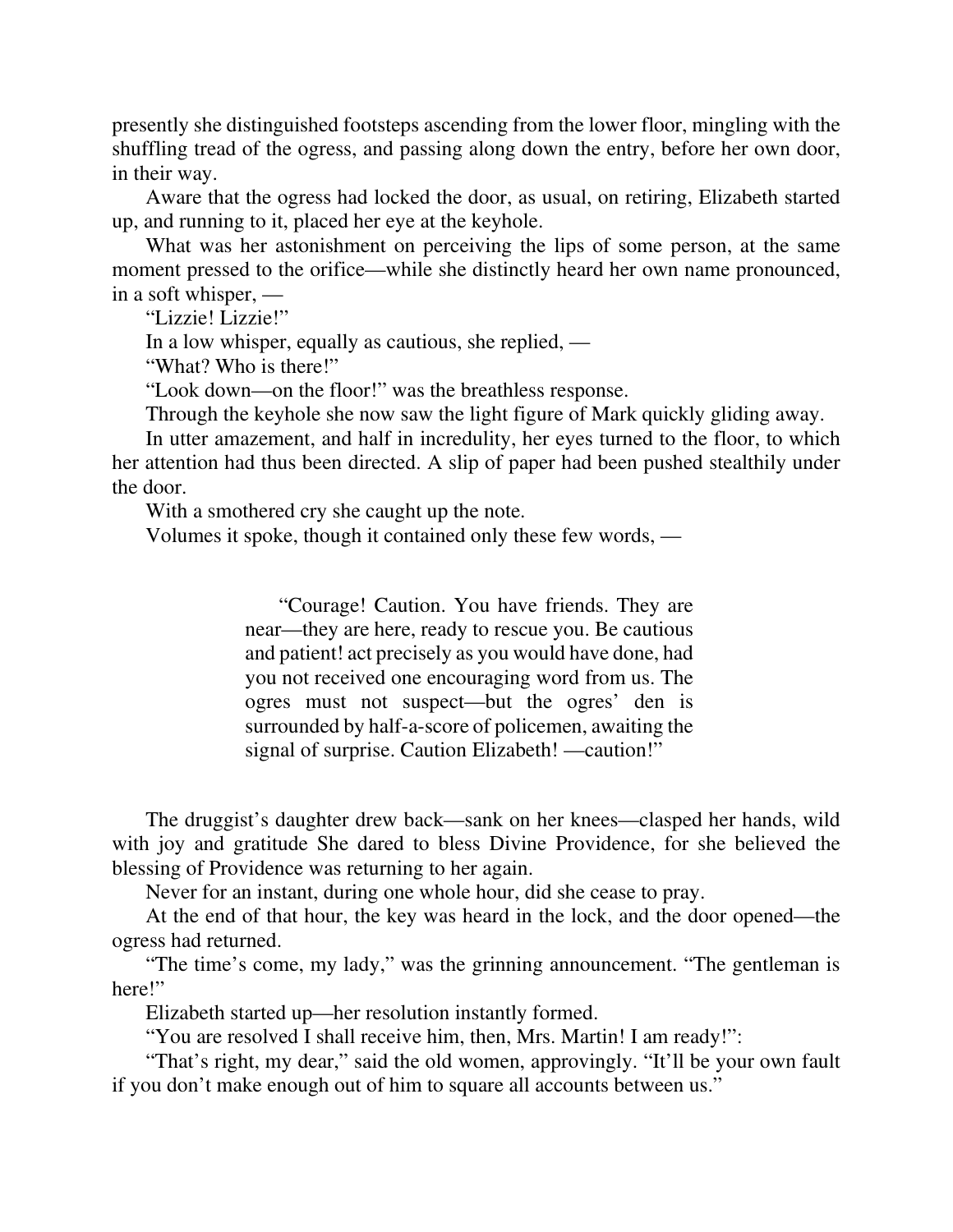The old women paused, half a moment at the door, by which she was about to take her departure, for the last time; and with an attempt at a good-humored grin, which only made her ugliness appear the more revolting, she said, just at she went out,—

"I told you this visit was something of a 'onor, and so, to be sure, it is. The gentleman is a Reverend."

"A what?"

"A parson—a minister."

The ogress was gone.

"A minister!"

The accursed door re-opened, and the regular visitor to the ogres' den came alone into the chamber of the druggist's courtezan-child.

The eyes of the man and woman met.

What made the two pause—look—recoil—utter simultaneous cries, and stand, as if nailed to the floor?

"Newton! Newton Mathews!"

"Elizabeth!"

"Good God! my seducer!"

Then silence reigned through the room—silence deeper than death, more solemn than solitude. And then, again, the same low exclamation, redolent of terrible meaning and soul stunning mystery, —

"Elizabeth!"

"Seducer!"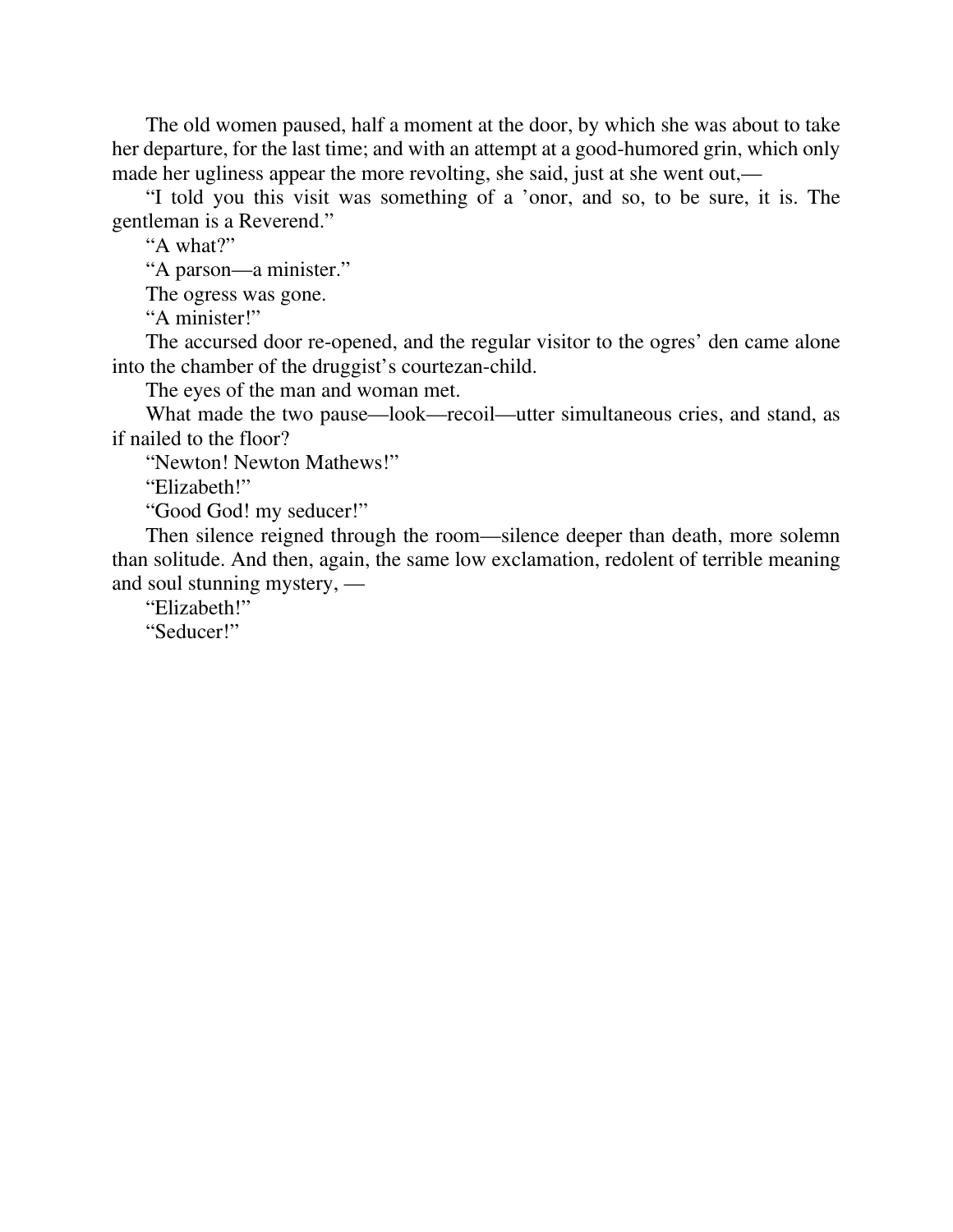### **CHAPTER IX. THE APOTHECARY'S GRANDSON.**

Arrested, as if by a withering thunderbolt, the old man and the young women, the preacher and the courtezan, continued, like two basilisks, to gaze upon each other, as human beings gaze but once in a lifetime.—They did not move—they did not speak, while full five minutes passed away. It seemed as if words were no adequate vehicle to convey the rush of thought, the wild convulsion of soul which gleamed from their staring eyes.

At length this awful pause was broken by the voice of Elizabeth.

The ruined woman took one slow step forward, and stopped, with folded arms, in front of the minister, whose eyes cowered before her own, and whose cheek was reddened with flushes.

She spoke in a voice perfectly calm, —

"Newton Mathews, yesterday I met my father; to-day I encounter you."

"Elizabeth!"

"You to whom I have been a stranger for almost as long a time. You, to whom I owe it that I was ever driven forth to a life of shame—thrust, for ever, from my father's door."

"Elizabeth!"

"Elizabeth! yes, that is the name I bore; the innocent name which, with virtue and purity, the poor girl once possessed, who now stands here, forever ruined and lost. All your work, sir."

"Elizabeth!"

"You call me Elizabeth— it was, once, 'dear Elizabeth!' But that," said the girl, with a wild, strange laugh, "was before I was betrayed—body and soul betrayed."

And still, all the clergyman could trust himself to repeat was, —

"Elizabeth!"

And now, with a voice of irony, she echoed again the name he had pronounced so often, —

"Ay, sir, *here* you have met that Elizabeth—face to face once more. Well, sir; does not the sight of her wither you? Yes, a strange rencontre, and a stranger scene for it here! The pious pastor! the Rev. Newton Mathews, a frequenter of such a haunt as this—a visitor to a brothel!"

"Elizabeth! Elizabeth!"

Cowed, crushed by her mad sarcasms, the preacher stood, like a convicted culprit, before her, utterly unable to articulate any other words than those.

"Ha, ha! a regular visitor to a brothel! —But why should I be surprised? Why wonder at all at that? Was you not a minister when Elizabeth fell from purity?"

And Mathews shuddered at the wild satire of her mocking laughter—the true mockery of merriment.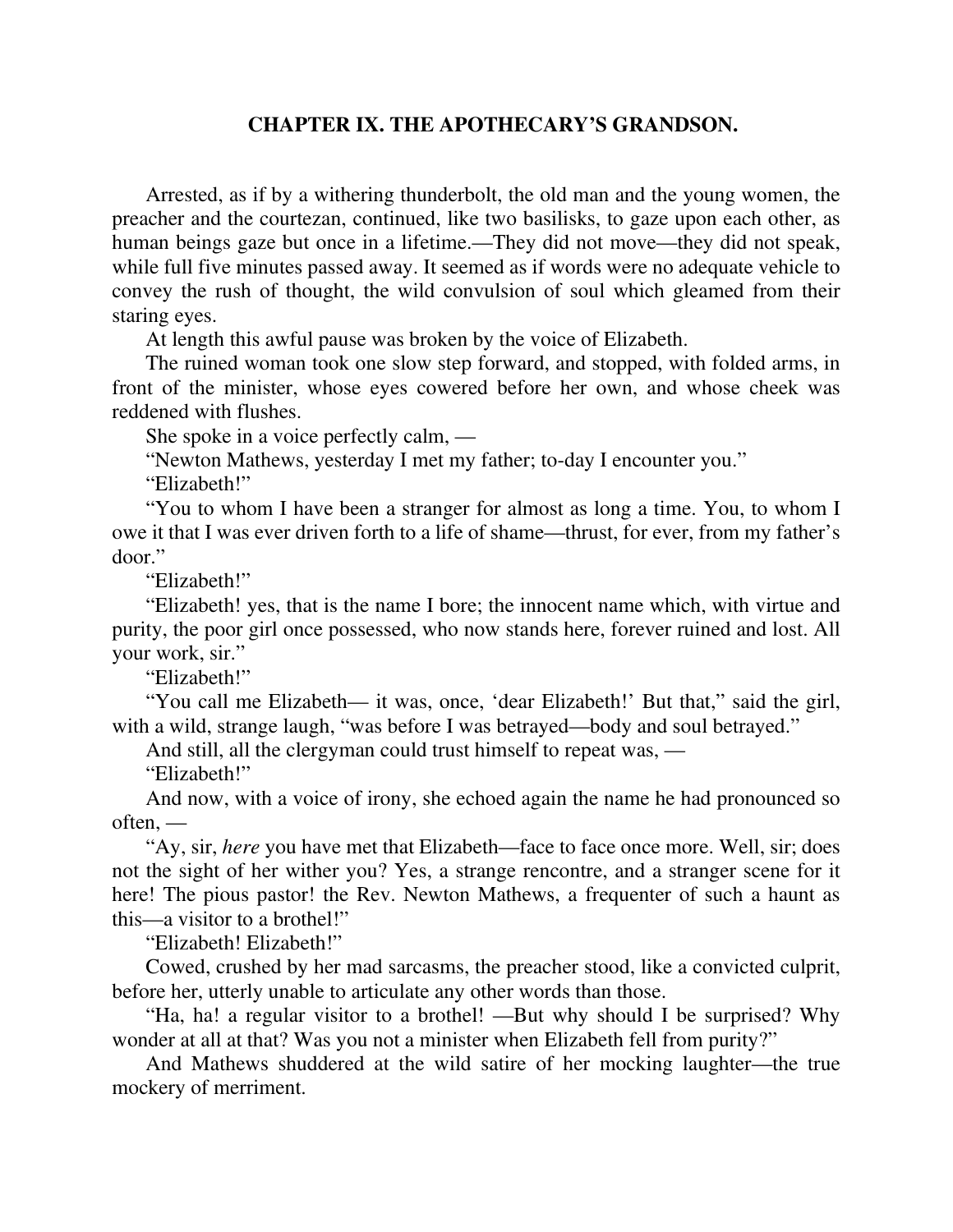"Elizabeth,"—and his voice was broken and husky— "have you long been here? Why have we not met before!"

"No, I have not been here three weeks, or we should have met before, since you are a regular customer."

She paused as she sardonically emphasized the biting words.

"God knows," she continued, "since the dark days when you, Newton Mathews, lost me my home, little rest for the sole of my foot has there been. From house to house, and from place to place—until, at last, I am here."

The coward preacher made a strong effort to command himself, and tremulously replied, —

"You shall stop here no longer, Elizabeth; I will take you away forever; you shall leave this horrid place."

"I will not go with you, sir."

The bold, resolute answer took Mathews completely by surprise.

"Not go with me, when I propose to remove you to a comfortale [*sic*] home—a home you may call all your own? Elizabeth, you are mad!"

"I was mad when I first became your victim—mad, then, and only then! No, sir; I will not go with you. First, because I despise, hate, loathe, detest you."

"Elizabeth!"

"Secondly, because I have found other and better friends; friends who have never deserted me, like the father who drove me from his roof, like the reverend hypocrite who betrayed and ruined me."

"Other and better friends?"

"Yes, tried and proved—small claim as I have on them."

"These new friends—who are they?"

"That matters not,sir. I prefer to trust myself to them, sooner than return again to the protection of the priestly hypocrite to whom I owe all my misery. And do not think, Newton Mathews, that the poor, betrayed Elizabeth, cannot penetrate your motives."

"My motives!"

"Your selfish, base motives, sir. They are plain enough to me. You tremble at the thought of discovery; you fear to be exposed."

The preacher grew pale—the preacher started.

"Exposed!" he cried, haughtily.

The girl turned upon him her former sarcastic smile, doubly withering, and in the same cutting tone replied, —

"Exposure, sir—shame and disgrace; these are what you dread. You know that I have it in my power to blast your fair character, and hurl you headlong from the pulpit which you have dishonored so long——"

"Elizabeth, stop!"

"Not yet; not till I have done. You know that it rests with me to declare one damning truth that, once avowed, would crush you to the earth. You know that with me it lies, to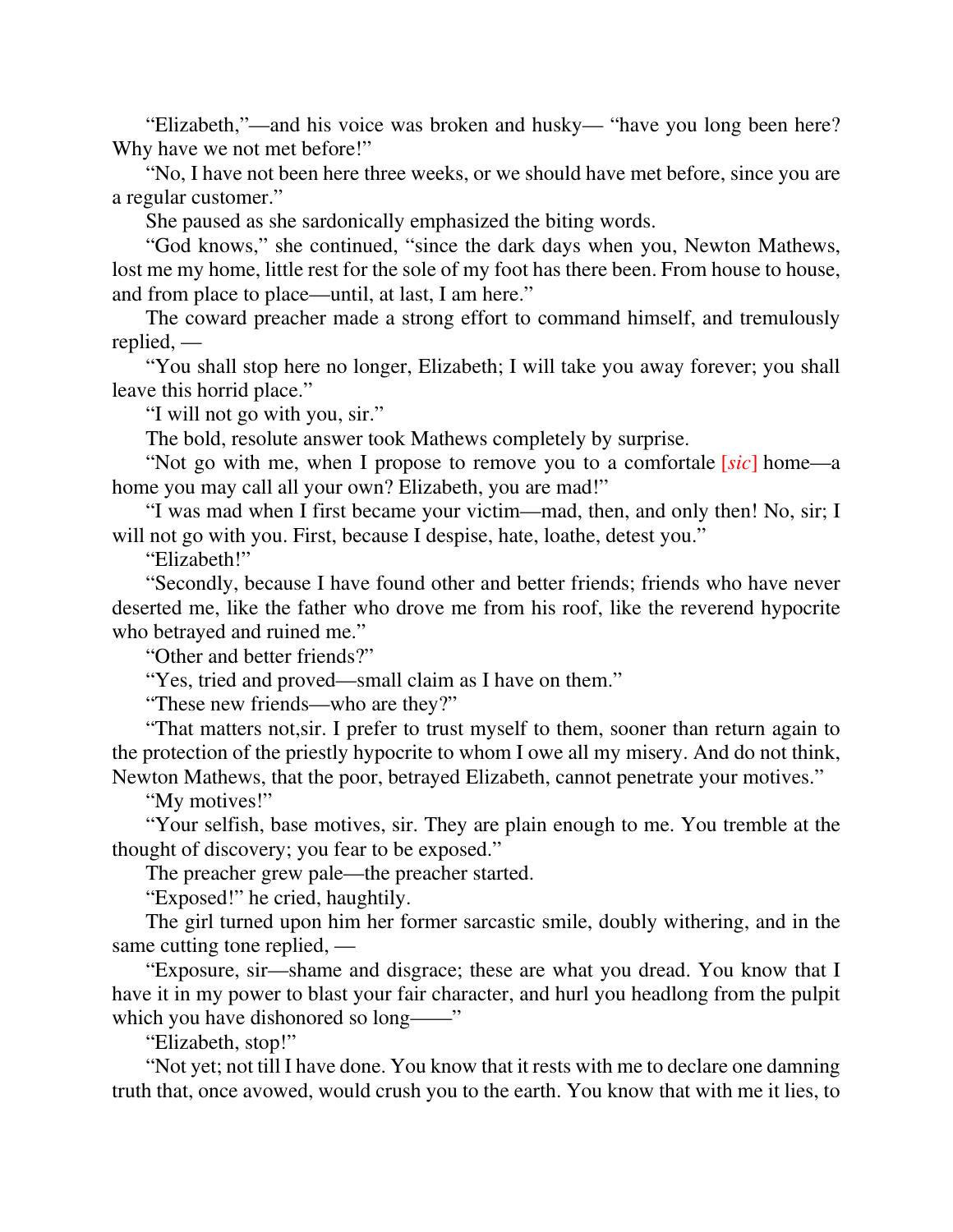declare to a startled world that you, you, a minister, a man of God, are the seducer of Elizabeth Quackenboss—not a miserable sea-man, as hundreds have supposed."

"Stop, stop! for God's sake, Elizabeth! you may be heard! Hark! what was that?" he cried.

A sound, like a scuffle, was heard below, as he spoke. The noise continued for a moment; then the seeming fall of several heavy bodies was followed by a silence which was broken only by the echo of men's steps along the passages below.

"What was that, Elizabeth? What was that?" repeated the frightened minister, in his alarm.

"I know not, and care not, Newton Mathews—would that it were some one coming to witness your shame!" was the young woman's bold reply.

"Yes, shrink and quail; well you may! —Coward, who had not manhood enough to bear the dark consequences of your own black guilt. Coward, that fixed on another, the crime you committed yourself! Coward, that saved your own reputation, by proclaiming the low-lived Jack Standish the seducer of your parishioner's daughter, whom you had ruined, yourself! hypocrite!"

"Mercy! mercy!"

"Man—had you any mercy for me? —It is mercy you ask! Well, Sir, I had mercy on you once—but that was when I loved you, traitor, when I loved too well to inflict disgrace; when I willingly, weakly yielded to your entreaties, and consented that the coarse sailor, the rude Jack Standish, should be thought, by all, the seducer of my father's child!"

"Your *father* consented to it. He too, was a party to the—the deception,". stammered the priestly betrayer.

"He, was! HE WAS do you say?" exclaimed the girl—struck by an electric shock. HE a party to the deception I believed confined to ourselves? —and yet drove me forth from his roof! O God!" cried the wretched girl, striking her hands together, "what a father Thou gavest me!"

"Be calm, be composed, Elisabeth," cried the preacher, agitatedly, "I think I hear foot- steps coming.",

"Let them come, Newton Mathews, let them come. Hypocrite! villain, they shall learn your whole infamy."

"For Heaven's sake——"

"Entreat me not, serpent! I will tell all!" cried the frantic woman, so foully and darkly wronged.

In an agony the preacher groaned, —

"If not for my sake—if not for the sake of Heaven, then, at least, let it be for the sake of our child!"

"Our child!"

"Our child, Elisabeth."

"Mad! you are mad! Our child is dead."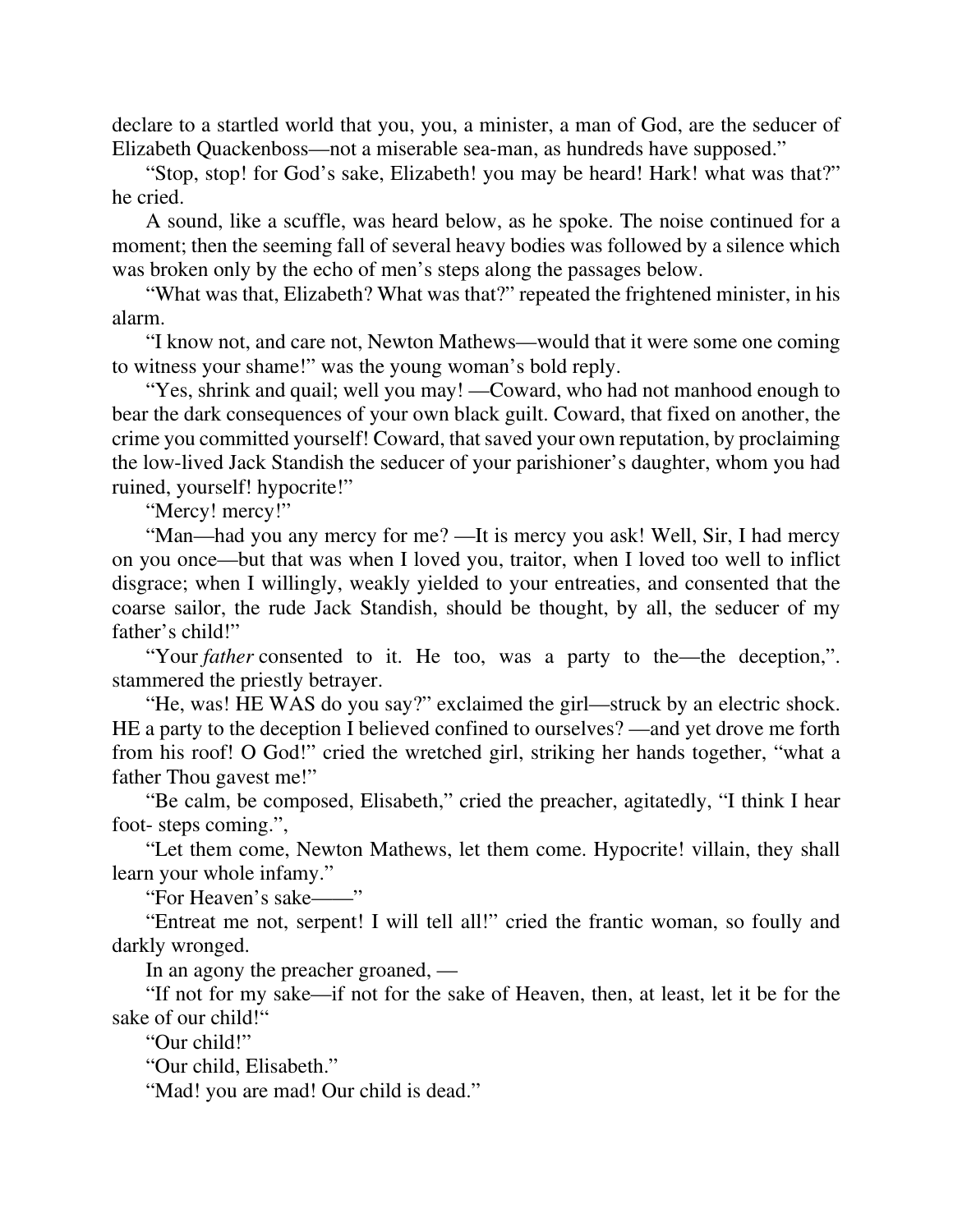"No, it is not dead!"

"Madman! our baby was still-born."

"Elisabeth, it was a living babe."

"Living!" screamed the mother. "Living! you tell me so! But no, you are raving; fear has driven you wild."

"Elisabeth, I am sane; it is you that are deceived."

"*Deceived!* who deceived me, Newton? My own father told me the child came dead into this world of woe."

"He lied—he lied! your own father lied! You believed your infant to be still-born, but the boy is this day alive."

"Alive—a boy—deceived!"

The words were repeated slowly, painfully, incoherently, as though to comprehend their full import was next to impossible.

The paramour-priest stood guiltily surveying her, marking the effects of his stunning revelation.

The soul-stunned woman—the wonder-struck mother, returned, vacantly, his coward-gaze. But, at last, the brightest light of intelligence—the red flash of the mind's electric spark darted over her countenance and gleamed from her throbbing eye.

"Newton!"

The preacher started.

"Newton!"

"Elizabeth!"

"Where is the boy?"

"Living, and in the city."

"In the city! Where?"

A sudden hesitation came over the clergyman, a reluctance to answer, which had not been visible in his previous apprehensive haste to propitiate the injured woman whose vengeance he dreaded.

Impatient of his dilatoriness, full of the most thrilling suspense, the trembling mother could wait no longer. Imperiously she demanded his answer.

While, as reluctantly he was giving it—while he was yet speaking the broken, quick words in which it was couched—while he was yet saying,—"In Murray street, in the drug-shop of his own——" the door behind him opened silently, and Francis Clinton stepped noiselessly into the room, followed by Mark, alone!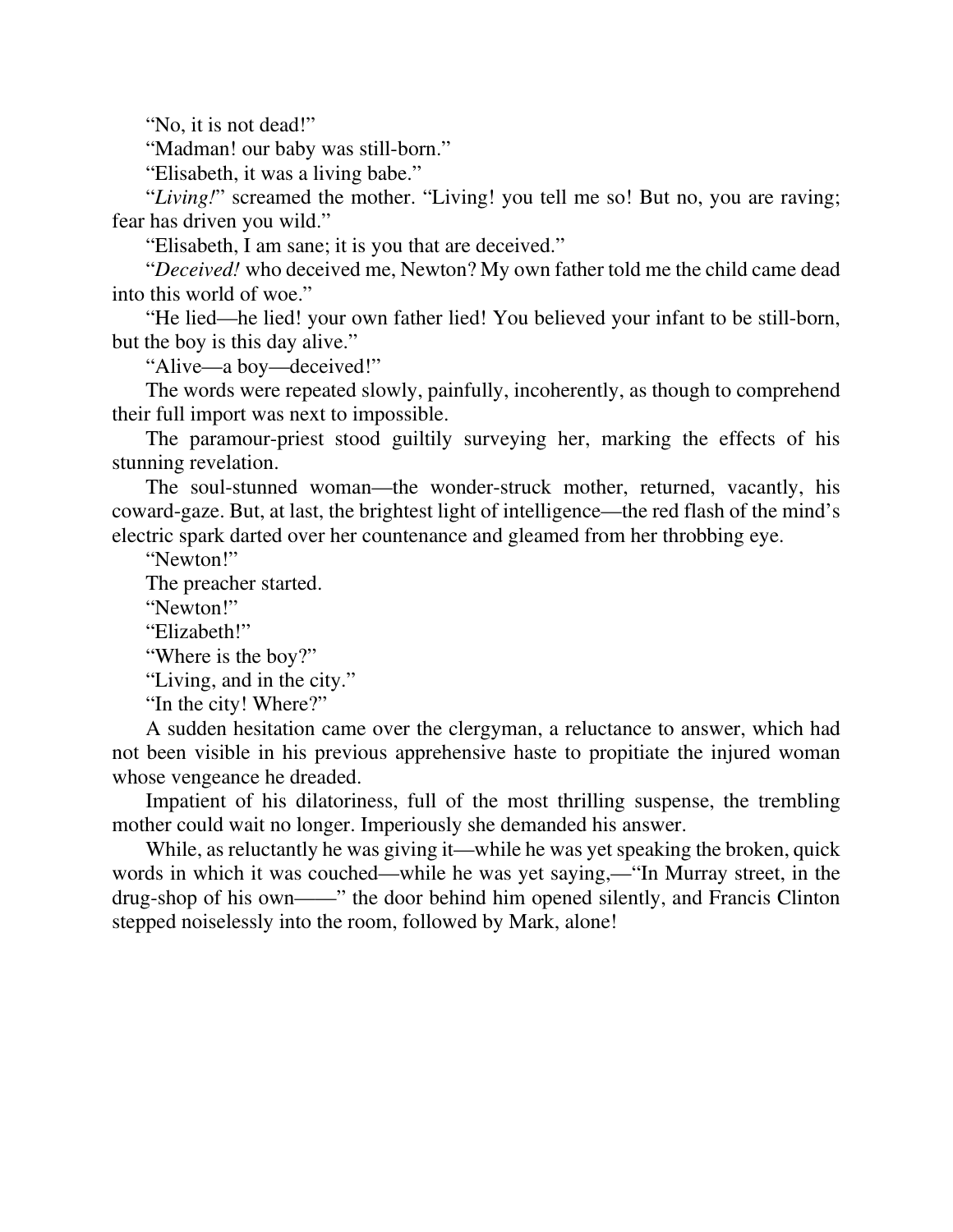# **CHAPTER X. THE FIFTH WIFE.**

Behind his step-father, unseen and unnoticed by him, the young men advanced into the room, the lad treading softly in his footsteps; while both overheard the last disclosure of the guilty clergyman, —

"In Murray-street—in the drug store of *his own grandfather*, the boy, Mark, is to be found."

At these words, so unexpectedly affecting himself, the apothecary's apprentice stopped with such an abrupt start as to very nearly call the attention of the two previous occupants of the room, even had he not, in the height of his amazement, given loud utterance to the astonished exclamation,

"'Lihu Quackenboss my grandfather."

The wonder-stricken ejaculation was, however, an unfailing clue to a mother's ear and a mother's heart.

Elizabeth stood one moment in frantic uncertainty, then, with the maternal instinct triumphant over every feeling of doubt and hesitancy she sprang forward, caught the young lad to her heart, and with her arms tightly clasped around his neck, she sobbed aloud—

"My boy! —my child! —my son!"

At the same instant, the already startled clergyman felt a touch laid upon his arm.

What language could describe the confusion, the shame, the misery, the utter humiliation of that man when, turning, he beheld at his side the well known form of his young step-son?

"Mr. Mathews!"

The minister's face flushed painfully. It was the first time his step-son had ever called him by that name.

"Mr. Mathews, I know all—understand all—have heard every word that has passed. I have no reproaches to make; I do not come for the purpose of criminating or recriminating upon you. The discovery of your depravity I have made; the guilt, the remorse, the turpitude, and the atonement—yes, the *atonement*, exclusively your own."

"The *atonement!*" repeated the minister.

"Yes, Mr. Mathews, the atonement which you have now to make—the reparation which it becomes your duty to render, and mine to force you to."

"What reparation? what atonement?" stammered the guilty man.

"Answer me two questions, and then I will tell you. sir! Is *that* the hapless woman, whose seducer you were? Is *this* the poor boy whose natural father you are?"

With a wild eye did the thunderstruck boy, Mark—his intellects ever quick, and now sharpened almost preternaturally—watch the effect of these interrogatories upon the face of the recreant minister—watch the very movement of his coward lips, as they faltered a trembling—"*Yes!*"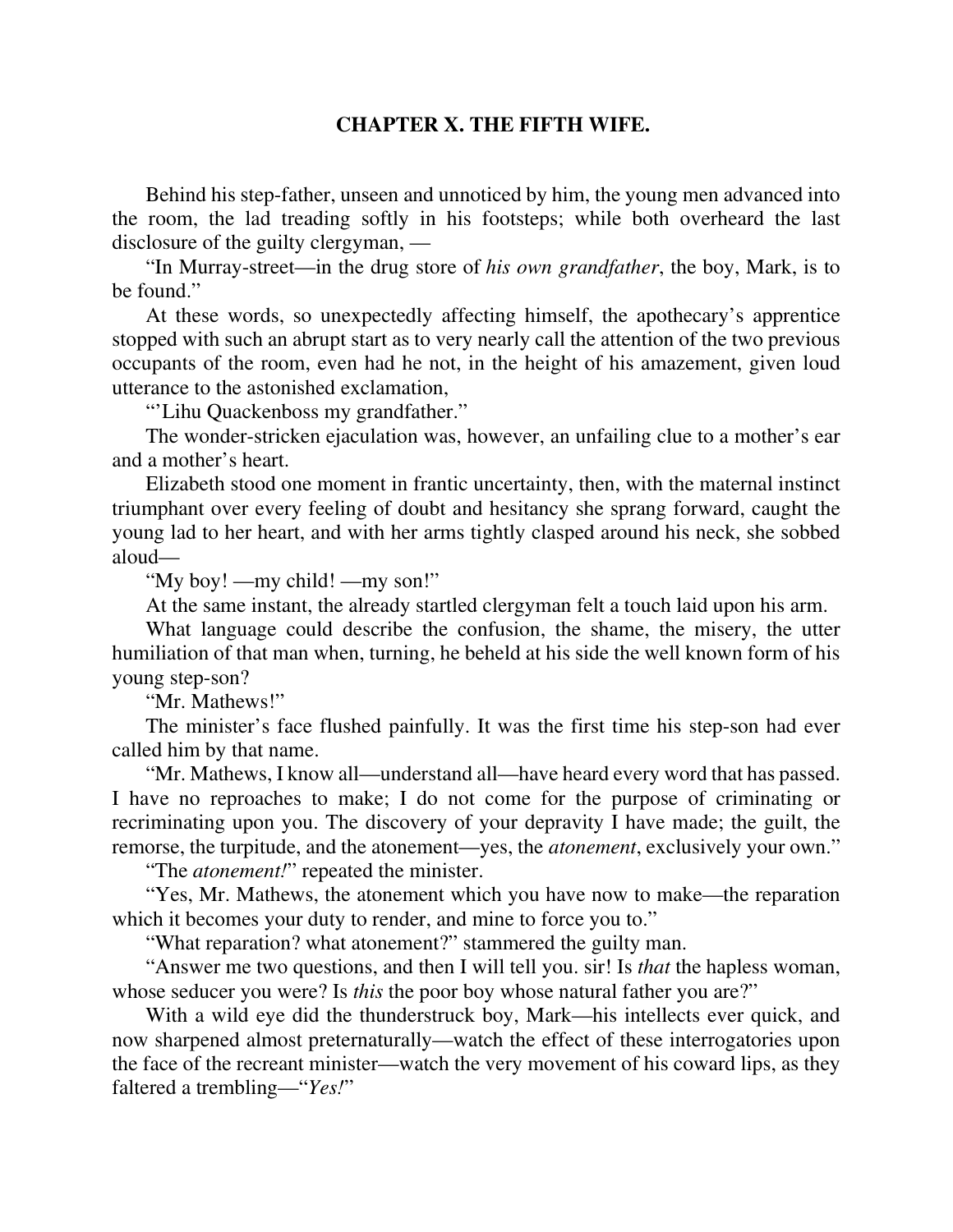"Yes!" repealed the boy, with a stifled shout; "mother! father! —mother!"

It was all he said, but his young arms, too, were convulsively flung round the neck of that mother, who, again and again, had tenderly embraced her bewildered and new found child.

But the guilty man's step-son had not yet done!

"You acknowledge them, then, for your ruined victim and your illegitimate child, Mr. Mathews?"

"I do!"

Prevarication was useless; the convicted hypocrite realized it too well.

"Then," said Francis Clinton, slowly and deliberately, "all that now remains for you to do, as the only means of making peace with a foully-offended God, is to legitimatize that poor child and make that ruined victim your wife!"

"*Marry her!* acknowledge him!"

"You can take your choice, sir, make your own election, sir! *Refuse*—and I expose you—expose you in all your hideous hypocricy, in all your secret depravity; make you the scoff of community, an object of scorn and contempt to all good and honorable men; hurl you headlong from the sacred place you have so long disgraced, and cover your grey hairs with merited infamy. Choose, sir—choose!"

"Let me think of this! let me think of this," groaned thee retribution-overtaken minister.

The speaker turned, quivering aside, and hid his face in his hands, which he pressed against his throbbing temples, as if he felt the brain slowly slitting within.

"Think of it, then! I will give you ten minutes, sir," was the inexorable reply. "In the meanwhile I shall send for a magistrate."

"To arrest me!" shrieked the affrighted minister.

Sarcastically smiled the step-son.

"No; to perform the ceremony."

As he was leaving the room, he turned one quick glance on the minister, saying, in his firm and determined tones, —

"Think of it, sir—and think of the consequences!"

But before his foot had left the threshold, the guilty priest staggered forward, and groaned. —

"*I consent! I consent!*"

"Prepare, then—await me."

He was gone.

To the strange group in the chamber, son, mother, father, what must have been the whirlwind of feeling, the agony of sensations, which crowded on their hearts while awaiting that eventful return.

A silence like that of the sepulchre reigned in the dread room; neither father, son, nor mother, dared trust themselves to speak; the minutes passed tike hours, till the expected comers appeared.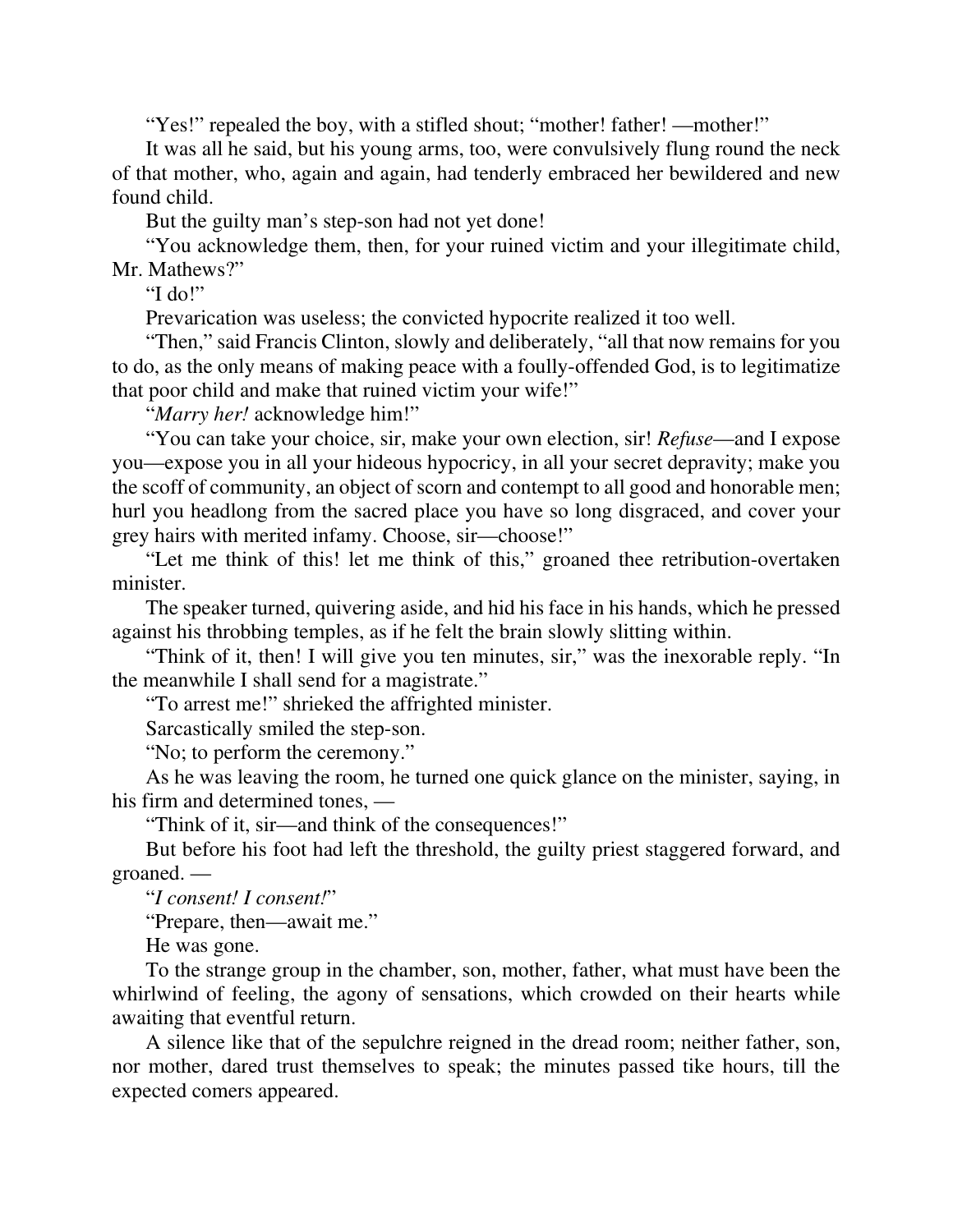#### *The ceremony was performed!*

The four times widowed minister had wedded his fifth wife—the woman he had wronged so deeply, fifteen years before!

The young stepson stood calmly by, and thought, — "Was not this a strange retribution!"

The selfsame thought was in the heart of the minister.

And now the avenging step-son spoke again, —

"Elizabeth! you are the wife of Newton Mathews. Boy, you are his acknowledged son. And now, Newton Mathews, one last word to you, —Resign your ministry—leave New York, forever! and no infamy shall fall upon your name—your guilt shall be buried in oblivion. Go!"

"Francis!"

"Go, sir! go! Beware and quit New York forever."

The crushed and confounded coward slunk silently away.

Elizabeth, with her young boy's hand in hers, approached the extraordinary young man, to whom they both owed so much, and looked up into his noble features, earnestly and inquiringly.

He replied to her silent but speaking interrogatories by laying his hand lightly and kindly on the wondering urchin's head, and calmly adding, —

"I have given this boy a father and you a husband—in name, at least. Let it prove to you that an ever merciful Providence smiles, not frowns, upon the penitent! and that it is never too late to turn back again to God, however you may have wandered from his blessed care."

The mother of Mark bent down to kiss the hand of their generous young benefactor, murmuring, with an overflowing heart. —

"Noble, noble young man, we owe you a debt we can never hope to repay."

"There is one way in which you, too, can confer obligation. All I ask in return, is, that this marriage which has taken place, this marriage between my step-father and yourself, may remain a secret one; your own sense of propriety will inform you why."

"I had already anticipated your desire, sir," replied the grateful woman, earnestly. "I fully comprehend the noble feeling of justice which prompted you to this singular sacrifice—believe me sir, a secret from all the world I will ever hold it; the hidden knowledge that I am a wedded wife will be consolation and happiness enough to me, in the society of my poor dear hoy, who shall bless your name each night in his prayers. God bless you, sir."

The deeply affected Clinton could scarcely conceal his emotion, as he added, —

"As for you or your child, you shall never know want or suffering in future, while Heaven continues the wealth I now possess. I will find a home of your own for you both. I shall not lose sight of you. In the meantime——"

"In the meantime?" repeated Mark's mother, eagerly.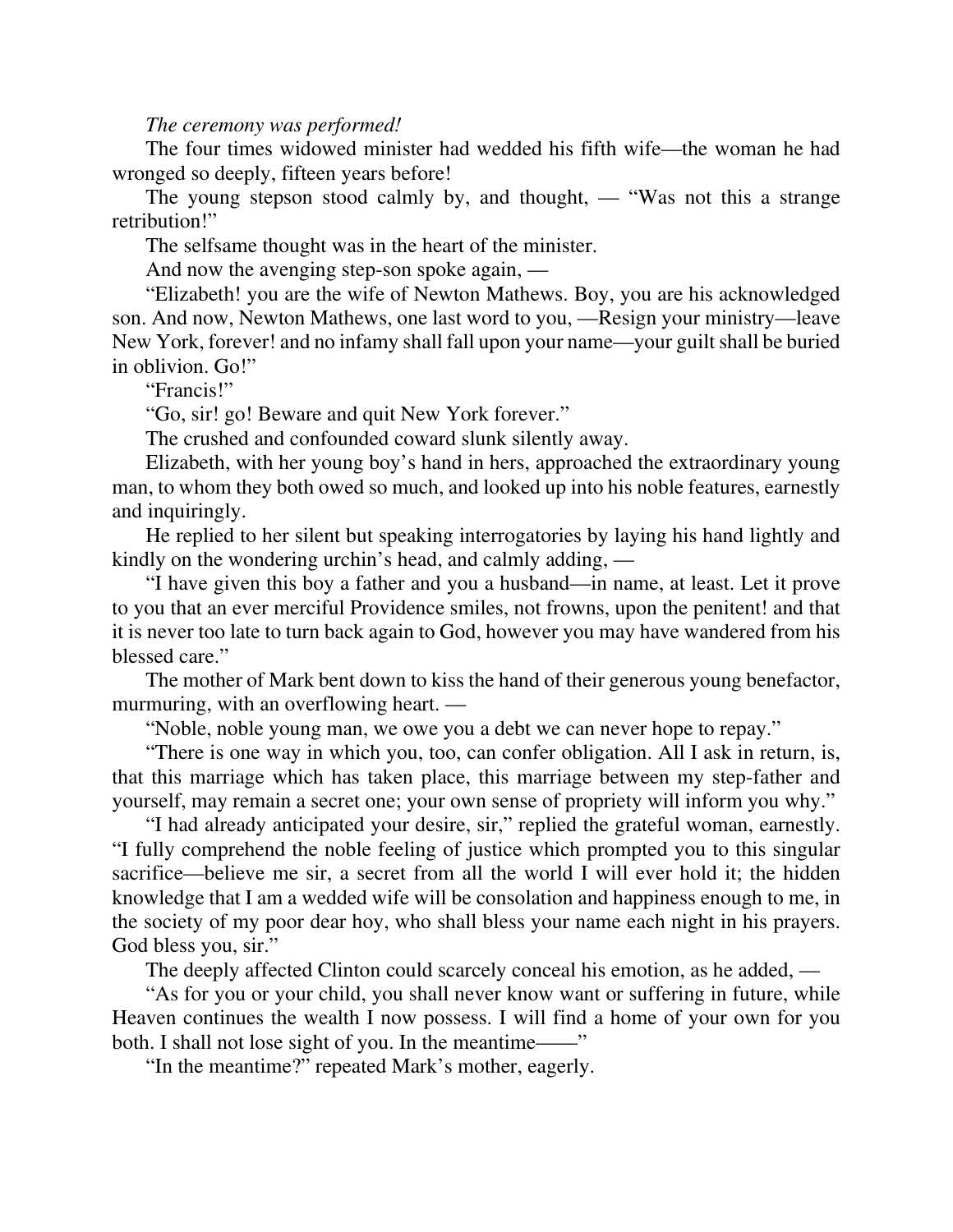"In the meantime the police have fully disposed of your enemies, and you are now free to depart from the ogres' den."

Francis Clinton, Mark, and his mother, together took their way from the room, the theatre of such strange discoveries.

\* \* \* \* \*

"And now," said our hero, after he had seen mother and son in a place of safety, now for my own dear Alice!"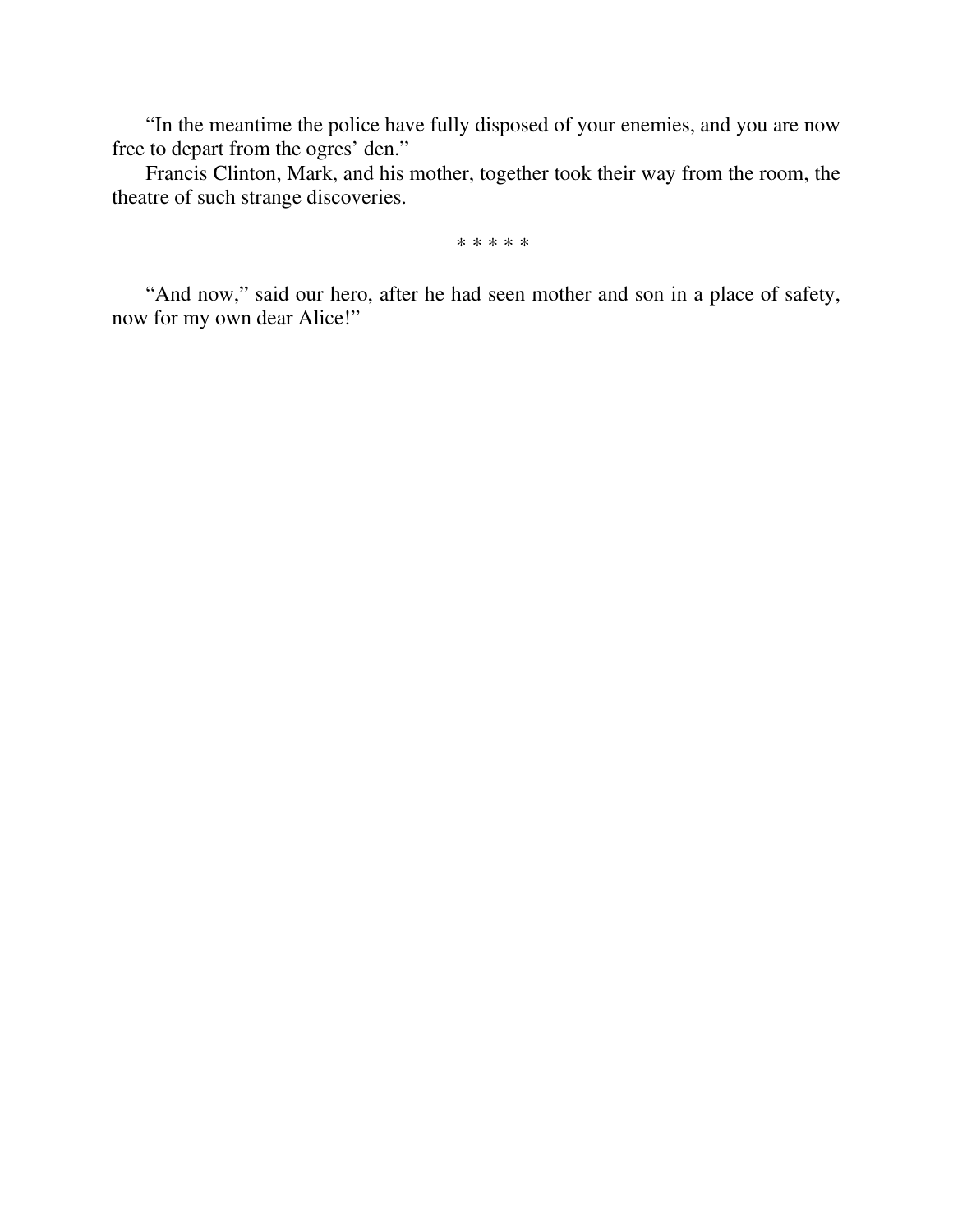## **CHAPTER XI. BROKEN-BACK.**

Fatal, fatal night! how much of mystery and evil dost thou hide beneath the cloak of darkness!

Again the vampires were haunting the solemn scene of their dreadful labors; again the cholera-fiends were at work!

Dark, sombre, gloomy as was the place, full as dark, sombre, gloomy, was the hour. A terrible storm was raging—the lightnings were incessant—the thunder prolonged, deafening and continuous. It was a fitting time for such a scene and such an occupation.

Engaged, as once before we have seen them, were Broken back mid the quackdoctor, at work on the iron doors, with screwdriver, chisel, and keys; but, though their former co-operator, the clergyman, was present in the cemetery, also, yet, on this occasion, his employment was no longer the same.

While his two associates continued to attack the locks and hinges of the massive tombs, observing the same precautions and proceeding in the same manner as on the former occasion; the preacher, on the contrary, was occupied in a task which, though different, was set in perfect keeping with the character of that peculiar employment.

With a long, sharp spade, the minister was busied in what at first sight appeared to be the digging of a grave; but which, on closer inspection, proved to be an operation directly the reverse of this.

In fact, he was actively removing the piled-up earth from the surface of an old grave, and emptying the pit, as if for the purpose of disinterring the buried body which lay beneath the grass-grown sod. This he was doing, with an eagerness and an energy which, while it rapidly forwarded his endeavors, promised to fatigue him greatly, if the task were not soon completed.

So intent was he upon his object, that he took no notice of the hunchback and the apothecary, who occasionally paused a moment from their own labors, to look at their companion, as he perseveringly plied his spade. But by a certain expression upon the faces of the other two, whenever they thus turned to watch his progress, it was plain that his present movements afforded matter of some wonder and curiosity, if not of actual surprise, to those who witnessed them.

Finally, Quackenboss, as he disengaged his crowbar from a refractory hinge which had broken off a fragment of the tool, said in a low voice to Broken-back:

"What is the parson about? I can't understand what he is doing?"

"Unearthing a coffin, I should say," replied the hunchback, drily.

This answer did not exactly suit the enquirer, who rejoined:

"Why, yes. that's evident enough, and no questions asked. But what he's after at the bottom of the grave, is more than I've any idea of. Do you know. Broken back, I fancy something has occurred to-night that has played the devil with the man's wits. He's not like himself, somehow; in fact, I believe the fellow is mad."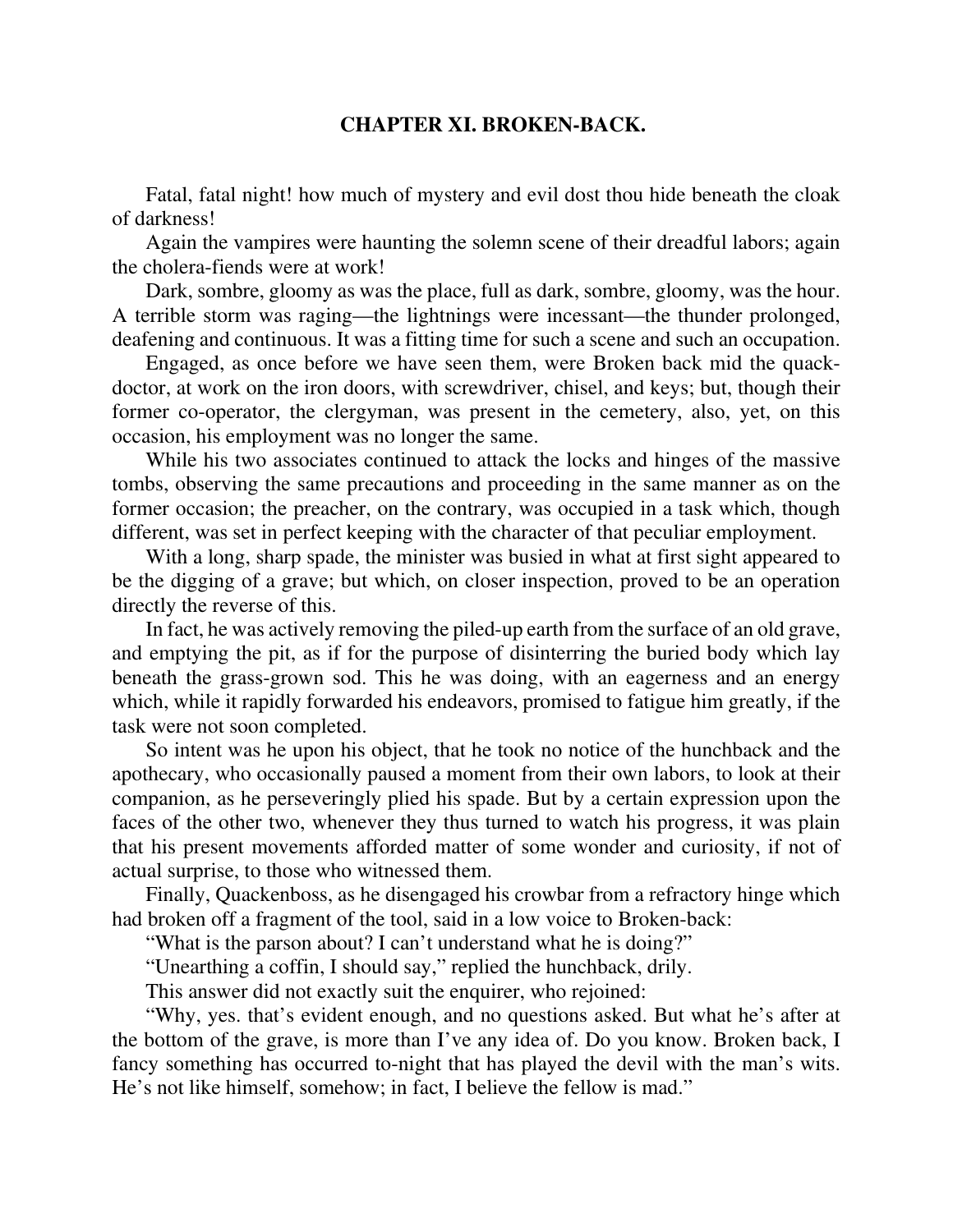Broken-back eyed the speaker sneeringly.

"Mad! I wonder if it ain't sorrow that made him so— sorrow, perhaps, for his four dead wives!" he said, ironically. "You know, of course, this is the burial ground where the four wives of Mathews' are interred."

The druggist gave a start of recollection, and instantly answered,

"True, their family vault is here. I had forgotten it. That is it yonder!" and he pointed, with his crowbar, to one of the most stately of the marble sepulchres.

Broken-back had unlocked the door of the tomb in question, by means of his skeleton keys, not fifteen minutes before. The hunchback marked it narrowly, as if to fix its identity in his mind; and then, his eyes still rivetted upon it, he said, sarcastically,

—

"So, there lie Mrs. Mathews, Numbers one, two, three, and four."

"No, not No. three. Not No. three—that is the mother of young Clinton—*she* does not lie there."

"Oh, the one that died or the Cholera in 1832. But why did not they put *her* in the family-vault, along with the others?"

The doctor's reply to this question was lost in a peal of thunder that echoed over their heads; and he was compelled to repeat his answer, —

He reiterated with a low laugh. "Why, because she, you know, was buried alive, and there was more danger of discovery of the cheat, in a tomb, than in a grave. So, to a *grave* her coffin went."

"A grave! hey?" said Broken-back, quickly. "How do you know but that grave was the very one that Mathews is digging at, there? I should think he was trying to get a sight of his wife's coffin!"

A [--ing] rattling clap of thunder drowned any [------] response which the druggist might have made, but by the expression of the two man's eyes, as they were turned toward each other, it was evident that a startling idea had struck them both, at one and the same time.

Was this the grave of the murdered mother of Francis Clinton—the unfortunate lady who had been buried alive? and was the guilty husband now disinterring her coffin from its subterranean receptacle, to assure himself, after the lapse of seventeen years, that the wretched woman's fleshless bones were still the tenants of that narrow pit, to which his inhuman [------- ----] had consigned her, living.

It was a wild, thrilling thought—even to those depraved spirits there, his coadjutors in wickedness; and both exchanging intelligent glances, advanced quickly, but silently and stealthily, behind the wholly pre-occupied preacher; Quackenboss retaining in his grasp the heavy iron crowbar with which he had been employed, but throwing it over his shoulder, like a soldier's musket in rest, so that it should not impede his rapid movements, as they approached the minister.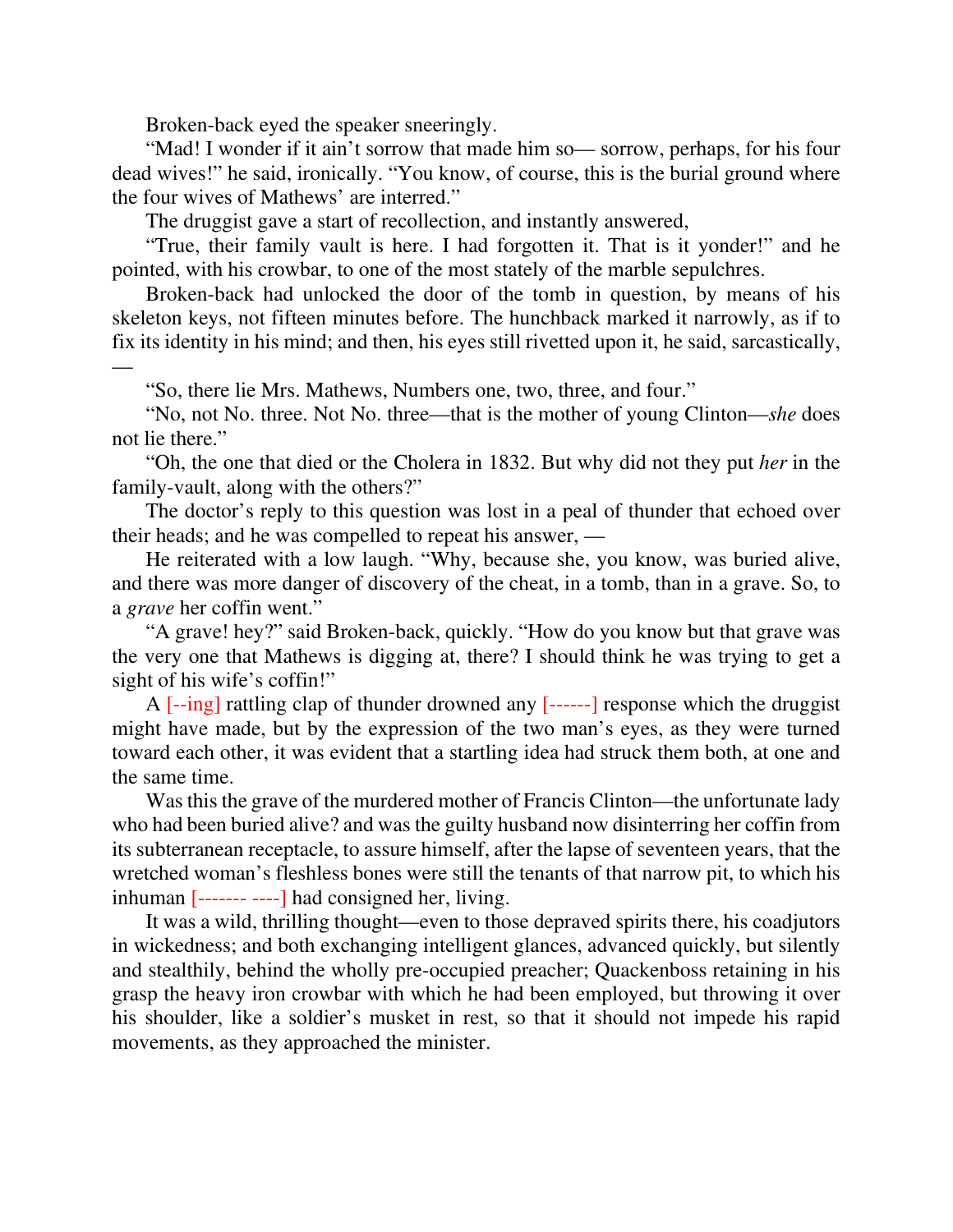The head and shoulders of the minister only were visible above the level of the pit, from which the grave-digger was throwing up shovel-full after shovel-full of the loosened soil he was so busily removing.

The excavated earth lay in two huge piles, on each side of the narrow grave, in the bottom of which the toiling preacher stood.

It was evident, from the little that could be seen of his person, that he had dug down the distance of three of four feet; and Broken-back made a sign of caution to the doctor.

"Keep back! Keep back—he must have got at the coffin by this time!"

Quackenboss, with the crowbar over his shoulder, stopped, accordingly; and as if to verify the prediction of the hunchback, the grave-digger ceased to fling up the earth with his spade, and, after pausing to rest a moment, was seen to lift the shovel up endways and dash it down with both hands, toward the bottom of the grave.

The harsh, snapping sound of breaking wood, was distinctly heard.

Broken back hoarsely whispered, —

"Hark! he is breaking open the coffin!"

"Is he?" muttered Quackenboss, still grasping the heavy iron implement which trailed over his shoulder, 'then, it's a great pity be hadn't this crowbar of mine."

"Hist!" muttered Broken-back, fiercely, "hear what he's saying!"

A deep, shaking voice was heard murmuring, from the depths of the grave, in the quivering tones of conscience-stricken guilt:

"It was so—it is so! Turned in her coffin, before she died!"

And clambering slowly out of the grave, the late grave-digger regained the level ground, and stood beside the narrow opening, gazing with looks of guilty horror down into the pit.

Broken-back beckoned expressively to the apothecary, and they both drew several paces nearer; the outcast with his distorted neck thrust forward, to obtain a view of the interior of the grave; and Quackenboss, imitating the movement, with such eager curiosity that he unintentionally suffered the butt end of his crowbar to come in contact with the head of the hunchback, inflicting only a slight blow, which, however, nearly made him stumble against the person of the unconscious grave-digger.

Broken-back started aside from the heavy implement, and turned to vent a curse on the bungling hand which held it. Just as he wheeled round upon Quickenboss, (who in his confusion held the offending crowbar bolt upright above his shoulder,) the most terrific crash of thunder to which the storm had yet given birth, dashed the tempestclouds asunder, and the whole groaning firmament echoed to its awful reverberating roar.

But a long, lurid, dazzling sheet of electric flame had preceded that thunderburst; a vivid gush of zig-zag fire which shot adown the quivering sky,—hovered an instant over the silent and gloomy cemetery,—then, like a serpent darting on its prey, swiftly settled on the upright point of the poised crowbar!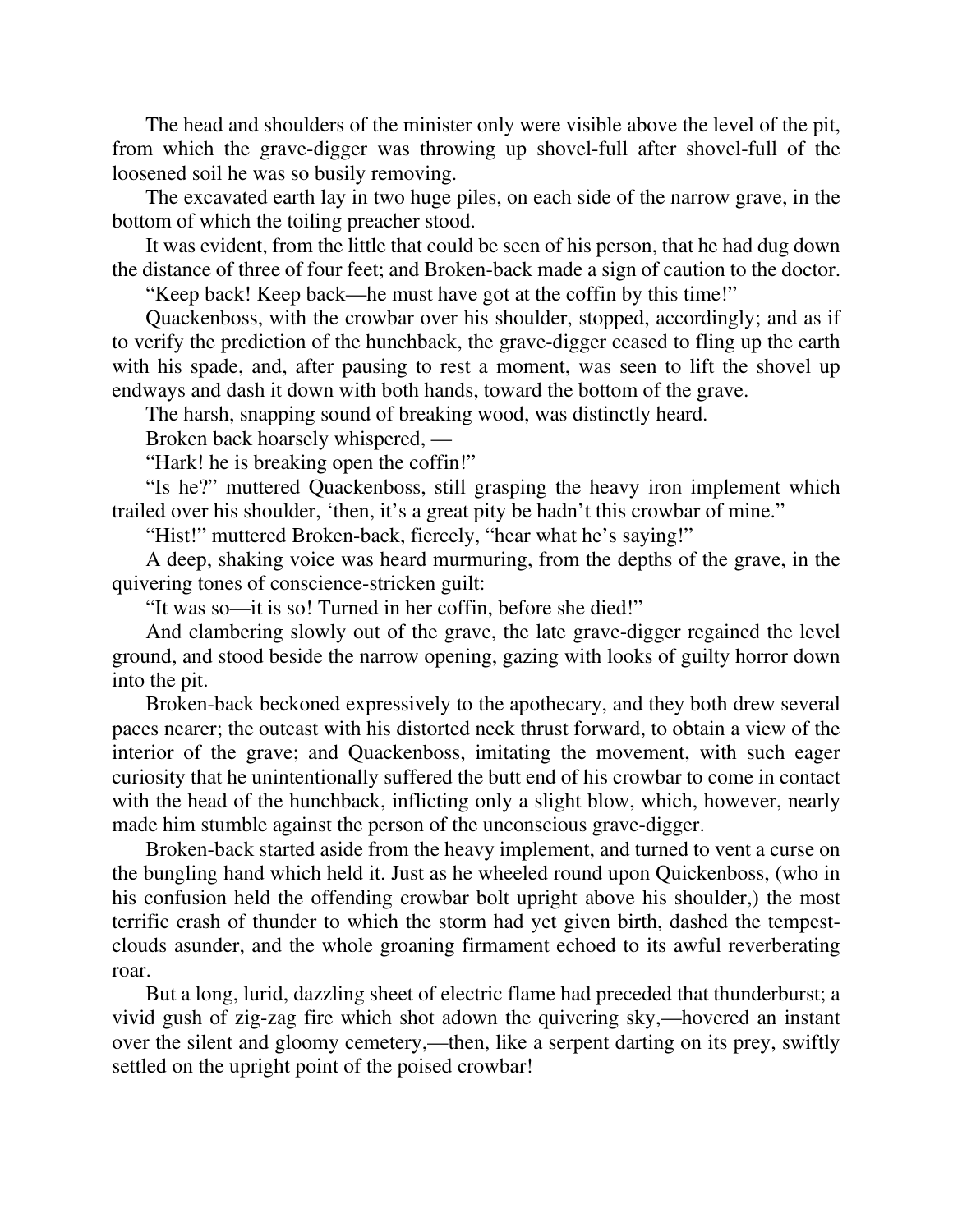A single second a ball of whitest, flame gleamed on the iron apex of the heavy implement which the doomed druggist held, —there was a soul-harrowing screech—a dull, falling sound—a blood curdling groan!

The quack-doctor had been struck by lightning—the blasted man lay a horrid, mangled object, shattered to pieces, at the feet of Broken back!

That superhuman yell—that marrow-freezing moan, caused the terrified gravedigger to turn in wild affright.

His eyes encountered the horrible sight!

But another sight no less horrible he did not see.

That other, was the distorted foot of the hunchback-dwarf, which was suddenly interposed before him, and two outstretched arms, which dashed him violently backward—backward over the open pit which yawned behind the minister-gravedigger!

The appalled preacher staggered on the brink of the gaping gulf—clutched at empty air, in the effect to save himself, and fell headlong back into the violated grave of his murdered wife!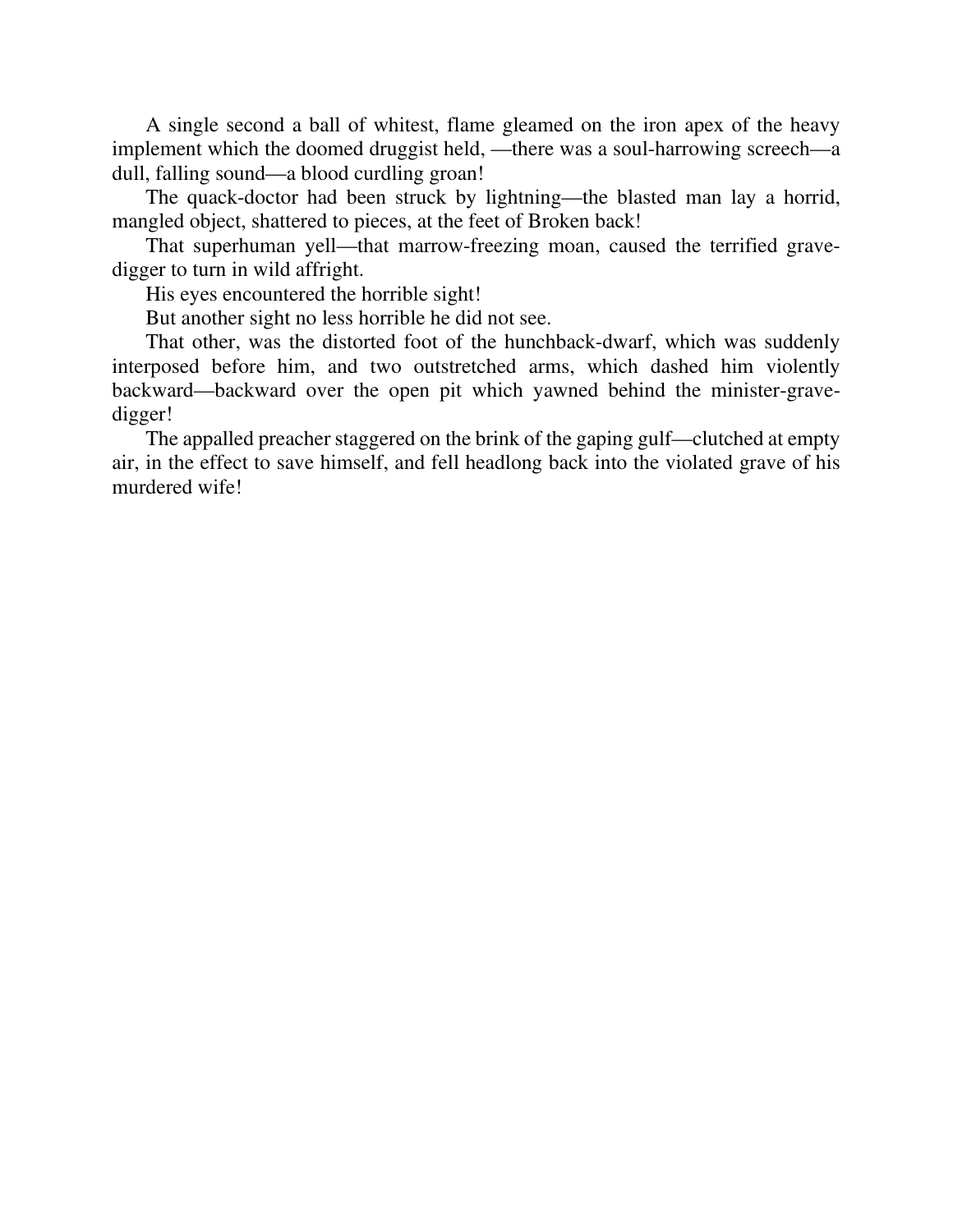## **CHAPTER XII. THE DOOM OF THE CHOLERA FIEND.**

Broken-Back springing astride the grave, seized the fallen spade and deliberately commenced throwing the heaped-up earth into the excavation in which the clergy-man had disappeared!

Already had he pitched three successive shovels-full of the loose, clayey soil into the narrow pit, when the face of the minister was upreared from the bottom of the hollow—his eyes starting from their sockets with amazement and stupefied affright.

It was but a moment that his countenance was thus visible; Broken-back heaped a fourth spade full directly upon the minister's face.

Horror-struck, the miserable man shook the earth from his head, and glared up at the deformed astride of the grave, like a man who believes his senses were taking leave of him; like one who thinks himself the victim of a horrible nightmare.

He strove to articulate some incoherent words, but a shower of earth rained upon his head and down his throat, nearly strangling him!

He made one desperate effort to raise himself up from the depths of the pit, but the hunchback, dropping, spade-in-hand, into the grave, jumped upon his breast!

"Almighty God of Heaven!" he groaned, "Fiend! hellhound! do you mean to bury me alive?"

A burst of infernal laughter replied to the fearful question.

"Yes; *alive*, Newton Mathews! I *do* mean to bury you alive! So perished the third wife of your bosom—so perish you!"

A shriek came up from the depths of the grave.

"Heaven and hell! tiger, fiend, hunchback! what have I done to you? —why do you murder me thus?"

The deformed dwarf stayed, midway in its descent, the heaped shovel-load which he was about to dash into the very eyes of the prostrate wretch, and holding it suspended above the devoted head beneath, the hideous cast of his countenance assumed an expression actually demoniac as he paused to reply, in tones fearfully sinister:

"Newton Mathews, you wish me to tell you why I am going to murder you thus? Newton Mathews, I have two of the beat reasons in the world."

"Oh, God! what are they?"

"Interest and revenge! Interest,—for the lightnings of heaven or the flames of hell have already rid me of one accomplice, who knew my crimes and could prove them against me; and interest demands that I should, by my own act, remove the only other living evidence that yet remains."

"Oh, let me live! let me live! I will never, never turn against you!" groaned the wretched voice.

Still the inexorable tones replied, —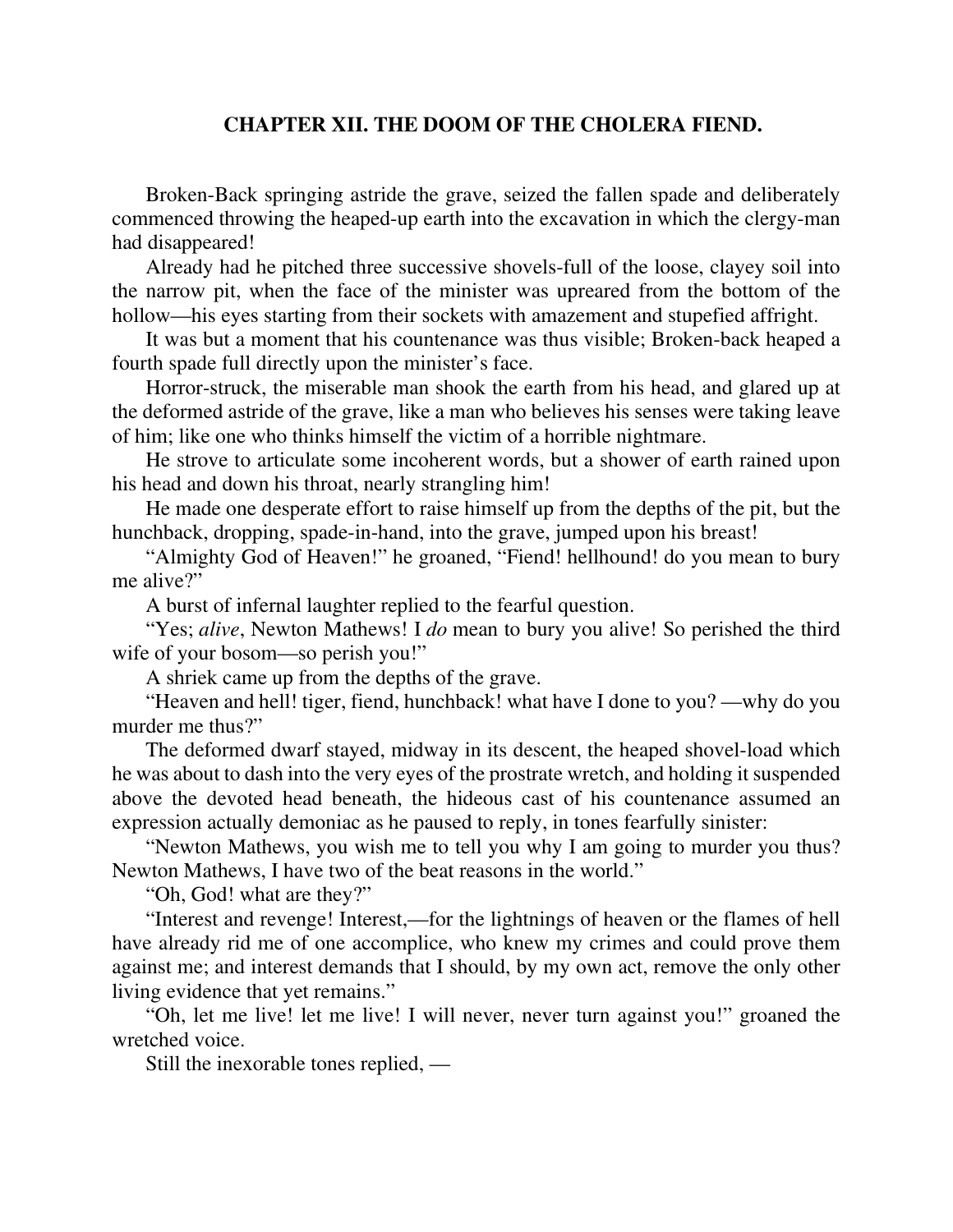"You might—to save yourself. But infinitely stronger is my other motive; the motive of revenge."

"Revenge! Oh, no; not revenge on me! What has a wretsh [*sic*] like me ever done to provoke vengeance from such as you?"

Hissing and hoarse the voice replied, —

"I will tell you what you have done. You are the bitterest foe I ever had."

"I—! Oh, God!"

"My worst enemy on earth. You crossed me in the only gleam of human feeling I ever possessed. You thwarted me in the only honest hope I ever formed. You came between me and the only human being I ever looked upon with anything else save hate in my heart!" furiously screamed the hunchback.

"You ruined the one I had set my soul on —you seduced the girl I loved—*loved* as only a hunchback *can*."

"I—I seduce the woman you loved!" wildly moaned the minister.

Hellishly gleamed the hunchback's hideous eye, as he said, —

"You! you, Newton Mathews, the clergyman. Body and soul you destroyed the girl, and then laid the foul guilt to my charge!—Pitiful coward, do you wonder now that I hate you with a devil's hate? that I will have a devil's revenge on you?"

Writhing, like a crushed worm, in his agony, the doomed wretch groaned, despairingly. —

"My God! be merciful! Devil, fiend, who, who are you?"

"I am——*Jack Standish, the sailor!*"

The hunchback howled the words.

With a shrill cry the thunderstruck, horror-chilled man dropped his upraised head but his eyes glared wide open, with fearful, stony stare.

"Jack Standish, the sailor—I am he. And it is he that will murder you—HE that will bury you alive!"

With the strength of a tiger he shook the suspended shovel. Its impending load of earth and gravel descended upon the naked eye-balls of the miserable minister, blinding and agonizing him.

In the ecstacy of desperation, the tortured man caught at the fatal spade and clung to it. One furious wrench freed it from his despairing clutch; the spade was whirled for an instant aloft, and then came crashing down upon the miserable wretch's quivering skull!

Broken-back looked a moment at the blood-stained head and the stiffening limbs; and then, at one leap, bounded from the grave—thus turned into a double one!

The spade he still firmly grasped, and making rapid use of, it, he threw shovelfull after shovelfull of the exavated [*sic*] earth back into the pit, which, in three minutes' time, he had completely filled up with the loose sand and gravel—the minister beneath it all!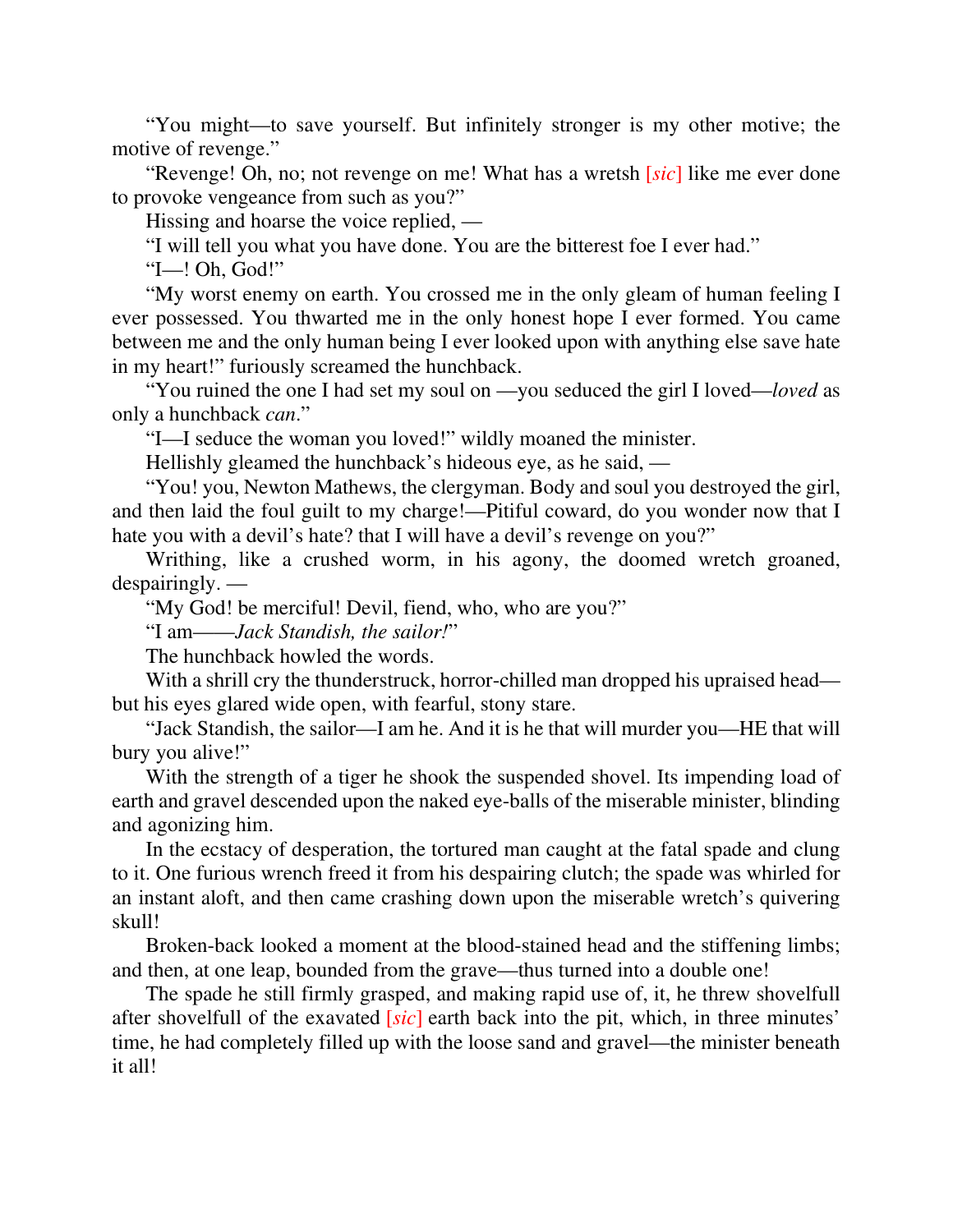## **CHAPTER XIII. THE AWFUL RETRIBUTION.**

Ceasing, then, the hunchback flung down the spade and looked grimly around him—The Shovel fell across the lightning-tattered body of the dead doctor, and the noise made him turn his eye to it.

"I must dispose of this, too," hoarsely he muttered. "It will never do to leave this carrion here."

The hunchback's terrible eye roamed round the silent cemetery—now a place of death, indeed! At length it concentrated all its intelligence upon a single object.

That object was a stately tomb; and that tomb was the family-vault of the Mathews race.

The key was in the wards—Broken-back had left it there, when he unlocked the charnel-house, as he had unlocked an hundred others.

The hunchback, smiling grimly, lifted the corpse of the mutilated druggist and bore it, in his distorted arms to the tomb.

He opened the iron door, with the key still in it, and putting it partially back, carried his burden across the threshold and proceeded to deposit it on the floor of the vault, within which darkness reigned.

At he disappeared in the interior, no suspicion crossed his mind of that which was transpiring behind his very back.

He did not see a long, trembling arm, with bony hand and quivering fingers, suddenly appear, inch by inch, above the surface of the filled-up grave I

He did not see a bleeding head, with matted gray hair and gory stains, painfully upheave the earth which covered it.

He did not see a fainting form slowly working its way through the pile of gravel and sand!

He did not see the haggard face rising out of the grave!

No, nor did he once dream that a weak and staggering, blood-stained human figure had left, like the risen phantom, its narrow pit, and, like a silent spectre, was gliding after him!

Why should he suspect that the deadly blow he had given had stunned, not killed; bruized, but not destroyed. Why suspect that insensibility had prevented his victim from suffocation beneath the fatal load; and desperation enabled the buried man to push his way up through the loose earth and the soft, yielding soil, which had been so hastily heaped upon him, three feet below the level of the ground?

What should the assassin know of this? — nothing! And, knowing nothing, the hunchback had entered the tomb!

He never came out again!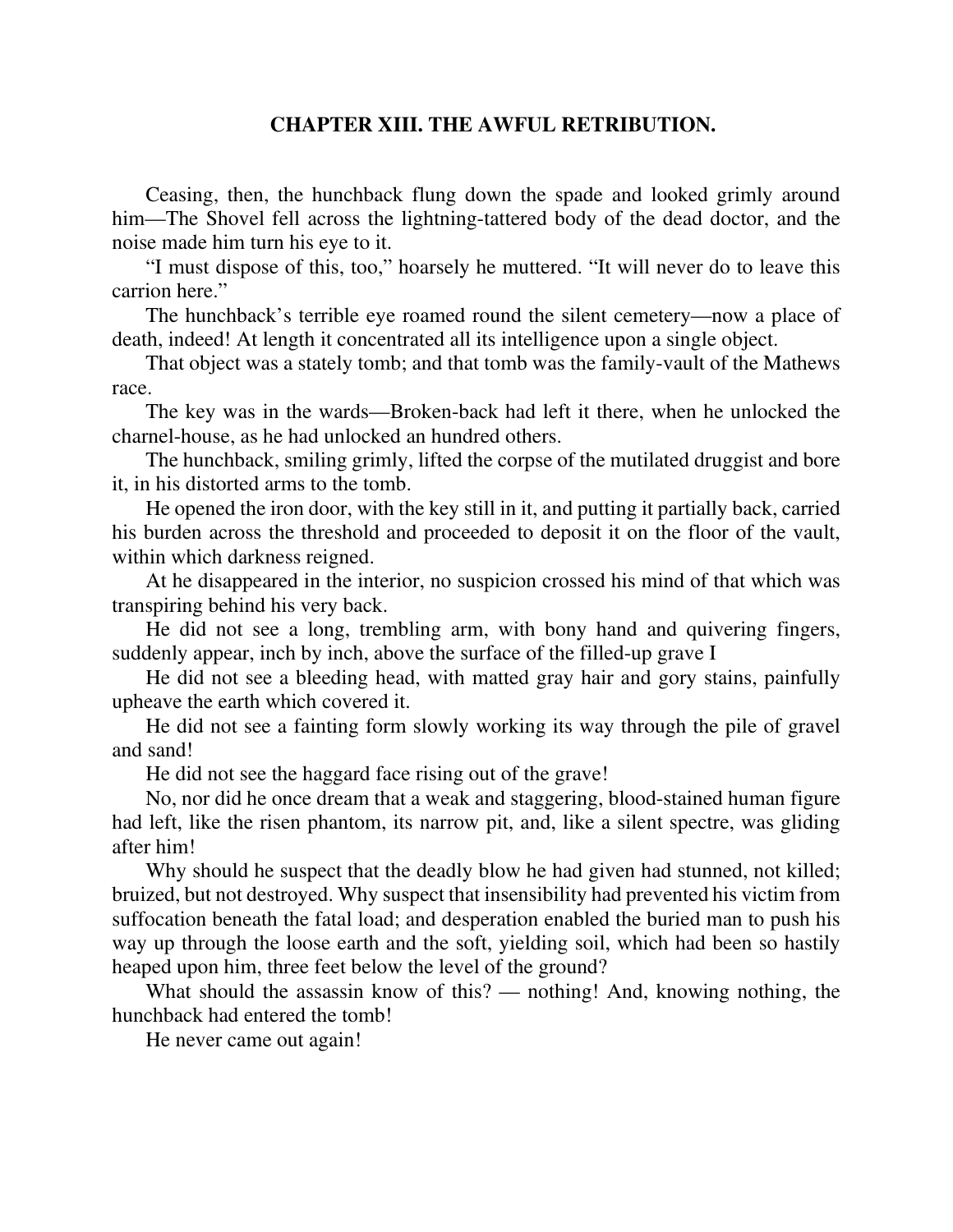Leaving tracks of blood at every step, silent, stealthy as a spirit of the sepulchre, the arisen tenant of the grave stole on. He might have been mistaken for the shadow of the man he was following!

Broken-back had laid down the corpse on the stone floor of the darkened tomb, and was just preparing to turn upon his heel and quit the spacious sepulchre to which he had dragged the corpse, when, from an unseen hand, he received a sudden and violent impulse in the back, that sent him headlong forward into the tomb, prostrating him across the body of the mangled druggist.

Before the hunchback could leap up from his bruized knees, the ponderous iron door of the vault clanged to, with a rattling clash, and Broken-back distinctly heard the lock springing into its massive socket, before the strong pressure of the key he had left in the wards!

Like an ague-chill, like an earthquake shock, the terrible truth struck home to his hard heart. The unknown push, the closing door, the turning key—it was too awfully plain; he was imprisoned; in the toils; and, God of Heaven! what a prison!

Hell itself, in the hunchback's thoughts, was a thousand times to be preferred!

Gasping for breath in the fœtid atmosphere—to respire which was like inhaling fire—the horrified hunchback sprang to the tomb door, shook it, and dashed his feet and hands against it.

Those iron gates would have defied a dozen men!

He staggered back, faint as death—the horrible exhalations of the vault taking away his strength far more than his most exhausting exertions had done.

A deadly sickness came over him. The dreadful effluvia assailed him on every side, poisoning the very fountains of life. The blood in his veins swelling till they threatened to burst; his brain throbbing and reeling beneath his bristling hair, the stifling wretch staggered again to the pitiless door—not to repeat his efforts to break through its iron barrier—not to seek a second time to escape, but to press his parched lips to the keyhole of the marble vault!

Indescribably delicious was the breath of pure air he drew through the blessed crevice, sweeter than the Musselman's first night in the peri's paradise.

In this way, this way, only, could he escape from the pestilential atmosphere, —to breathe which was certain death.

But, alas! for him, —the unseen hand stopped up the orifice with clay, and the fatal key!

The pestiferous air, without an outlet, now encircled him —sickened him maddened him!

Then a species of insanity seized upon him. He tore out his hair by handsfull; beat his breast till the blood followed his blows, and rushed round the tomb's confined space, like a famishing lion in his cage.

He dashed the mangled corpse of the druggist, in a paroxysm of fury, again and again, against the iron gate, till the blood and brains were sprinkled over him.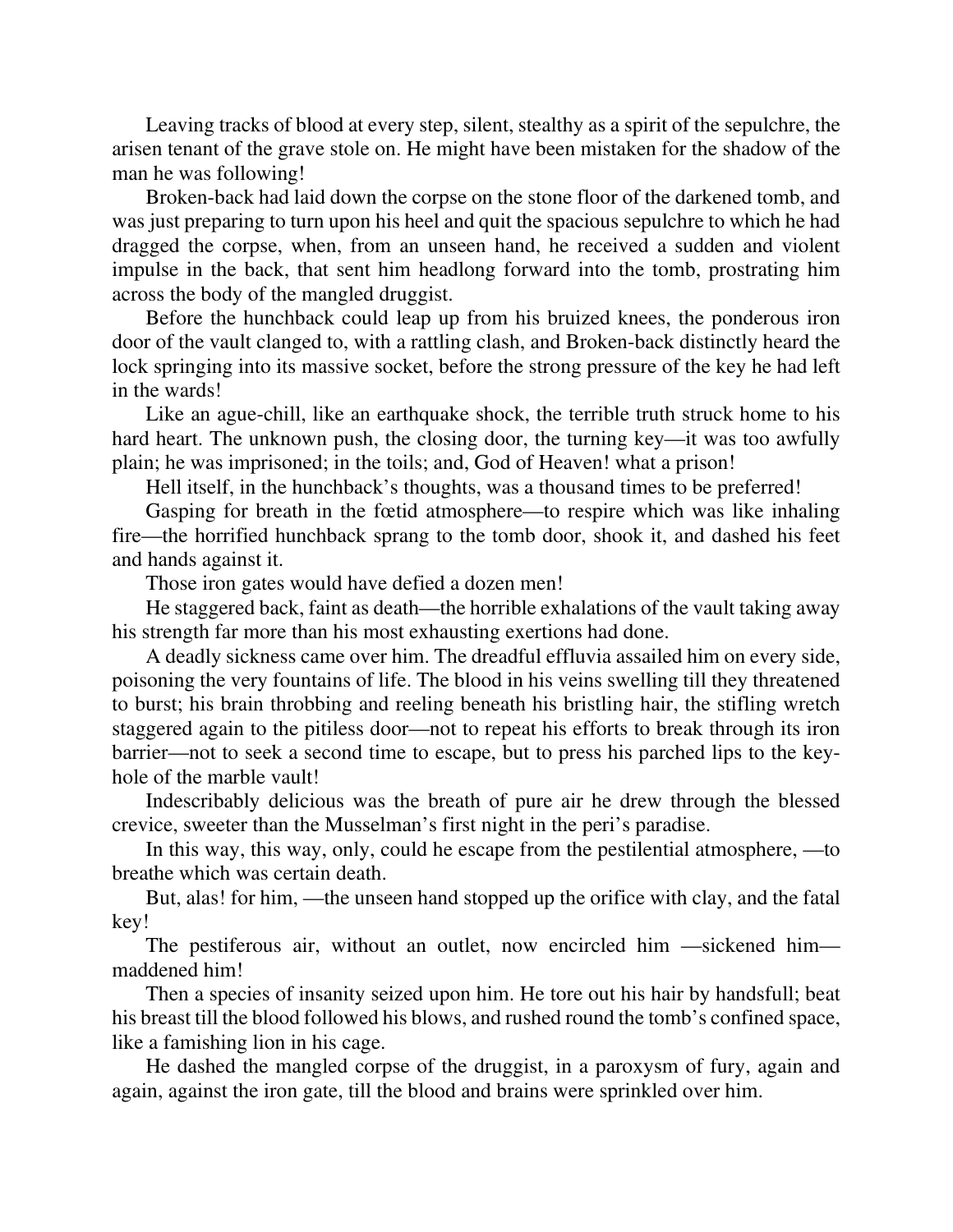He howled, cursed, raved, and hurled himself repeatedly against the granite walls of his deathlike prison, that loathsome charnel-house!

At length these appalling cries ceased, and in their place, only low moans and groaning sighs issued from the fatal vault.

From outside the tomb, low, exulting laughs reached the ears of the dying hunchback.

Then the merciless minister, who had now taken so fearful a vengeance, bleeding and wounded, but triumphant over his attempted assasinator, dragged himself slowly from the cemetery, one of whose marble sepulchres had been made the prison and grave of the only remaining human being who could prove his his [*sic*] identity with the cholera-propagator of New York.

To fly from the city; to seek perfect safety in distance and flight, was now his only object. Away, away from the last resting-place of his four dead wives, the hypocrite preacher hastened, with what speed he might, in his wounded state.

Broken-back had horribly perished by suffocation, in the self-same pestilential atmosphere which he had brought, like the plagues of Egypt, upon the unsuspecting and devoted city, where raged the dread cholera in its wrath!

Inscrutible Providence! Inscrutible retribution. Thus miserably perished the *Cholera-Fiend!*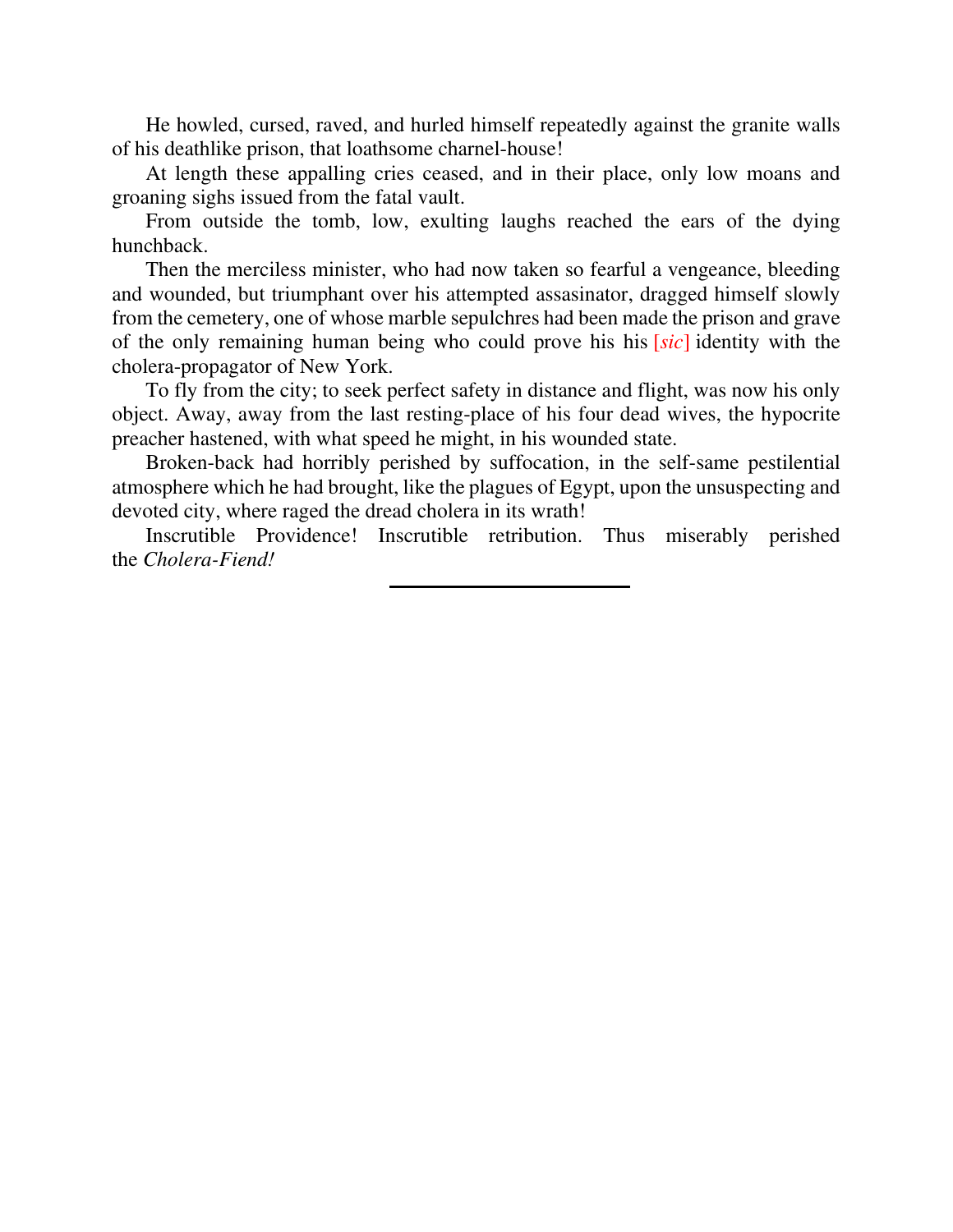## **CHAPTER XIV. EIGHTEEN HUNDRED AND FIFTY.**

A year has gone by, reader, since the date of the last chapter—and more than twelve months have rolled past, dating from that eventful first of May on which commenced this dark tale of the Pestilence and its mysteries, this terrible revelation of the Cholera and its Causes in 1849.

The Scourge has long since vanished from among us; but with the returning summer of 1850, is returning, also, the *dread* and the *season* of its re-appearance.

Thousands who shudder at the recollection of the horrors of the dread visitant of 1849, are looking forward with startled apprehension to the possible advent of the Asatic [*sic*] Stranger, during the present year!

Much has been suspected, but little ever really known, of the secret agency of the fiendish propagators and propogation [*sic*] of the pestilence. It has been reserved for us, in the foregoing pages, to faintly shadow forth the truth.

Should the fatal traveller, however, once more cross the wide ocean which separates us from the land of his Asiatic birth, and a third time, leave the fearful impress of his footsteps upon our shores and cities,—the keen-eyed ministers of the law will then, at least, turn a jealous and watchful eye upon the inhuman conspirators who conceive such infernal means to fan the flame, and add fuel to the fire.

But the reader of these pages has already been a witness of the awful retribution which had overtaken two, at least, of the horrible CHOLERA-FIENDS.

But one of the terrible trio remains, living, and at liberty.

This is the profligate priest, —the guilty clergyman, whose career of crime we have followed and marked. Compelled to fly from a deluded congregation and an outraged community, the *reverend husband of five wives* seeks a refuge in distant cities for his dishonored *grey-hairs*, there to pursue, a little while longer, the career of hypocricy and sin which the world now associates generally with his name, though a few infatuated followers of the fugitive-minister still blindly cling to the belief of his innocence, and call him a 'persecuted man."

Were we writing a mere romance, for the mere romance-reader's amusement, we might easily have found some adequate retribution to be dealt out to the hoary hypocrite, whose full punishment has yet to come.

But the *Reverend Newton Mathews* is too true a character—and as such will be recognized—for us to deal in fictitious refinements. The sinner is left to his God. On Earth, or in Heaven, the account must one day be settled; and then —Woe to the last of the Cholera-fiends!

Happy is the contrast of Honor, Uprightness, Virtue, to the wickedness of this wicked world!